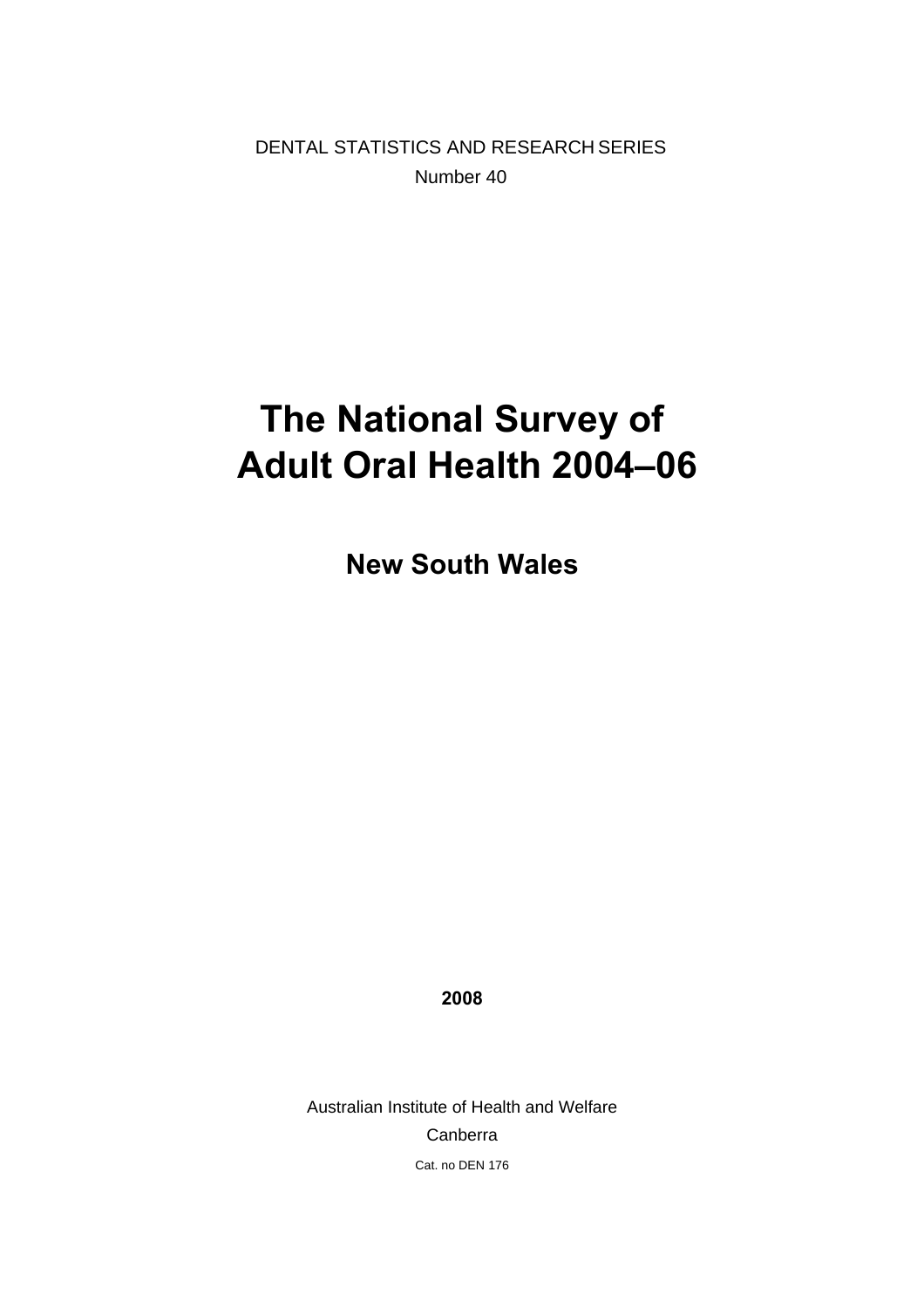© Australian Institute of Health and Welfare 2008

This work is copyright. Apart from any use as permitted under the *Copyright Act 1968*, no part may be reproduced without prior written permission from the Australian Institute of Health and Welfare. Requests and enquiries concerning reproduction and rights should be directed to the Head, Media and Communications Unit, Australian Institute of Health and Welfare, GPO Box 570, Canberra ACT 2601.

This publication is part of the Australian Institute of Health and Welfare's Dental statistics and research series. A complete list of the Institute's publications is available from the Institute's website <www.aihw.gov.au>.

ISSN 1321-0254 ISBN 978 1 74024 782 5

#### **Suggested citation**

AIHW, Dental Statistics and Research Unit, 2008. The National Survey of Adult Oral Health 2004–06: New South Wales. Cat. no. DEN 176. Dental Statistics and Research Series no. 40. Canberra: Australian Institute of Health and Welfare.

#### **Australian Institute of Health and Welfare**

**Board Chair**  Hon. Peter Collins, AM, QC

#### **Director**

Penny Allbon

Published by the Australian Institute of Health and Welfare Printed by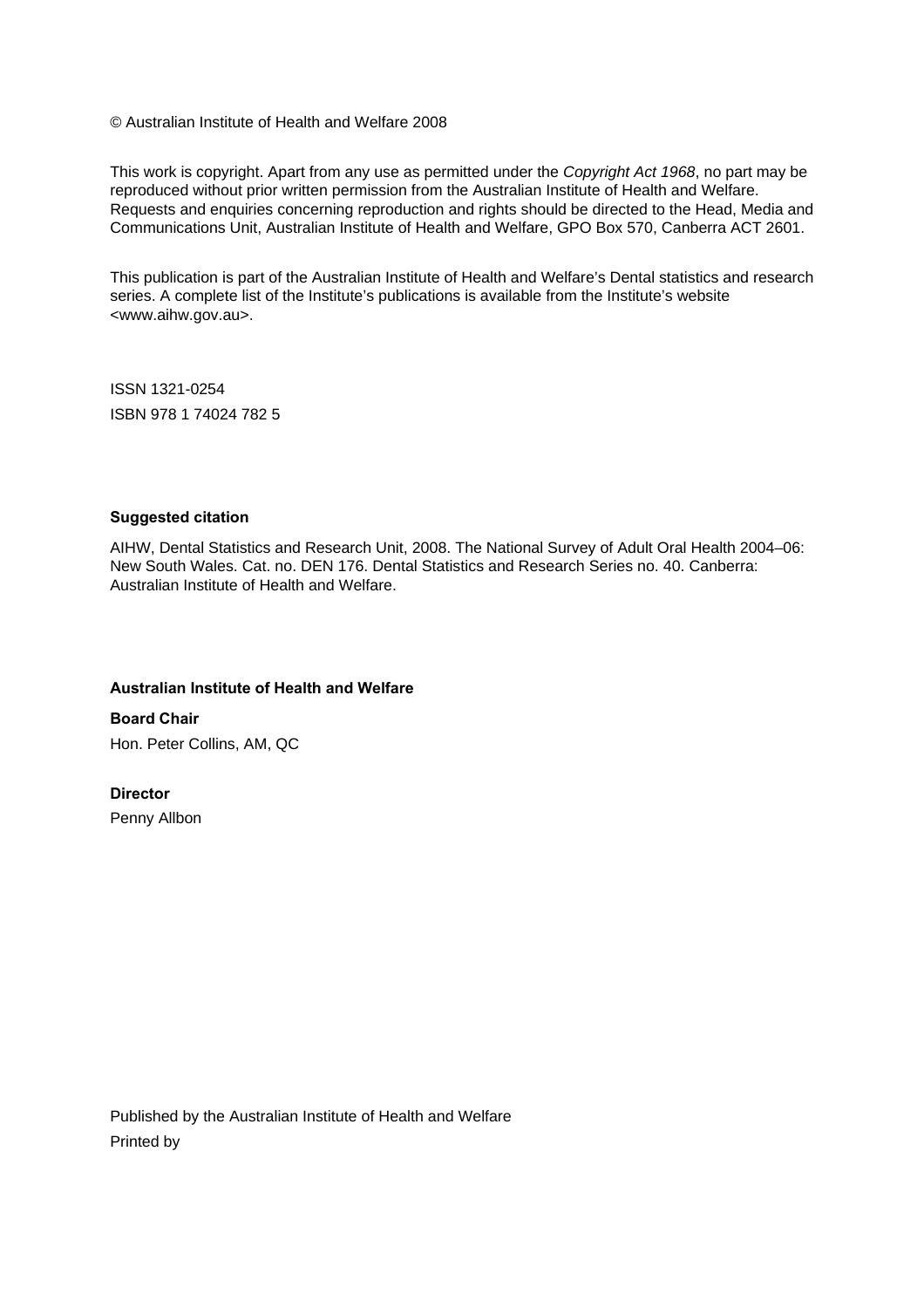# **Contents**

| 1              |                                                                                   |  |
|----------------|-----------------------------------------------------------------------------------|--|
|                |                                                                                   |  |
|                |                                                                                   |  |
|                | Aspects of oral health and dental care relevant to the National Oral Health Plan5 |  |
| $\overline{2}$ |                                                                                   |  |
|                |                                                                                   |  |
|                |                                                                                   |  |
|                |                                                                                   |  |
|                |                                                                                   |  |
|                |                                                                                   |  |
|                |                                                                                   |  |
|                |                                                                                   |  |
|                |                                                                                   |  |
|                |                                                                                   |  |
|                | Distribution of sociodemographic and dental access characteristics15              |  |
| 3              |                                                                                   |  |
|                |                                                                                   |  |
|                |                                                                                   |  |
|                |                                                                                   |  |
|                |                                                                                   |  |
|                |                                                                                   |  |
|                |                                                                                   |  |
|                |                                                                                   |  |
|                |                                                                                   |  |
|                |                                                                                   |  |
|                |                                                                                   |  |
|                |                                                                                   |  |
|                |                                                                                   |  |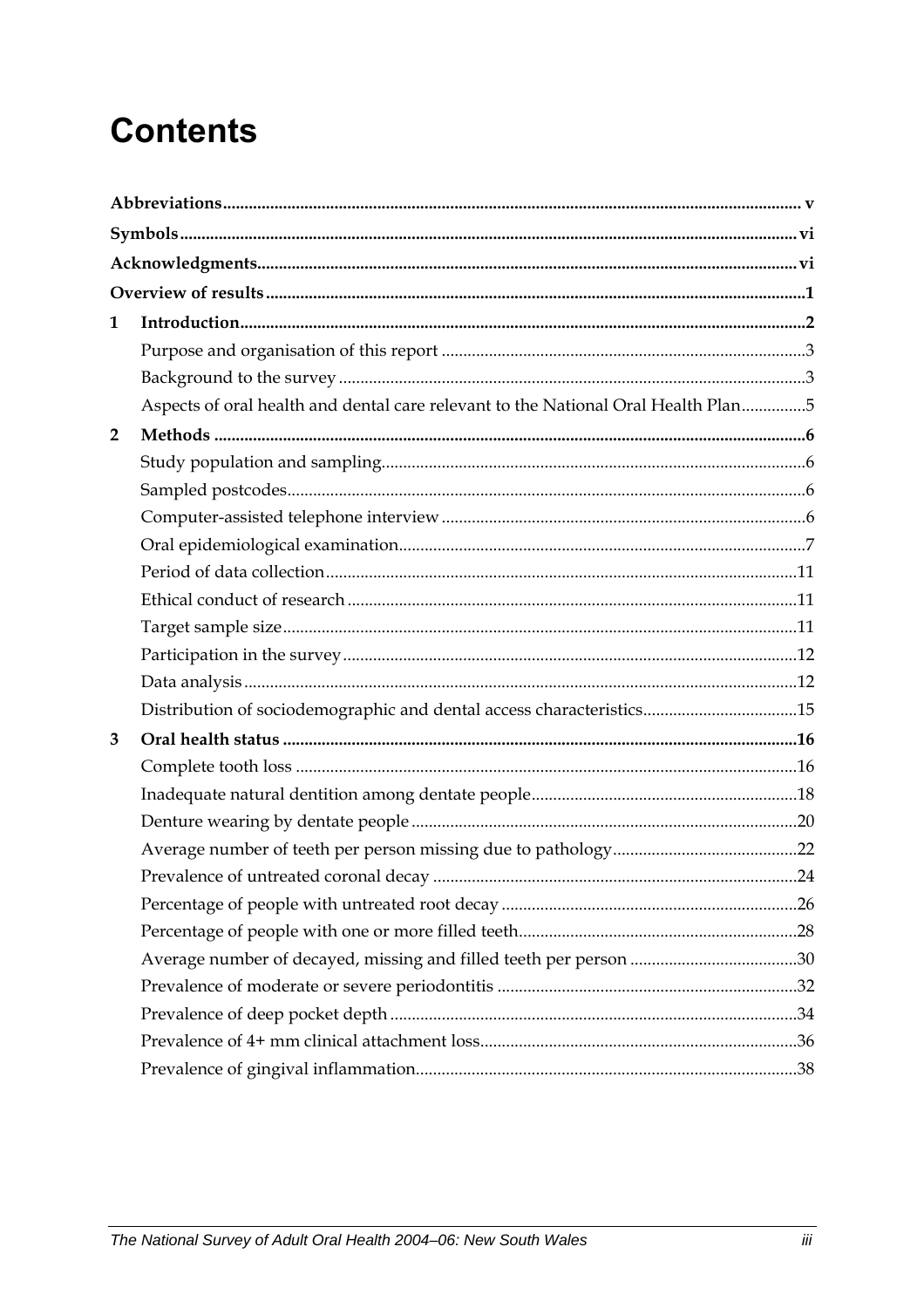| 4 |                                                                              |  |  |  |  |
|---|------------------------------------------------------------------------------|--|--|--|--|
|   |                                                                              |  |  |  |  |
|   |                                                                              |  |  |  |  |
|   |                                                                              |  |  |  |  |
|   |                                                                              |  |  |  |  |
|   |                                                                              |  |  |  |  |
|   |                                                                              |  |  |  |  |
|   |                                                                              |  |  |  |  |
|   |                                                                              |  |  |  |  |
|   |                                                                              |  |  |  |  |
|   |                                                                              |  |  |  |  |
|   |                                                                              |  |  |  |  |
| 5 |                                                                              |  |  |  |  |
|   |                                                                              |  |  |  |  |
|   |                                                                              |  |  |  |  |
|   |                                                                              |  |  |  |  |
|   |                                                                              |  |  |  |  |
|   |                                                                              |  |  |  |  |
|   |                                                                              |  |  |  |  |
|   |                                                                              |  |  |  |  |
|   | Age-standardised comparison between government health cardholders and        |  |  |  |  |
|   | Age-standardised comparison between the dentally insured and the uninsured78 |  |  |  |  |
|   |                                                                              |  |  |  |  |
|   |                                                                              |  |  |  |  |
|   |                                                                              |  |  |  |  |
|   |                                                                              |  |  |  |  |
|   |                                                                              |  |  |  |  |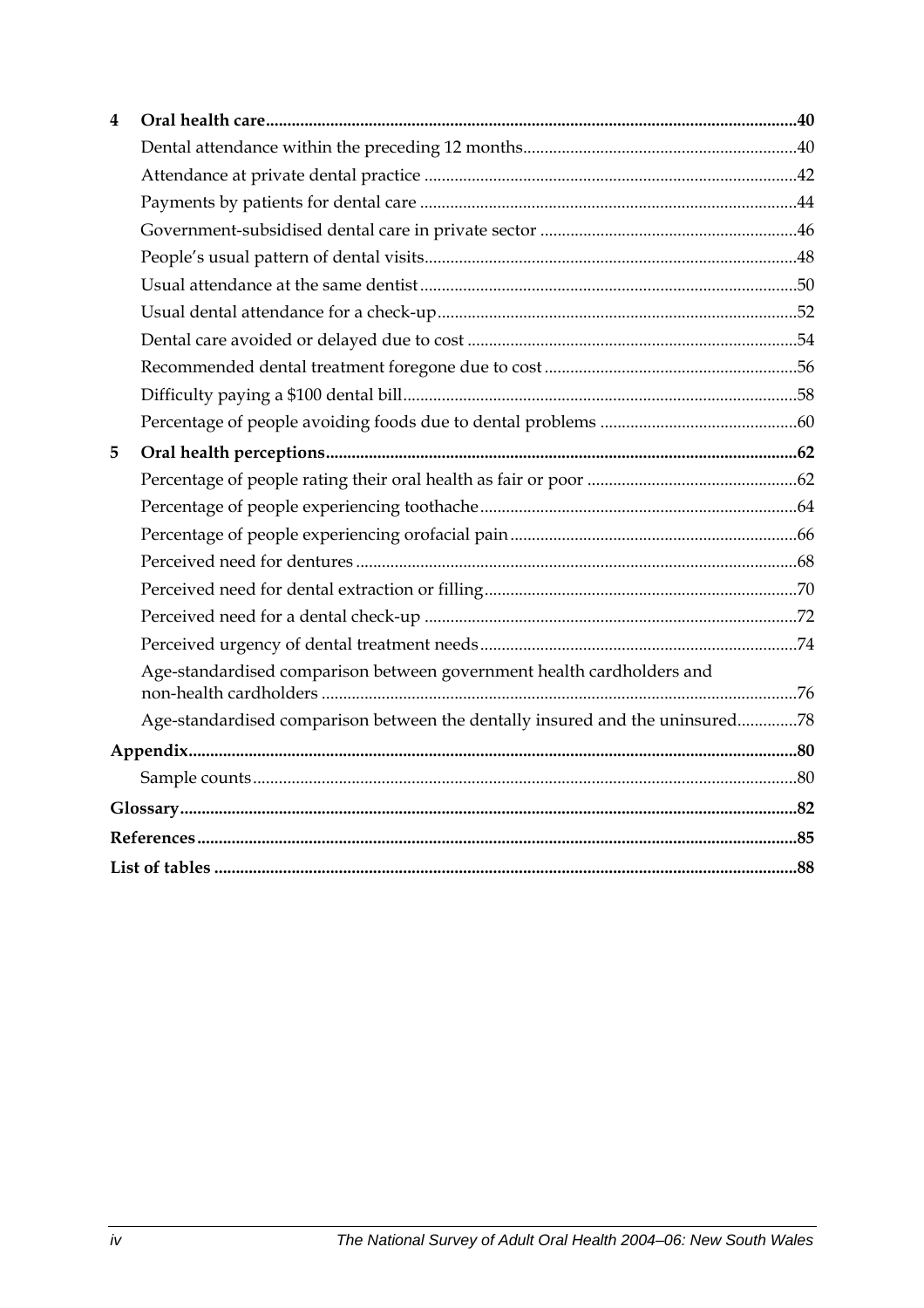# <span id="page-4-0"></span>**Abbreviations**

| AAP           | American Academy of Periodontology                     |
|---------------|--------------------------------------------------------|
| <b>AHMAC</b>  | Australian Health Ministers' Advisory Council          |
| <b>AIHW</b>   | Australian Institute of Health and Welfare             |
| <b>ARCPOH</b> | Australian Research Centre for Population Oral Health  |
| CAL           | clinical attachment loss                               |
| <b>CATI</b>   | computer-assisted telephone interview                  |
| <b>CDC</b>    | US Centers for Disease Control and Prevention          |
| <b>CEI</b>    | cemento-enamel junction                                |
| <b>DMFT</b>   | number of decayed, missing and filled permanent teeth  |
| <b>DSRU</b>   | Dental Statistics and Research Unit                    |
| <b>IRSAD</b>  | Index of Relative Socioeconomic Advantage/Disadvantage |
| <b>NHANES</b> | US National Health and Nutrition Examination Survey    |
| <b>NHMRC</b>  | National Health and Medical Research Council           |
| <b>NOHSA</b>  | National Oral Health Survey of Australia               |
| <b>NSAOH</b>  | National Survey of Adult Oral Health                   |
| <b>SEIFA</b>  | Socioeconomic Indices for Areas                        |

### **Place abbreviations**

| ACT        | <b>Australian Capital Territory</b> |
|------------|-------------------------------------|
| <b>NSW</b> | New South Wales                     |
| NT         | Northern Territory                  |
| Qld        | Queensland                          |
| SA         | South Australia                     |
| <b>Tas</b> | Tasmania                            |
| UK         | United Kingdom                      |
| US         | <b>United States</b>                |
| Vic        | Victoria                            |
| <b>WA</b>  | Western Australia                   |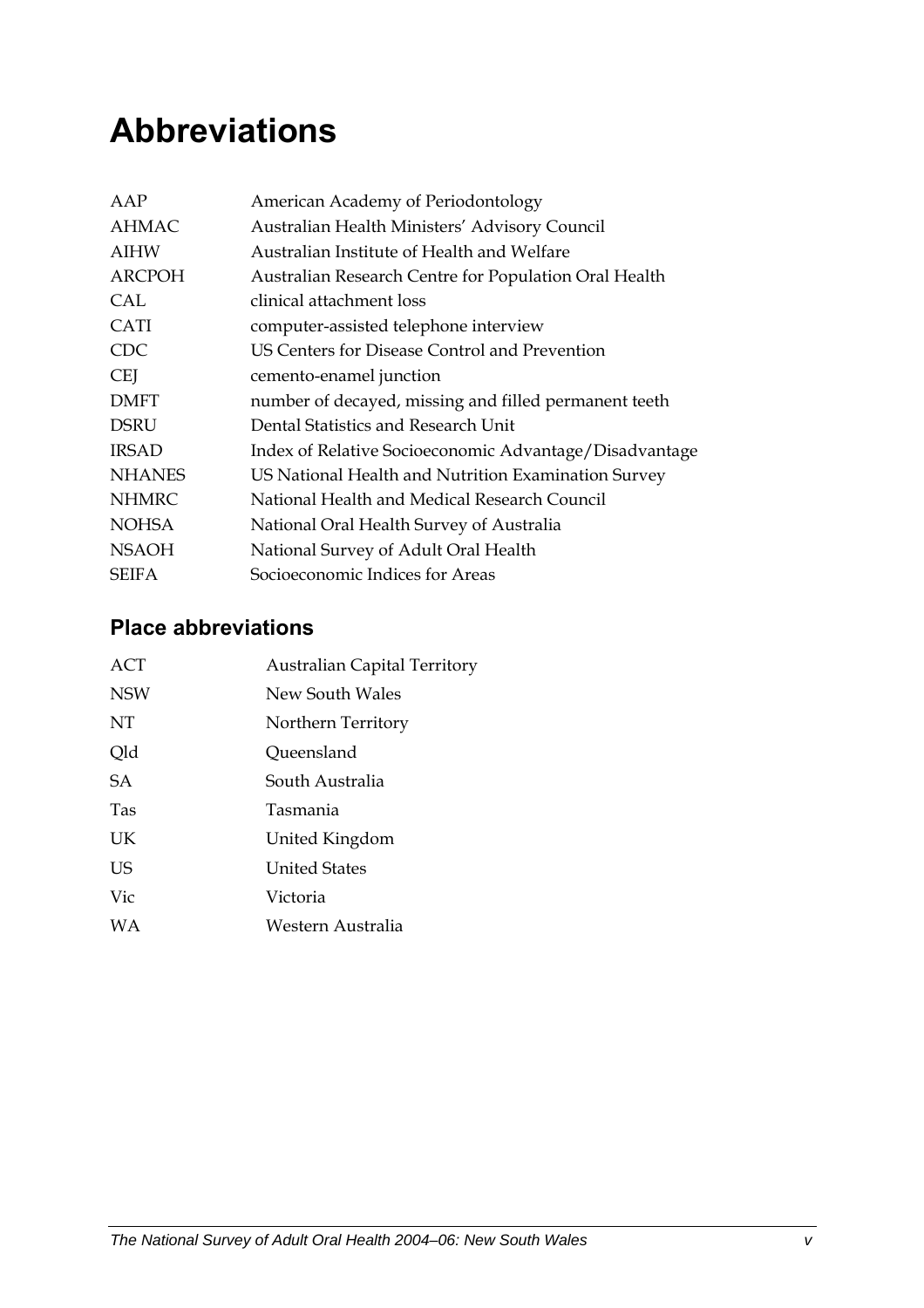# <span id="page-5-0"></span>**Symbols**

- \$ Australian dollars
- % per cent
- . . not applicable
- nil
- > greater than
- < less than
- ≥ greater than or equal to
- ≤ less than or equal to
- <0 estimate is less than zero

# **Acknowledgments**

This publication was prepared by the following authors at the Australian Research Centre for Population Oral Health (ARCPOH):

### **Authors**

Loc Do Anne Ellershaw Jane Harford Liana Luzzi Kaye Roberts-Thomson Gary Slade John Spencer

### **Editorial team**

Alison McLean and Lorna Lucas (ARCPOH) contributed to the editing of this publication and proofreading was by Jo Mason. All three worked to improve the consistency, layout and readability of the text.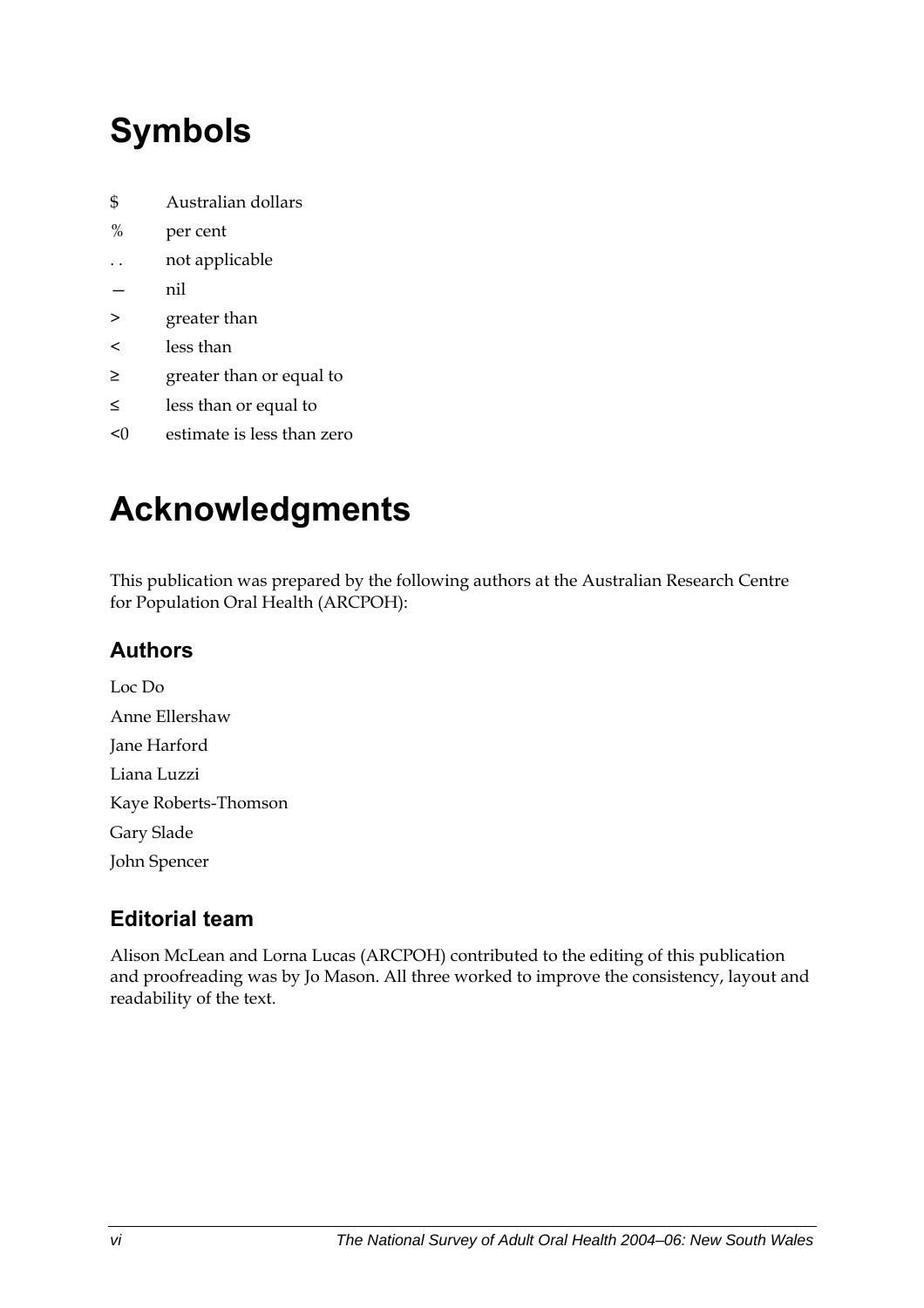#### **NSW Survey personnel**

| Survey managers          | Shanti Sivaneswaren                                                                                                                                                                                     |
|--------------------------|---------------------------------------------------------------------------------------------------------------------------------------------------------------------------------------------------------|
| Appointment coordinators | Mr Mitchell Flynn, Ms Kawkab (Kazzie) El-Souss,<br>Mr Gary Law                                                                                                                                          |
| Dentist examiners        | Dr Sue Buchanan, Dr Maria Chmielowie, Dr Stephen Chui,<br>Dr Ilana Fisher, Dr Christopher Harle, Dr Thomas Hasson,<br>Dr Peter Hill, Dr Kartusha Hull, Dr Paul Kotala,<br>Dr Emily Kyaw, Dr Zhen Mashen |
| Dental recorders         | Ms Muna Aldalo, Ms Veronica Erdes, Ms Lea Hope,<br>Ms Lexie McLaren, Ms Judy Miekle, Ms Rachael Moreau,<br>Ms Sally Newall, Ms Rowena Palogan, Ms Julie Plimmer,<br>Ms Sudha Raju, Ms Michelle Woolfe   |

#### **Scientific Advisory Committee members**

Dr Peter Barnard, Australian Dental Association Professor Mike Morgan, The University of Melbourne Mr Gary Niedorfer, Australian Bureau of Statistics Professor Brian Oldenburg, Monash University Professor Eric Reynolds, The University of Melbourne Dr Ken Tallis, Australian Institute of Health and Welfare

#### **Community and Professional Advisory Committee members**

Dr Louise Brown, Australian and New Zealand Academy of Periodontists Ms Samantha Edmonds, Council of Social Service of NSW (NCOSS) Mr Errol Evans, Oral Health Unit, Queensland Health (alternate Dr Paul Wood) Ms Chris Morris, South Australian Dental Service Dr David Neesham, Dental Health Services, Western Australia (alternate Dr Martin Glick) Dr Bill O'Reilly, Australian Dental Association Federal Executive Ms Lindsay Simmons, Council of the Ageing Ms Tracey Slater, Department of Human Services, Victoria

#### **Funding sources for the 2004–06 National Survey of Adult Oral Health**

National Health and Medical Research Council, Project Grant #299060 National Health and Medical Research Council, Project Grant #349514 National Health and Medical Research Council, Capacity Building Grant #349537 Australian Government Department of Health and Ageing, Population Health Division Australian Institute of Health and Welfare Colgate Oral Care Australian Dental Association US Centers for Disease Control and Prevention, Research Participation Program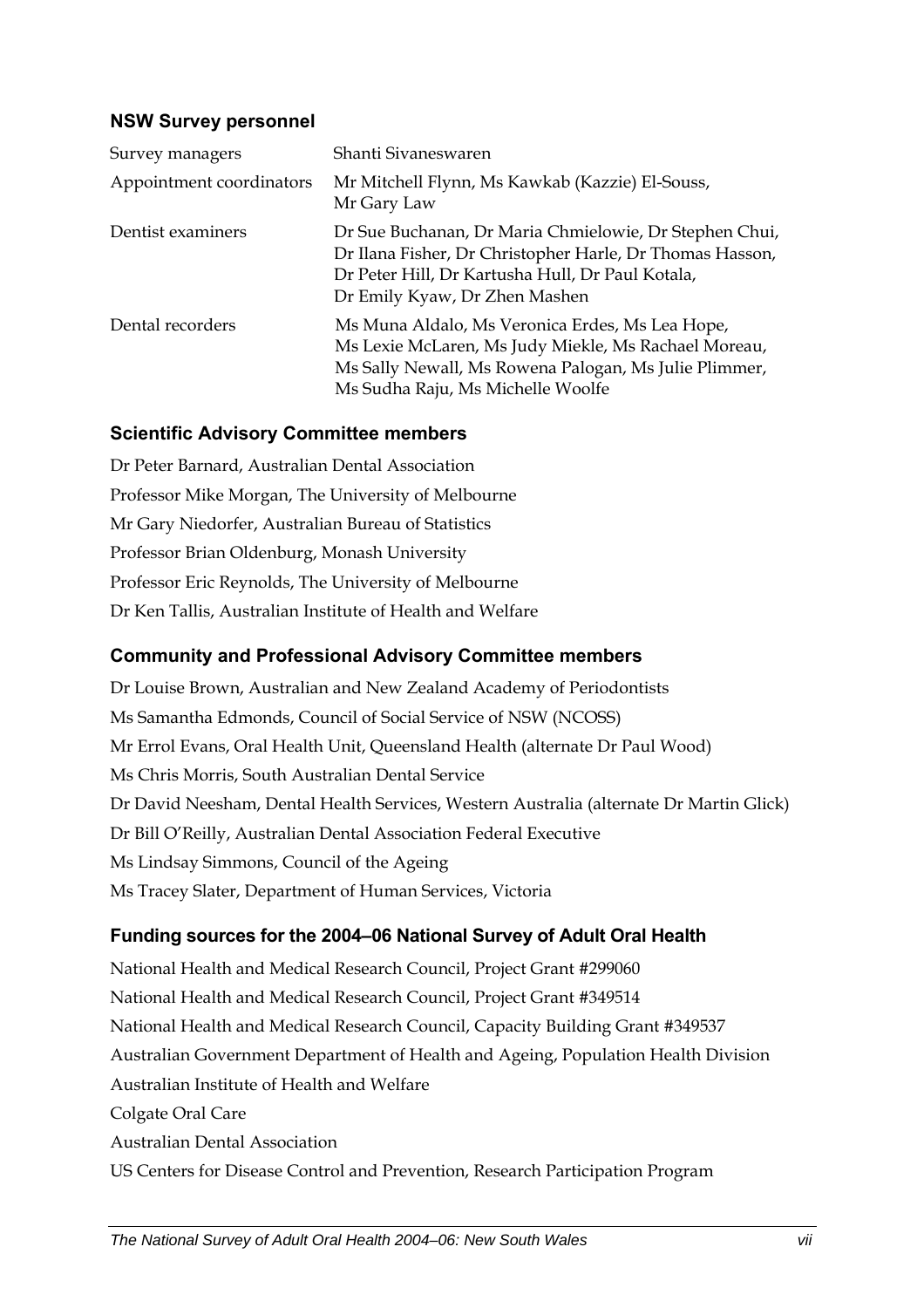#### **ARCPOH interviewers**

| CATI supervisors         | Scott Crowley, Meredith Morgan                                                                                                                                                                                                                                                                                                                                                                                       |
|--------------------------|----------------------------------------------------------------------------------------------------------------------------------------------------------------------------------------------------------------------------------------------------------------------------------------------------------------------------------------------------------------------------------------------------------------------|
| <b>CATI</b> interviewers | Jan Anderson, Olivia Baker, Jenny Cates, Debra Flack,<br>Susie Garner, Alex Holland, Jessica Holder, Dora Jankumas,<br>Claire Leske, Peter Monaghan, Patricia Moyle, Grant Noble,<br>Alison Packer, Mary Porter, Jenny Proeve, Verity Proeve,<br>Edmund Redgrove, Joanne Rogers, Joy Simmons,<br>Kaye Sparrow, Lachlan Spencer, Michelle Storan, Sue Tanner,<br>Zoe Taylor, Theodora Trovas, Jenny Venn, Tammy White |
|                          |                                                                                                                                                                                                                                                                                                                                                                                                                      |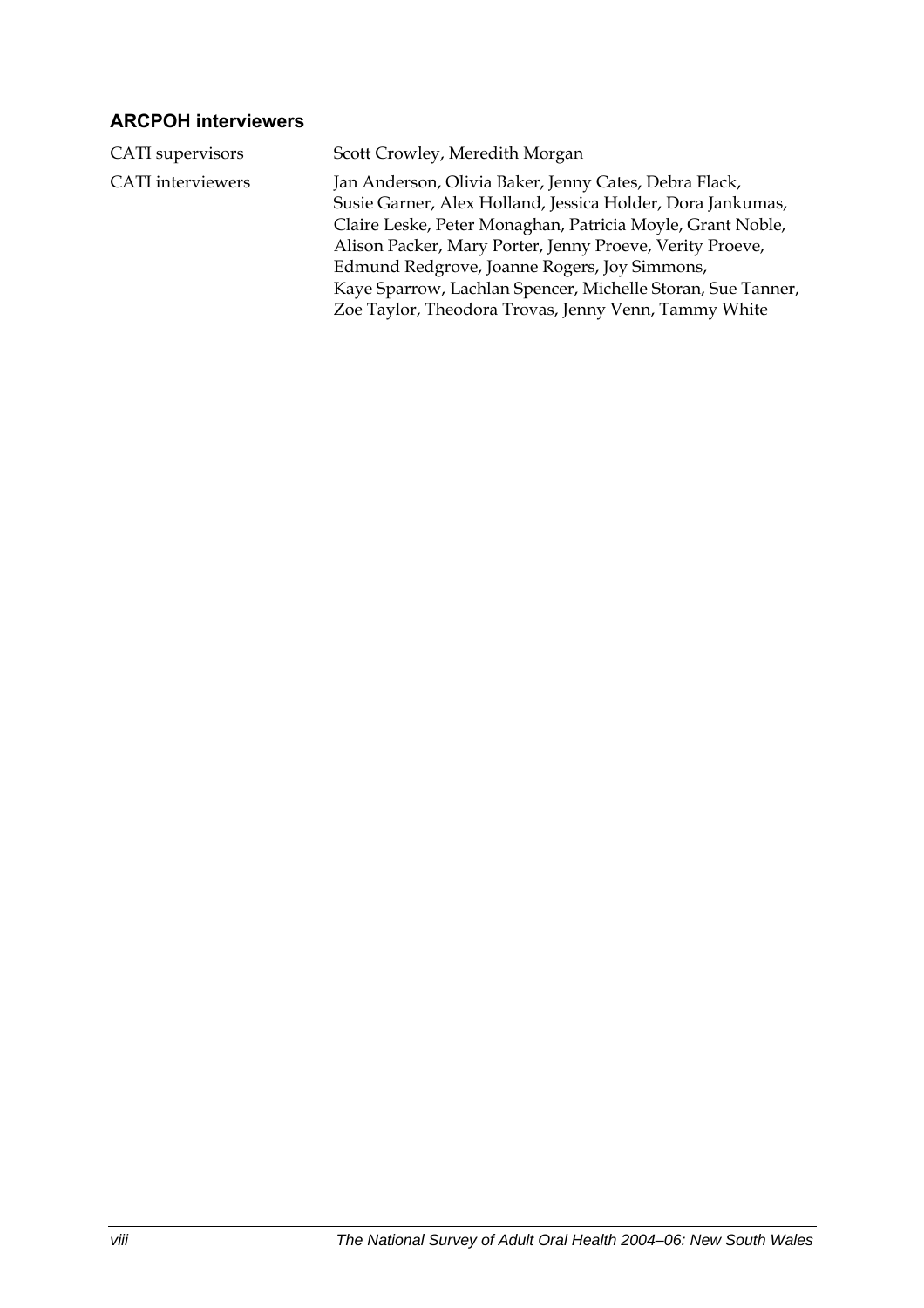# <span id="page-8-0"></span>**Overview of results**

This report describes levels of oral health in the adult population of New South Wales (NSW) at the beginning of the twenty-first century. The findings are from the 2004–06 National Survey of Adult Oral Health (NSAOH). In NSW, 3,630 people were interviewed and 1,099 people were dentally examined for the survey. This report presents percentages and means for 30 oral health indicators in tables that compare three age groups and classify people according to five sociodemographic characteristics: sex, residential locality, socioeconomic status of residential postcode, government health card status and dental insurance status.

### **Oral health status**

- 5.5% of people had no natural teeth and among dentate people, an average of 4.9 teeth per person were missing. These and two other indicators of tooth loss were associated with residential location, socioeconomic status, government health card status and dental insurance status.
- 27.1% of people had untreated dental decay and an average of 12.8 teeth per person were decayed, missing or filled. Prevalence of those conditions was associated with the same four sociodemographic characteristics.
- 17.2% of people had inflamed gums and 23.0% had moderate or severe gum disease. Two indicators of gum disease occurred more frequently among government health cardholders than non-cardholders.

### **Oral health care**

- 60.3% of people had visited a dentist within the preceding 12 months and 54.9% said they usually did so. These and two other measures of dental attendance varied according to residential location, socioeconomic status, government health card status and dental insurance status.
- 81.4% of people had a dentist that they usually attended, although 29.8% said that they avoided or delayed dental care due to its cost. Barriers to dental care were associated with all five sociodemographic characteristics.

### **Oral health perceptions**

- 19.7% of people said they had avoided some foods due to dental problems, and 16.2% had experienced toothache, in the preceding 12 months. Perceptions of poor oral health were associated with all five sociodemographic characteristics.
- 31.1% of people felt they needed an extraction or filling, although only 7.1% said they needed dentures. Perceived dental treatment needs were associated with socioeconomic status, government health card status and dental insurance status.

Age-standardised analysis revealed that government health cardholders had poorer outcomes for 23 of the 29 indicators, while the uninsured had poorer outcomes for 23 of the 30 indicators reported.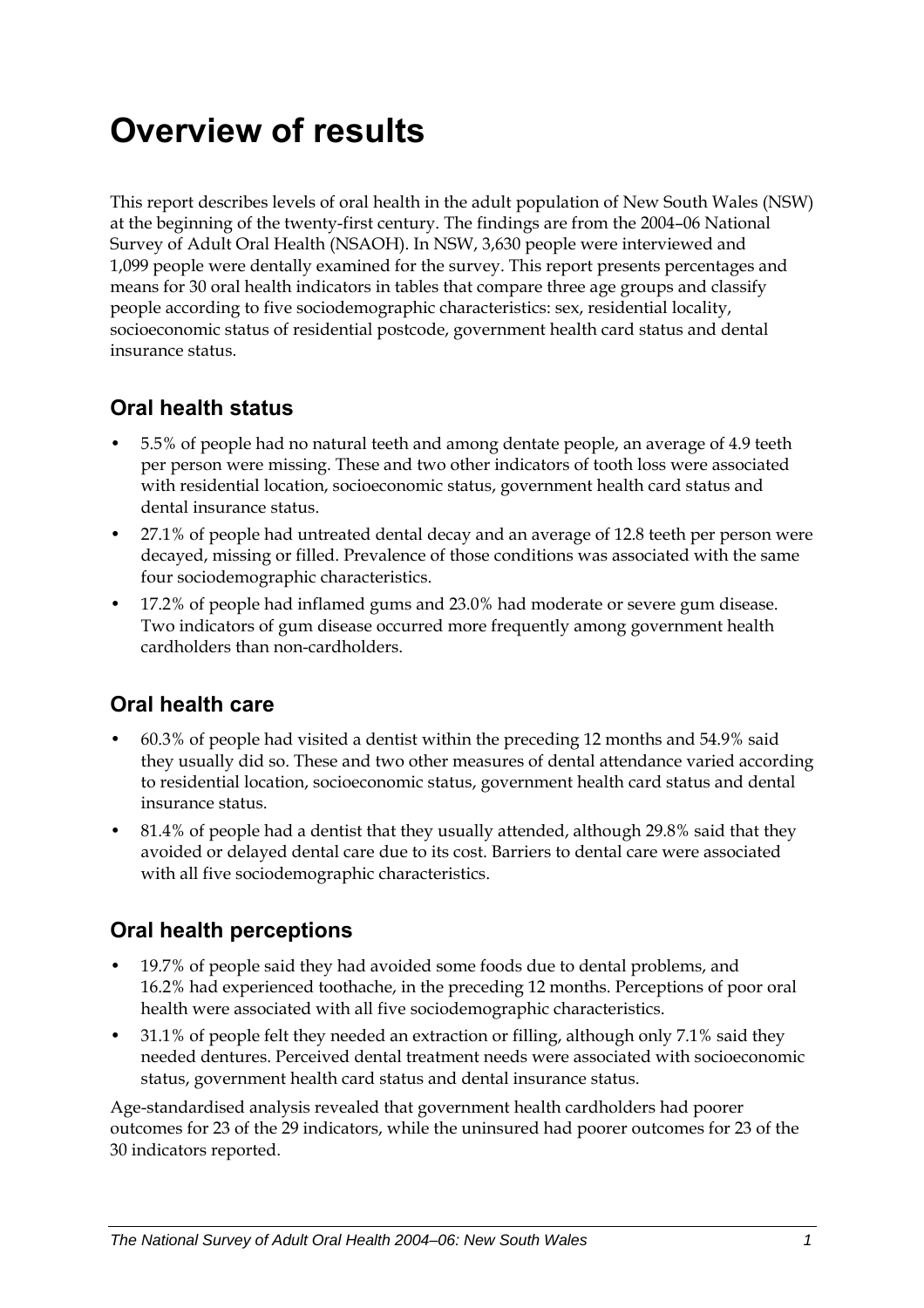# <span id="page-9-0"></span>**1 Introduction**

<span id="page-9-1"></span>This report presents findings from the NSW component of the 2004–06 National Survey of Adult Oral Health (NSAOH). Information was collected using interviews and standardised dental examinations that were conducted among a random sample of NSW residents aged 15 years or more. Three major themes are reported in chapters describing oral health status, oral health care and perceptions of oral health. Statistics summarising those themes are tabulated for the NS[W adult population and for three age groups that are further classified](#page-9-1)  [according to: sex, residential locality, socioeconomic status of the area in which they live,](#page-9-1)  [government health cardholder status and dental insurance.](#page-9-1) 

The 2004–06 NSAOH took place 17 years after the first oral examination survey of Australians conducted in the six states and the Australian Capital Territory (Barnard 1993). State/territory reports from that 1987-88 National Oral Health Survey of Australia (NOHSA) highlighted variations among age groups, between the sexes and between people living in or outside capital cities. The major findings reported from the survey were:

- children's dental decay rates were low by historical standards and when compared internationally
- nearly one-half (48%) of adults had made a dental visit within the preceding year, the majority of them to a private dental practice (88%)
- however, 44% of adults were found to need one or more dental fillings
- the percentage of Australians with complete tooth loss had reduced compared with earlier interview surveys, although 50% of people aged 65 years or more had no natural teeth and
- one of the four national oral health targets had been achieved, and it was expected that the remaining three targets would be achieved by 2000.

However, the first survey did not collect information about government health cardholder status or socioeconomic status, and results were not contrasted between insured and uninsured.

In the 17-year period since the NOHSA, there has been substantial growth in public sector dental care and dental insurance. Increasingly, national and state/territory health goals call for reductions in socioeconomic inequalities in health, including oral health. For those reasons, this report includes a focus on the relationship between oral health and indicators of socioeconomic status and access to dental care, as well as the traditional demographic markers of age, sex and residential location.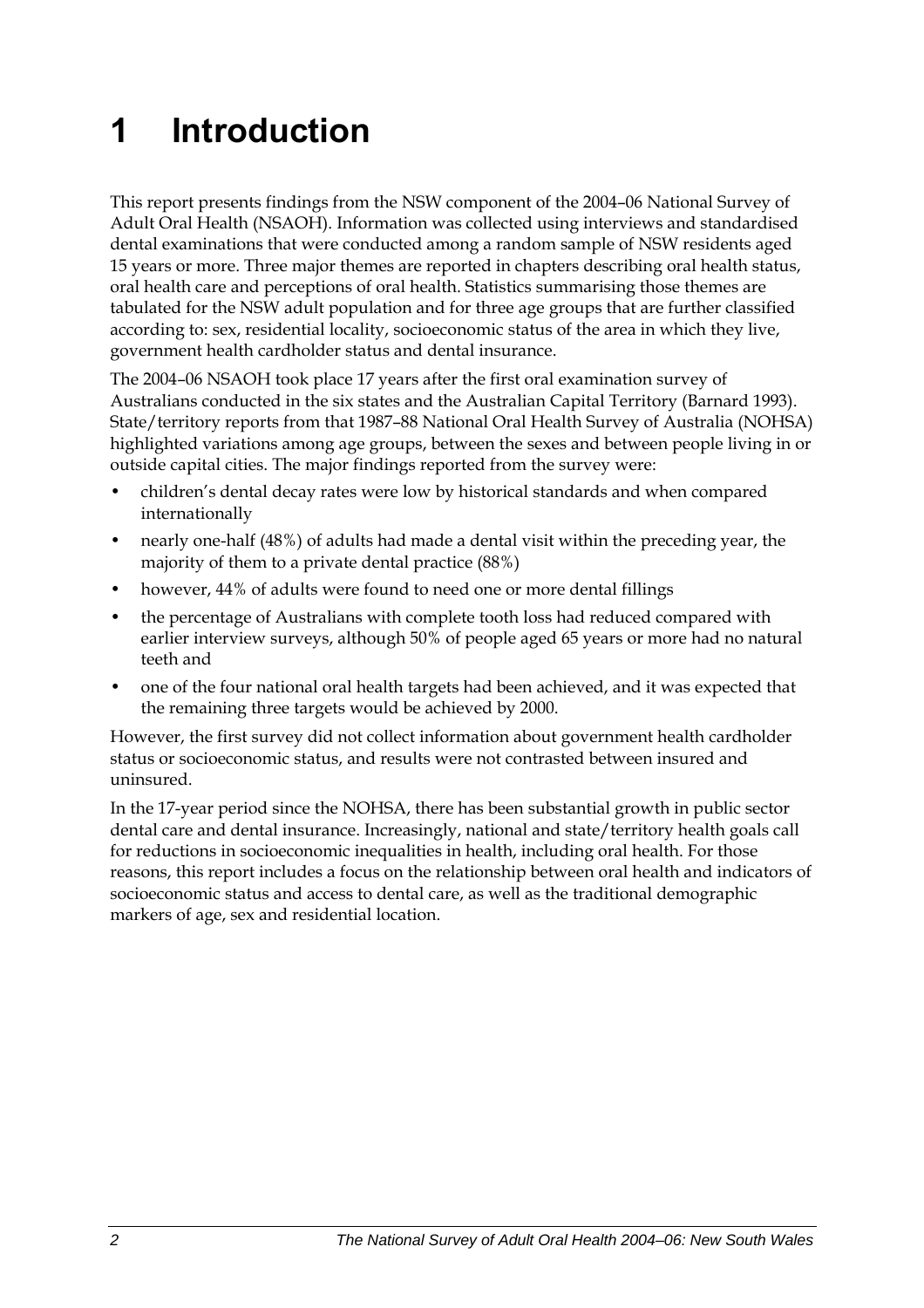## <span id="page-10-0"></span>**Purpose and organisation of this report**

The purpose of this report is to provide a descriptive 'snapshot' of oral health in the adult population of [NSW. The findings are intended to provide up-to-date evidence that can](#page-9-1)  [contribute to the development of oral health policies and programs in NSW.](#page-9-1)

This introductory chapter outlines the motives for undertaking the survey. Chapter 2 reviews the survey's methods and describes the population distribution of sociodemographic and dental access characteristics presented in later tables. Statistical findings regarding oral health status are tabulated and described in Chapter 3, followed by statistical findings regarding oral health care (Chapter 4) and perceptions of oral health (Chapter 5). The Appendix contains additional tables of oral health statistics for conventional 10-year age groups. These are narrower than the age ranges reported in the chapters, and are presented to permit comparisons with surveys conducted at other places and other times.

The national report of the survey's findings (Slade et al. 2007) provides additional details about the survey, including participation rates and analysis of potential biases due to non-participation. The national report also presents qualitative findings from 'oral histories' conducted with a small number of survey participants to document historical influences on the nation's oral health. Further appendix material is available at:

<http://www.arcpoh.adelaide.edu.au/project/distribution/NSAOH.html>.

# **Background to the survey**

Up-to-date information about population oral health is important because oral diseases have broad implications for the health of the public. Dental problems are ranked among the most frequently reported illness episodes by Australians (AIHW 2000) and provision of dental care accounts for 6.6% of recurrent health expenditure in 2005–06 (AIHW 2007). In the United States the Surgeon General characterised oral disease as a 'silent epidemic' (Surgeon General 2000).

In the 17 years following the 1987–88 NOHSA, no state-wide oral examination surveys of adults have been conducted. Instead, published oral examination surveys were restricted to special groups of the adult population and often they were conducted within selected locations in states. They included studies of oral health in:

- military recruits (Dawson & Smales 1994; Hopcraft & Morgan 2003a,b, 2005, 2006; Morgan et al. 1992)
- adults in Melbourne (Wright et al. 1994)
- community dwelling elderly people (Bergman et al. 1991; Chalmers, Carter & Spencer 2002; Slade et al. 1993; Slade & Spencer 1995,1997; Thomson et al. 1995)
- elderly people living in nursing homes or hostels (Chalmers, Carter, Fuss et al. 2002; Chalmers, Hodge et al. 2002; Chalmers et al*.* 2005; Saub & Evans 2001)
- Aboriginals and Torres Strait Islanders (Endean et al. 2004; Smith et al. 2007)
- immigrants (Marino et al. 2001, 2007) or refugees (Kingsford Smith & Szuster 2000)
- prisoners (Osborn et al. 2003)
- patients receiving dental care in public dental services (Brennan et al. 2000, 2001, 2007; Brennan & Spencer 2004) and
- patients with selected medical conditions (Coates et al. 1996, 2000).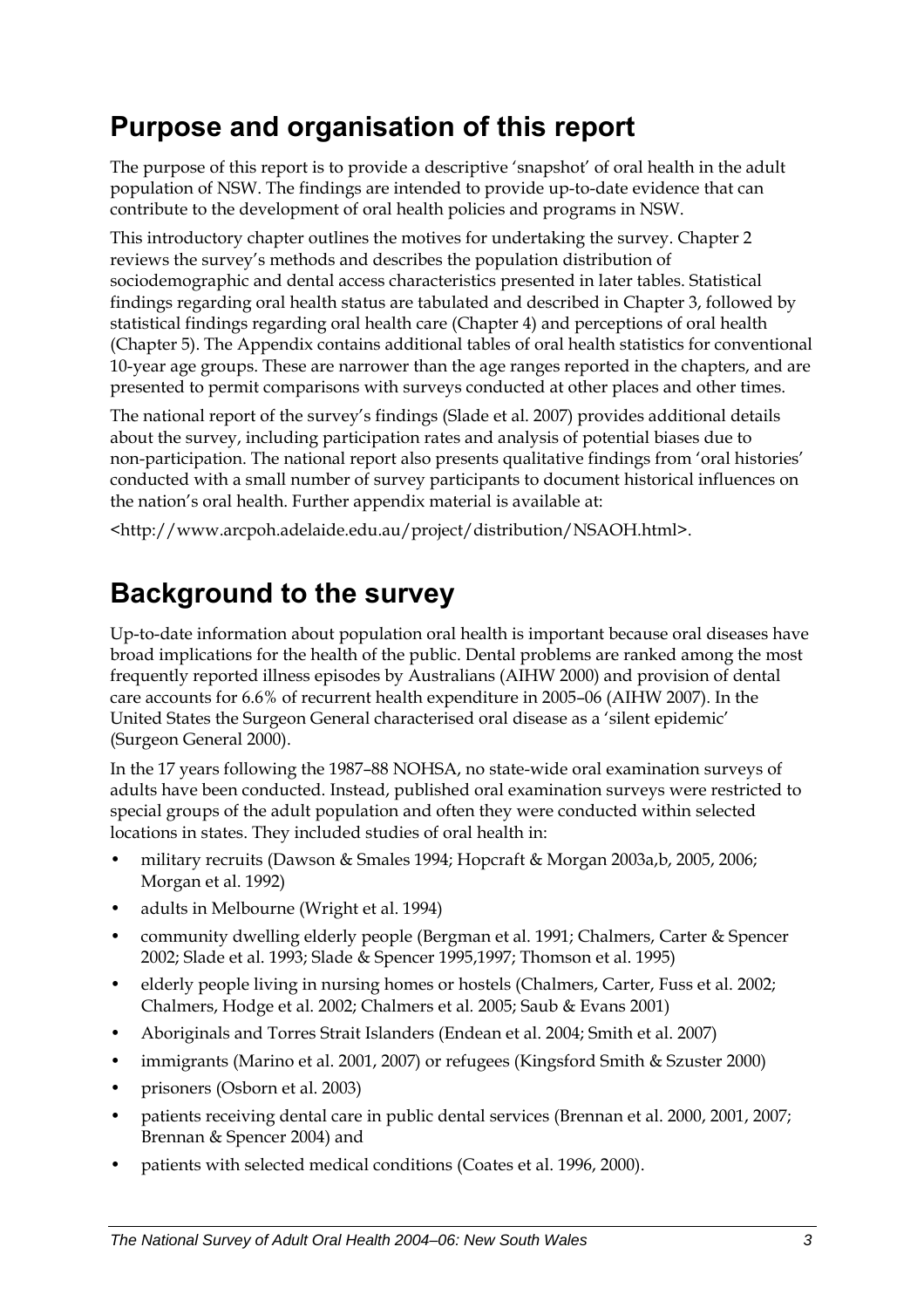By the late 1990s, several collaborative efforts among federal and state/territory stakeholders attempted to secure support for a second national oral health survey, although none were funded. Renewed impetus for a national survey began with the work of the National Advisory Committee on Oral Health (AHMAC 2001). The committee formulated a National Oral Health Plan for the period 2004–13 comprising seven action areas:

- promotion of oral health across the population
- children and adolescents
- older people
- people with low income and social disadvantage
- people with special needs
- Aboriginal and Torres Strait Islander people and
- workforce development.

One of four-short term goals listed for the plan's first action area was the conduct of a national survey of adult oral health. Fulfilment of that goal became possible in 2003 when researchers at the Australian Research Centre for Population Oral Health (ARCPOH) in The University of Adelaide sought project grant funding from the National Health and Medical Research Council (NHMRC). The proposal was for funding to support a collaborative project that pooled resources already committed or promised from the following sources: funding from the Australian Government Department of Health and Ageing to the Dental Statistics and Research Unit (DSRU) within ARCPOH to undertake a telephone interview survey; commitment of staff from oral health sections within state and territory health departments to conduct oral epidemiological examinations; and core funding from the Australian Institute of Health and Welfare (AIHW) to DSRU. Following peer review, the NHMRC awarded a project grant to ARCPOH in November 2003.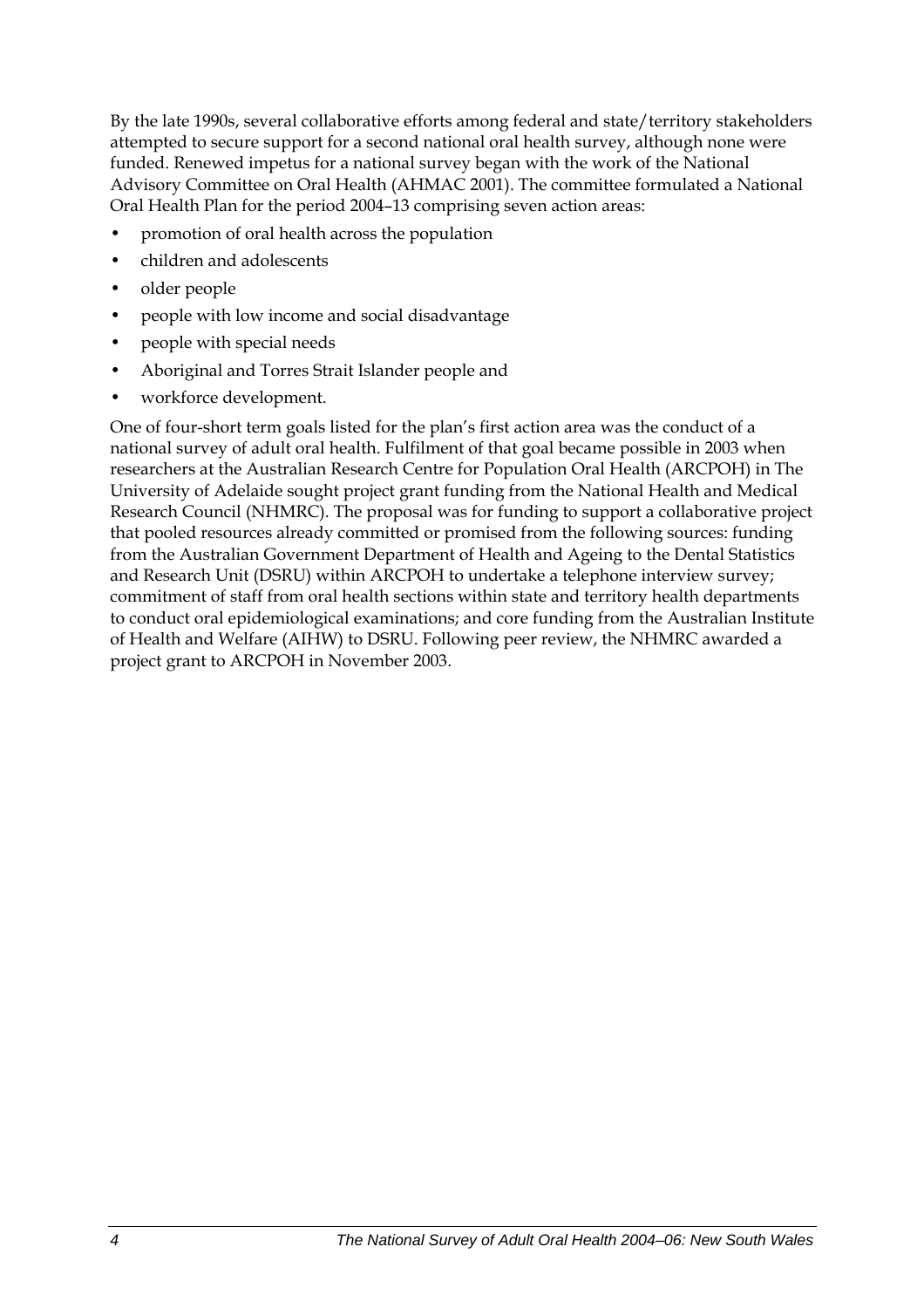# <span id="page-12-0"></span>**Aspects of oral health and dental care relevant to the National Oral Health Plan**

The National Oral Health Plan outlined nine population indicators that were informative in developing the plan and that are cited as key performance indicators to evaluate the outcomes of the plan. This survey reports findings that relate to six of those key performance indicators:

- The percentage of the dentate population reporting a social impact (for example toothache, difficulty chewing, concerned about appearance) because of problems with teeth, mouth or gums in the last 12 months, by age group, living circumstance, government health cardholder status, Indigenous identity and special needs.
- The percentage of the population with untreated decay, by age group, living circumstance, government health cardholder status and Indigenous identity.
- The proportion of the dentate population with a maximum periodontal pocketing of 3. 5 mm and 5.5 mm, by age group.
- The mean number of missing teeth and proportion of existing teeth with untreated decay, by age group, living circumstance, government health cardholder status and Indigenous identity.
- The percentage of the dentate population who visited a dental practitioner in the last 2 years, by age group, living circumstance, government health cardholder status and Indigenous identity.
- The percentage of the dentate population whose reason for visiting a dental practitioner in the last 12 months was for a check-up, by age group, living circumstance, government health cardholder status and Indigenous identity.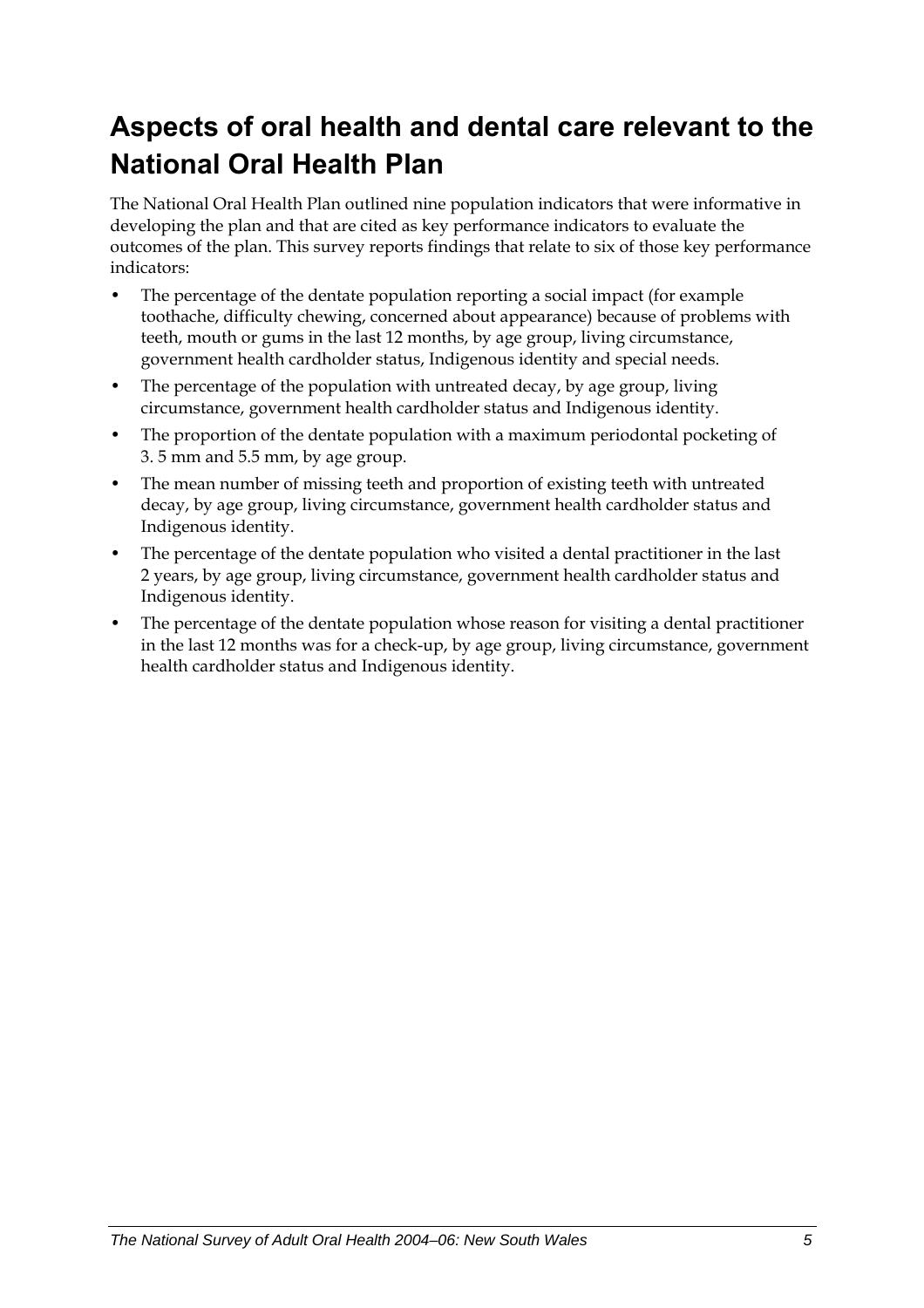# <span id="page-13-0"></span>**2 Methods**

Full details of the survey's methods have been described in Chapter 2 of the national report (Slade et al. 2007). The following summary highlights the main methodological features of the survey.

# **Study population and sampling**

A three-stage, stratified clustered sampling design was used to select people from the target population of Australian residents aged 15 years or more:

- Postcodes were sampled at random from capital city and non-capital city strata in six states and the Northern Territory, and from a single stratum in the Australian Capital Territory. Postcodes represented the geographic clustering in the design and were selected with probability proportional to size, where size was defined as the number of households listed in the 'electronic white pages' in each postcode.
- A systematic sample of households listed in the 'electronic white pages' was selected for each sampled postcode. Thirty households per metropolitan stratum and 40 households per ex-metropolitan stratum were selected.
- One person aged 15 years or more was randomly selected per household. In households with only one person aged 15 years or more, that person was selected. In other households telephone interviewers asked for the name of the person aged ≥15 years who most recently had had a birthday and the name of the person aged ≥15 years who would next have a birthday. A computer algorithm then selected one of those two people at random.

# **Sampled postcodes**

In NSW the following postcodes were sampled: 2008, 2011, 2018, 2022, 2026, 2030, 2032, 2035, 2037, 2040, 2044, 2048, 2062, 2066, 2068, 2072, 2075, 2077, 2083, 2087, 2089, 2094, 2097, 2100, 2106, 2112, 2114, 2118, 2121, 2126, 2132, 2137, 2142, 2145, 2146, 2148, 2151, 2153, 2155, 2161, 2164, 2166, 2170, 2176, 2192, 2195, 2200, 2204, 2207, 2210, 2213, 2218, 2221, 2225, 2229, 2230, 2233, 2250, 2251, 2257, 2259, 2261, 2262, 2280, 2284, 2289, 2299, 2318, 2320, 2326, 2333, 2350, 2360, 2402, 2429, 2444, 2450, 2460, 2478, 2482, 2500, 2517, 2527, 2535, 2540, 2546, 2560, 2564, 2567, 2576, 2587, 2620, 2641, 2650, 2666, 2738, 2747, 2750, 2759, 2761, 2767, 2770, 2780, 2790, 2800, 2850, 2880.

## **Computer-assisted telephone interview**

Self-reported information about oral health and characteristics associated with it was obtained though telephone interviews. Interviewers read questions from a computer screen and recorded answers directly onto the computer. They were conducted from a dedicated computer-assisted telephone interview (CATI) suite at University of Adelaide research offices. The methods were based on those advocated by Dillman (2000), including the mailing of a letter to households prior to telephoning, a protocol for contacting each household, and standardised procedures for asking questions and recording answers.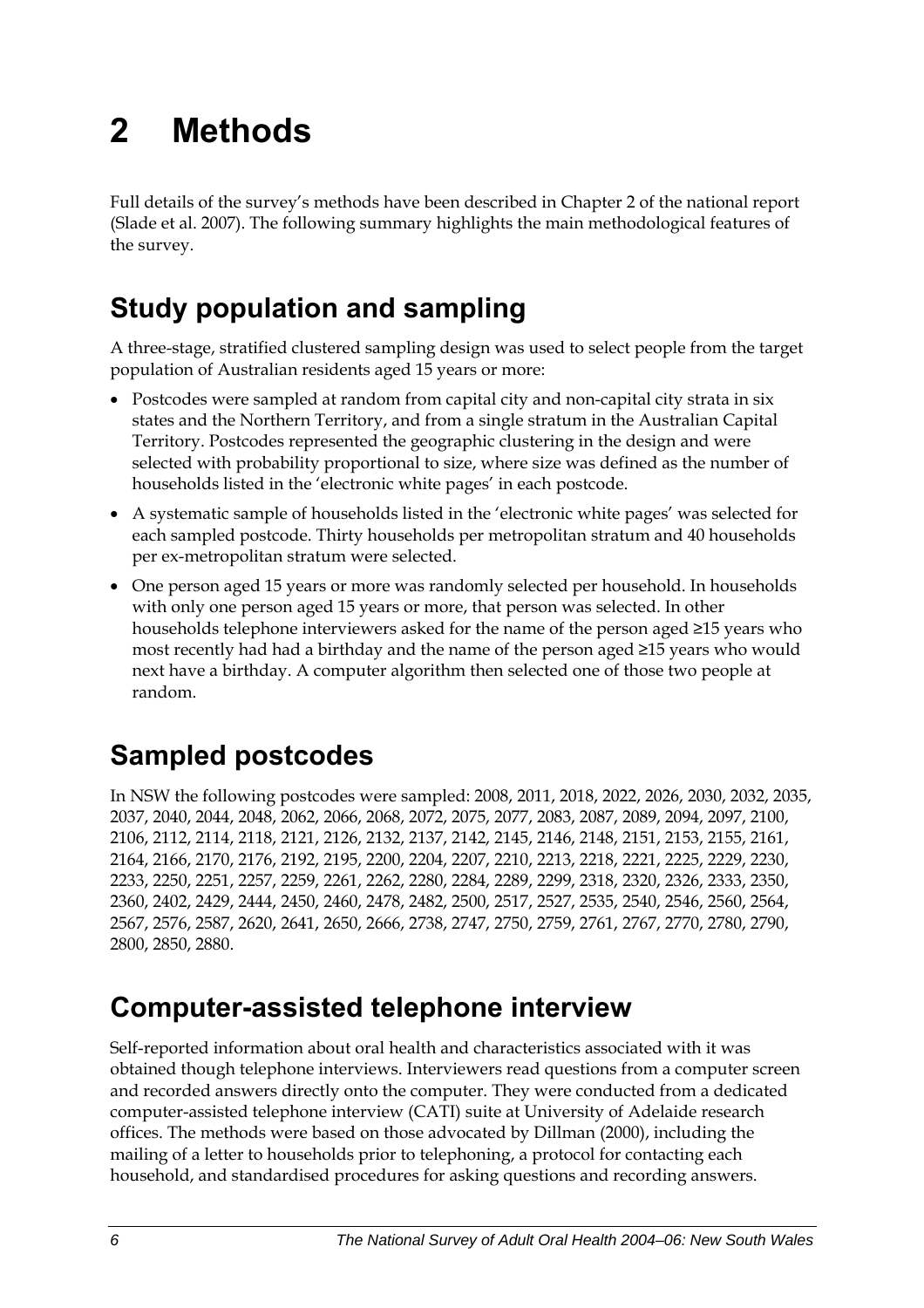<span id="page-14-0"></span>Interviews were conducted by 29 interviewers, each of whom was trained in the Survey methods. Every effort was made to interview the target person although, in certain circumstances, the questions were answered by another adult in the form of a proxy interview.

The interview consisted of 79 questions, several with multiple response categories. A copy of the questions used is included in an Appendix available online:

<http://www.arcpoh.adelaide.edu.au/project/distribution/NSAOH.html>.

## **Oral epidemiological examination**

Information about clinical oral status was collected during standardised dental examinations conducted by dentists who undertook training in the survey procedures. Examinations were limited to people who reported having some or all of their own natural teeth at the time of the interview. Examining dentists followed a standardised protocol to record levels of tooth loss, dental decay experience, tooth wear and—for subjects with no medical contraindications to periodontal probing—signs of gum disease. During data collection, replicate examinations were conducted for approximately five study participants per examiner to evaluate the consistency of their findings when judged against the principal survey examiner.

There were 30 examiners nationwide (Table 1[\). Prior to their work on the survey, they](#page-14-1)  [undertook a 2-day training and calibration session at The University of Adelaide. Separate](#page-14-1)  [training sessions were held for the examination teams from each state and territory. Prior to](#page-14-1)  [the scheduled training session, each examiner was sent a 50-page manual and a DVD](#page-14-1)  [detailing the survey protocol, including the criteria and coding for the examination.](#page-14-1) 

<span id="page-14-1"></span>

|                   |                     |                           |                | No. of examinations per examiner |      |
|-------------------|---------------------|---------------------------|----------------|----------------------------------|------|
| <b>State</b>      | No. of<br>examiners | No. of people<br>examined | <b>Minimum</b> | <b>Maximum</b>                   | Mean |
| <b>NSW</b>        | 11                  | 1,113                     | 32             | 164                              | 101  |
| Vic               | 3                   | 1,181                     | 267            | 585                              | 394  |
| Qld               | 3                   | 824                       | 217            | 305                              | 275  |
| <b>SA</b>         | 2                   | 629                       | 241            | 388                              | 315  |
| <b>WA</b>         | 3                   | 470                       | 134            | 196                              | 157  |
| Tas               | 3                   | 385                       | 49             | 186                              | 128  |
| <b>ACT</b>        | 2                   | 386                       | 125            | 261                              | 193  |
| NT                | 3                   | 517                       | 154            | 203                              | 172  |
| <b>All states</b> | 30                  | 5,505                     | 32             | 585                              | 184  |

|  | Table 1: Distribution of examiners and examinations among states and territories |
|--|----------------------------------------------------------------------------------|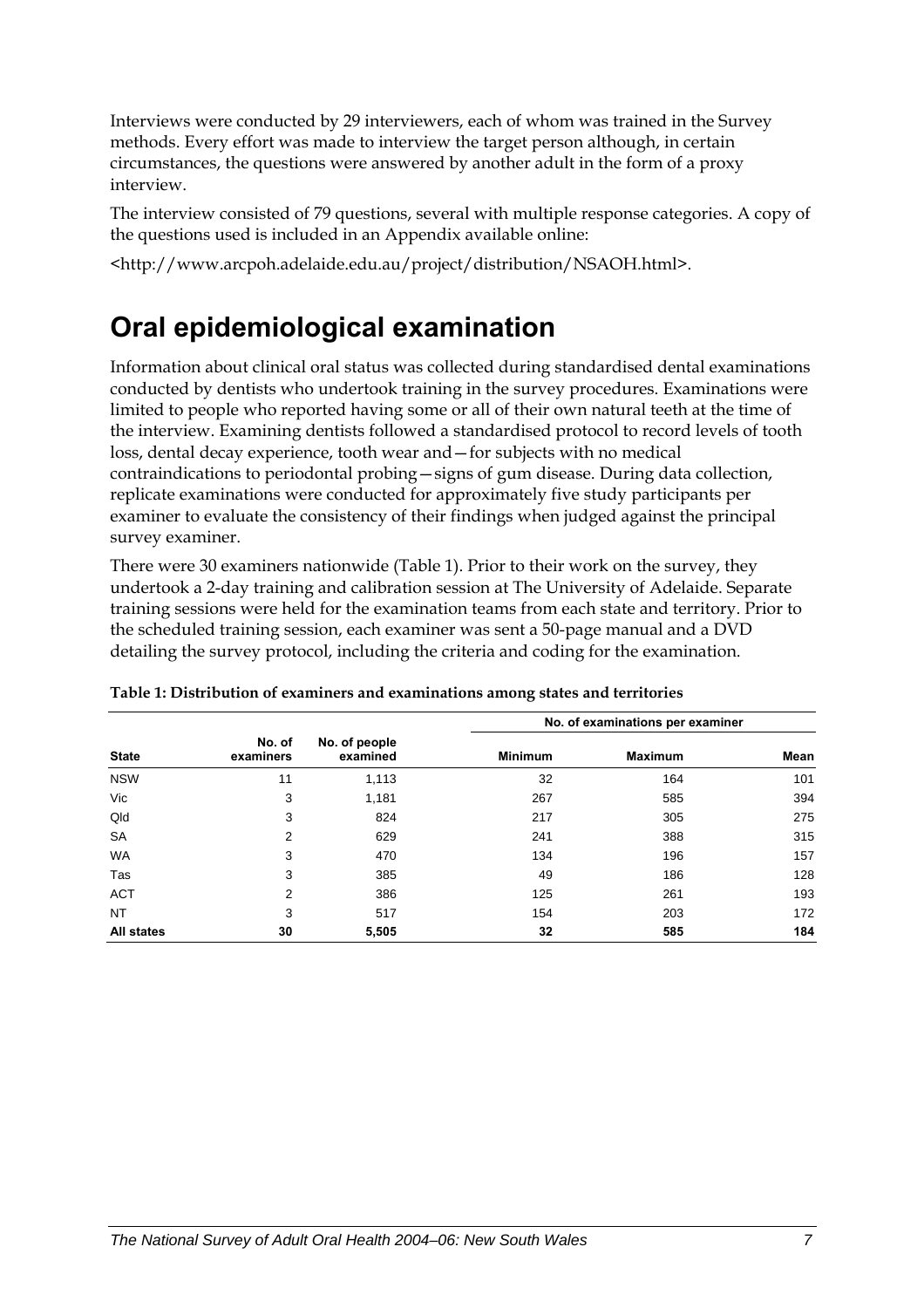### **Scope of examination**

Survey participants were examined in a supine position in standard dental chairs with illumination provided by the chair's overhead dental light. Examiners used an intra-oral mirror that additionally had its own battery-powered light source. A periodontal probe with 2-mm markings was used to record distances, for example when assessing periodontal destruction (described further below); however, sharp explorers were not used and no radiographs were taken. Full details of the examination protocol are provided online:

<http://www.arcpoh.adelaide.edu.au/project/distribution/NSAOH.html>.

The following overview summarises criteria used to assess the main oral health variables reported in this volume.

#### **Tooth loss**

For people aged less than 45 years, examiners distinguished between missing teeth that had been extracted due to decay or periodontal disease and teeth that were absent for any other reason (that is, congenitally missing; unerupted; or extracted for orthodontics, trauma or impaction). For people aged 45 years or more, no such distinction was made, so that an extracted or otherwise absent tooth was recorded as missing. Dental implants, root fragments and deciduous teeth were coded separately and not counted as missing or absent teeth.

#### **Replacement teeth**

All lost teeth were further classified as replaced or not replaced by a fixed bridge or a removable denture that was worn to the examination.

#### **Decay experience of coronal tooth surfaces**

All teeth present were subdivided into five tooth surfaces: mesial, buccal, distal, lingual, and either occlusal (for premolars or molars) or incisal (for incisors and canines). Each coronal surface was assessed and categorised using visual criteria (no explorer was used) and one of the following codes was assigned:

- decay: cavitation of enamel or dentinal involvement or both are present
- recurrent caries: visible caries that is contiguous with a restoration
- filled unsatisfactorily: a filling placed for any reason in a surface that requires replacement but that has none of the above conditions
- filling to treat decay: a filling placed to treat decay in a surface that had none of the above conditions
- filling placed for reasons other than decay: in a surface that has none of the above conditions (incisors and canines only)
- fissure sealant: where none of the above conditions were found
- sound: when none of the above conditions was found.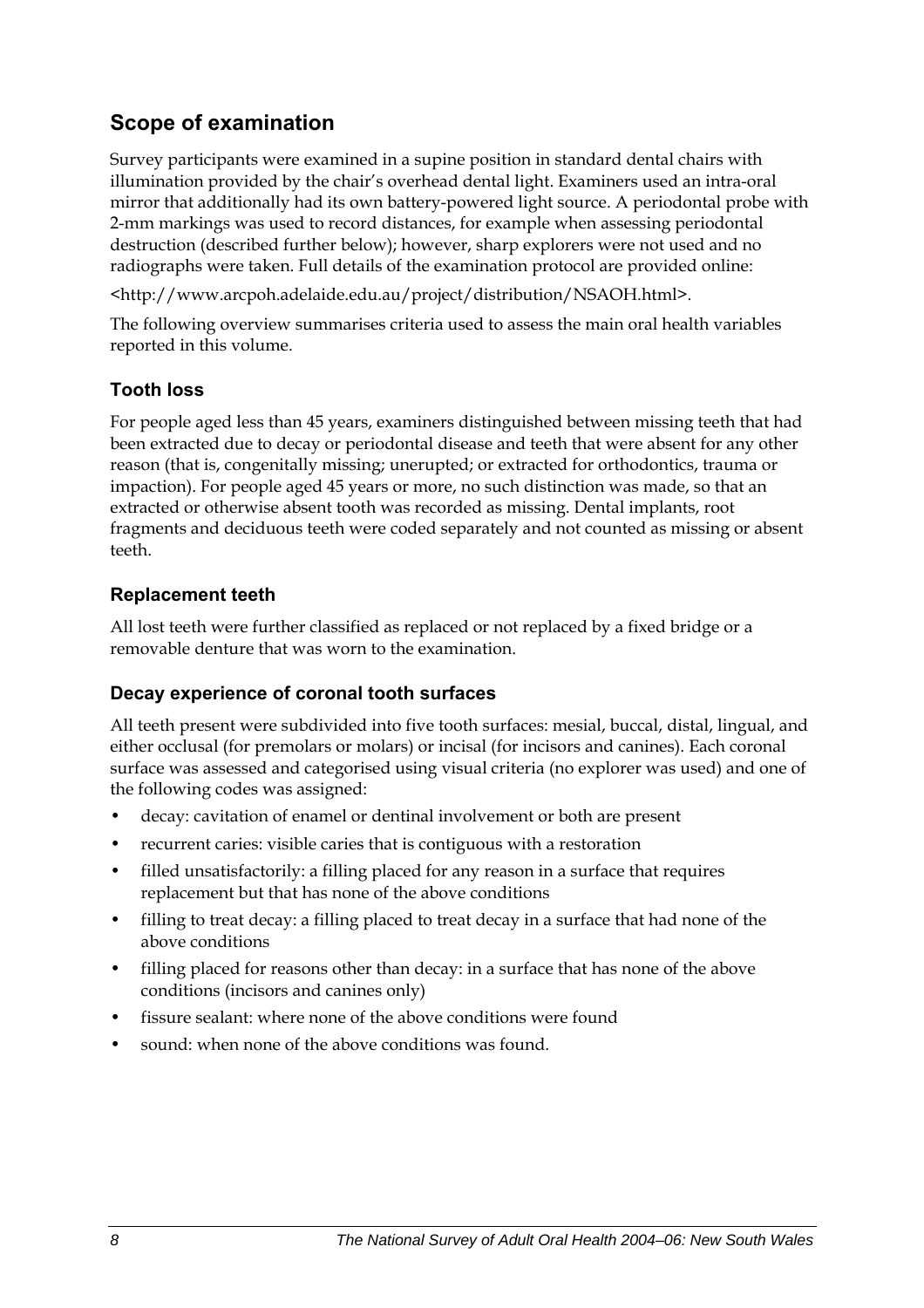#### **Decay experience of tooth root surfaces**

All teeth present were subdivided into four root surfaces: medial, buccal, distal and lingual. Each root surface was assessed visually and, if necessary, using a ball-ended periodontal probe. One of the following codes was assigned:

- decay: a discrete, well-defined or discoloured lesion on the root surface that is soft to exploration using the periodontal probe
- recurrent caries: detectable caries that is contiguous with a restoration
- filled unsatisfactorily: a filling placed for any reason in a surface that has unacceptable defects but meeting none of the above conditions
- filled root surface: one or more permanent restorations placed for any reason but meeting none of the above conditions
- wear of 2 mm or more: recorded only on buccal surfaces with none of the above conditions
- sound root surface: when none of the above conditions was found
- no visible root surface.

#### **Periodontal tissue destruction**

The assessment of periodontal tissue destruction was based on methods used in the US National Health and Nutrition Examination Survey (NHANES 2005). Assessments were made of probing pocket depth and gingival recession, both recorded in millimetres using a periodontal probe that had 2-mm markings. Measurements were made at the mesio-buccal, mid-buccal and disto-buccal aspects of all teeth present, except for third molars. All fractional millimetre measurements were rounded down to the lowest whole millimetre before calling the number. For recession, the cemento-enamel junction (CEJ) was identified or its position was estimated (for example, if a filling obscured its position), and the distance from the CEJ to the free gingival margin was recorded in millimetres. When the CEJ was subgingival, the number called was negative; otherwise it was positive. For probing pocket depth, the distance from the free gingival margin to the bottom of the periodontal crevice/pocket was called.

Examiners did not make a direct measurement of clinical attachment loss; instead, it was computed during data analysis.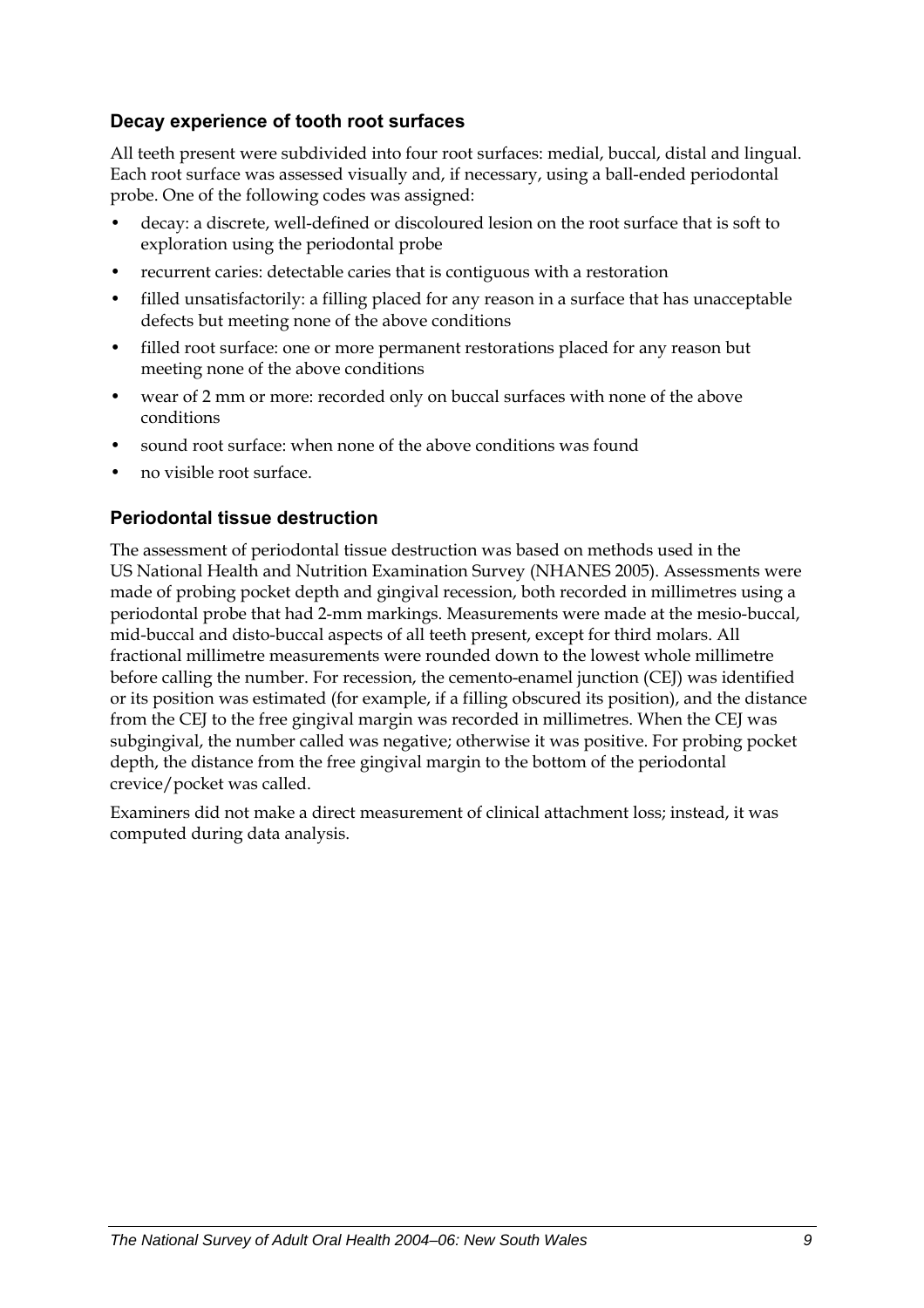#### **Gingival inflammation around six index teeth**

The Loe and Silness (1963) gingival index was used to assess inflammation of the marginal gingival tissues around six index teeth (if present)—the most anterior molar in each dental quadrant (up to four teeth), the right maxillary central incisor and the left mandibular central incisor. Pressure was applied to the free gingival margin on the buccal aspect of the tooth by swiping with the side of a periodontal probe that was held at approximately 90 degrees to the long axis of the tooth. One of the following codes was assigned:

- severe inflammation: marked redness and oedema, ulceration or tendency to spontaneous bleeding
- moderate inflammation: redness, oedema, glazing or bleeding after applying pressure with the probe
- mild inflammation: slight change in colour or slight oedema but no bleeding after applying pressure with the probe
- none of the above.

### **Data recording for examinations**

Each code called by an examiner was recorded directly onto a laptop computer by state/territory staff who had experience in clinical dental procedures. They were trained in use of the software during the 2-day training session for examination teams held at The University of Adelaide.

### **Assessment of inter-examiner reliability**

In order to measure inter-examiner reliability, the principal survey examiner attended examination sessions for all but one examiner to conduct masked replicate examinations of survey participants. The remaining examiner withdrew from the survey after completing 32 examinations. Replicate examination entailed assessments of tooth presence, periodontal assessment of teeth in one jaw, and assessment of caries experience in both crowns and roots of teeth. The observed levels of agreement for most oral health indicators were equivalent to benchmarks reported for national oral health surveys conducted in the United Kingdom and the United States.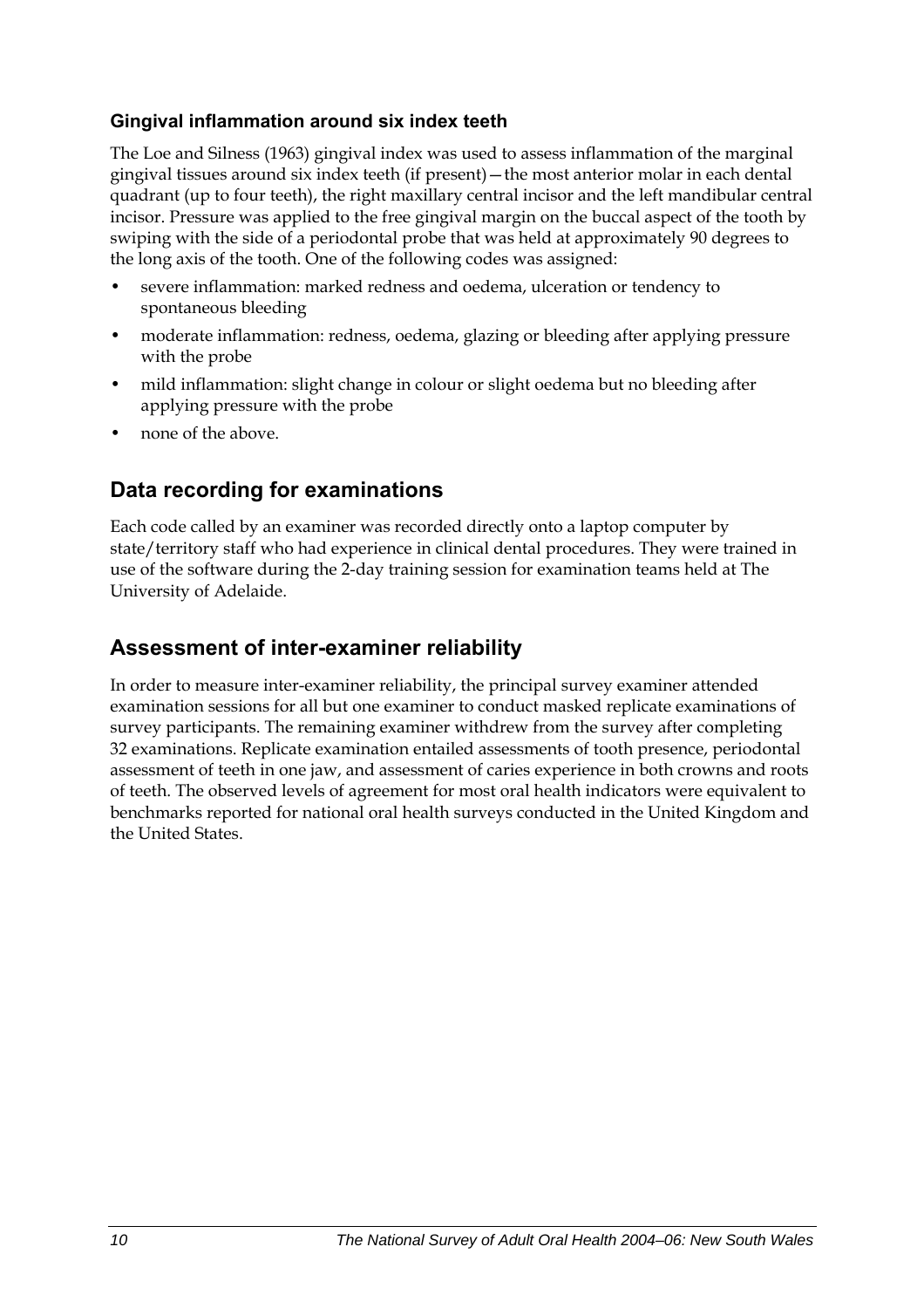# <span id="page-18-0"></span>**Period of data collection**

Data collection began in July 2004 and was completed in September 2006 (Table 2[\).](#page-18-1)  [Interviews were timed to begin approximately 1 month prior to the planned start of](#page-18-1)  [examinations in each jurisdiction.](#page-18-1) 

<span id="page-18-1"></span>

|                        | Dates of interviews |                | Dates of examinations |                   |
|------------------------|---------------------|----------------|-----------------------|-------------------|
| <b>State/territory</b> | <b>Beginning</b>    | End            | <b>Beginning</b>      | End               |
| <b>ACT</b>             | <b>July 2004</b>    | October 2004   | <b>July 2004</b>      | October 2004      |
| <b>SA</b>              | September 2004      | December 2004  | September 2004        | May 2005          |
| <b>WA</b>              | October 2004        | March 2005     | November 2004         | May 2005          |
| Vic                    | January 2005        | September 2005 | February 2005         | September 2005    |
| <b>NSW</b>             | May 2005            | November 2005  | June 2005             | <b>July 2006</b>  |
| NT                     | August 2005         | October 2005   | September 2005        | <b>March 2006</b> |
| Tas                    | January 2006        | May 2006       | <b>March 2006</b>     | September 2006    |
| Qld                    | March 2006          | September 2006 | June 2006             | September 2006    |
| Australia              | <b>July 2004</b>    | September 2006 | <b>July 2004</b>      | September 2006    |

**Table 2: Periods of data collection in states and territories** 

### **Ethical conduct of research**

This project was reviewed and approved by The University of Adelaide's Human Research Ethics Committee. Interviewed subjects provided verbal consent prior to answering questions. All examined subjects provided signed, informed consent prior to the examination.

# **Target sample size**

Sample size requirements were calculated for a range of key outcome variables to be reported nationally. One outcome, the capacity to detect a 25% or greater reduction in national age-specific estimates of mean number of decayed teeth since 1987–88, was nominated as the critical threshold that should be detectable with standard statistical power of 80%. Another outcome was a capacity to detect a 10% or greater reduction in national age-specific mean DMFT. This identified a need for 7,500 examinations and 13,560 interviews, assuming a 65% participation rate in the examination. The sample size within each state and territory was planned to be approximately proportional to the population of the jurisdiction.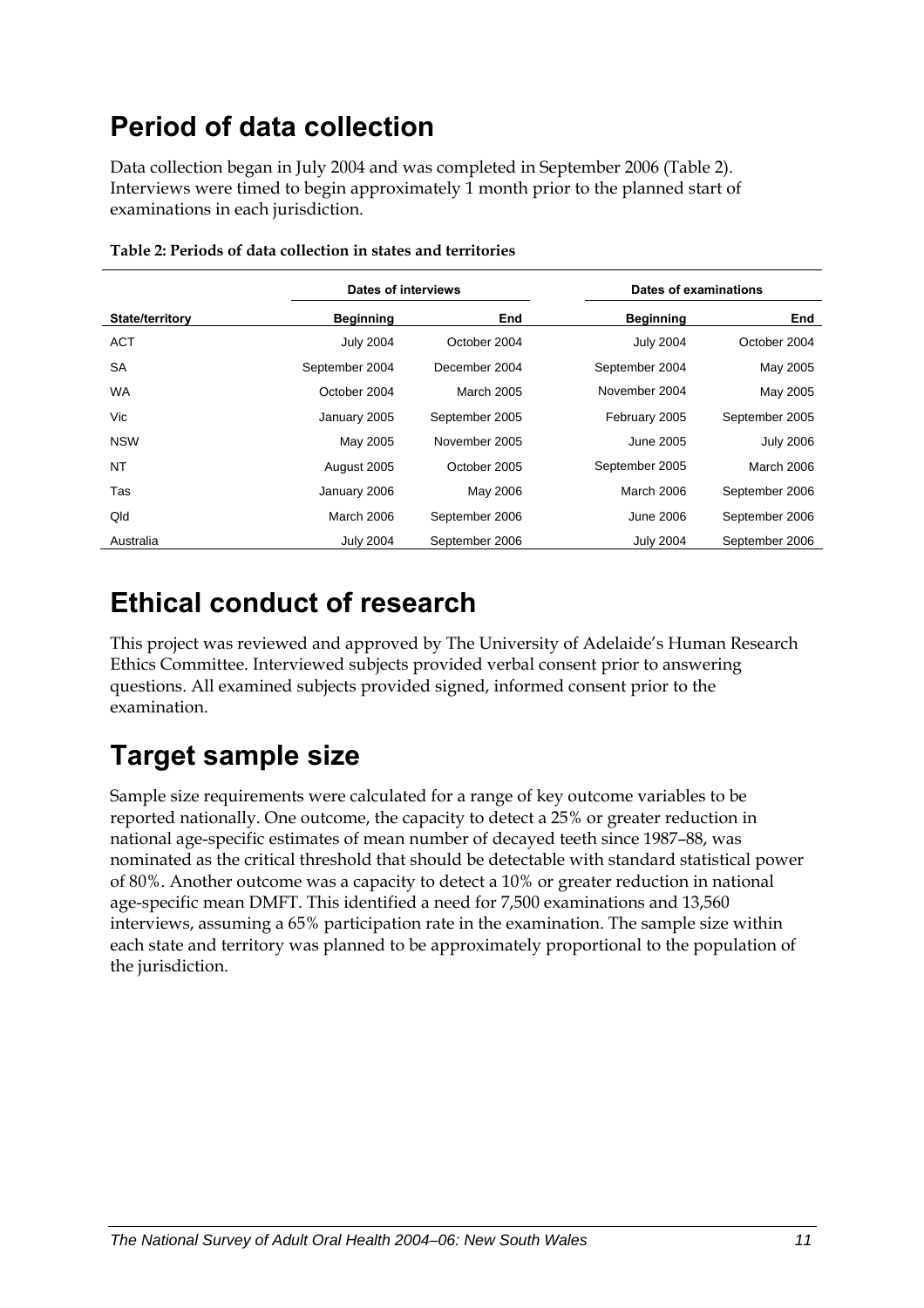# <span id="page-19-0"></span>**Participation in the survey**

National participation rates were lower than intended, both in the interview, where 49.0% of sampled people participated, and the examination, where 43.7% of those eligible took part. Interview participation rates varied from 43.9% in NSW to 61.8% in SA. Examination rates varied from 33.2% in NSW to 57.5% in SA (Table 3).

|                 | No. of<br>people<br>sampled | No. of<br>people<br>interviewed | Per cent<br>of sampled<br>people<br>interviewed | No. of<br>people<br>eligible<br>for exam | No. of<br>people<br>examined | Per cent<br>of eligible<br>people<br>examined |
|-----------------|-----------------------------|---------------------------------|-------------------------------------------------|------------------------------------------|------------------------------|-----------------------------------------------|
| Australia       | 28,812                      | 14,123                          | 49.0                                            | 12,606                                   | 5,505                        | 43.7                                          |
| State/territory |                             |                                 |                                                 |                                          |                              |                                               |
| <b>NSW</b>      | 8,270                       | 3,630                           | 43.9                                            | 3,310                                    | 1,099                        | 33.2                                          |
| Vic             | 6,013                       | 2,667                           | 44.4                                            | 2,360                                    | 1,181                        | 50.0                                          |
| Qld             | 4,219                       | 2,052                           | 48.6                                            | 1,841                                    | 824                          | 44.8                                          |
| SA              | 2,159                       | 1,335                           | 61.8                                            | 1093                                     | 629                          | 57.5                                          |
| <b>WA</b>       | 2,365                       | 1,290                           | 54.5                                            | 1,109                                    | 470                          | 42.4                                          |
| Tas             | 1,745                       | 1,042                           | 59.7                                            | 873                                      | 385                          | 44.1                                          |
| <b>ACT</b>      | 1,892                       | 1,025                           | 54.2                                            | 981                                      | 400                          | 40.8                                          |
| <b>NT</b>       | 2,149                       | 1,082                           | 50.3                                            | 1,039                                    | 517                          | 49.8                                          |

**Table 3: Number and percentage of people sampled, interviewed and examined(a)**

(a) Unweighted data.

# **Data analysis**

The aim of the data analysis was to generate summary statistics describing oral health for the NSW [population. With the exception of data regarding participation rates, results in this](#page-9-1)  [report have been weighted to compensate for individuals' different probabilities of selection](#page-9-1)  [and survey participation rates. For the telephone interview survey, weights were adjusted to](#page-9-1)  [ensure survey estimates were consistent with the 2005 Australian Bureau of Statistics](#page-9-1)  [Estimated Residential Population data. For the oral examination survey, which was](#page-9-1)  [restricted to dentate people aged 15 years or more, estimates of the dentate population were](#page-9-1)  [derived from the telephone interview survey and used to derive examination weights. This](#page-9-1)  [means that results can be generalised to the NSW](#page-9-1) population.

Tables 35 and 36 contain age-standardised estimates for each indicator presented in preceding tables. Age standardisation is a statistical procedure that aims to remove any effects of age that might account for differences in each oral health indicator between the two comparison groups: health cardholders versus non-health cardholders (Table 35) and insured versus non-insured people (Table 36). For these tables, percentages and means were standardised using the direct method. The reference population was the 2005 Australian Estimated Residential Population classified into 14 five-year age categories within the range 15–84 years and a fifteenth category aged 85 years of more.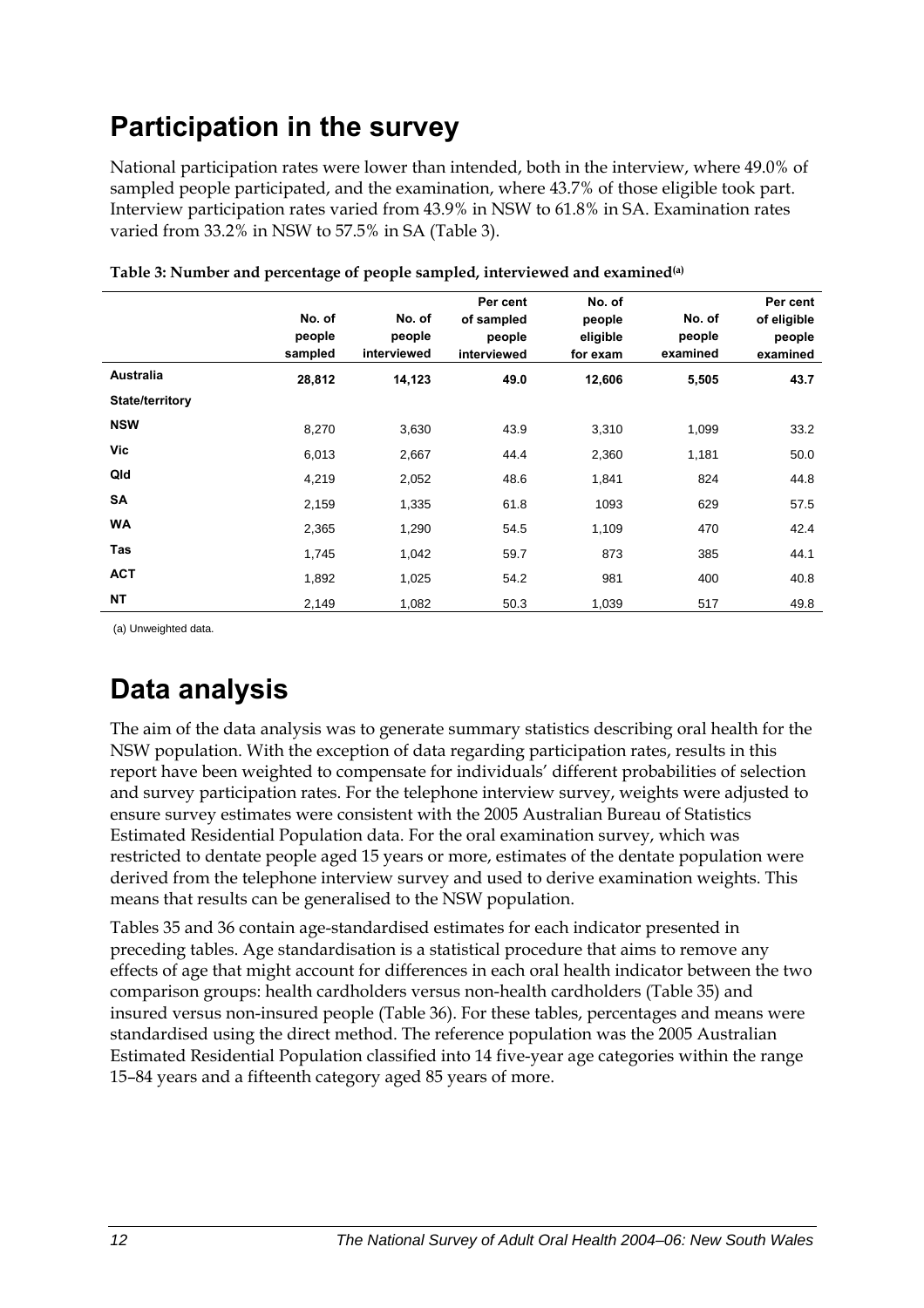### **Presentation of results**

Oral health measures are tabulated for each of three age groups representing the survey participant's age reported in the telephone interview, plus an 'all ages' summary. The three age groups are 15–34 years, 35–54 years and ≥55 years. The tables report estimates for mutually exclusive subgroups of people created for each of six characteristics based on responses to the telephone interview questions. The subgroups and unweighted number of respondents are listed in the Appendix to this volume and the six characteristics are described below:

**Sex** was classified as 'Male' or 'Female' recorded during the interview.

**Residential location** was classified as 'Capital city' or 'Other places' based on the sampling postcode used in selection of households.

**Postcode socioeconomic status** was used to classify individuals according to the Index of Relative Socioeconomic Advantage/Disadvantage (IRSAD) of the postcode in which they lived. The IRSAD is an aggregate measure of a postcode's socioeconomic status based on characteristics of its residents recorded in the 2001 Population Census. A postcode that has a relatively high proportion of people with high incomes or a skilled labour force is assigned a relatively higher value on this index. Conversely, a low score on the index indicates that an area has a higher proportion of individuals with low incomes and more people who work in unskilled occupations. Postcodes were classified into three groups of ascending socioeconomic status, each group comprising approximately one-third of the NSW [population. This type of analysis is said to be 'ecological' because it is not based on](#page-9-1)  [individuals own socioeconomic status, but on the socioeconomic status of the area in which](#page-9-1)  [they live. Hence, care should be taken in the interpretation of results—because](#page-9-1)  [Socioeconomic Indices for Areas \(SEIFA\) scores refer to areas, not individuals, results are not](#page-9-1)  [interpretable at the level of the individual.](#page-9-1) 

**Government health card** status identified whether or not people were covered either by a pensioner concession card or health care card. Both cards are issued according to a means test administered by Centrelink, an agency of the Australian Government's Family Assistance Office. People with either card and their dependents are eligible for public-sector dental care in most states and territories.

**Place of last dental visit** further disaggregated health cardholders according to the location of their last dental visit. The latter was established during the interview by asking people 'Where did you make your last dental visit?'. Health cardholders who responded 'Government dental clinic' or 'School dental service' were classified as 'Cardholder/Public'. Otherwise, eligible people were classified as 'Cardholder/Non-public' if they reported any of the other locations: Private dental practice (including specialist); Dental technician; Clinic operated by health insurance fund; Armed Services/Defence Force clinic; Other site. People who were not health cardholders were classified as 'Non-cardholder/Non-public' regardless of their reported visit location.

**Dental insurance** coverage was based on responses to the question 'Do you have private insurance cover for dental expenses?'. People were classified as insured if they responded 'yes' and uninsured if they responded 'no'.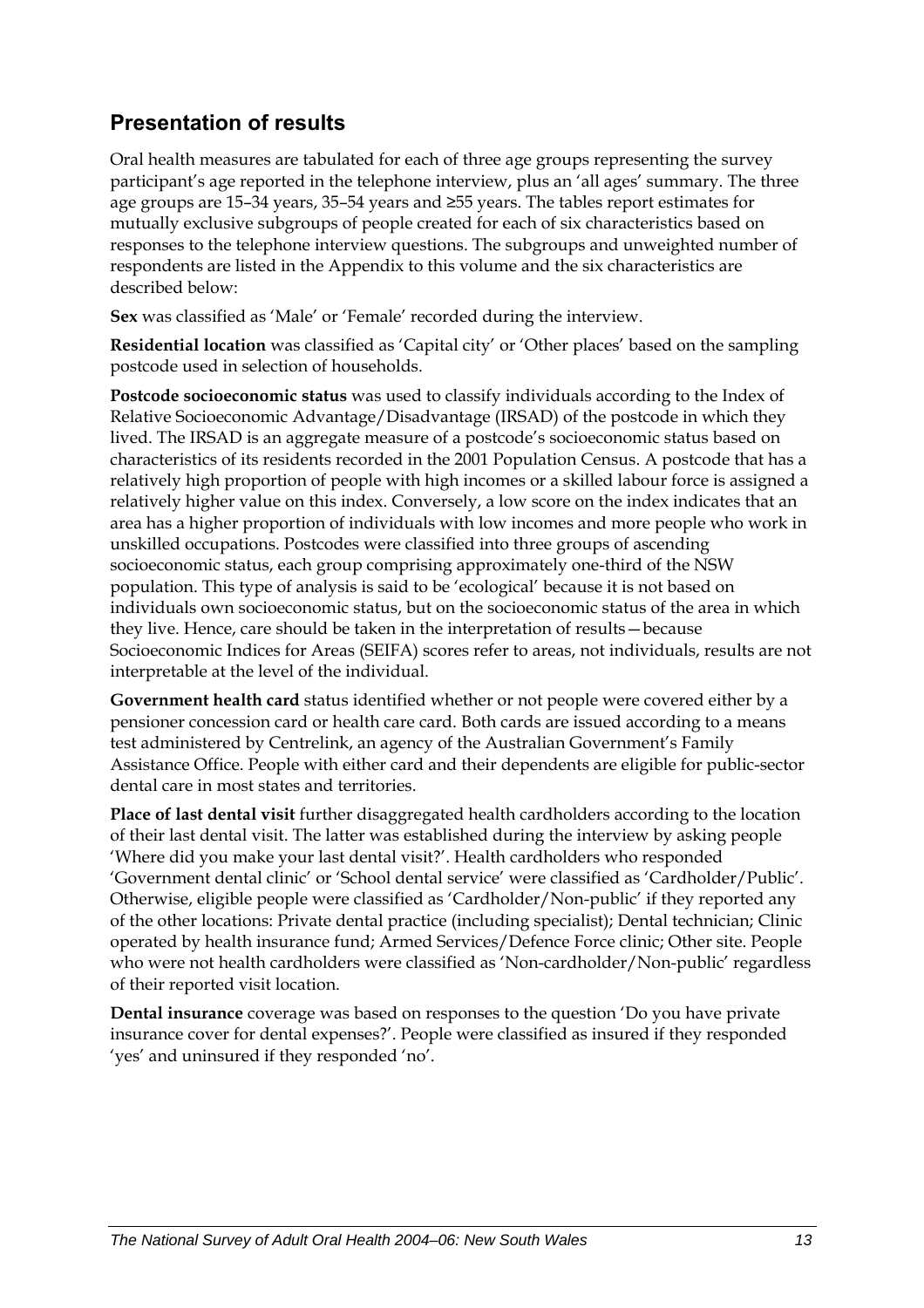### <span id="page-21-0"></span>**Criteria for determining statistical significance**

As with any survey where data are collected from only some of the people in the population, proportions and means in this report are estimates of the true population values. The estimates have some degree of uncertainty, which is expressed in this report using 95% confidence intervals (95% CIs). The 95% CI signifies the likely lower and upper limits of the range of values within which the true population percentage would fall. In this context 'likely' means that there is a 95% probability that the true population value lies between those two values.

In this report 95% CIs are used additionally as a guideline to identify differences between population subgroups that are statistically significant. Specifically, when there is no overlap between 95% CIs for two groups, the difference between the groups is deemed to be statistically significant. This criterion for judging statistical significance is more conservative than the alternative method of calculating P-values. In fact, when 95% CIs do not overlap, it means that a test of statistical significance for the difference between the groups would have a P-value of less than 0.05 (the conventional threshold used in many reports), and it could be as small as less than 0.005. The 'conservative' nature of the criterion used in this report comes about because 95% CIs that overlap to a small degree could, nevertheless, be found to differ to a statistically significant degree (at P<0.05 ) using a hypothesis test.

Data files were managed and summary variables computed using SAS software version 9.[1](#page-21-0).<sup>1</sup> Means and their associated 95% CIs were generated using SUDAAN software release 9.0.0. [2](#page-21-0) The SUDAAN procedures used sampling weights to generate population estimates and calculated 95% CIs that allowed for the complex sampling design used in this survey. To do so, 'with replacement' sampling was specified with two levels of stratification (state and section of state). The subject's sampling postcode was specified as the primary sampling unit, which was used by SUDAAN as the clustering variable.

 $\overline{a}$ 

<sup>1</sup> SAS Institute Inc. 100 SAS Campus Drive, Cary, NC 27513–2414, USA.

<sup>2</sup> Research Triangle Institute. PO Box 12194, Research Triangle Park, NC 27709–2194, USA.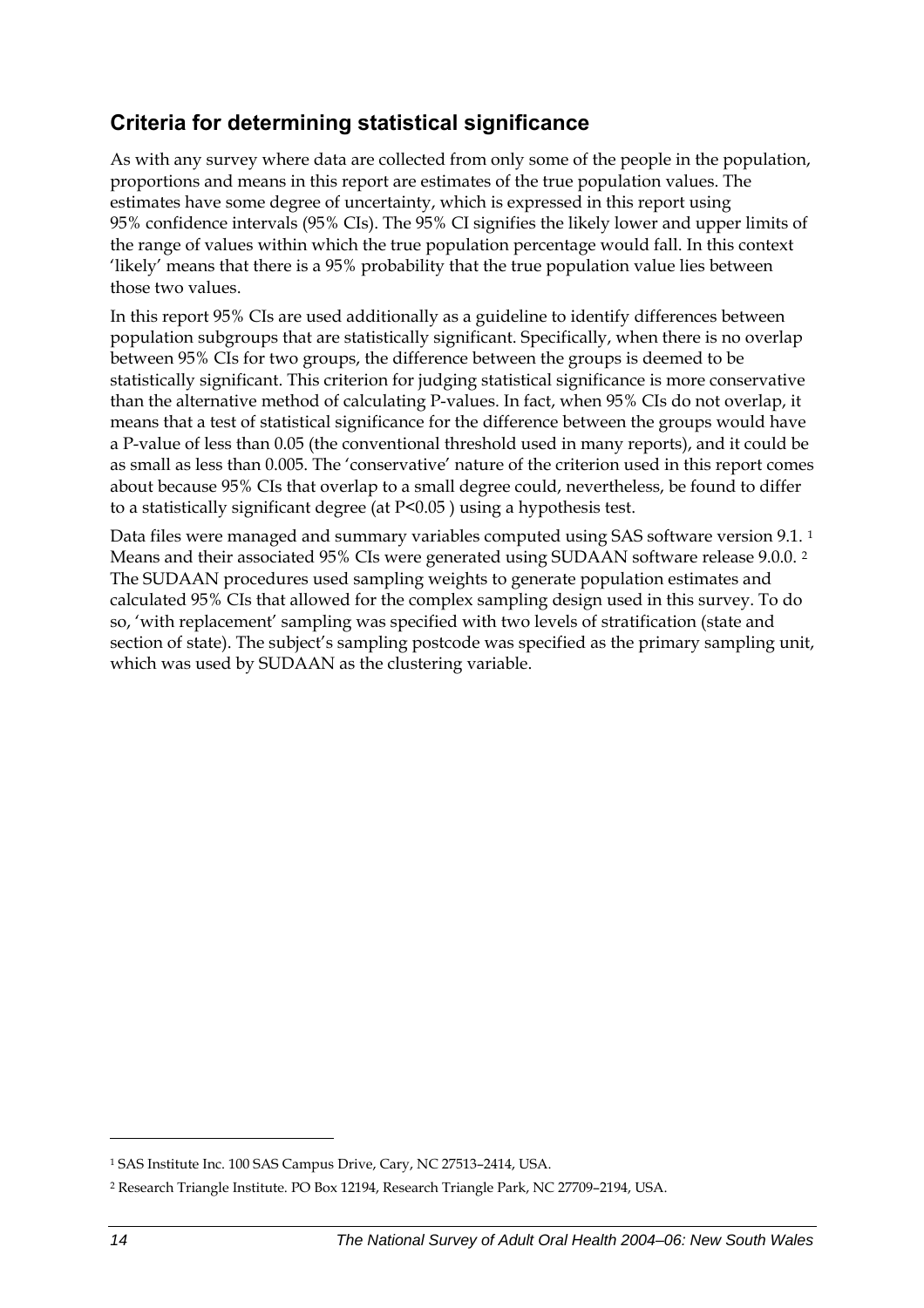# <span id="page-22-0"></span>**Distribution of sociodemographic and dental access characteristics**

Approximately one-half of the NSW population was female, with little variation in the proportion among age groups (Table 4[\). Two-thirds lived in the capital city, a proportion](#page-22-1)  [that was lower in progressively older age groups. By design, people of all ages were](#page-22-1)  [approximately evenly distributed among tertiles of postcode, socioeconomic status.](#page-22-1)  [However, older people were more likely than younger people to live in areas with lower](#page-22-1)  [socioeconomic status. Approximately one-quarter of the population were government health](#page-22-1)  [cardholders, although the proportion was noticeably greater for people aged 55 years or](#page-22-1)  [more. However, government health cardholders were less likely to have last attended a](#page-22-1)  [public dental clinic than other dental care providers, a pattern that was consistent in each age](#page-22-1)  [group. Nearly one-half of the](#page-22-1) [NSW](#page-9-1) population had dental insurance, a figure that did not vary substantially among age groups.

|                                               |          | Age group (years) |           |         |
|-----------------------------------------------|----------|-------------------|-----------|---------|
|                                               | All ages | $15 - 34$         | $35 - 54$ | $>= 55$ |
| <b>Sex</b>                                    |          |                   |           |         |
| <b>Males</b>                                  | 50.2     | 50.6              | 50.1      | 49.5    |
| Females                                       | 49.8     | 49.4              | 49.9      | 50.5    |
| <b>Residential location</b>                   |          |                   |           |         |
| Capital city                                  | 64.1     | 67.6              | 63.9      | 59.6    |
| Other places                                  | 35.9     | 32.4              | 36.1      | 40.4    |
| Postcode socioeconomic status                 |          |                   |           |         |
| Lowest                                        | 30.3     | 27.2              | 32.6      | 31.5    |
| Middle                                        | 32.3     | 32.0              | 32.8      | 32.0    |
| Highest                                       | 37.4     | 40.8              | 34.6      | 36.5    |
| Government health card                        |          |                   |           |         |
| Health care card or pensioner concession card | 26.4     | 20.0              | 17.4      | 47.2    |
| Neither card                                  | 73.6     | 80.0              | 82.6      | 52.8    |
| Place of last dental visit                    |          |                   |           |         |
| Cardholder/Public                             | 8.0      | 7.0               | 7.3       | 10.4    |
| Cardholder/Non-public                         | 18.4     | 13.0              | 10.1      | 36.8    |
| Non-cardholder/Non-public                     | 73.6     | 80.0              | 82.6      | 52.8    |
| <b>Dental insurance</b>                       |          |                   |           |         |
| Insured                                       | 46.6     | 47.8              | 46.6      | 45.0    |
| Uninsured                                     | 53.4     | 52.2              | 53.4      | 55.0    |

#### <span id="page-22-1"></span>**Table 4: Percentage of people with selected sociodemographic and dental access characteristics in the NS[W population and three age groups](#page-9-1)**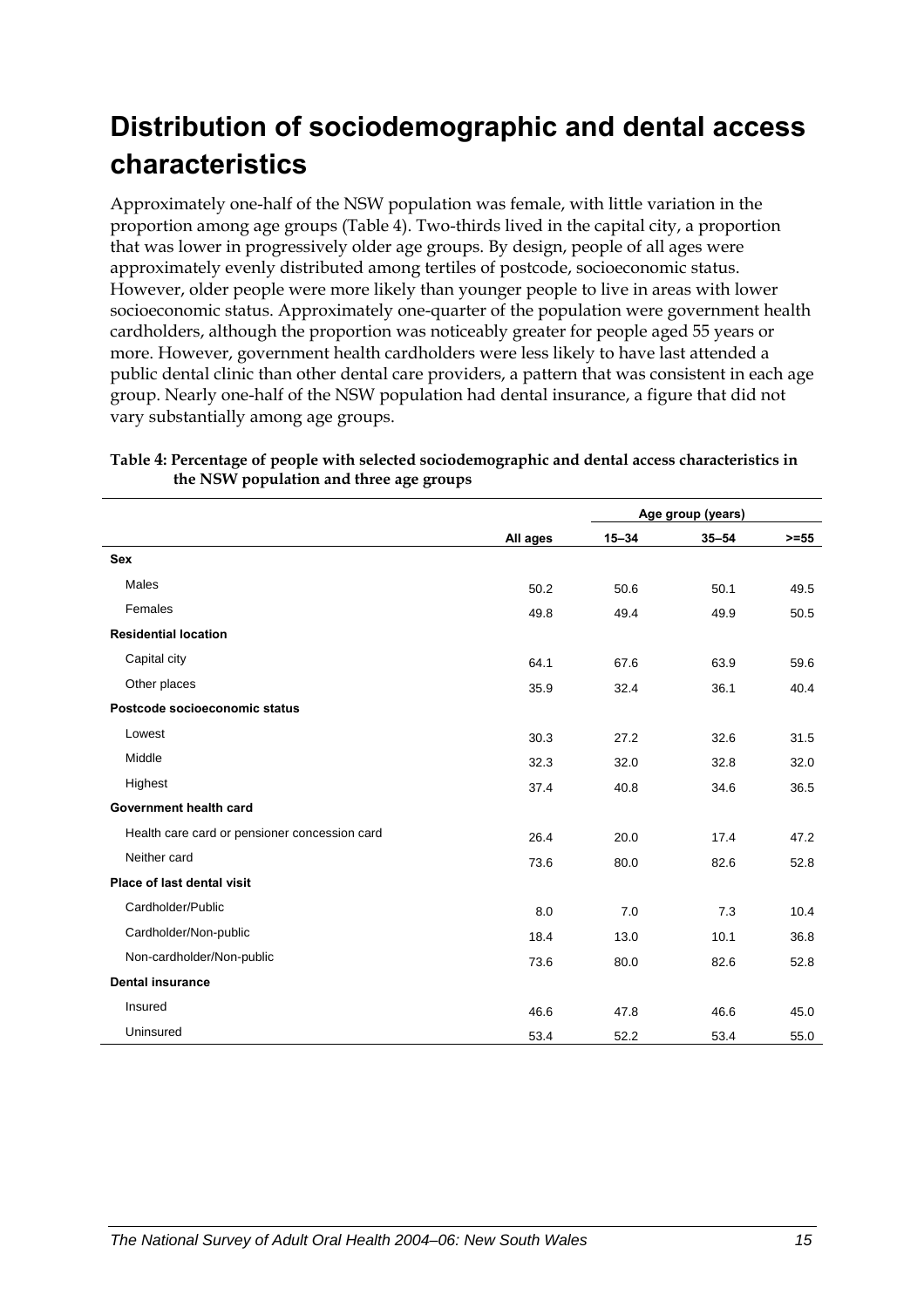# <span id="page-23-0"></span>**3 Oral health status**

# **Complete tooth loss**

In NSAOH, complete tooth loss was assessed in the interview by asking people 'Do you have any of your own natural teeth?'. People who answered 'no' were classified as edentulous. In NSW, edentulous people represented 5.5% of the population aged 15 years or more (Table 5), which was slightly lower than the national estimate of 6.4% (Slade et al. 2007).

### **Key findings**

- The prevalence of edentulism was strongly associated with age, being negligible among 15–34-year-olds but affecting 16.0% of NSW adults aged 55 years or more.
- Females were almost twice as likely as males to be edentulous, both for all ages combined and for people aged 55 years or more.
- People living outside the capital city were almost twice as likely as those living in Sydney to be edentulous, both for all ages combined and for people aged 55 years or more.
- Prevalence was more than twice as high among people living in postcodes with low socioeconomic status than in postcodes with high socioeconomic status. However, there was no statistically significant difference in prevalence between middle and low socioeconomic postcodes.
- Government health cardholder status was associated with some of the largest differences observed between population groups in prevalence of edentulism. For example, among people aged 55 years or more, prevalence was three-fold greater among government health cardholders compared with non-government health cardholders.
- Among the population of government health cardholders, there was a tendency for greater prevalence in people whose last dental visit was to the public sector than those who attended elsewhere. However, 95% CIs were large in these groups, with the consequence that differences were not statistically significant.
- People with no dental insurance were also much more likely than the insured to be edentulous.

### **Discussion**

As emphasised in the national report, variation among age groups in prevalence of edentulism can be attributed primarily to the differing historical experiences of generations born in different time periods during the 20th century, rather than to the effects of ageing. Because edentulism prevalence was so strongly dependent upon age group, comparisons between population groups were observed most clearly for the oldest age group. In contrast, among 35–54-year-olds, 95% CIs for estimated prevalence frequently overlapped between population groups (for example, when comparing males and females). Among 15–34-year-olds, prevalence estimates were all zero and therefore did not reveal any differences between population groups.

In summary, complete tooth loss in NSW was a condition observed infrequently below the age of 55 years, while among people aged 55 years of more, it was most likely to occur in socioeconomically disadvantaged groups.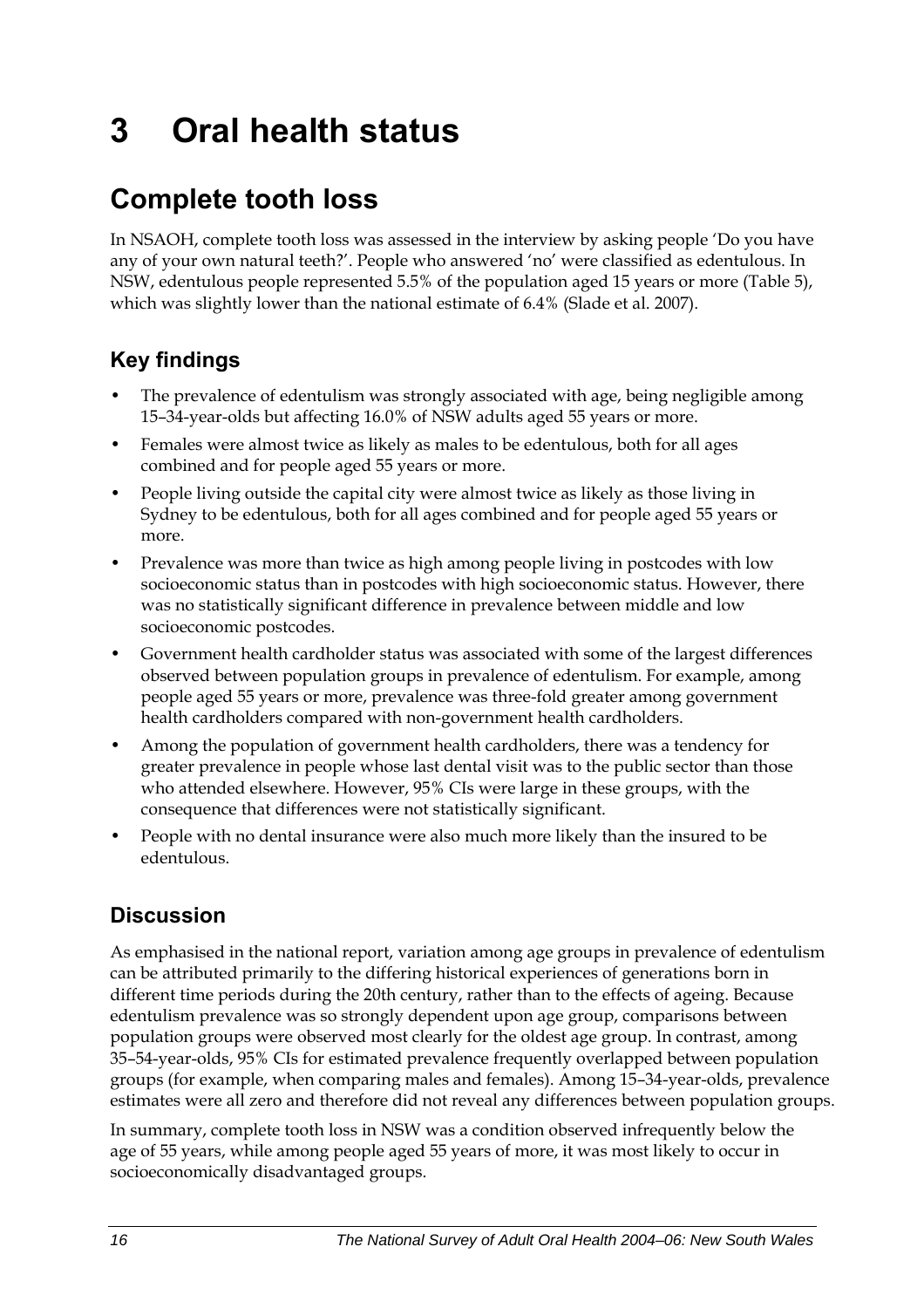|                                   |                    | Population: all people<br>Age (years) |           |              |               |
|-----------------------------------|--------------------|---------------------------------------|-----------|--------------|---------------|
|                                   |                    | All ages                              | $15 - 34$ | $35 - 54$    | $\geq 55$     |
| All people                        | Per cent of people | 5.5                                   | 0.0       | 1.7          | 16.0          |
|                                   | 95% CI             | $4.8 - 6.3$                           |           | $1.1 - 2.9$  | $13.9 - 18.4$ |
| <b>Sex</b>                        |                    |                                       |           |              |               |
| Males                             | % of people        | 3.9                                   | 0.0       | 1.3          | 11.9          |
|                                   | 95% CI             | $3.1 - 4.9$                           |           | $0.5 - 3.1$  | $9.3 - 15.0$  |
| Females                           | % of people        | 7.0                                   | 0.0       | 2.2          | 19.7          |
|                                   | 95% CI             | $6.0 - 8.2$                           |           | $1.3 - 3.6$  | $16.7 - 23.2$ |
| <b>Residential location</b>       |                    |                                       |           |              |               |
| Capital city                      | % of people        | 4.0                                   | 0.0       | 1.1          | 12.9          |
|                                   | 95% CI             | $3.3 - 4.8$                           |           | $0.6 - 1.8$  | $10.6 - 15.8$ |
| Other places                      | % of people        | 8.1                                   | 0.0       | 2.9          | 20.1          |
|                                   | 95% CI             | $6.6 - 9.8$                           |           | $1.4 - 6.1$  | $16.6 - 24.3$ |
| Postcode socioeconomic status     |                    |                                       |           |              |               |
| Lowest                            | % of people        | 8.2                                   | 0.0       | 2.5          | 21.3          |
|                                   | 95% CI             | $6.8 - 9.9$                           |           | $1.0 - 5.9$  | $17.7 - 25.4$ |
| Middle                            | % of people        | 5.4                                   | 0.0       | 1.9          | 17.4          |
|                                   | 95% CI             | $4.3 - 6.8$                           |           | $0.9 - 4.0$  | $14.2 - 21.1$ |
| Highest                           | % of people        | 2.9                                   | 0.0       | 0.9          | 8.7           |
|                                   | 95% CI             | $2.1 - 3.9$                           |           | $0.4 - 2.0$  | $6.1 - 12.3$  |
| Government health card            |                    |                                       |           |              |               |
| Health care card or pensioner     | % of people        | 15.4                                  | 0.0       | 6.2          | 24.1          |
| concession card                   | 95% CI             | $13.3 - 17.8$                         |           | $2.7 - 13.5$ | $20.9 - 27.7$ |
| Neither card                      | % of people        | 2.0                                   | 0.0       | 0.9          | 8.0           |
|                                   | 95% CI             | $16 - 2.5$                            |           | $0.6 - 1.6$  | $6.2 - 10.3$  |
| <b>Place of last dental visit</b> |                    |                                       |           |              |               |
| Cardholder/Public                 | % of people        | 14.5                                  | 0.0       | 10.9         | 29.8          |
|                                   | 95% CI             | $10.8 - 19.3$                         |           | $5.0 - 22.0$ | $22.5 - 38.4$ |
| Cardholder/Non-public             | % of people        | 15.8                                  | 0.0       | 3.2          | 22.9          |
|                                   | 95% CI             | $13.2 - 18.7$                         |           | $0.8 - 11.4$ | 19.2-27.0     |
| Non-cardholder/Non-public         | % of people        | 2.0                                   | 0.0       | 0.9          | 8.0           |
|                                   | 95% CI             | $1.6 - 2.5$                           |           | $0.6 - 1.6$  | $6.2 - 10.3$  |
| Insured                           | % of people        | 2.3                                   | 0.0       | 0.5          | 7.7           |
|                                   | 95% CI             | $1.7 - 3.0$                           |           | $0.2 - 1.2$  | $5.7 - 10.4$  |
| Uninsured                         | % of people        | 8.4                                   | 0.0       | 3.3          | 21.9          |
|                                   | 95% CI             | $7.2 - 9.8$                           |           | $1.9 - 5.7$  | $19.1 - 25.1$ |

#### **Table 5: Percentage of adults with complete tooth loss**

(a) 95% CI = 95% confidence interval for estimated percentage.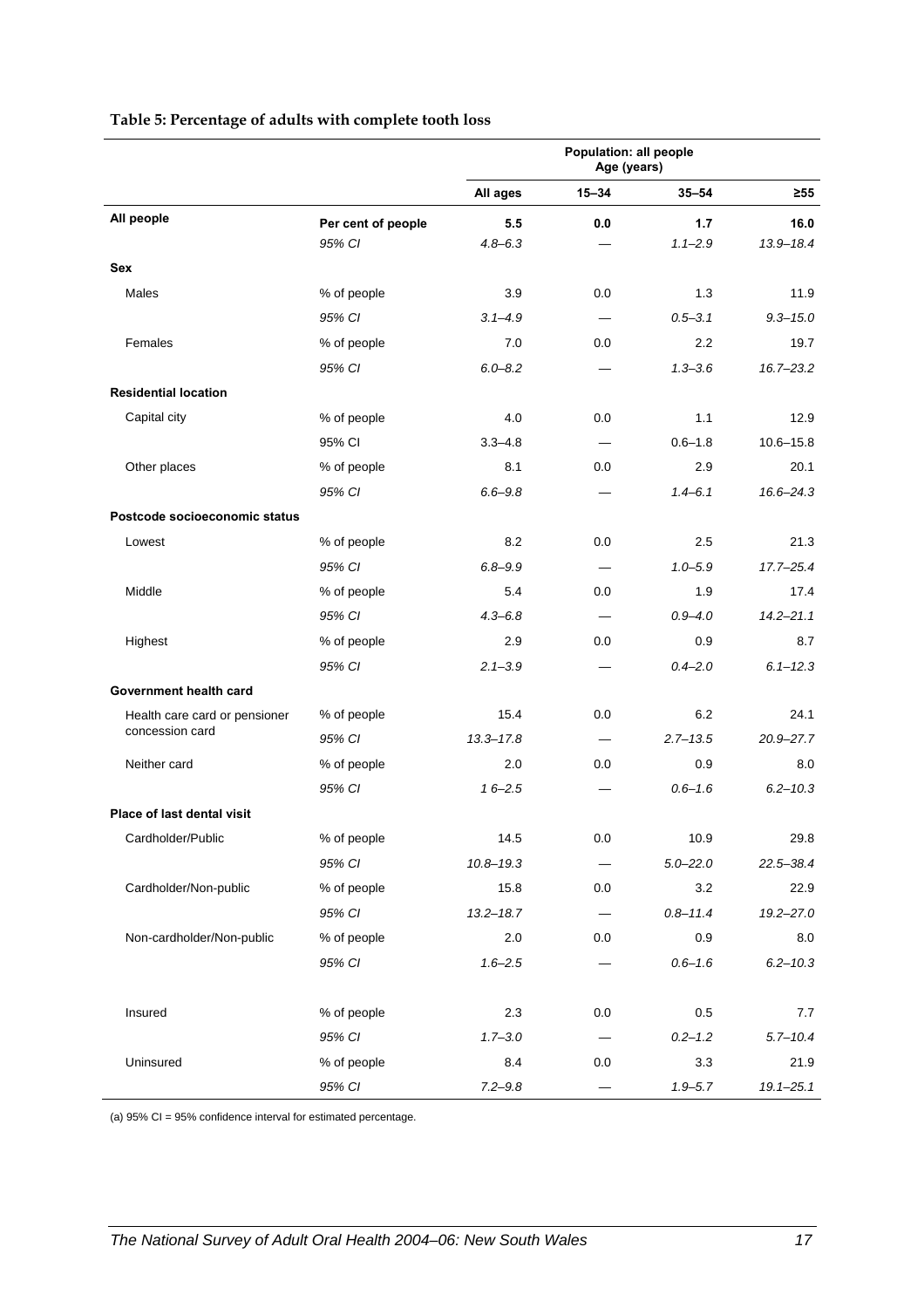## <span id="page-25-0"></span>**Inadequate natural dentition among dentate people**

Adults who have approximately 20 teeth or more usually have satisfactory chewing function (Elias & Sheiham 1998), diet and nutritional status (Sheiham et al. 2002), whereas people with fewer teeth are more likely to suffer impaired quality of oral health (McGrath & Bedi 2002). In NSAOH, people were asked during the interview to report either the number of remaining teeth or the number of missing teeth in their upper jaw and lower jaw. Responses were used to classify people as having an inadequate natural dentition if they reported having fewer than 21 natural teeth, the same threshold that has been reported for the UK population. In NSW, 11.7% of dentate adults had fewer than 21 teeth (Table [6\), which was](#page-26-0)  [almost identical to the national figure of 11.4% \(Slade et al. 2007\).](#page-26-0) 

### **Key findings**

- The prevalence of an inadequate natural dentition was strongly associated with age, occurring in fewer than 1% of people aged 15–34 years but affecting approximately one-third of dentate people aged 55 years or more.
- Differences in prevalence between males and females were small and statistically non-significant, both for the NSW population as a whole and within the three age groups.
- Similarly, there were no meaningful differences in prevalence between people living in Sydney compared with the remainder of NSW.
- People living in postcodes with low socioeconomic status were approximately twice as likely to report an inadequate natural dentition than people in postcodes of high socioeconomic status. The differences were significant for the whole NSW population and within the two older age groups. People living in postcodes with middle socioeconomic status had prevalence rates that were intermediate between the other two groups.
- Recording the most pronounced differences in prevalence, government health cardholders within the two older age groups were approximately twice as likely as non-cardholders to have an inadequate natural dentition.
- Within the population of government health cardholders, there was a tendency for age-group-specific prevalence to be higher for those whose last dental visit was to the public sector than for those who attended a private dentist. However, the difference was not statistically significant.
- Within the two older age groups and all ages combined, large differences in prevalence were observed between the insured and uninsured.

### **Discussion**

A threshold of fewer than 21 teeth is used here as an indicator of likely impairments in oral function, nutrition and quality of life, rather than a cardinal sign of those problems. As observed for complete tooth loss, there was a pronounced age gradient in prevalence of an inadequate natural dentition. Because of this age association, valid comparisons between other sociodemographic groups should only be made within age groups. Those comparisons reveal that prevalence was associated with postcode socioeconomic status, government health cardholder status and dental insurance. However, unlike the pattern observed for complete tooth loss, prevalence of an inadequate natural dentition did not vary significantly between the sexes or between Sydney and the rest of NSW.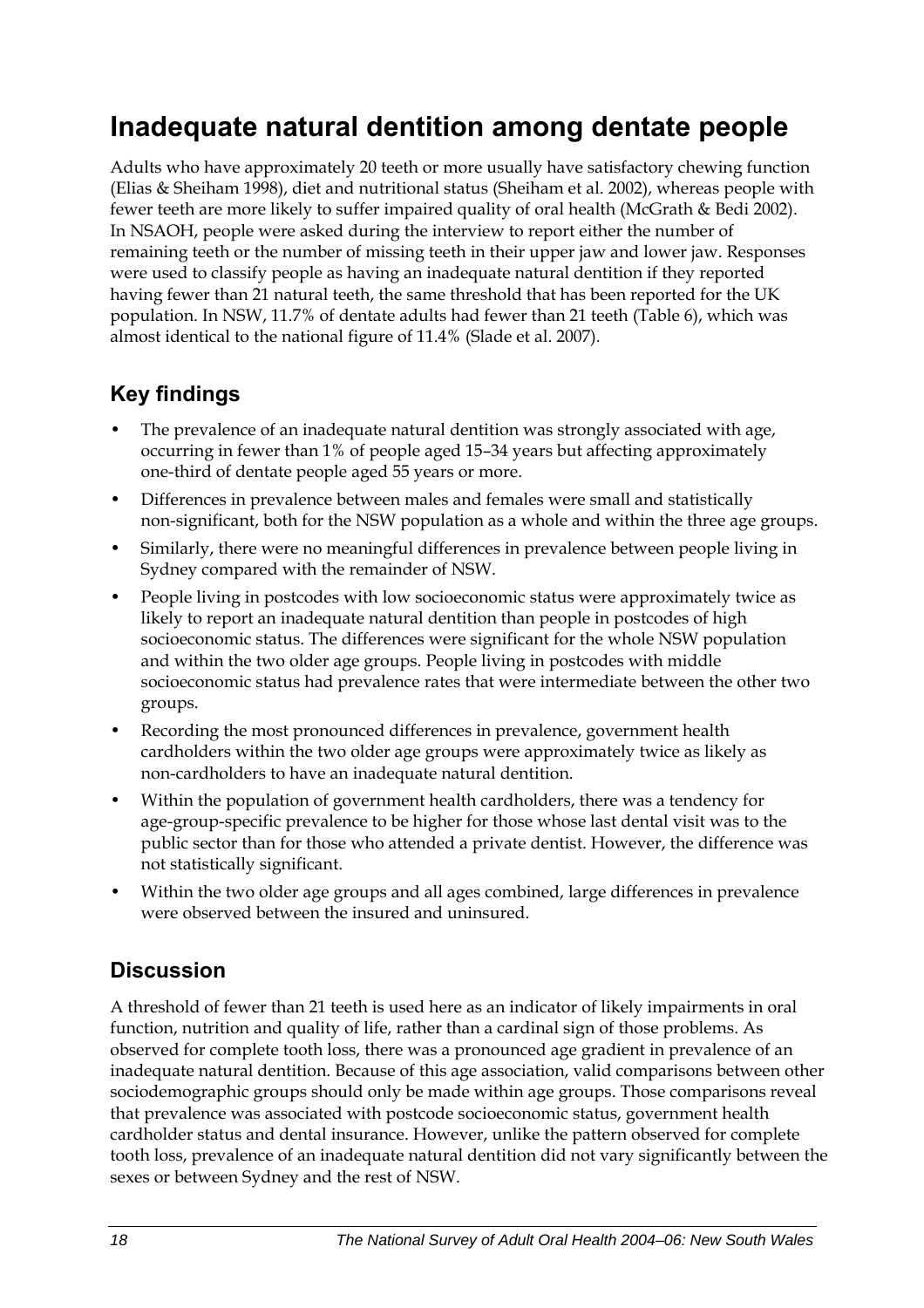|                                   |                    | Population: dentate people<br>Age (years) |             |               |               |
|-----------------------------------|--------------------|-------------------------------------------|-------------|---------------|---------------|
|                                   |                    | All ages                                  | $15 - 34$   | $35 - 54$     | $\geq 55$     |
| All people                        | Per cent of people | 11.7                                      | 0.2         | 6.3           | 34.7          |
|                                   | 95% $Cl^{(a)}$     | $10.5 - 13.1$                             | $0.1 - 0.6$ | $4.8 - 8.2$   | $31.3 - 38.3$ |
| <b>Sex</b>                        |                    |                                           |             |               |               |
| Males                             | % of people        | 10.7                                      | 0.2         | 6.4           | 31.1          |
|                                   | 95% CI             | $9.1 - 12.6$                              | $0.0 - 1.1$ | $4.4 - 9.4$   | $26.8 - 35.8$ |
| Females                           | % of people        | 12.8                                      | 0.2         | 6.2           | 38.2          |
|                                   | 95% CI             | $11.3 - 14.4$                             | $0.1 - 0.9$ | $4.5 - 8.4$   | $34.2 - 424$  |
| <b>Residential location</b>       |                    |                                           |             |               |               |
| Capital city                      | % of people        | 10.3                                      | 0.2         | 6.0           | 31.9          |
|                                   | 95% CI             | $8.7 - 12.1$                              | $0.1 - 0.9$ | $4.3 - 8.5$   | 27.5-36.8     |
| Other places                      | % of people        | 14.3                                      | 0.2         | 6.7           | 38.7          |
|                                   | 95% CI             | $12.4 - 16.4$                             | $0.0 - 1.1$ | $4.4 - 10.1$  | $33.6 - 44.1$ |
| Postcode socioeconomic status     |                    |                                           |             |               |               |
| Lowest                            | % of people        | 15.5                                      | 0.2         | 7.3           | 43.0          |
|                                   | 95% CI             | $13.1 - 18.2$                             | $0.0 - 1.2$ | $5.0 - 10.6$  | $37.5 - 48.6$ |
| Middle                            | % of people        | 12.2                                      | 0.4         | 7.7           | 38.5          |
|                                   | 95% CI             | $10.1 - 14.6$                             | $0.1 - 1.6$ | $5.1 - 11.5$  | $32.7 - 44.5$ |
| Highest                           | % of people        | 7.8                                       | 0.0         | 3.9           | 23.3          |
|                                   | 95% CI             | $6.4 - 9.6$                               |             | $2.1 - 7.2$   | 19.5-27.7     |
| Government health card            |                    |                                           |             |               |               |
| Health care card or pensioner     | % of people        | 31.3                                      | 0.8         | 20.1          | 50.4          |
| concession card                   | 95% CI             | $27.9 - 348$                              | $0.2 - 3.1$ | $14.3 - 27.7$ | 45.4-55.4     |
| Neither card                      | % of people        | 6.0                                       | 0.1         | 4.0           | 22.2          |
|                                   | 95% CI             | $5.1 - 7.1$                               | $0.0 - 0.7$ | $2.9 - 5.6$   | $18.8 - 26.1$ |
| <b>Place of last dental visit</b> |                    |                                           |             |               |               |
| Cardholder/Public                 | % of people        | 27.1                                      | 0.7         | 31.2          | 56.4          |
|                                   | 95% CI             | 20.9-34.4                                 | $0.1 - 5.0$ | 18.1-48.2     | 43.4-68.6     |
| Cardholder/Non-public             | % of people        | 32.9                                      | 0.8         | 13.7          | 49.2          |
|                                   | 95% CI             | 28.5-376                                  | $0.1 - 5.5$ | $8.1 - 22.3$  | 43.6-54.8     |
| Non-cardholder/Non-public         | % of people        | 6.0                                       | 0.1         | 4.0           | 22.2          |
|                                   | 95% CI             | $5.1 - 7.1$                               | $0.0 - 0.7$ | $2.9 - 5.6$   | $18.8 - 26.1$ |
| <b>Dental insurance</b>           |                    |                                           |             |               |               |
| Insured                           | % of people        | 7.3                                       | 0.2         | 2.8           | 24.0          |
|                                   | 95% CI             | $6.0 - 8.8$                               | $0.0 - 1.1$ | $1.7 - 4.6$   | 19.9-28.6     |
| Uninsured                         | % of people        | 16.2                                      | 0.2         | 10.7          | 43.7          |
|                                   | 95% CI             | $14.2 - 18.4$                             | $0.1 - 1.0$ | $8.0 - 14.2$  | $39.5 - 48.0$ |

#### <span id="page-26-0"></span>**Table 6: Percentage of people with fewer than 21 teeth**

(a) 95% CI = 95% confidence interval for estimated percentage.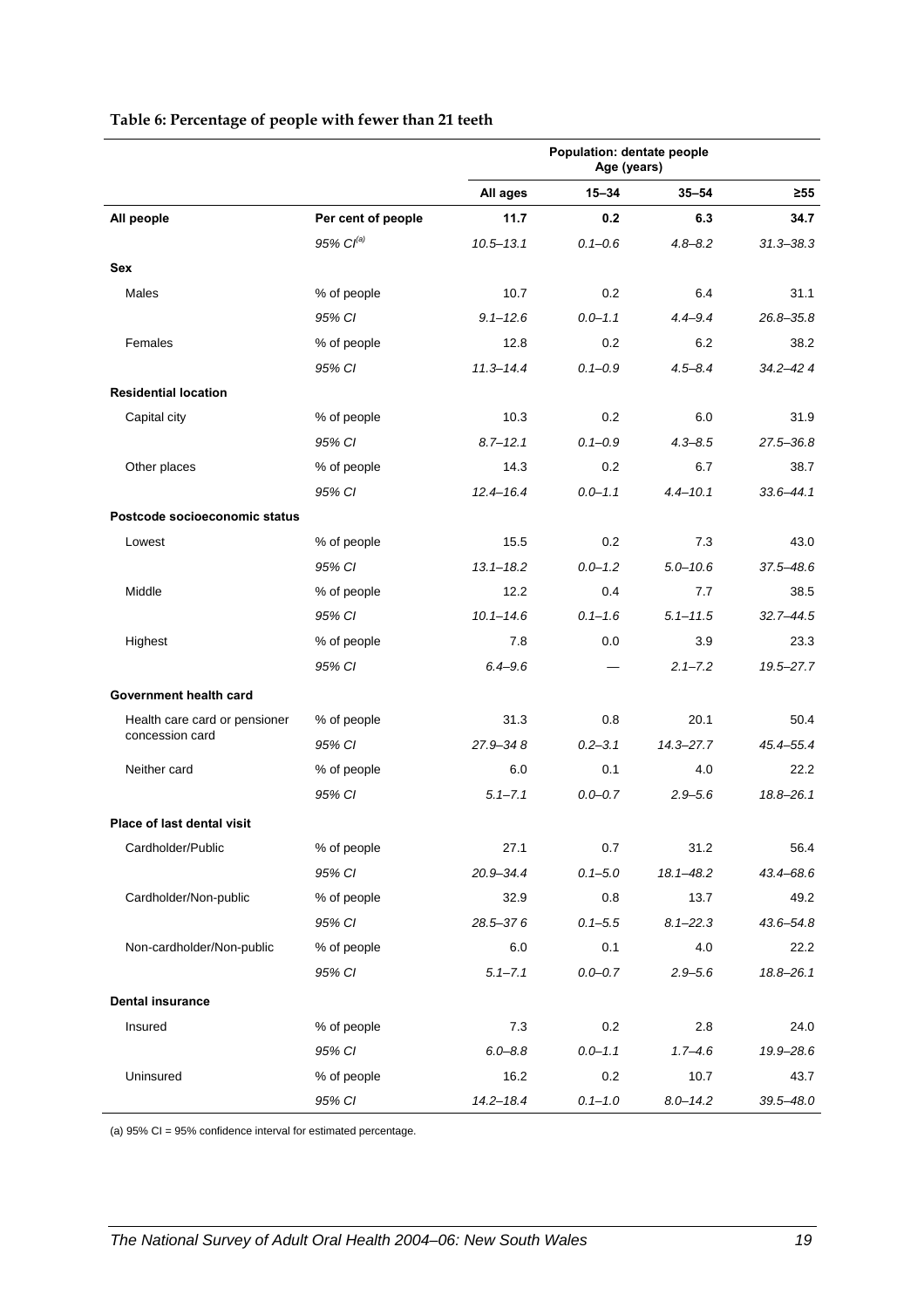## <span id="page-27-0"></span>**Denture wearing by dentate people**

Removable dentures, also called 'false teeth' are worn to replace missing teeth, with the objective to improve function (for example eating), appearance or both. Whereas virtually all edentulous people wear dentures, the decision of dentate people to wear dentures is influenced by numerous factors in addition to the number and location of missing teeth. In NSAOH, removable denture wearing was assessed during the interview by asking two similar questions, 'Do you have a denture or false teeth for your upper (lower) jaw?'. There were 15.9% of dentate adults in NSW who reported wearing one or two dentures (Table 7[\), a](#page-28-0)  [figure that was similar to the 14.9% \(Slade et al. 2007\) reported nationally.](#page-28-0) 

### **Key findings**

- The frequency of denture wearing was strongly associated with age, ranging from 1.4% among 15–34-year-olds to 43.5% among people aged 55 years or more.
- There were small and statistically non-significant differences between the sexes in the percentage of denture wearers, both within age groups and among all ages combined.
- Similarly, comparisons within age groups between Sydney and the rest of NSW revealed statistically non-significant differences in the percentage of dentate people wearing dentures.
- There was a pronounced socioeconomic gradient in denture wearing, with higher percentages observed among people living in postcodes with low socioeconomic status compared with high socioeconomic status, a pattern that was apparent within each age group and the two older age groups.
- Pronounced differences of a similar magnitude were seen between government health cardholders, one-third of whom wore dentures, and people who did not have a government health card. The difference was statistically significant for all ages combined and for the two older age groups.
- Within the population of government health cardholders, there was inconsistency among age groups in the pattern of difference between people who attended the public sector and those who attended non-public sources of dental care.
- People without dental insurance were more likely to wear dentures than the insured, and the difference was statistically significant for all ages combined and for the two older age groups.

### **Discussion**

The percentage of dentate adults in NSW who wore dentures (15.9%) exceeded the percentage with fewer than 21 natural teeth (11.7%), illustrating that the decision to wear dentures is dictated by factors other than the number of missing teeth. In general, however, sociodemographic variation in frequency of denture wearing was of a similar direction and magnitude to sociodemographic variation in prevalence of an inadequate natural dentition. The exception was residential location outside Sydney, which, in all ages combined, was associated with increased frequency of denture wearing but not associated with prevalence of an inadequate dentition. However, both conditions are strongly associated with age, and more valid comparisons are made within age groups. Those comparisons revealed only small and statistically non-significant differences between Sydney and the rest of NSW for both conditions.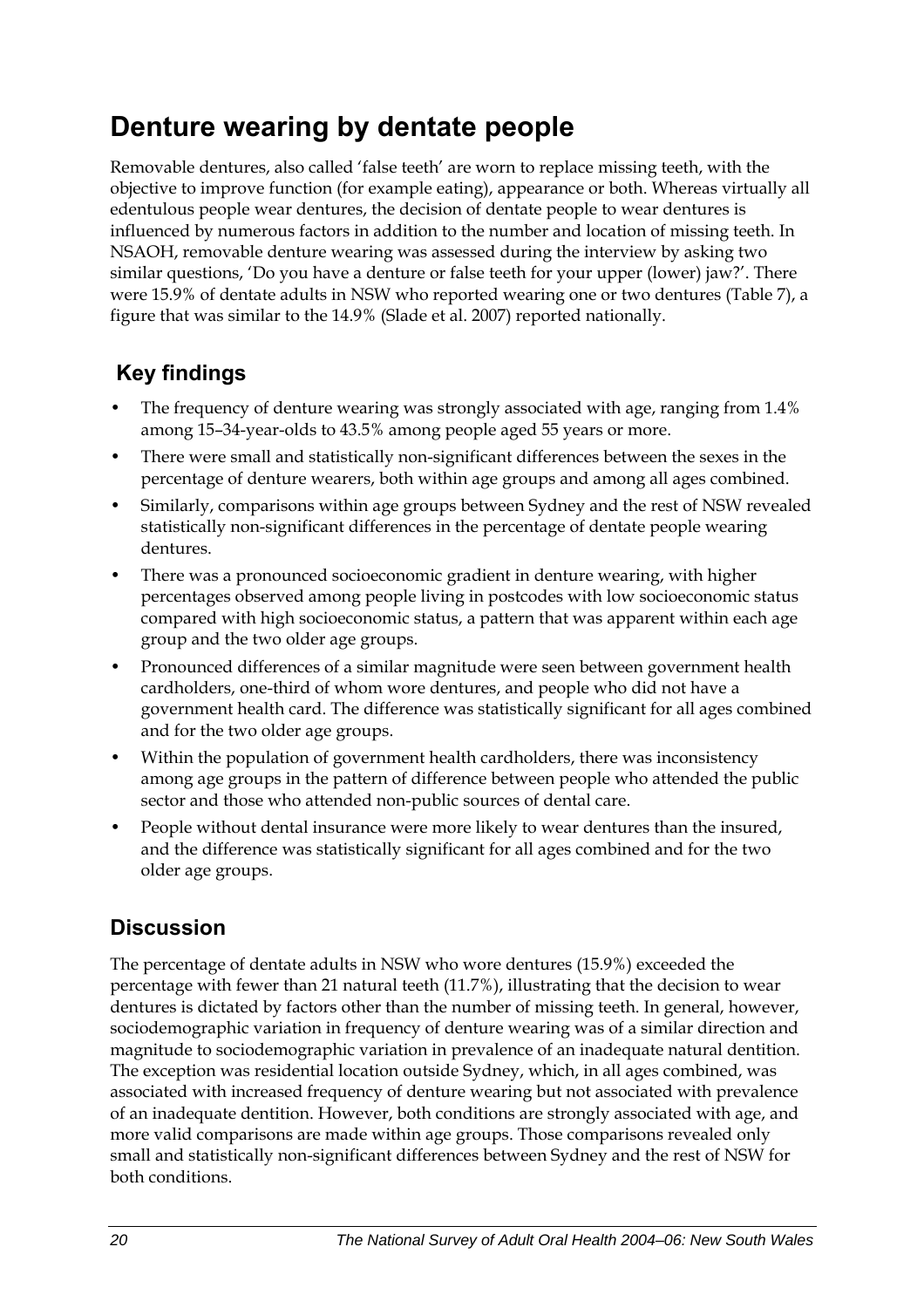|  | Table 7: Percentage of dentate people who wear denture(s) |  |  |
|--|-----------------------------------------------------------|--|--|
|--|-----------------------------------------------------------|--|--|

<span id="page-28-0"></span>

|                                   |                    | Population: dentate people<br>Age (years) |              |               |               |
|-----------------------------------|--------------------|-------------------------------------------|--------------|---------------|---------------|
|                                   |                    | All ages                                  | $15 - 34$    | $35 - 54$     | $\geq 55$     |
| All people                        | Per cent of people | 15.9                                      | 1.4          | 10.0          | 43.5          |
|                                   | 95% $Cl^{(a)}$     | $14.5 - 17.4$                             | $0.6 - 3.2$  | $8.2 - 12.1$  | $40.4 - 46.7$ |
| <b>Sex</b>                        |                    |                                           |              |               |               |
| Males                             | % of people        | 15.3                                      | 1.8          | 9.9           | 41.4          |
|                                   | 95% CI             | $13.3 - 17.5$                             | $0.5 - 5.8$  | $7.3 - 13.4$  | 37.0-45.9     |
| Females                           | % of people        | 16.5                                      | 1.0          | 10.0          | 45.6          |
|                                   | 95% CI             | $14.7 - 18.4$                             | $0.4 - 2.5$  | $7.9 - 12.6$  | $41.3 - 50.1$ |
| <b>Residential location</b>       |                    |                                           |              |               |               |
| Capital city                      | % of people        | 14.1                                      | 0.9          | 9.2           | 41.4          |
|                                   | 95% CI             | $12.5 - 15.9$                             | $0.4 - 2.2$  | $6.9 - 12.1$  | $37.4 - 45.5$ |
| Other places                      | % of people        | 19.1                                      | 2.3          | 11.3          | 46.6          |
|                                   | 95% CI             | $16.5 - 22.0$                             | $0.6 - 8.7$  | $8.7 - 14.7$  | $41.8 - 51.5$ |
| Postcode socioeconomic status     |                    |                                           |              |               |               |
| Lowest                            | % of people        | 21.8                                      | 3.2          | 13.7          | 52.8          |
|                                   | 95% CI             | $19.3 - 24.5$                             | $1.0 - 9.6$  | $10.7 - 17.4$ | 49.0-56.7     |
| Middle                            | % of people        | 14.4                                      | 0.9          | 9.1           | 44.7          |
|                                   | 95% CI             | $12.4 - 16.6$                             | $0.3 - 2.3$  | $6.3 - 13.0$  | $39.6 - 50.0$ |
| Highest                           | % of people        | 12.0                                      | 0.5          | 7.4           | 33.4          |
|                                   | 95% CI             | $10.0 - 14.4$                             | $0.1 - 3.1$  | $4.6 - 11.6$  | 28.7-38.4     |
| Government health card            |                    |                                           |              |               |               |
| Health care card or pensioner     | % of people        | 33.4                                      | 2.9          | 13.5          | 56.2          |
| concession card                   | 95% CI             | 29.6-37.4                                 | $1.0 - 7.5$  | $9.2 - 19.5$  | 51.9-60.5     |
| Neither card                      | % of people        | 10.8                                      | 1.1          | 9.4           | 33.4          |
|                                   | 95% CI             | $9.4 - 12.3$                              | $0.4 - 3.5$  | $7.5 - 11.7$  | $29.3 - 37.9$ |
| <b>Place of last dental visit</b> |                    |                                           |              |               |               |
| Cardholder/Public                 | % of people        | 25.5                                      | 5.4          | 9.9           | 65.1          |
|                                   | 95% CI             | $20.1 - 31.7$                             | $1.7 - 16.0$ | $5.1 - 18.5$  | $54.2 - 74.6$ |
| Cardholder/Non-public             | % of people        | 36.5                                      | 0.8          | 15.6          | 54.5          |
|                                   | 95% CI             | $31.9 - 41.4$                             | $0.1 - 5.5$  | $9.7 - 24.2$  | 49.4-59.4     |
| Non-cardholder/Non-public         | % of people        | 10.8                                      | 1.1          | 9.4           | 33.4          |
|                                   | 95% CI             | $9.4 - 12.3$                              | $0.4 - 3.5$  | $7.5 - 11.7$  | 29.3-37.9     |
| <b>Dental insurance</b>           |                    |                                           |              |               |               |
| Insured                           | % of people        | 12.5                                      | 0.9          | 7.6           | 35.4          |
|                                   | 95% CI             | $10.7 - 14.5$                             | $0.3 - 2.8$  | $5.6 - 10.3$  | $30.3 - 40.8$ |
| Uninsured                         | % of people        | 19.5                                      | 1.9          | 13.0          | 50.4          |
|                                   | 95% CI             | $17.2 - 22.0$                             | $0.7 - 5.2$  | $10.3 - 16.2$ | 46.5-54.3     |

(a) 95% CI = 95% confidence interval for estimated percentage.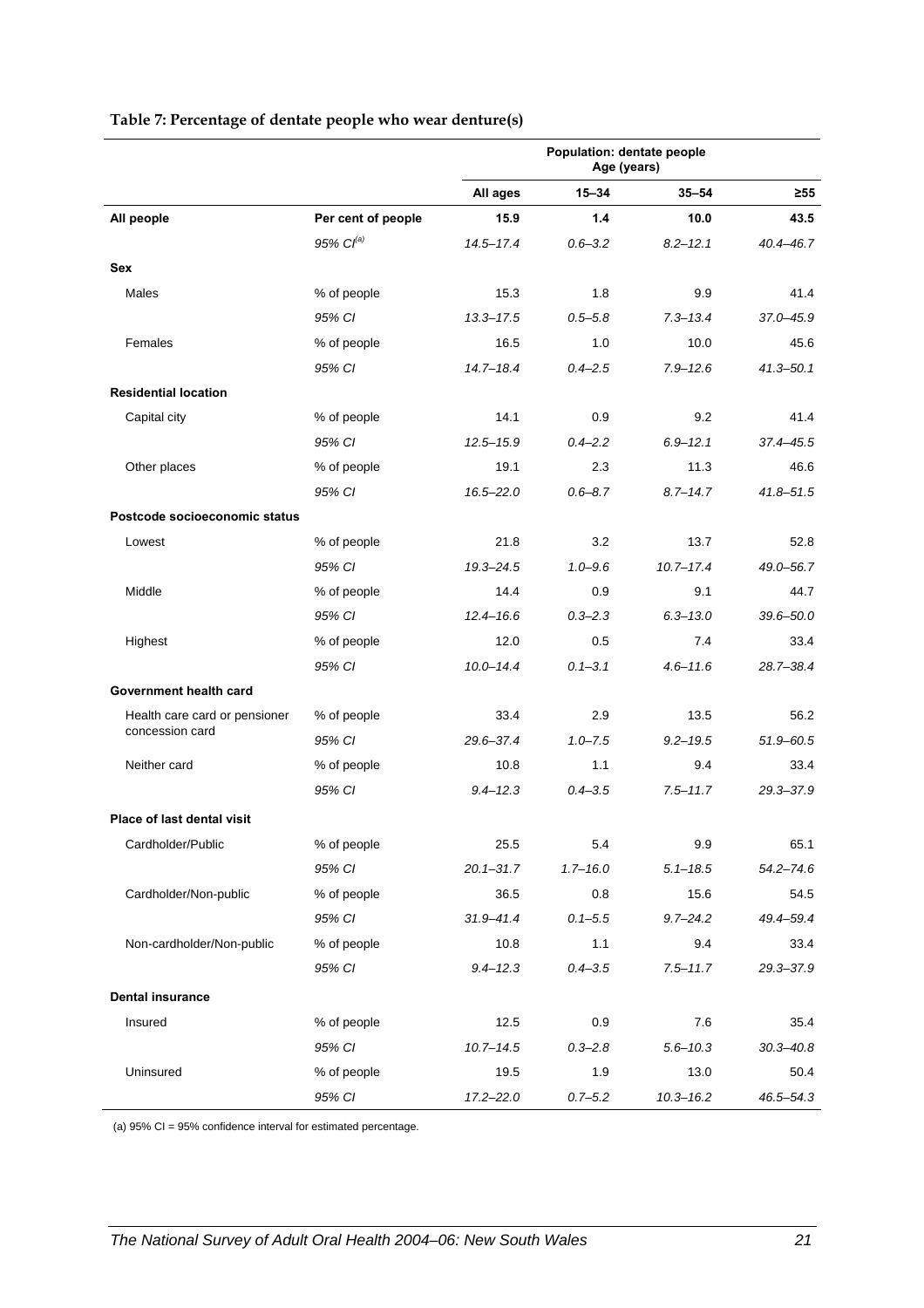# <span id="page-29-0"></span>**Average number of teeth per person missing due to pathology**

During NSAOH examinations of people aged less than 45 years, dentists counted the number of teeth judged to be missing due to decay or gum disease; for older age groups, dentists counted the number of teeth missing for any reason. The distinction according to age was made because often it is very difficult to judge in older people whether teeth have been extracted because of decay, gum disease or other causes (for example orthodontic reasons), or whether the teeth never developed or remain unerupted. Instead, the convention is to assume that teeth not present among people aged 45 years or more are missing due to pathology.

In NSW, dentate people had an average of 4.9 teeth per person missing due to pathology (Table 8[\), a figure that was similar to the national average of 4.5% \(Slade et al. 2007\).](#page-30-0) 

### **Key findings**

- The average number of missing teeth per person was strongly associated with age, ranging from less than 1 among 15–34-year-olds to 11.5 among people aged 55 years or more.
- There was little difference between males and females, and the differences were inconsistent between age groups.
- While there was a tendency for the number of missing teeth to be lower in Sydney than the rest of NSW, the differences were not statistically significant.
- A socioeconomic gradient was observed only in the oldest age group, whereby people living in postcodes with low socioeconomic status had more teeth missing due to pathology, on average, than those living in postcodes with high socioeconomic status.
- Average levels of tooth loss tended to be higher among government health cardholders compared with non-government health cardholders, and the differences were statistically significant in the oldest age group and among all ages combined.
- Among the group of government health cardholders, there tended to be higher average levels of tooth loss for people whose last dental visit was in the public sector compared with the private sector, at least among the two older age groups, although the tendency was not statistically significant.
- Tooth loss due to pathology tended to occur at lower levels for people with dental insurance compared with the uninsured, and the difference was statistically significant in the oldest age group and all ages combined.

### **Discussion**

Consistent with findings from preceding tables describing different aspects of tooth loss, the average number of teeth missing due to pathology was very low among the youngest (15–34 years) age group. Furthermore, because average levels of tooth loss were so strongly associated with age, it is prudent to limit inferences about sociodemographic variation to comparisons within age groups. It follows that the most reliable assessments of sociodemographic differences were observed among the oldest age group. As observed for all other measures of tooth loss, the average number of teeth per person missing due to pathology was associated with postcode socioeconomic status, government health cardholder status and dental insurance.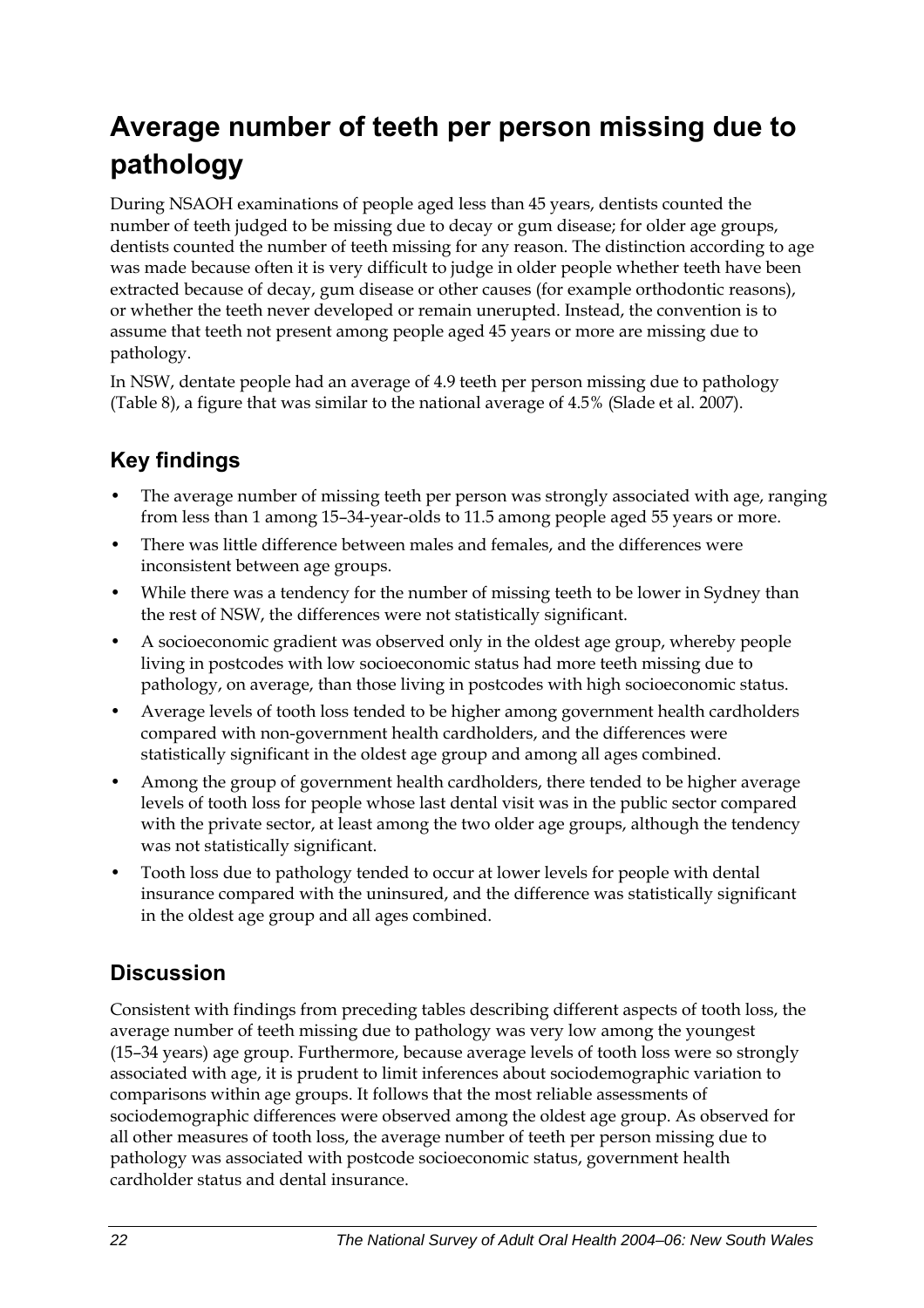|                                   |                | Population: dentate people<br>Age (years) |             |              |               |
|-----------------------------------|----------------|-------------------------------------------|-------------|--------------|---------------|
|                                   |                | All ages                                  | $15 - 34$   | $35 - 54$    | $\geq 55$     |
| All people                        | mean           | 4.9                                       | 0.8         | 4.1          | 11.5          |
|                                   | 95% $CI^{(a)}$ | $4.4 - 5.4$                               | $0.5 - 1.2$ | $3.4 - 4.8$  | $10.6 - 12.5$ |
| <b>Sex</b>                        |                |                                           |             |              |               |
| Males                             | mean           | 4.9                                       | 1.0         | 3.9          | 11.7          |
|                                   | 95% CI         | $4.2 - 5.7$                               | $0.4 - 1.7$ | $3.2 - 4.7$  | $10.3 - 13.1$ |
| Females                           | mean           | 4.9                                       | 0.6         | 4.3          | 11.4          |
|                                   | 95% CI         | $4.3 - 5.5$                               | $0.3 - 0.9$ | $3.4 - 5.1$  | $10.2 - 12.6$ |
| <b>Residential location</b>       |                |                                           |             |              |               |
| Capital city                      | mean           | 4.4                                       | 0.8         | 3.6          | 10.9          |
|                                   | 95% CI         | $3.7 - 5.0$                               | $0.4 - 1.2$ | $3.0 - 4.3$  | $9.5 - 12.3$  |
| Other places                      | mean           | 5.9                                       | 0.8         | 4.9          | 12.5          |
|                                   | 95% CI         | $4.9 - 6.8$                               | $0.1 - 1.5$ | $3.5 - 6.3$  | $11.2 - 13.8$ |
| Postcode socioeconomic status     |                |                                           |             |              |               |
| Lowest                            | mean           | 5.7                                       | 0.7         | 4.2          | 13.5          |
|                                   | 95% CI         | $4.5 - 6.8$                               | $<0-1.4$    | $2.9 - 5.5$  | $12.0 - 14.9$ |
| Middle                            | mean           | 5.1                                       | 0.7         | 4.4          | 12.2          |
|                                   | 95% CI         | $4.3 - 5.9$                               | $0.2 - 1.2$ | $3.1 - 5.7$  | $10.8 - 13.5$ |
| Highest                           | mean           | 4.1                                       | 1.0         | 3.7          | 9.3           |
|                                   | 95% CI         | $3.3 - 4.9$                               | $0.4 - 1.6$ | $2.8 - 4.5$  | $7.5 - 11.1$  |
| Government health card            |                |                                           |             |              |               |
| Health care card or pensioner     | mean           | 8.4                                       | 0.6         | 6.0          | 14.1          |
| concession card                   | 95% CI         | $7.2 - 9.7$                               | $0.2 - 0.9$ | $4.2 - 7.8$  | $12.9 - 15.3$ |
| Neither card                      | mean           | 3.7                                       | 0.9         | 3.7          | 9.3           |
|                                   | 95% CI         | $3.2 - 4.2$                               | $0.4 - 1.3$ | $3.0 - 4.4$  | $8.1 - 10.4$  |
| <b>Place of last dental visit</b> |                |                                           |             |              |               |
| Cardholder/Public                 | mean           | 8.3                                       | 0.8         | 7.6          | 15.6          |
|                                   | 95% CI         | $6.5 - 10.1$                              | $0.2 - 1.5$ | $5.2 - 10.1$ | $13.5 - 17.7$ |
| Cardholder/Non-public             | mean           | 8.5                                       | 0.4         | 4.8          | 13.7          |
|                                   | 95% CI         | $6.8 - 10.1$                              | $0.0 - 0.8$ | $2.9 - 6.8$  | $12.2 - 15.1$ |
| Non-cardholder/Non-public         | mean           | 3.7                                       | 0.9         | 3.7          | 9.3           |
|                                   | 95% CI         | $3.2 - 4.2$                               | $0.4 - 1.3$ | $3.0 - 4.4$  | $8.1 - 10.4$  |
| <b>Dental insurance</b>           |                |                                           |             |              |               |
| Insured                           | mean           | 4.1                                       | 0.9         | 3.4          | 9.5           |
|                                   | 95% CI         | $3.4 - 4.8$                               | $0.3 - 1.5$ | $2.8 - 4.0$  | $7.9 - 11.1$  |
| Uninsured                         | mean           | 5.7                                       | 0.8         | 4.7          | 13.2          |
|                                   | 95% CI         | $5.0 - 6.5$                               | $0.4 - 1.2$ | $3.7 - 5.7$  | $12.2 - 14.3$ |

#### <span id="page-30-0"></span>**Table 8: Average number of teeth per person missing due to pathology**

(a) 95% CI = 95% confidence interval for estimated mean.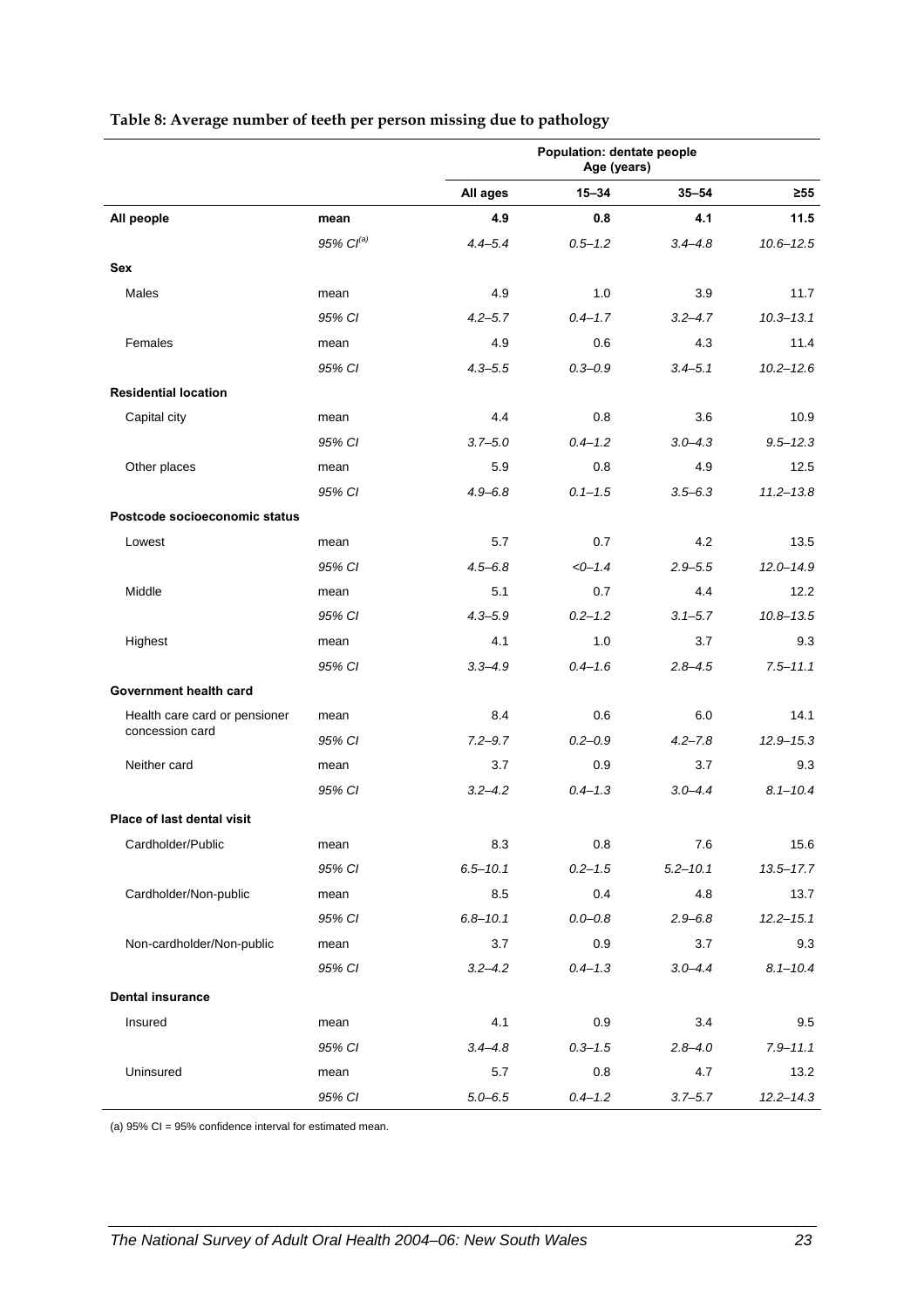## <span id="page-31-0"></span>**Prevalence of untreated coronal decay**

The prevalence of untreated coronal dental decay is reported in Table 9 as the percentage of dentate people who have at least one or more decayed surfaces on the crowns of their teeth. Untreated coronal decay reflects both the prevalence of dental decay in the population and access to dental care for treatment.

The prevalence of untreated coronal decay in NSW was 27.1% (Table 9[\), which is slightly](#page-32-0)  [higher than the national estimate of 25.5% \(Slade et al. 2007\).](#page-32-0) 

### **Key findings**

- The prevalence of untreated coronal decay was not associated with age.
- Among people of all ages, prevalence varied significantly by location, socioeconomic status, government health cardholder status, place of last dental visit and dental insurance.
- The highest prevalence was seen among government health cardholders who last visited a public clinic (49.2%) and the lowest among those living in an area of high socioeconomic status (19.0%).
- Significantly more people living outside Sydney (37.4%) had untreated coronal decay than those in Sydney (21.4%).
- Significantly fewer residents in areas of high socioeconomic status had untreated coronal decay (19.0%) than in those of middle or low socioeconomic status (31.1% and 32.9% respectively).
- Prevalence was significantly higher among government health cardholders (36.9%) compared with non-government health cardholders (23.8%).
- Government health cardholders who last visited a non-public practitioner had the lowest prevalence (23.8%) of untreated coronal decay, significantly lower than that of government health cardholders whose last visit was at a public clinic (49.2%).
- Dental insurance was significantly associated with untreated dental decay, with uninsured people having 1.6 times the prevalence compared with insured people (33.2% versus 20.7%).
- Among people aged 55 years or more, significant differences were found in relation to insurance status.
- Among people aged 35–54 years, significant differences were associated with government health cardholder status, place of last dental visit and insurance status.
- Among people aged 15–34 years, significant differences were found in relation to location.

### **Discussion**

Because untreated decay is associated with poorer access to treatment services, prevalence was associated with social disadvantage and location*.* 

In summary, over one-quarter of all people in NSW had untreated coronal decay, which was more prevalent in groups with higher social disadvantage.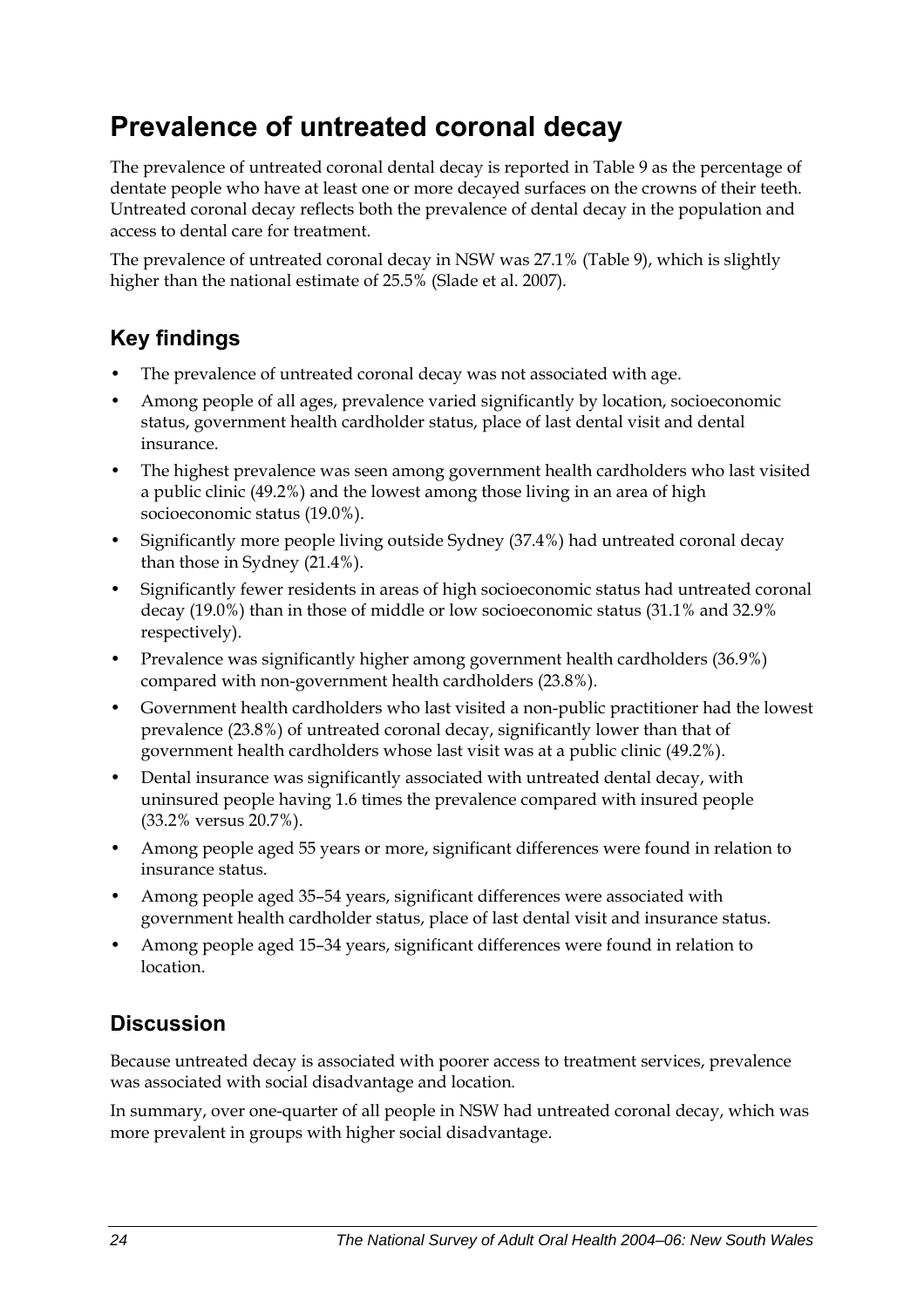<span id="page-32-0"></span>

|                                   |                    | Population: dentate people<br>Age (years) |               |               |               |
|-----------------------------------|--------------------|-------------------------------------------|---------------|---------------|---------------|
|                                   |                    | All ages                                  | 15-34         | $35 - 54$     | $\geq 55$     |
| All people                        | Per cent of people | 27.1                                      | 23.8          | 28.5          | 29.8          |
|                                   | $95\%$ $Cl^{(a)}$  | $23.6 - 30.9$                             | $17.4 - 31.5$ | $23.8 - 33.7$ | $25.2 - 34.8$ |
| Sex                               |                    |                                           |               |               |               |
| Males                             | % of people        | 28.9                                      | 20.8          | 34.7          | 32.3          |
|                                   | 95% CI             | $24.0 - 34.4$                             | $12.2 - 33.2$ | 26.8-43.5     | 25.5-39.9     |
| Females                           | % of people        | 25.3                                      | 26.7          | 22.3          | 27.3          |
|                                   | 95% CI             | $20.9 - 30.1$                             | 18.5-37.0     | 16.4-29.5     | $21.2 - 34.3$ |
| <b>Residential location</b>       |                    |                                           |               |               |               |
| Capital city                      | % of people        | 21.4                                      | 16.1          | 23.4          | 26.6          |
|                                   | 95% CI             | 17.6-25.6                                 | $9.5 - 25.8$  | $18.2 - 29.5$ | $20.2 - 34.1$ |
| Other places                      | % of people        | 37.4                                      | 39.8          | 37.6          | 34.5          |
|                                   | 95% CI             | $30.7 - 44.6$                             | $27.1 - 54.2$ | 28.9-47.1     | $28.7 - 40.8$ |
| Postcode socioeconomic status     |                    |                                           |               |               |               |
| Lowest                            | % of people        | 32.9                                      | 30.5          | 35.4          | 32.2          |
|                                   | 95% CI             | $26.6 - 39.9$                             | $20.4 - 43.0$ | 27.4-44.3     | $25.0 - 40.3$ |
| Middle                            | % of people        | 31.1                                      | 30.7          | 31.0          | 31.6          |
|                                   | 95% CI             | 24.4-38.6                                 | $19.1 - 45.5$ | $22.4 - 41.2$ | $23.7 - 40.6$ |
| Highest                           | % of people        | 19.0                                      | 13.8          | 19.5          | 26.1          |
|                                   | 95% CI             | 14.3-24.7                                 | $6.1 - 28.1$  | 13.0–28.3     | $18.3 - 35.8$ |
| Government health card            |                    |                                           |               |               |               |
| Health care card or pensioner     | % of people        | 36.9                                      | 25.8          | 56.6          | 33.3          |
| concession card                   | 95% CI             | $30.0 - 44.3$                             | $13.2 - 44.1$ | 42.9-69.4     | $26.9 - 40.3$ |
| Neither card                      | % of people        | 23.8                                      | 23.6          | 22.5          | 26.6          |
|                                   | 95% CI             | 19.8-28.3                                 | $16.7 - 32.3$ | 17.6-28.5     | $20.4 - 34.0$ |
| <b>Place of last dental visit</b> |                    |                                           |               |               |               |
| Cardholder/Public                 | % of people        | 49.2                                      | 43.6          | 71.2          | 33.3          |
|                                   | 95% CI             | $37.0 - 61.5$                             | 19.7-70.9     | 48.0-86.9     | $22.1 - 46.8$ |
| Cardholder/Non-public             | % of people        | 31.5                                      | 16.2          | 46.1          | 33.3          |
|                                   | 95% CI             | $23.7 - 40.4$                             | $5.3 - 40.0$  | 29.5-63.7     | $25.5 - 42.0$ |
| Non-cardholder/Non-public         | % of people        | 23.8                                      | 23.6          | 22.5          | 26.6          |
|                                   | 95% CI             | 19.8-28.3                                 | $16.7 - 32.3$ | 17.6-28.5     | $20.4 - 34.0$ |
| <b>Dental insurance</b>           |                    |                                           |               |               |               |
| Insured                           | % of people        | 20.7                                      | 24.0          | 16.6          | 21.8          |
|                                   | 95% CI             | 15.6-26.8                                 | $14.1 - 37.9$ | $10.9 - 24.4$ | 15.5-29.8     |
| Uninsured                         | % of people        | 33.2                                      | 24.8          | 38.9          | 36.2          |
|                                   | 95% CI             | 28.6-38.2                                 | 17.0-34.5     | $30.7 - 47.7$ | $30.5 - 42.2$ |

#### **Table 9: Percentage of people with untreated coronal decay**

(a) 95% CI = 95% confidence interval for estimated percentage.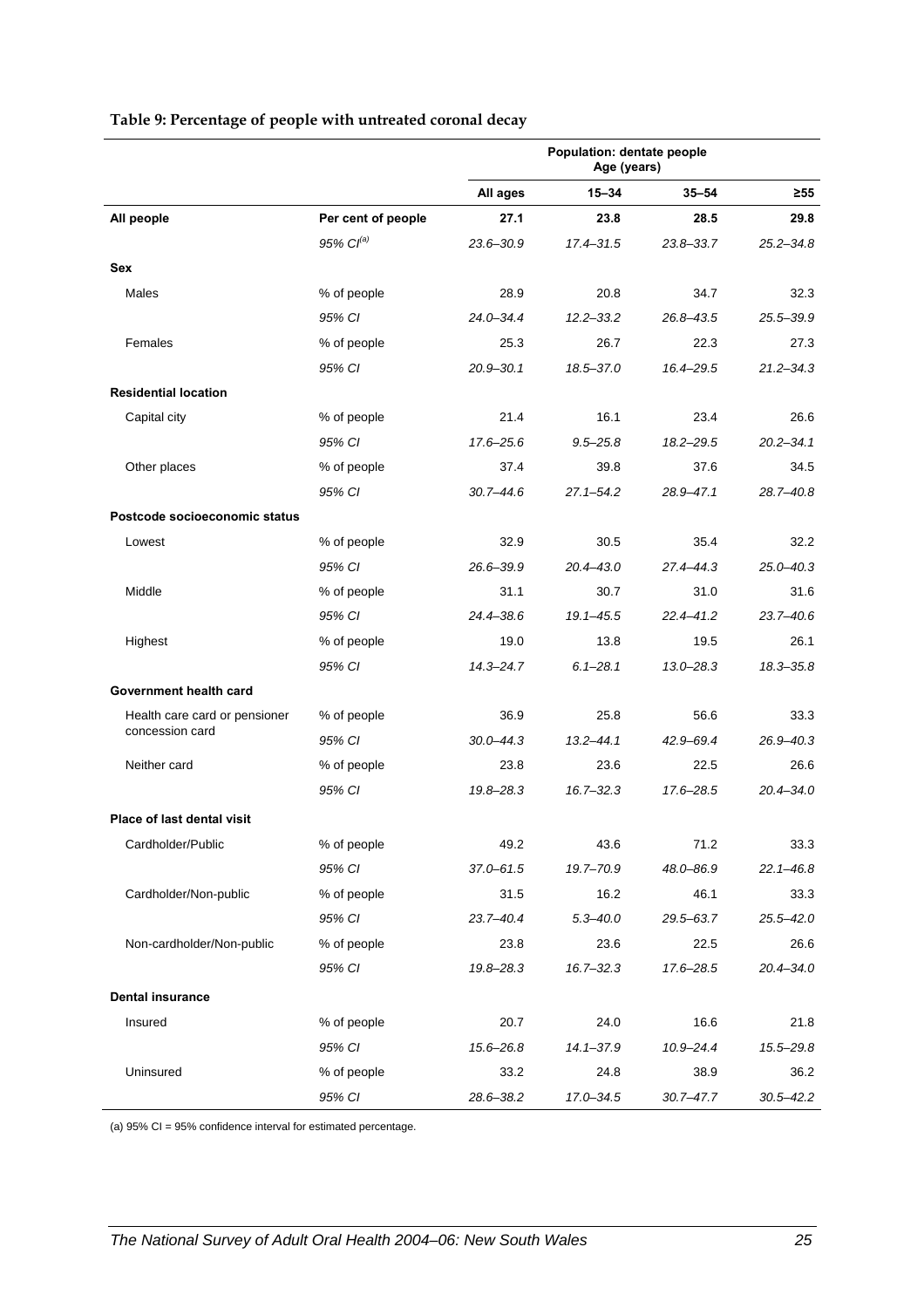## <span id="page-33-0"></span>**Percentage of people with untreated root decay**

The prevalence of untreated root decay is reported as the percentage of people who had at least one natural tooth and one or more surfaces of the roots of their teeth decayed. Decay of the root surface requires that it be exposed in the mouth, usually by recession of the gums. The prevalence of untreated root decay in NSW was 7.9% (Table 1[0\), which is slightly higher](#page-34-0)  [than for the Australian population figure \(6.7%\) \(Slade et al. 2007\).](#page-34-0) 

### **Key findings**

- There was a 58.7-fold relative difference between prevalence of untreated root decay in those aged 55 years or more and those aged 15–34 years (17.6% versus 0.3%); and a greater than 2-fold difference between those aged 55 years or more and those in the 35–54 years age group (17.6% versus 8.3%).
- Among people of all ages, the highest prevalence was seen in government health cardholders who last visited a public clinic (23.1%) and the lowest in those who hold private dental insurance (4.3%).
- Significantly fewer residents in areas of high socioeconomic status had untreated root decay (4.8%) than in those of low socioeconomic status (10.3%).
- Prevalence was significantly higher among government health cardholders (14.2%) compared with non-government health cardholders (5.7%).
- Non-government health cardholders who last visited a non-public practitioner recorded the lowest prevalence (5.7%) of untreated root decay. This was significantly lower than that of government health cardholders whose last visit was at a public clinic (23.1%).
- Uninsured people had 2.6 times the prevalence of untreated root decay compared with insured people (11.2% versus 4.3%).

### **Discussion**

The association of root decay with gum recession more commonly seen in older people explains the strong relationship of untreated root decay with age. Untreated disease reflects access to timely dental care and therefore untreated root decay is more common among people who are socially disadvantaged.

In summary, prevalence of root decay varied by age, socioeconomic status, government health cardholder status, place of last dental visit and insurance status.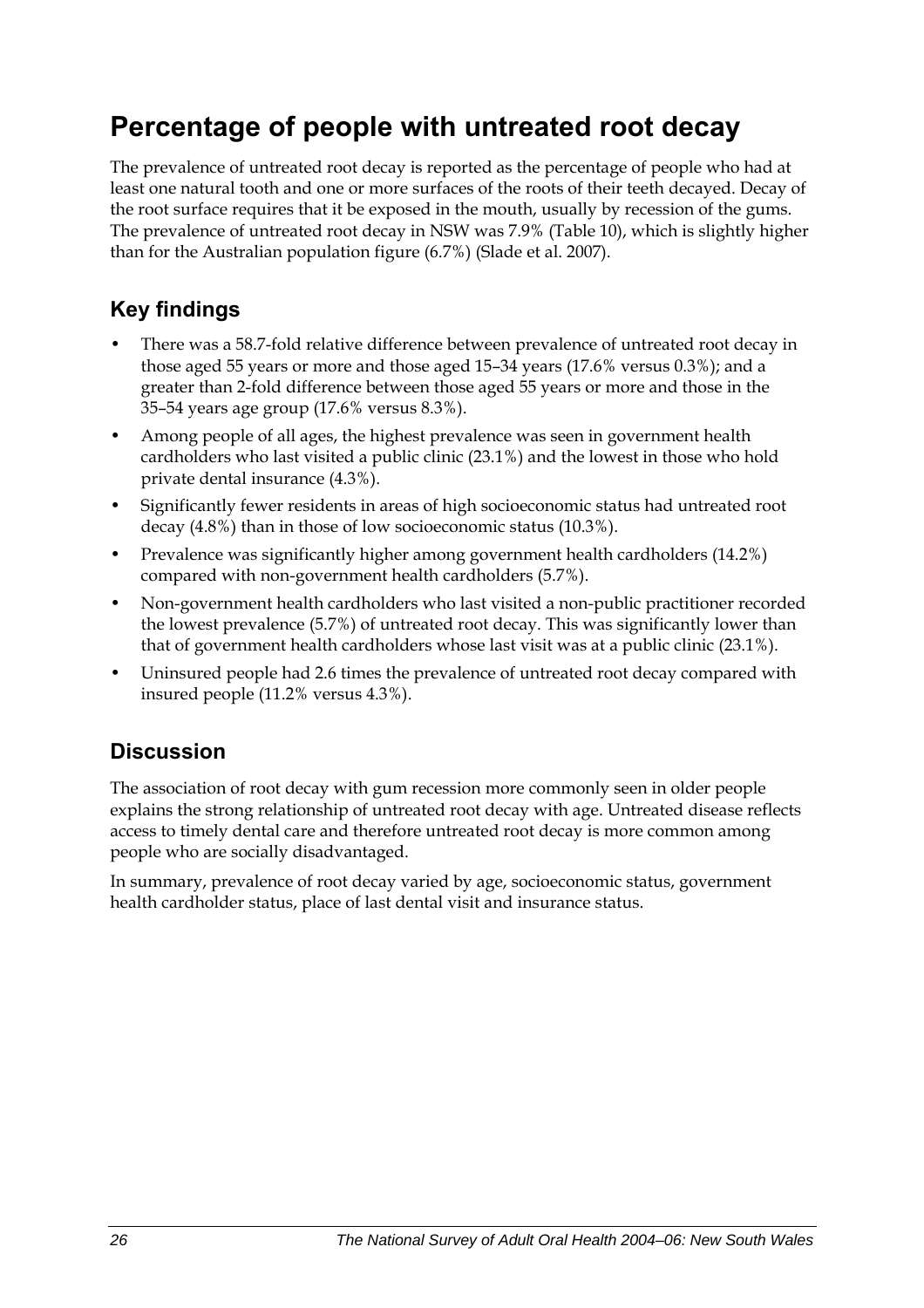|                                   |                       | Population: dentate people<br>Age (years) |             |               |               |
|-----------------------------------|-----------------------|-------------------------------------------|-------------|---------------|---------------|
|                                   |                       | All ages                                  | $15 - 34$   | $35 - 54$     | ≥55           |
| All people                        | Per cent of people    | 7.9                                       | 0.3         | 8.3           | 17.6          |
|                                   | 95% Cl <sup>(a)</sup> | $6.5 - 9.6$                               | $0.0 - 2.0$ | $5.9 - 11.7$  | $13.7 - 22.3$ |
| <b>Sex</b>                        |                       |                                           |             |               |               |
| Males                             | % of people           | 8.9                                       | 0.0         | 9.4           | 20.3          |
|                                   | 95% CI                | $6.6 - 11.8$                              |             | $5.8 - 15.0$  | $15.0 - 27.0$ |
| Females                           | % of people           | 6.9                                       | 0.6         | 7.2           | 14.9          |
|                                   | 95% CI                | $5.0 - 9.5$                               | $0.1 - 4.0$ | $4.2 - 12.3$  | $10.0 - 21.6$ |
| <b>Residential location</b>       |                       |                                           |             |               |               |
| Capital city                      | % of people           | 6.5                                       | 0.4         | 6.5           | 16.1          |
|                                   | 95% CI                | $5.0 - 8.5$                               | $0.1 - 2.9$ | $3.7 - 10.9$  | $11.5 - 22.0$ |
| Other places                      | % of people           | 10.3                                      | 0.0         | 11.7          | 19.8          |
|                                   | 95% CI                | $7.7 - 13.5$                              |             | $7.6 - 17.4$  | $13.6 - 28.0$ |
| Postcode socioeconomic status     |                       |                                           |             |               |               |
| Lowest                            | % of people           | 10.3                                      | 1.0         | 11.9          | 18.9          |
|                                   | 95% CI                | $7.6 - 13.9$                              | $0.2 - 6.7$ | $7.5 - 18.5$  | $12.4 - 27.8$ |
| Middle                            | % of people           | 9.1                                       | 0.0         | 7.9           | 23.1          |
|                                   | 95% CI                | $6.7 - 12.3$                              |             | $4.2 - 14.5$  | $16.4 - 31.5$ |
| Highest                           | % of people           | 4.8                                       | 0.0         | 5.3           | 11.6          |
|                                   | 95% CI                | $3.2 - 7.2$                               |             | $2.5 - 10.9$  | $6.8 - 19.1$  |
| Government health card            |                       |                                           |             |               |               |
| Health care card or pensioner     | % of people           | 14.2                                      | 0.0         | 19.8          | 19.4          |
| concession card                   | 95% CI                | $10.5 - 18.9$                             |             | $10.1 - 35.3$ | 14.9-24.9     |
| Neither card                      | % of people           | 5.7                                       | 0.4         | 5.9           | 16.0          |
|                                   | 95% CI                | $4.2 - 7.6$                               | $0.1 - 2.5$ | $3.7 - 9.2$   | $10.9 - 22.7$ |
| <b>Place of last dental visit</b> |                       |                                           |             |               |               |
| Cardholder/Public                 | % of people           | 23.1                                      | $0.0\,$     | 43.9          | 24.1          |
|                                   | 95% CI                | $14.2 - 35.2$                             |             | $23.3 - 66.7$ | 14.7-36.9     |
| Cardholder/Non-public             | % of people           | 10.3                                      | 0.0         | 2.6           | 18.1          |
|                                   | 95% CI                | $7.0 - 14.9$                              |             | $1.0 - 6.3$   | $12.6 - 25.3$ |
| Non-cardholder/Non-public         | % of people           | 5.7                                       | 0.4         | 5.9           | 16.0          |
|                                   | 95% CI                | $4.2 - 7.6$                               | $0.1 - 2.5$ | $3.7 - 9.2$   | $10.9 - 22.7$ |
| <b>Dental insurance</b>           |                       |                                           |             |               |               |
| Insured                           | % of people           | 4.3                                       | 0.0         | 3.0           | 12.1          |
|                                   | 95% CI                | $2.7 - 6.6$                               |             | $1.1 - 7.4$   | $7.7 - 18.4$  |
| Uninsured                         | % of people           | 11.2                                      | 0.6         | 13.0          | 22.1          |
|                                   | 95% CI                | $9.1 - 13.8$                              | $0.1 - 3.9$ | $8.9 - 18.7$  | 16.8-28.5     |

#### <span id="page-34-0"></span>**Table 10: Percentage of people with untreated root decay**

(a) 95% CI = 95% confidence interval for estimated percentage.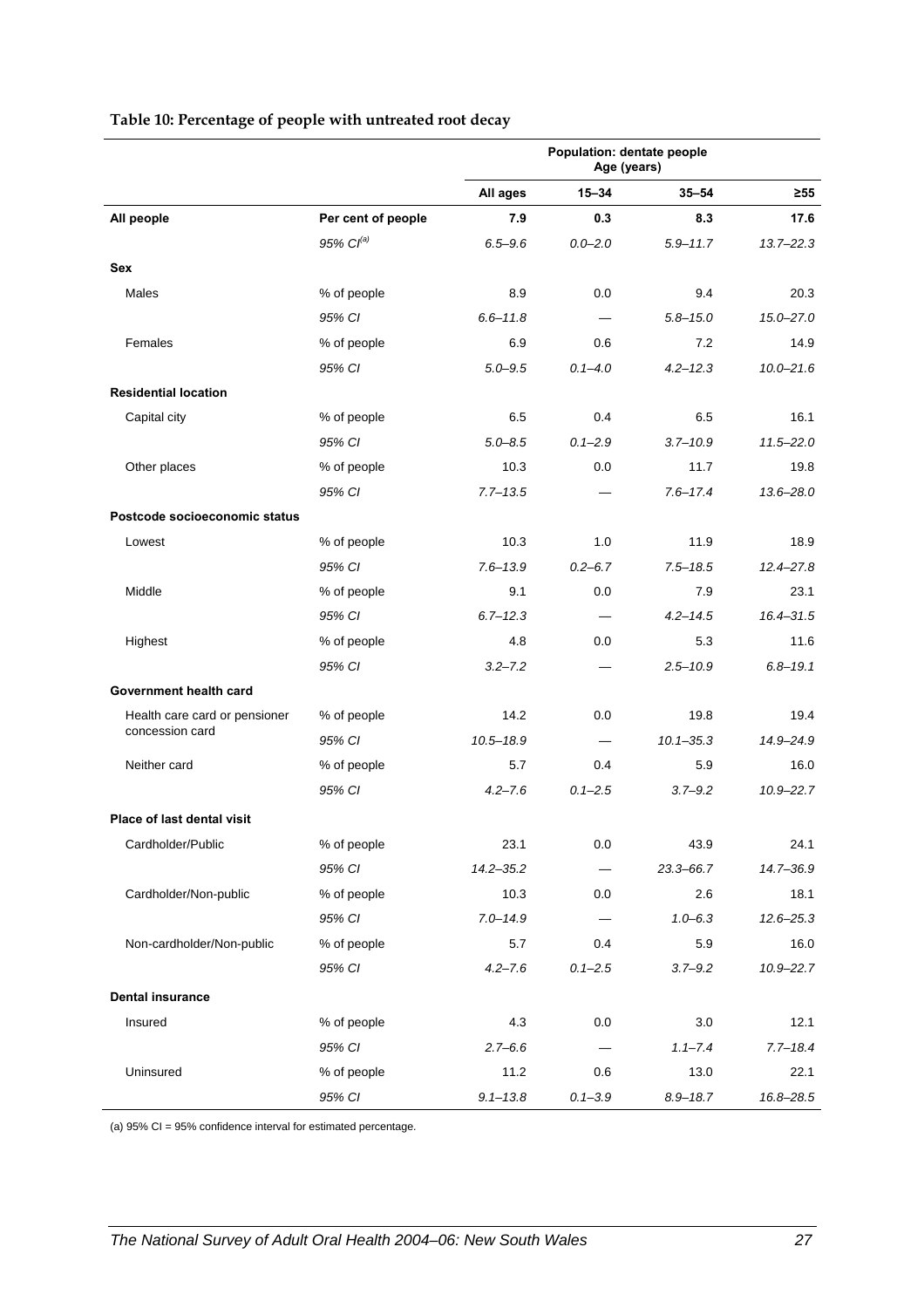## <span id="page-35-0"></span>**Percentage of people with one or more filled teeth**

Fillings for treatment of tooth decay leave permanent marks on the teeth and are one measure of a person's lifetime experience of decay. Filled teeth also indicate patterns of dental treatment and access to dental care. The prevalence of filled teeth in NSW was 79.6% (Table 1[1\), which is slightly higher than for the overall Australian population figure \(83.9%\)](#page-36-0)  [\(Slade et al. 2007\).](#page-36-0) 

### **Key findings**

- Prevalence of filled teeth was significantly associated with age; among those aged 55 years or more and those aged 35–54 years, it was over 1.5 times that of those in the 15–34 years age group (91.2% and 91.5% versus 59.2% respectively).
- Among people of all ages, the highest prevalence was seen among those with private dental insurance (86.8%) and the lowest among government health cardholders who last attended a public clinic (72.9%).
- Dental insurance was significantly associated with filled teeth, with insured people having 1.2 times the prevalence compared with uninsured people (86.8% versus 74.2%).

### **Discussion**

The percentage of people with filled teeth relates to lifetime experience of dental decay, and hence is associated with age. Prevalence also reflects access to timely dental care, and type of care used to treat caries being a restoration rather than an extraction; hence, there is an association with private insurance which facilitates access to dental care.

In summary, the percentage of people with filled teeth was associated with age and dental insurance.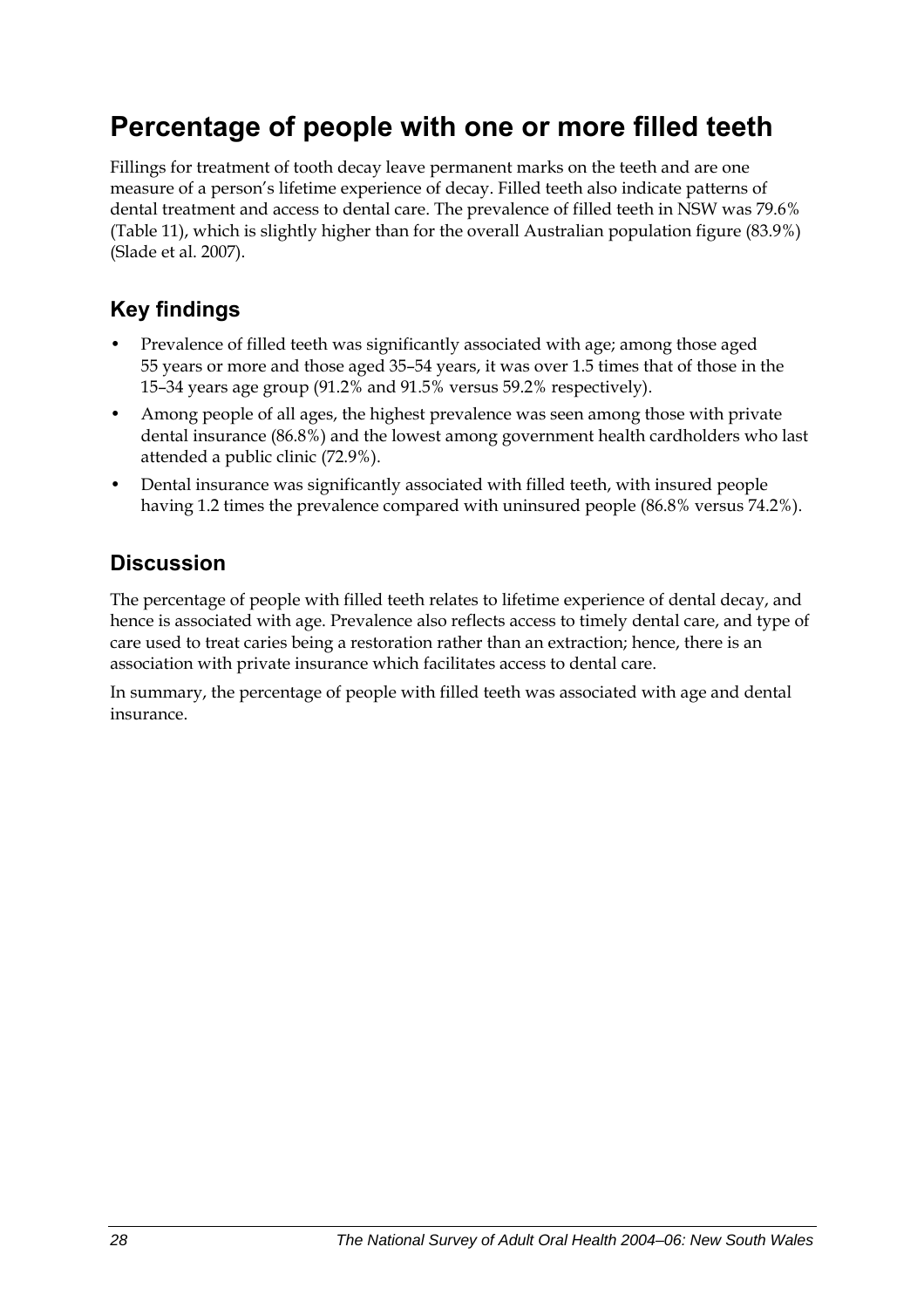|                               |                       | Population: dentate people<br>Age (years) |               |               |               |
|-------------------------------|-----------------------|-------------------------------------------|---------------|---------------|---------------|
|                               |                       | All ages                                  | $15 - 34$     | $35 - 54$     | $\geq 55$     |
| All people                    | Per cent of people    | 79.6                                      | 59.2          | 91.5          | 91.2          |
|                               | 95% Cl <sup>(a)</sup> | $75.3 - 83.3$                             | $50.1 - 67.7$ | 87.4-94.4     | 87.5-93.9     |
| Sex                           |                       |                                           |               |               |               |
| Males                         | % of people           | 79.0                                      | 61.1          | 89.1          | 90.0          |
|                               | 95% CI                | $71.0 - 85.2$                             | $45.0 - 75.0$ | $82.1 - 93.6$ | 84.3-93.9     |
| Females                       | % of people           | 80.2                                      | 57.2          | 93.9          | 92.3          |
|                               | 95% CI                | $76.1 - 83.8$                             | 47.9-66.1     | $90.0 - 96.4$ | 86.0-95.9     |
| <b>Residential location</b>   |                       |                                           |               |               |               |
| Capital city                  | % of people           | 81.2                                      | 64.9          | 90.7          | 92.3          |
|                               | 95% CI                | 75.8-85.5                                 | $53.8 - 74.6$ | 84.9-94.4     | 86.4-95.8     |
| Other places                  | % of people           | 76.8                                      | 47.3          | 92.9          | 89.5          |
|                               | 95% CI                | $69.1 - 83.1$                             | $32.4 - 62.6$ | 86.5-96.4     | 84.8-92.9     |
| Postcode socioeconomic status |                       |                                           |               |               |               |
| Lowest                        | % of people           | 75.2                                      | 41.1          | 92.5          | 91.0          |
|                               | 95% CI                | $65.7 - 82.8$                             | 25.4-58.9     | 85.9-96.2     | $85.1 - 94.6$ |
| Middle                        | % of people           | 82.8                                      | 70.5          | 91.0          | 87.9          |
|                               | 95% CI                | 76.6-87.6                                 | $55.6 - 82.1$ | $82.1 - 95.8$ | 79.9-93.0     |
| Highest                       | % of people           | 80.4                                      | 62.4          | 91.0          | 94.3          |
|                               | 95% CI                | $73.3 - 86.0$                             | 49.7-73.5     | 83.5-95.3     | 86.6-97.7     |
| Government health card        |                       |                                           |               |               |               |
| Health care card or pensioner | % of people           | 78.0                                      | 50.6          | 93.4          | 85.8          |
| concession card               | 95% CI                | 70.9-83.7                                 | $32.7 - 68.4$ | 78.6-98.2     | 78.5-90.8     |
| Neither card                  | % of people           | 80.7                                      | 62.3          | 91.1          | 96.0          |
|                               | 95% CI                | $75.0 - 85.3$                             | $51.2 - 72.2$ | 86.3-94.3     | $92.3 - 98.0$ |
| Place of last dental visit    |                       |                                           |               |               |               |
| Cardholder/Public             | % of people           | 72.9                                      | 35.7          | 94.4          | 85.8          |
|                               | 95% CI                | $59.5 - 83.1$                             | 14.9-63.7     | 83.2-98.3     | 70.2-93.9     |
| Cardholder/Non-public         | % of people           | 80.2                                      | 58.5          | 92.8          | 85.7          |
|                               | 95% CI                | 71.0-87.0                                 | $34.1 - 79.4$ | 63.4-99.0     | 76.9-91.6     |
| Non-cardholder/Non-public     | % of people           | 80.7                                      | 62.3          | 91.1          | 96.0          |
|                               | 95% CI                | 75.0-85.3                                 | $51.2 - 72.2$ | 86.3-94.3     | $92.3 - 98.0$ |
| <b>Dental insurance</b>       |                       |                                           |               |               |               |
| Insured                       | % of people           | 86.8                                      | 73.8          | 93.5          | 95.6          |
|                               | 95% CI                | $81.2 - 91.0$                             | $60.5 - 83.8$ | 88.2-96.5     | 89.5-98.2     |
| Uninsured                     | % of people           | 74.2                                      | 46.8          | 89.8          | 87.6          |
|                               | 95% CI                | 67.5-79.9                                 | 34.4-59.7     | 82.8-94.2     | 81.8-91.7     |

#### **Table 11: Percentage of people with one or more filled teeth**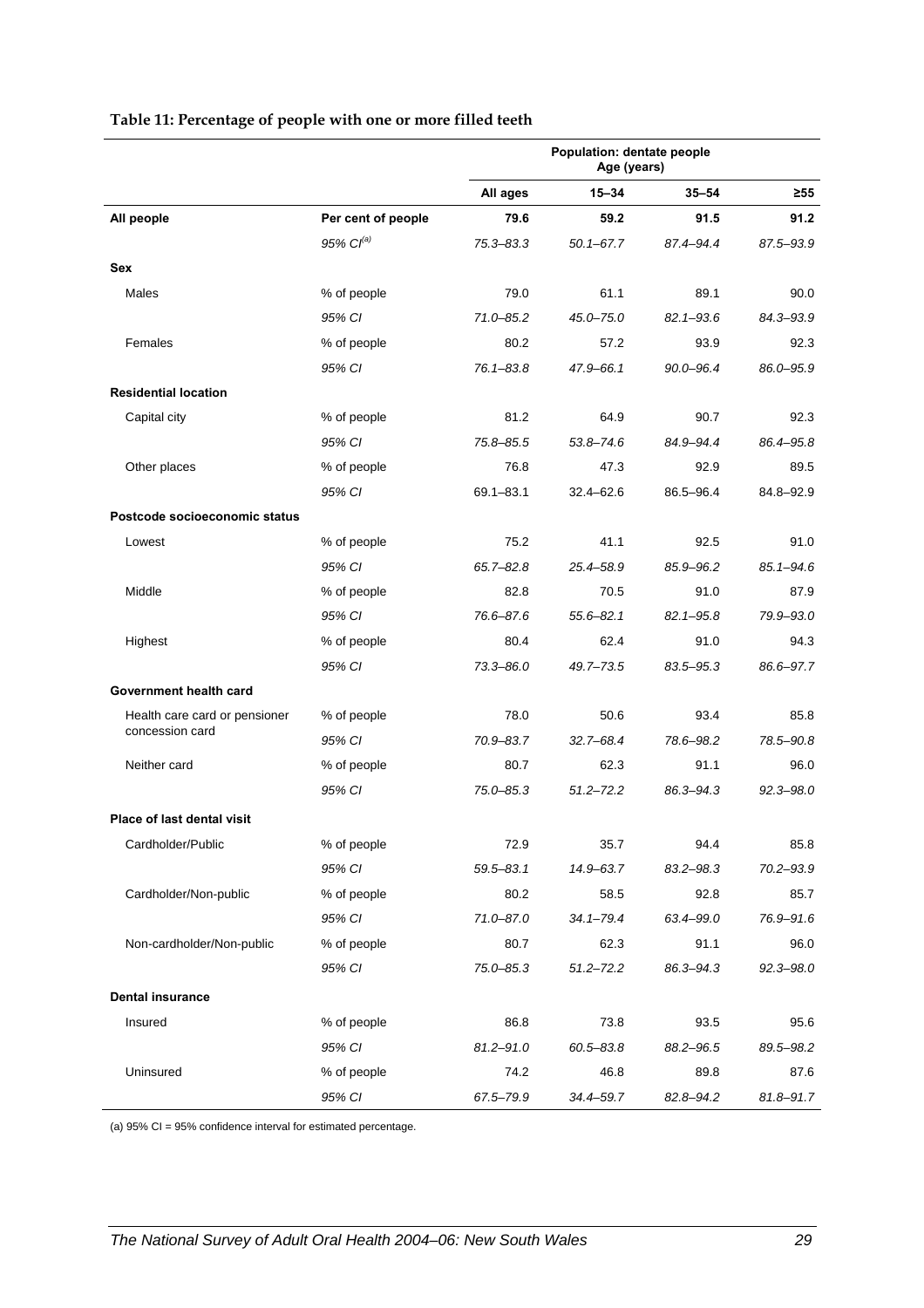# **Average number of decayed, missing and filled teeth per person**

The number of decayed, missing because of pathology, and filled teeth (DMFT) reflects a person's lifetime experience of dental caries. In this survey all missing teeth in people aged 45 years or more were counted as missing due to pathology, while for people aged less than 45 years, the count only included teeth where the examiner judged that dental decay or gum disease was the likely reason for the extraction.

The average DMFT number in NSW was 12.8 (Table 1[2\), which is the same as that for the](#page-38-0)  [overall Australian population \(12.8 teeth\) \(Slade et al. 2007\).](#page-38-0) 

### **Key findings**

- The average number of affected teeth was significantly associated with age, being highest in people aged 55 years or more (22.7 teeth). This was 1.6 times that of those aged 35–44 years (13.9 teeth) and five times that of the 15–34 years age group (4.4 teeth).
- Among people of all ages, the highest average was seen in government health cardholders who last attended a non-public clinic (16.8 teeth) and the lowest among non-government health cardholders who last visited a non-public clinic (11.5 teeth).
- Government health cardholder status was associated with average number of teeth with caries experience, with cardholders having 1.4 times the prevalence compared with non-cardholders (16.6 versus 11.5 teeth).
- The average DMFT was significantly associated with place of last dental visit, with government health cardholders who last visited a public clinic and those who visited a non-public practitioner having significantly higher scores than non-government health cardholders whose last visit was at a private clinic (16.2 and 16.8 versus 11.5 teeth respectively).
- Among people aged 55 years or more, a significant difference in average decay experience was found in relation to government health cardholder status.
- Among people aged 35–54 years, a significant difference in average DMFT score was found in relation to government health cardholder status.

### **Discussion**

The average number of teeth with caries experience over a lifetime is a cumulative score, and hence is strongly associated with age. In the oldest age group (55 years or more), most of a person's 32 teeth had experienced dental caries. Disease experience is related to disadvantage, as evidenced by associations with government health cardholder status and place of last dental visit.

In summary, average DMFT scores were strongly related to age, but were also associated with some measures of disadvantage.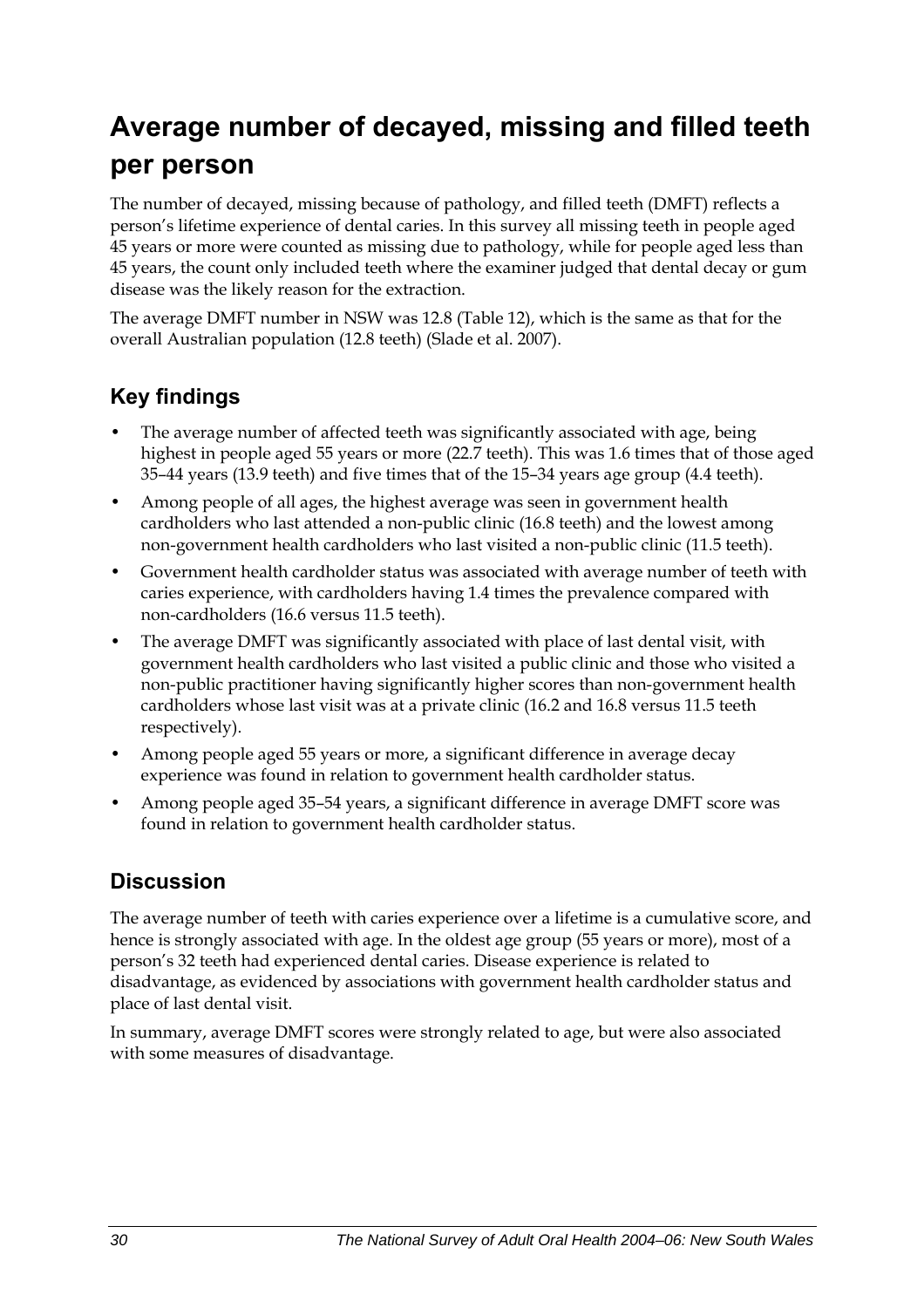|                                   |                | Population: dentate people<br>Age (years) |             |               |               |
|-----------------------------------|----------------|-------------------------------------------|-------------|---------------|---------------|
|                                   |                | All ages                                  | $15 - 34$   | $35 - 54$     | $\geq 55$     |
| All people                        | mean           | 12.8                                      | 4.4         | 13.9          | 22.7          |
|                                   | 95% $Cl^{(a)}$ | $11.9 - 13.7$                             | $3.4 - 5.4$ | $13.0 - 14.8$ | $22.2 - 23.2$ |
| Sex                               |                |                                           |             |               |               |
| Males                             | mean           | 12.5                                      | 4.9         | 13.5          | 21.9          |
|                                   | 95% CI         | $11.1 - 14.0$                             | $3.0 - 6.7$ | $12.2 - 14.8$ | $21.1 - 22.7$ |
| Females                           | mean           | 13.0                                      | 3.8         | 14.4          | 23.5          |
|                                   | 95% CI         | $11.9 - 14.2$                             | $3.1 - 4.6$ | $13.2 - 15.5$ | $22.8 - 24.2$ |
| <b>Residential location</b>       |                |                                           |             |               |               |
| Capital city                      | mean           | 12.2                                      | 4.2         | 13.4          | 22.5          |
|                                   | 95% CI         | $11.1 - 13.3$                             | $3.2 - 5.2$ | $12.4 - 14.5$ | $21.8 - 23.2$ |
| Other places                      | mean           | 13.9                                      | 4.7         | 14.8          | 22.9          |
|                                   | 95% CI         | $12.3 - 15.5$                             | $2.4 - 7.0$ | $13.1 - 16.5$ | $22.3 - 23.6$ |
| Postcode socioeconomic status     |                |                                           |             |               |               |
| Lowest                            | mean           | 13.4                                      | 4.2         | 14.0          | 23.5          |
|                                   | 95% CI         | $11.4 - 15.5$                             | $1.5 - 6.9$ | $12.3 - 15.7$ | $22.7 - 24.3$ |
| Middle                            | mean           | 12.7                                      | 3.8         | 14.1          | 22.6          |
|                                   | 95% CI         | $11.4 - 14.0$                             | $2.8 - 4.8$ | $12.4 - 15.8$ | $21.9 - 23.4$ |
| Highest                           | mean           | 12.4                                      | 4.9         | 13.7          | 22.0          |
|                                   | 95% CI         | $10.9 - 13.8$                             | $3.5 - 6.4$ | $12.4 - 15.0$ | $21.2 - 22.9$ |
| Government health card            |                |                                           |             |               |               |
| Health care card or pensioner     | mean           | 16.6                                      | 4.0         | 16.7          | 23.7          |
| concession card                   | 95% CI         | $14.9 - 18.3$                             | $1.9 - 6.0$ | $14.9 - 18.6$ | $23.0 - 24.4$ |
| Neither card                      | mean           | 11.5                                      | 4.5         | 13.3          | 21.8          |
|                                   | 95% CI         | $10.6 - 12.5$                             | $3.4 - 5.7$ | $12.3 - 14.4$ | $21.1 - 22.5$ |
| <b>Place of last dental visit</b> |                |                                           |             |               |               |
| Cardholder/Public                 | mean           | 16.2                                      | 4.3         | 19.3          | 23.9          |
|                                   | 95% CI         | $13.5 - 18.9$                             | $1.3 - 7.3$ | $16.1 - 22.4$ | 22.4-25.4     |
| Cardholder/Non-public             | mean           | 16.8                                      | 3.8         | 14.9          | 23.6          |
|                                   | 95% CI         | $14.7 - 18.9$                             | $1.1 - 6.5$ | $13.2 - 16.6$ | $22.8 - 24.4$ |
| Non-cardholder/Non-public         | mean           | 11.5                                      | 4.5         | 13.3          | 21.8          |
|                                   | 95% CI         | $10.6 - 12.5$                             | $3.4 - 5.7$ | $12.3 - 14.4$ | $21.1 - 22.5$ |
| <b>Dental insurance</b>           |                |                                           |             |               |               |
| Insured                           | mean           | 12.8                                      | 5.1         | 13.3          | 22.8          |
|                                   | 95% CI         | $11.5 - 14.1$                             | $3.3 - 6.9$ | $12.2 - 14.5$ | $22.1 - 23.5$ |
| Uninsured                         | mean           | 13.1                                      | 3.9         | 14.4          | 22.7          |
|                                   | 95% CI         | $11.9 - 14.2$                             | $2.8 - 5.0$ | $13.2 - 15.7$ | 21.9-23.4     |

#### <span id="page-38-0"></span>**Table 12: Average number of decayed, missing or filled teeth per person**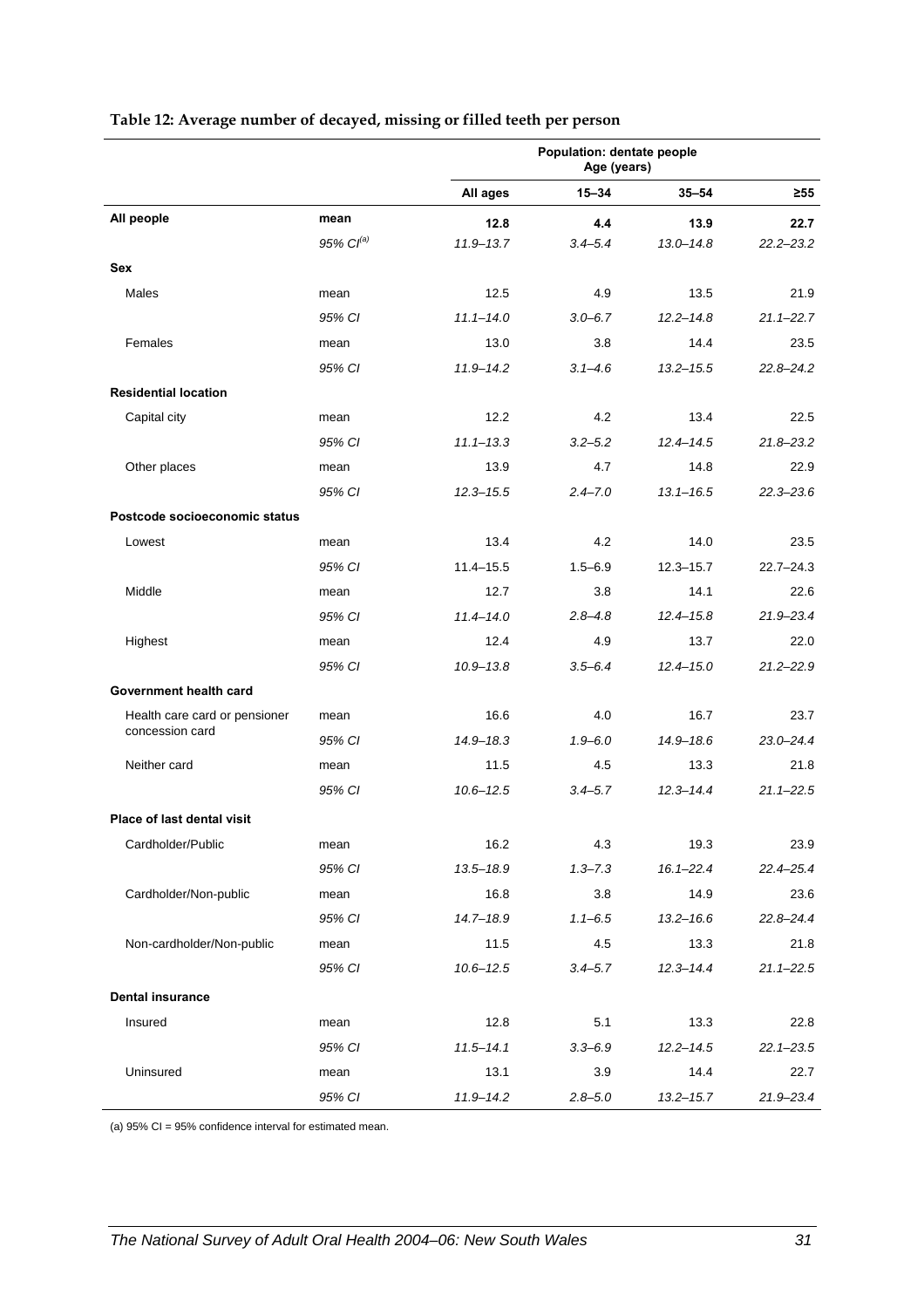## **Prevalence of moderate or severe periodontitis**

A case definition of periodontitis has been developed jointly by the US Centers for Disease Control and Prevention (CDC) and the American Academy of Periodontology (AAP) to describe prevalence of moderate and severe periodontitis. The CDC–AAP defines moderate periodontitis as the presence of either two sites between adjacent teeth where the gum has lost its attachment to the tooth for 4 mm or more, or at least two such sites that have pockets of 5 mm or more. Severe periodontitis has been defined as having at least two sites between adjacent teeth where the gum has lost its attachment to the tooth for 6 mm or more, and there is at least one pocket of 5 mm or greater depth. Table 13 reports estimates of combined moderate and severe periodontitis.

In NSW, a total of 23.0% of the dentate population had moderate or severe periodontitis (Table 1[3\), which was similar to the national estimate of 22.9% \(Slade et al. 2007\).](#page-40-0) 

## **Key findings**

- The prevalence of moderate or severe periodontitis was strongly associated with age in NSW, being 6% in 15–34-year-old adults but affecting 44% of those aged 55 years or more.
- Government health cardholders were almost twice as likely to have periodontitis, both for all ages combined and for people in the 35–54 years age group. This difference remained even after stratification by place of the last dental visit.
- People with no private dental insurance were significantly more likely to have periodontitis. The difference was also significant for those aged 55 years or more.

### **Discussion**

Components of periodontal disease measurement reflect both concurrent disease state and historical accumulation of the disease. Therefore, a strong association with age was fully expected. Because periodontitis was more prevalent in the middle-aged and older segments of the population, comparisons between population groups were observed most clearly in those age groups.

In summary, moderate or severe periodontitis affected one-quarter of the NSW adult population, with the highest proportion of those affected being in the oldest age group. The disease was most likely to be observed in the socioeconomically disadvantaged groups.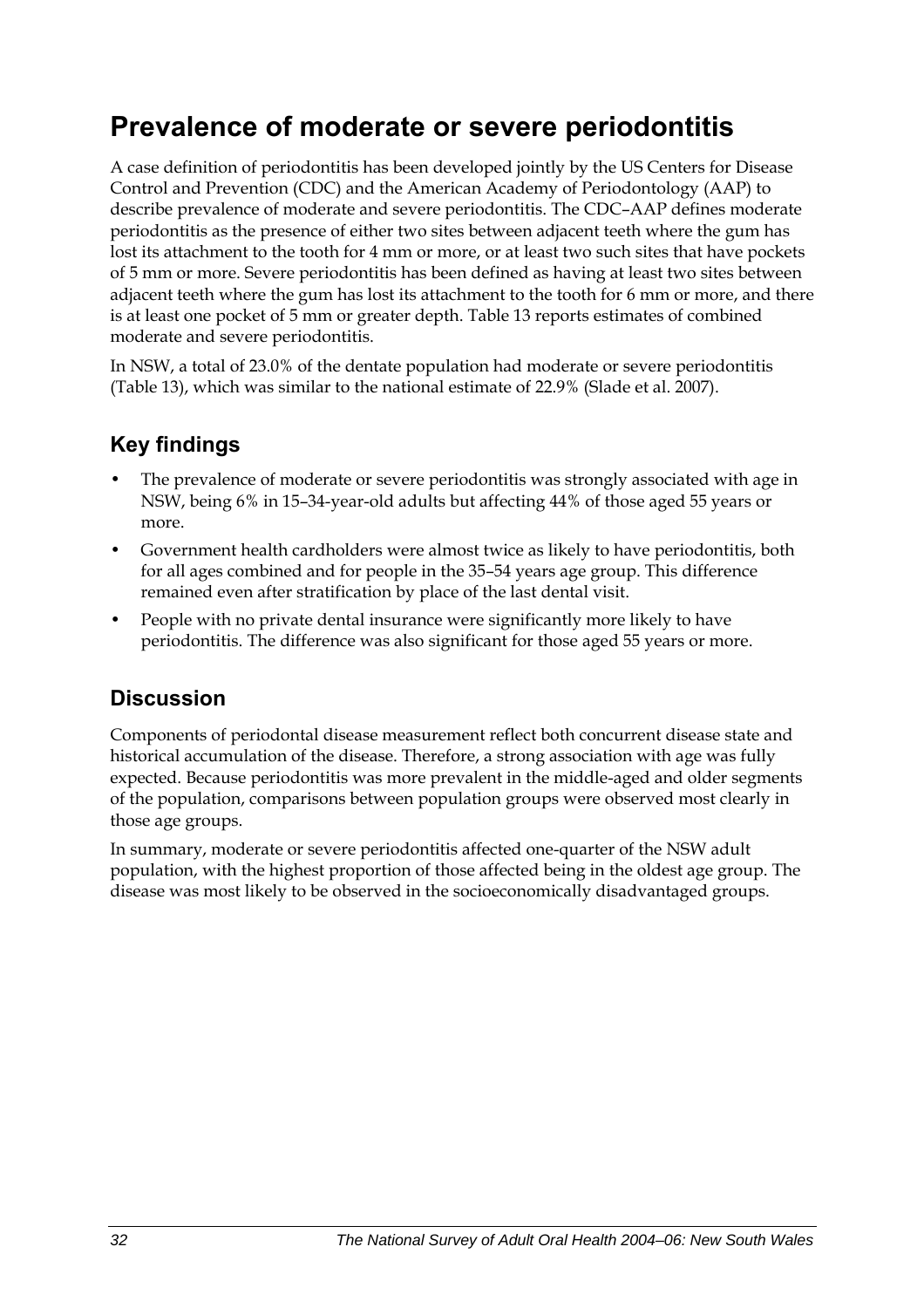|                                   |                    | Population: dentate people<br>Age (years) |              |               |               |
|-----------------------------------|--------------------|-------------------------------------------|--------------|---------------|---------------|
|                                   |                    | All ages                                  | 15-34        | $35 - 54$     | $\geq 55$     |
| All people                        | Per cent of people | 23.0                                      | 6.3          | 26.1          | 44.1          |
|                                   | $95\%$ $Cl^{(a)}$  | $19.7 - 26.7$                             | $3.0 - 12.6$ | $21.1 - 31.9$ | 38.6-49.8     |
| <b>Sex</b>                        |                    |                                           |              |               |               |
| Males                             | % of people        | 27.1                                      | 8.8          | 32.3          | 49.3          |
|                                   | 95% CI             | $21.5 - 33.5$                             | $3.4 - 20.9$ | $24.7 - 41.0$ | $40.5 - 58.2$ |
| Females                           | % of people        | 18.8                                      | 3.5          | 19.7          | 39.3          |
|                                   | 95% CI             | $15.4 - 22.7$                             | $1.6 - 7.6$  | $14.4 - 26.4$ | $32.2 - 46.9$ |
| <b>Residential location</b>       |                    |                                           |              |               |               |
| Capital city                      | % of people        | 25.2                                      | 6.3          | 30.1          | 51.3          |
|                                   | 95% CI             | $20.7 - 30.2$                             | $2.5 - 15.0$ | $23.2 - 37.9$ | 43.5-59.1     |
| Other places                      | % of people        | 18.9                                      | 6.3          | 19.1          | 33.6          |
|                                   | 95% CI             | $14.5 - 24.2$                             | $1.9 - 18.3$ | $13.0 - 27.2$ | $26.5 - 41.5$ |
| Postcode socioeconomic status     |                    |                                           |              |               |               |
| Lowest                            | % of people        | 19.8                                      | 1.2          | 22.9          | 37.1          |
|                                   | 95% CI             | $14.6 - 26.3$                             | $0.3 - 5.0$  | $14.3 - 34.6$ | 28.3-46.9     |
| Middle                            | % of people        | 25.4                                      | 7.7          | 29.4          | 47.8          |
|                                   | 95% CI             | $20.1 - 31.5$                             | $2.8 - 19.3$ | $22.0 - 38.1$ | $39.4 - 56.3$ |
| Highest                           | % of people        | 23.4                                      | 8.1          | 26.0          | 47.2          |
|                                   | 95% CI             | $17.6 - 30.3$                             | $2.6 - 22.4$ | $17.3 - 37.1$ | 36.4-58.4     |
| Government health card            |                    |                                           |              |               |               |
| Health care card or pensioner     | % of people        | 36.2                                      | 13.6         | 42.6          | 47.6          |
| concession card                   | 95% CI             | 28.4-44.6                                 | $4.3 - 35.6$ | 28.9-57.5     | $38.5 - 56.8$ |
| Neither card                      | % of people        | 18.7                                      | 4.6          | 22.7          | 41.1          |
|                                   | 95% CI             | $15.8 - 21.9$                             | $1.9 - 10.5$ | 18.3-27.9     | $34.0 - 48.7$ |
| <b>Place of last dental visit</b> |                    |                                           |              |               |               |
| Cardholder/Public                 | % of people        | 48.1                                      | 13.6         | 64.5          | 62.4          |
|                                   | 95% CI             | $34.1 - 62.4$                             | $1.9 - 56.0$ | $41.4 - 82.3$ | $42.8 - 78.7$ |
| Cardholder/Non-public             | % of people        | 30.9                                      | 13.6         | 26.4          | 43.2          |
|                                   | 95% CI             | $22.9 - 40.3$                             | $3.2 - 42.5$ | 13.5-45.2     | $33.7 - 53.2$ |
| Non-cardholder/Non-public         | % of people        | 18.7                                      | 4.6          | 22.7          | 41.1          |
|                                   | 95% CI             | $15.8 - 21.9$                             | $1.9 - 10.5$ | 18.3-27.9     | $34.0 - 48.7$ |
| <b>Dental insurance</b>           |                    |                                           |              |               |               |
| Insured                           | % of people        | 18.1                                      | 4.3          | 21.4          | 34.9          |
|                                   | 95% CI             | 14.4-22.5                                 | $1.3 - 13.6$ | 15.5-28.8     | $28.0 - 42.5$ |
| Uninsured                         | % of people        | 27.9                                      | 8.6          | 30.3          | 51.7          |
|                                   | 95% CI             | $23.1 - 33.3$                             | $3.5 - 19.5$ | $23.4 - 38.1$ | 43.4-60.0     |

#### <span id="page-40-0"></span>**Table 13: Percentage of people with moderate or severe periodontitis**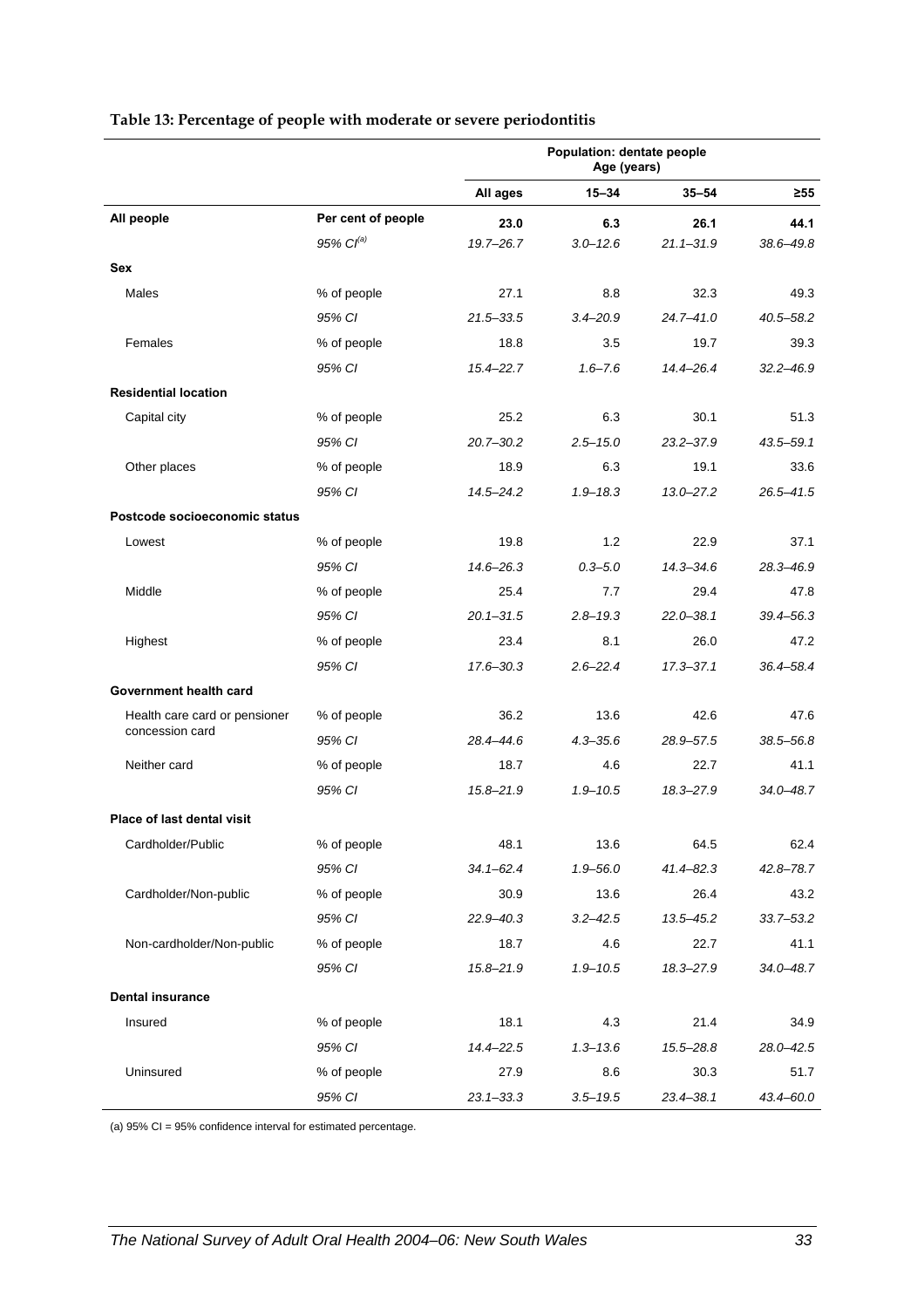## **Prevalence of deep pocket depth**

Deep periodontal pockets have been defined as 4 mm or more. The depth of the pocket, measured in millimetres using a periodontal probe, is an indication of the severity of the destructive process.

In NSW, a total of 21.4% of the dentate adult population had at least one site with periodontal pocket depth of 4 mm or more (Table 1[4\), which was higher, but not](#page-42-0)  [significantly, than the national estimate of 19.8% \(Slade et al. 2007\).](#page-42-0) 

## **Key findings**

- The prevalence of deep periodontal pocket varied with age. The 35–54-year-old age group had the highest prevalence (27.5%), which was more than twice as high as the 15–34-year-old group. The oldest age group had an intermediate prevalence compared with the other two groups.
- People aged 55 years or more who reside in the capital city were more likely to have one or more sites with periodontal pocket depth of 4 mm or more.
- There were no statistically significant differences between the other population groups.

## **Discussion**

The depth of periodontal pockets reflects a more current activity of periodontal inflammation. This activity may be more dependent on oral hygiene status, which was found to not vary widely between groups.

In summary, deep periodontal pocketing affected one-fifth of the NSW dentate population. The middle-aged group (35–54 years) was the most affected.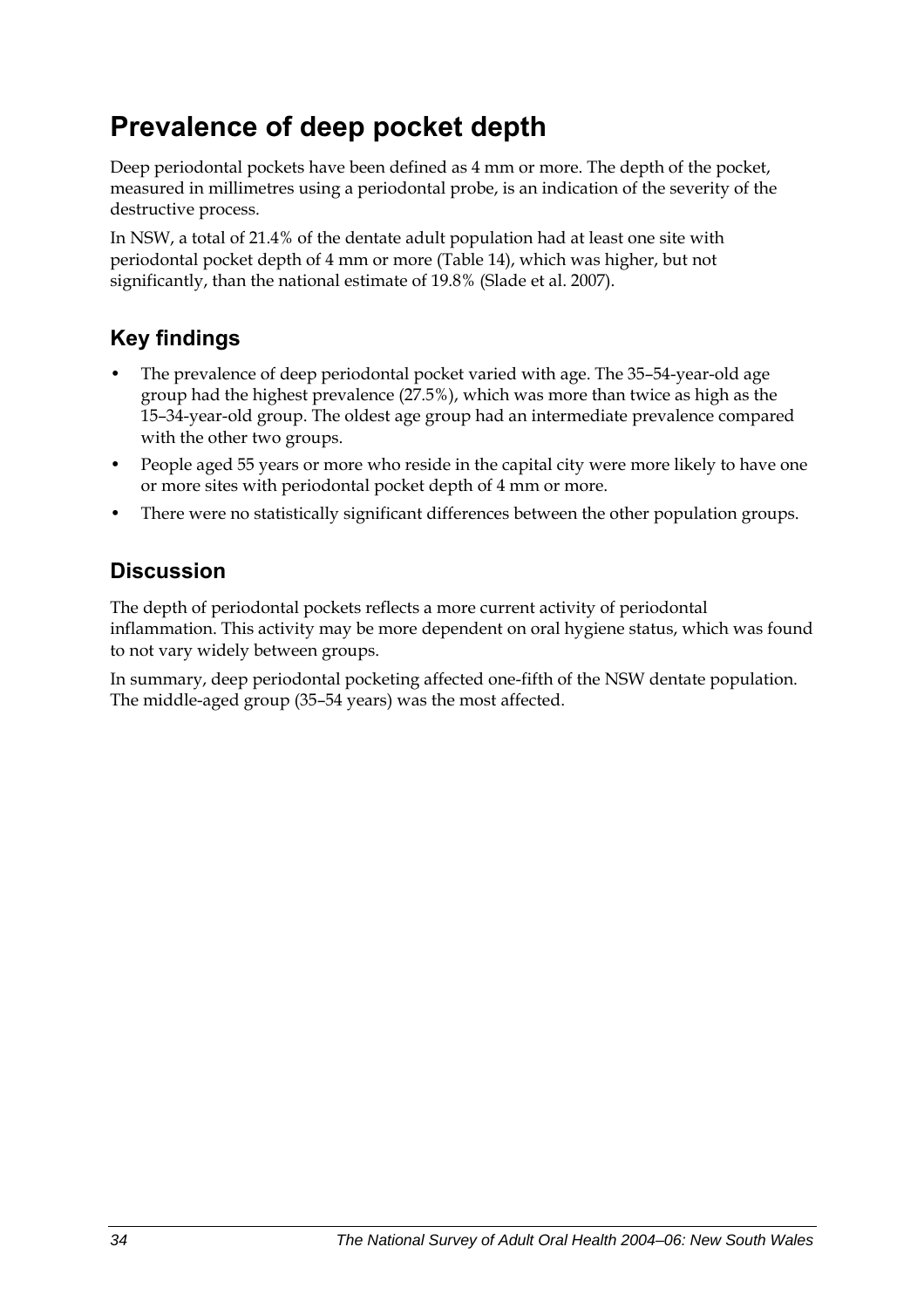|                                   |                       | Population: dentate people<br>Age (years) |              |               |               |
|-----------------------------------|-----------------------|-------------------------------------------|--------------|---------------|---------------|
|                                   |                       | All ages                                  | $15 - 34$    | $35 - 54$     | $\geq 55$     |
| All people                        | Per cent of people    | 21.4                                      | 13.0         | 27.5          | 24.9          |
|                                   | 95% Cl <sup>(a)</sup> | $17.8 - 25.5$                             | $7.7 - 21.2$ | $21.9 - 33.8$ | $19.7 - 31.0$ |
| <b>Sex</b>                        |                       |                                           |              |               |               |
| Males                             | % of people           | 24.8                                      | 16.1         | 33.8          | 24.6          |
|                                   | 95% CI                | $18.7 - 32.1$                             | $7.6 - 30.7$ | $24.9 - 44.1$ | 17.9-32.8     |
| Females                           | % of people           | 17.9                                      | 9.7          | 20.9          | 25.2          |
|                                   | 95% CI                | $14.6 - 21.8$                             | $4.8 - 18.6$ | $15.7 - 27.3$ | 18.5-33.4     |
| <b>Residential location</b>       |                       |                                           |              |               |               |
| Capital city                      | % of people           | 25.1                                      | 15.0         | 32.6          | 30.9          |
|                                   | 95% CI                | $20.2 - 30.7$                             | $8.1 - 26.1$ | $25.4 - 40.7$ | $23.0 - 40.3$ |
| Other places                      | % of people           | 14.5                                      | 8.6          | 18.3          | 16.1          |
|                                   | 95% CI                | $9.8 - 21.0$                              | $3.0 - 22.5$ | $11.5 - 28.0$ | $11.3 - 22.4$ |
| Postcode socioeconomic status     |                       |                                           |              |               |               |
| Lowest                            | % of people           | 14.3                                      | 8.2          | 17.5          | 16.6          |
|                                   | 95% CI                | $9.6 - 20.8$                              | $2.3 - 25.5$ | $10.5 - 27.9$ | $10.9 - 24.5$ |
| Middle                            | % of people           | 23.3                                      | 12.2         | 34.1          | 23.6          |
|                                   | 95% CI                | $17.2 - 30.6$                             | $5.1 - 26.5$ | $24.1 - 45.7$ | $15.6 - 34.1$ |
| Highest                           | % of people           | 25.3                                      | 16.5         | 30.3          | 33.6          |
|                                   | 95% CI                | $18.7 - 33.2$                             | $7.5 - 32.6$ | $21.3 - 41.1$ | $23.0 - 46.2$ |
| Government health card            |                       |                                           |              |               |               |
| Health care card or pensioner     | % of people           | 23.0                                      | 19.9         | 29.1          | 21.6          |
| concession card                   | 95% CI                | $16.4 - 31.2$                             | $8.0 - 41.6$ | $17.2 - 44.8$ | $13.4 - 32.9$ |
| Neither card                      | % of people           | 21.0                                      | 11.5         | 27.1          | 27.8          |
|                                   | 95% CI                | 17.0-25.5                                 | $6.0 - 20.9$ | $21.5 - 33.6$ | $22.3 - 34.1$ |
| <b>Place of last dental visit</b> |                       |                                           |              |               |               |
| Cardholder/Public                 | % of people           | 35.5                                      | 28.2         | 36.2          | 41.3          |
|                                   | 95% CI                | 23.4-49.7                                 | $7.7 - 65.1$ | 16.6-61.7     | $23.7 - 61.5$ |
| Cardholder/Non-public             | % of people           | 17.6                                      | 16.1         | 23.9          | 15.7          |
|                                   | 95% CI                | $11.3 - 26.2$                             | $4.6 - 43.6$ | $11.5 - 43.2$ | $8.6 - 26.9$  |
| Non-cardholder/Non-public         | % of people           | 21.0                                      | 11.5         | 27.1          | 27.8          |
|                                   | 95% CI                | 17.0–25.5                                 | $6.0 - 20.9$ | $21.5 - 33.6$ | $22.3 - 34.1$ |
| <b>Dental insurance</b>           |                       |                                           |              |               |               |
| Insured                           | % of people           | 21.7                                      | 10.8         | 32.3          | 22.1          |
|                                   | 95% CI                | 16.8-27.6                                 | $4.1 - 25.6$ | $25.3 - 40.1$ | 16.6-28.7     |
| Uninsured                         | % of people           | 21.6                                      | 16.0         | 23.3          | 27.1          |
|                                   | 95% CI                | $17.1 - 27.0$                             | $8.7 - 27.6$ | 16.9-31.2     | 19.3-36.5     |

#### <span id="page-42-0"></span>**Table 14: Percentage of people with 4+ mm periodontal pocket depth**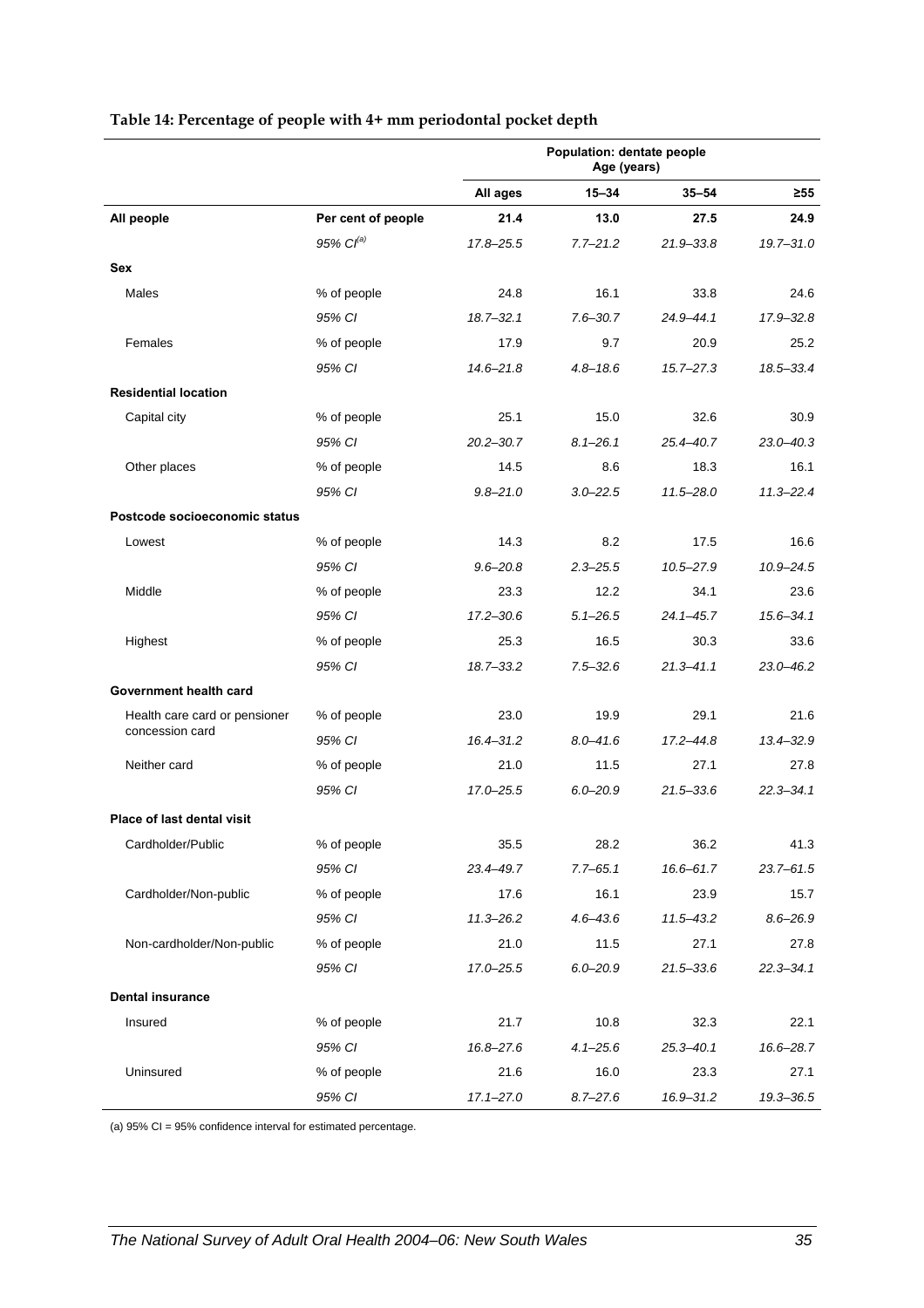## **Prevalence of 4+ mm clinical attachment loss**

Clinical attachment loss (CAL) is the loss of supporting periodontal structure around the tooth. Attachment may be lost through gum recession or the development of periodontal pockets from the inflammatory disease periodontitis. In NSAOH, CAL was measured using a combination of gum recession and periodontal probing depth on three sites per tooth.

In NSW, a total of 45% of dentate adults had at least one site with 4 mm or more CAL (Table 1[5\), which was higher, but not significantly, than the national estimate of 42.5%](#page-44-0)  [\(Slade et al. 2007\).](#page-44-0) 

## **Key findings**

- The prevalence of 4+ mm CAL was strongly associated with age in NSW, being 18.3% in 15–34-year-old adults but affecting 76.5% of those aged 55 years or more. Over half of the middle-aged adults also had at least one site with 4+ mm CAL.
- There was a tendency for males to have higher prevalence of CAL of 4+ mm compared with females. This tendency was statistically significant in the older age group.
- Government health cardholders were significantly more likely to have CAL of 4 mm or more compared with people who did not have a government health card.
- People who had their last visit to a public sector facility had significantly higher prevalence of CAL of 4+ mm. The difference was evident for all age groups combined and for the middle-aged group.

### **Discussion**

Clinical attachment loss reflects an accumulation of activity of periodontal inflammation as well as a physiological process in the gums. Therefore, a strong age effect was observed. This condition was almost universal in certain groups of the oldest population. This strong age effect might confound the effect of other attributes depending on data structures within and between groups, such as by residential location.

In summary, clinical attachment loss was highly prevalent in this population. It was more likely to occur in the older population, males and people with lower socioeconomic status.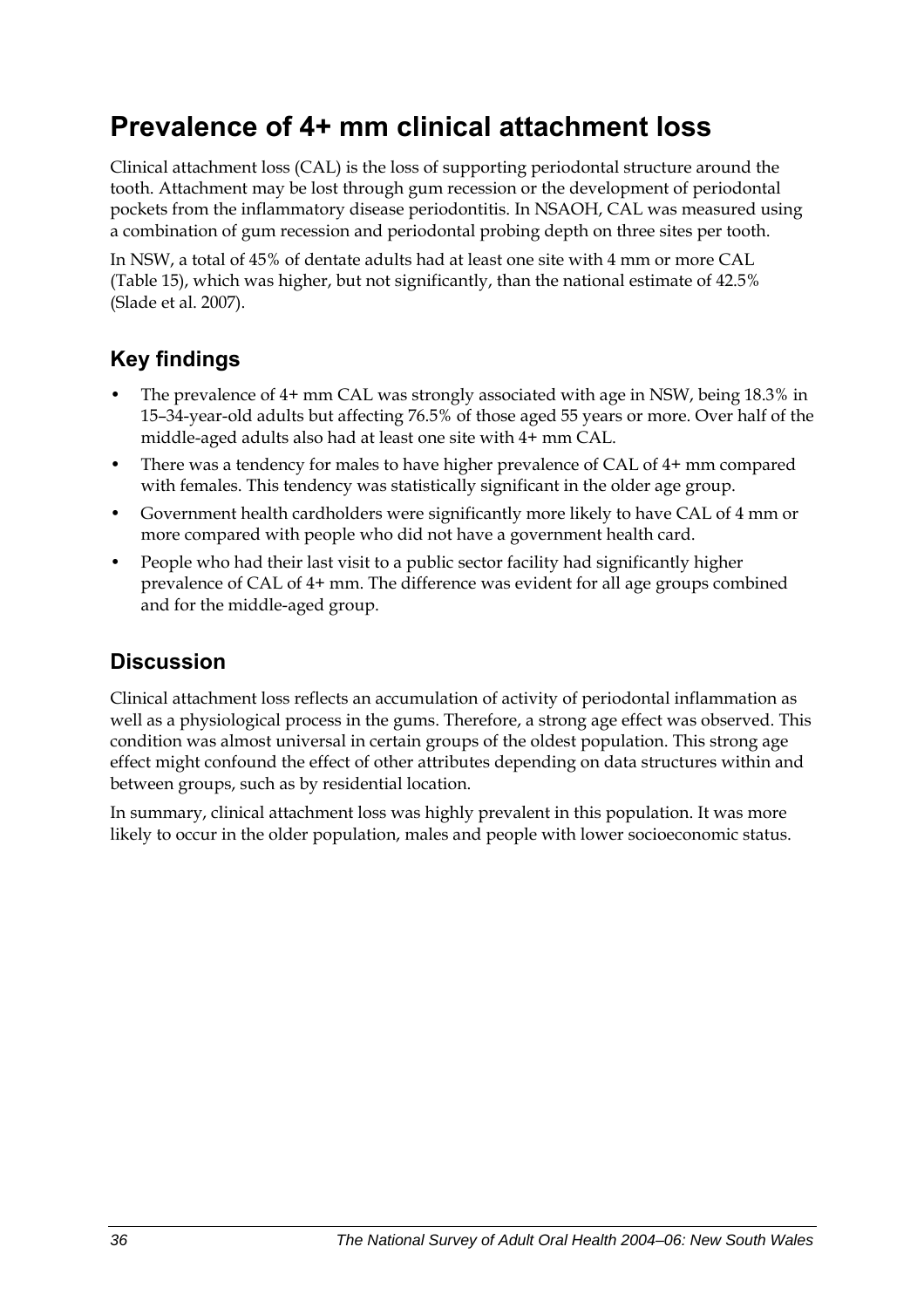|                               |                    | Population: dentate people<br>Age (years) |               |               |               |
|-------------------------------|--------------------|-------------------------------------------|---------------|---------------|---------------|
|                               |                    | All ages                                  | 15-34         | $35 - 54$     | ≥55           |
| All people                    | Per cent of people | 45.2                                      | 18.3          | 52.0          | 76.5          |
|                               | 95% $Cl^{(a)}$     | $40.1 - 50.4$                             | $11.8 - 27.4$ | $46.2 - 57.8$ | $71.2 - 81.1$ |
| <b>Sex</b>                    |                    |                                           |               |               |               |
| Males                         | % of people        | 50.6                                      | 25.0          | 568           | 83.8          |
|                               | 95% CI             | 41.5-59.7                                 | $13.5 - 41.8$ | $47.5 - 65.6$ | 76.8-89.0     |
| Females                       | % of people        | 39.6                                      | 11.0          | 47.1          | 69.7          |
|                               | 95% CI             | $34.3 - 45.2$                             | $6.0 - 19.4$  | 39.6-54.7     | $62.1 - 76.5$ |
| <b>Residential location</b>   |                    |                                           |               |               |               |
| Capital city                  | % of people        | 44.3                                      | 19.1          | 52.0          | 77.4          |
|                               | 95% CI             | $38.0 - 50.8$                             | $11.2 - 30.7$ | 44.4-59.4     | 69.6-83.7     |
| Other places                  | % of people        | 46.7                                      | 16.5          | 52.0          | 75.1          |
|                               | 95% CI             | $38.4 - 55.3$                             | $7.1 - 33.6$  | $43.1 - 60.8$ | 68.0-81.1     |
| Postcode socioeconomic status |                    |                                           |               |               |               |
| Lowest                        | % of people        | 45.4                                      | 12.0          | 50.8          | 76.7          |
|                               | 95% CI             | $36.4 - 54.6$                             | $4.3 - 29.4$  | $41.1 - 60.4$ | 68.4-83.4     |
| Middle                        | % of people        | 45.5                                      | 15.8          | 57.3          | 75.1          |
|                               | 95% CI             | $37.3 - 54.0$                             | $6.9 - 32.0$  | 46.5-67.4     | $66.2 - 82.3$ |
| Highest                       | % of people        | 44.7                                      | 24.1          | 48.1          | 77.5          |
|                               | 95% CI             | $36.0 - 53.8$                             | $12.8 - 40.6$ | $39.2 - 57.2$ | 66.3-85.7     |
| Government health card        |                    |                                           |               |               |               |
| Health care card or pensioner | % of people        | 57.5                                      | 16.4          | 63.1          | 81.9          |
| concession card               | 95% CI             | $48.2 - 66.3$                             | $5.9 - 37.8$  | $48.2 - 75.9$ | 75.6-86.8     |
| Neither card                  | % of people        | 41.3                                      | 19.1          | 49.7          | 71.8          |
|                               | 95% CI             | $35.9 - 47.0$                             | $11.7 - 29.6$ | $43.6 - 55.8$ | 63.7-78.8     |
| Place of last dental visit    |                    |                                           |               |               |               |
| Cardholder/Public             | % of people        | 64.5                                      | 13.6          | 84.1          | 90.7          |
|                               | 95% CI             | $49.1 - 77.4$                             | $1.9 - 56.0$  | 62.3-94.4     | 78.6-96.2     |
| Cardholder/Non-public         | % of people        | 54.4                                      | 17.7          | 47.7          | 79.3          |
|                               | 95% CI             | 43.6-64.9                                 | $5.2 - 45.6$  | $31.5 - 64.3$ | 71.6-85.3     |
| Non-cardholder/Non-public     | % of people        | 41.3                                      | 19.1          | 49.7          | 71.8          |
|                               | 95% CI             | $35.9 - 47.0$                             | $11.7 - 29.6$ | $43.6 - 55.8$ | $63.7 - 78.8$ |
| <b>Dental insurance</b>       |                    |                                           |               |               |               |
| Insured                       | % of people        | 44.8                                      | 19.5          | 52.9          | 72.4          |
|                               | 95% CI             | $37.6 - 52.3$                             | $9.7 - 35.3$  | 45.9-59.8     | 63.9-79.6     |
| Uninsured                     | % of people        | 45.9                                      | 16.4          | 51.2          | 79.8          |
|                               | 95% CI             | $39.9 - 52.0$                             | $8.8 - 28.7$  | 43.5-58.9     | 72.3-85.6     |

#### <span id="page-44-0"></span>**Table 15: Percentage of people with 4+ mm clinical attachment loss**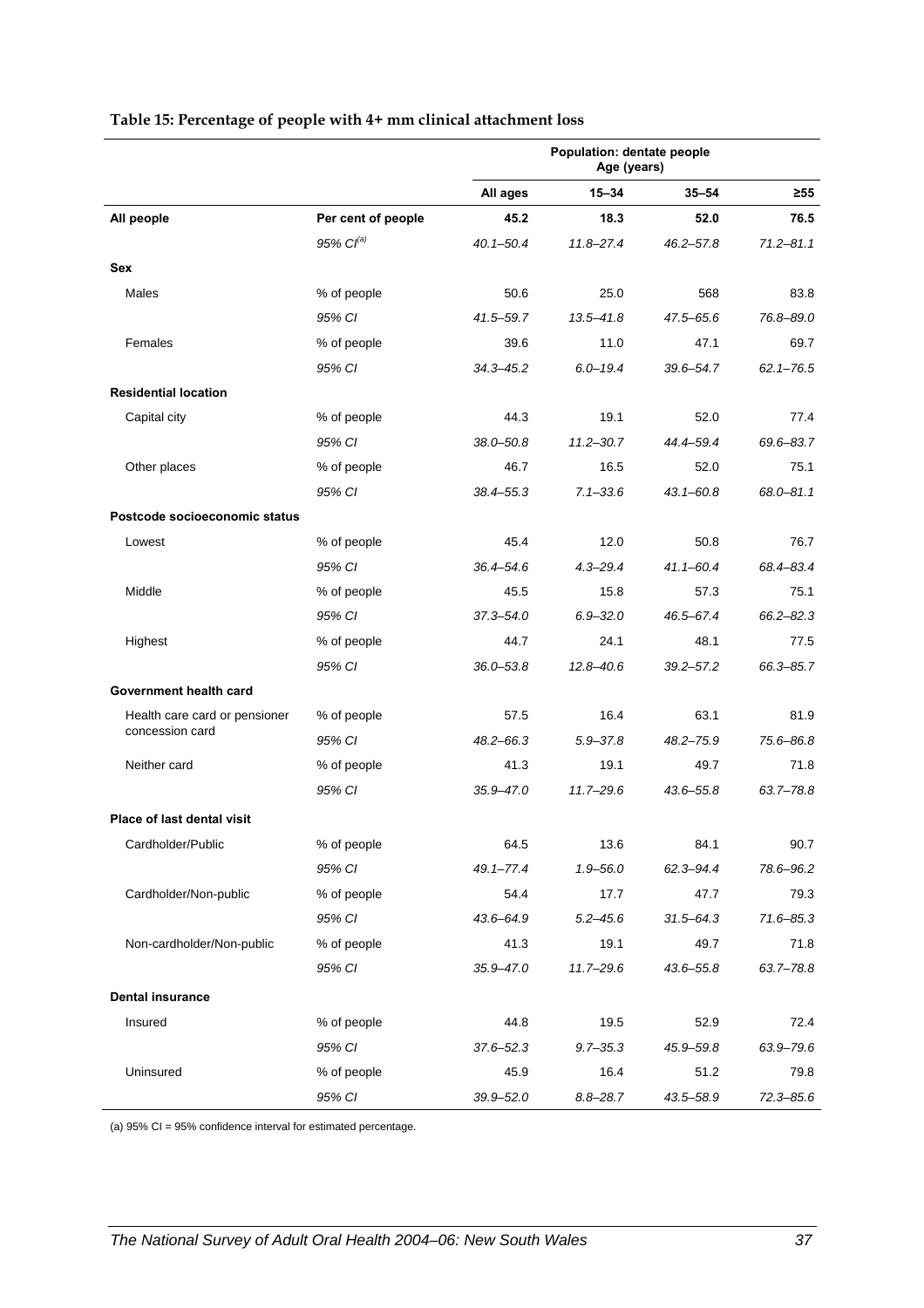## **Prevalence of gingival inflammation**

The gingival index is a measure of gingivitis, or inflammation of the gums. Gingivitis occurs as a response to the bacteria in plaque accumulation near the gum line. In NSAOH gingivitis was assessed on six index teeth. A gingival index score of 2 or more indicated bleeding on probing or spontaneous bleeding, and was classified as indicating gingival inflammation (gingivitis).

In NSW, a total of 17.2% of the dentate adult population had at least one site with a gingival score of 2 or more (Table 16[\), which was lower, but not significantly, than the national](#page-46-0)  [estimate of 19.7% \(Slade et al. 2007\).](#page-46-0) 

## **Key findings**

- The prevalence of gingival inflammation was not statistically significant between population groups.
- There was a tendency that people with lower socioeconomic status were more likely to have gingival inflammation. However, the differences were not statistically significant.

### **Discussion**

Gingival inflammation is a condition observed in people of all ages at a similar rate. There was a tendency that people with lower socioeconomic status had higher prevalence of gingival inflammation. However, the differences were small and relatively low numbers of people in each population group made the confidence interval wide, overlapping between groups.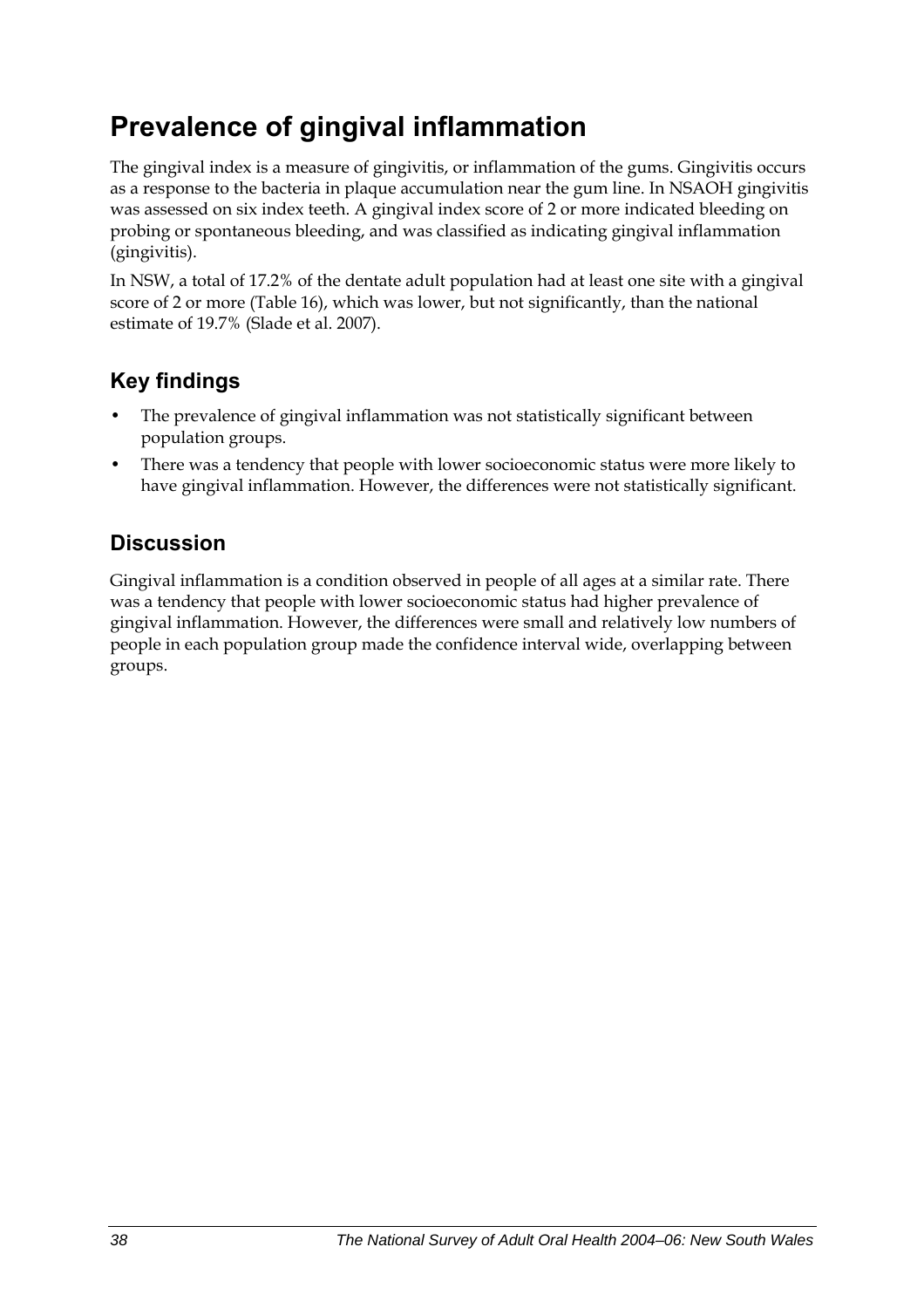<span id="page-46-0"></span>

|                               |                    | Population: dentate people<br>Age (years) |               |               |               |
|-------------------------------|--------------------|-------------------------------------------|---------------|---------------|---------------|
|                               |                    | All ages                                  | $15 - 34$     | $35 - 54$     | $\geq 55$     |
| All people                    | Per cent of people | 17.2                                      | 16.3          | 17.0          | 19.2          |
|                               | 95% $Cl^{(a)}$     | $14.1 - 20.9$                             | $10.6 - 24.1$ | $13.1 - 21.7$ | $14.8 - 24.6$ |
| Sex                           |                    |                                           |               |               |               |
| Males                         | % of people        | 16.5                                      | 11.6          | 19.6          | 20.0          |
|                               | 95% CI             | $12.4 - 21.6$                             | $5.2 - 23.8$  | $13.3 - 27.7$ | $13.7 - 28.2$ |
| Females                       | % of people        | 18.0                                      | 21.3          | 14.3          | 18.5          |
|                               | 95% CI             | $13.9 - 22.9$                             | $13.3 - 32.5$ | $9.6 - 20.7$  | $13.3 - 25.2$ |
| <b>Residential location</b>   |                    |                                           |               |               |               |
| Capital city                  | % of people        | 16.5                                      | 16.8          | 15.5          | 17.8          |
|                               | 95% CI             | $12.7 - 21.3$                             | $9.8 - 27.3$  | $11.0 - 21.3$ | $12.2 - 25.2$ |
| Other places                  | % of people        | 18.6                                      | 15.0          | 19.7          | 21.3          |
|                               | 95% CI             | $13.8 - 24.5$                             | $7.8 - 27.2$  | $13.1 - 28.4$ | 14.6-29.8     |
| Postcode socioeconomic status |                    |                                           |               |               |               |
| Lowest                        | % of people        | 16.7                                      | 12.2          | 17.5          | 21.1          |
|                               | 95% CI             | $12.2 - 22.5$                             | $5.0 - 26.9$  | $10.7 - 27.5$ | $13.8 - 30.7$ |
| Middle                        | % of people        | 22.8                                      | 25.6          | 18.5          | 25.1          |
|                               | 95% CI             | $16.7 - 30.2$                             | 15.6-39.2     | $12.0 - 27.5$ | $16.5 - 36.2$ |
| Highest                       | % of people        | 12.8                                      | 11.4          | 14.9          | 12.3          |
|                               | 95% CI             | $8.8 - 18.3$                              | $4.5 - 25.8$  | $9.5 - 22.6$  | $7.6 - 19.4$  |
| Government health card        |                    |                                           |               |               |               |
| Health care card or pensioner | % of people        | 23.1                                      | 17.6          | 27.0          | 24.5          |
| concession card               | 95% CI             | 16.9-30.7                                 | $7.9 - 34.7$  | $15.2 - 43.3$ | $16.9 - 34.1$ |
| Neither card                  | % of people        | 15.4                                      | 16.2          | 14.9          | 14.8          |
|                               | 95% CI             | 11.8-19.9                                 | $9.8 - 25.6$  | $10.9 - 20.0$ | $10.2 - 21.0$ |
| Place of last dental visit    |                    |                                           |               |               |               |
| Cardholder/Public             | % of people        | 23.3                                      | 23.8          | 28.7          | 16.8          |
|                               | 95% CI             | 12.5-39.2                                 | $6.0 - 60.3$  | 11.6-55.2     | $8.5 - 30.6$  |
| Cardholder/Non-public         | % of people        | 23.0                                      | 14.8          | 25.8          | 26.7          |
|                               | 95% CI             | $16.3 - 31.3$                             | $5.6 - 33.8$  | 13.0-44.9     | 17.8-37.9     |
| Non-cardholder/Non-public     | % of people        | 15.4                                      | 16.2          | 14.9          | 14.8          |
|                               | 95% CI             | $11.8 - 19.9$                             | $9.8 - 25.6$  | $10.9 - 20.0$ | $10.2 - 21.0$ |
| <b>Dental insurance</b>       |                    |                                           |               |               |               |
| Insured                       | % of people        | 14.3                                      | 17.0          | 11.7          | 14.3          |
|                               | 95% CI             | $9.7 - 20.6$                              | $8.8 - 30.4$  | $7.1 - 18.6$  | $8.8 - 22.3$  |
| Uninsured                     | % of people        | 19.7                                      | 15.1          | 21.6          | 23.3          |
|                               | 95% CI             | 15.8-24.3                                 | $8.8 - 24.8$  | 15.8-28.8     | $16.4 - 32.0$ |

#### **Table 16: Percentage of people with gingival inflammation**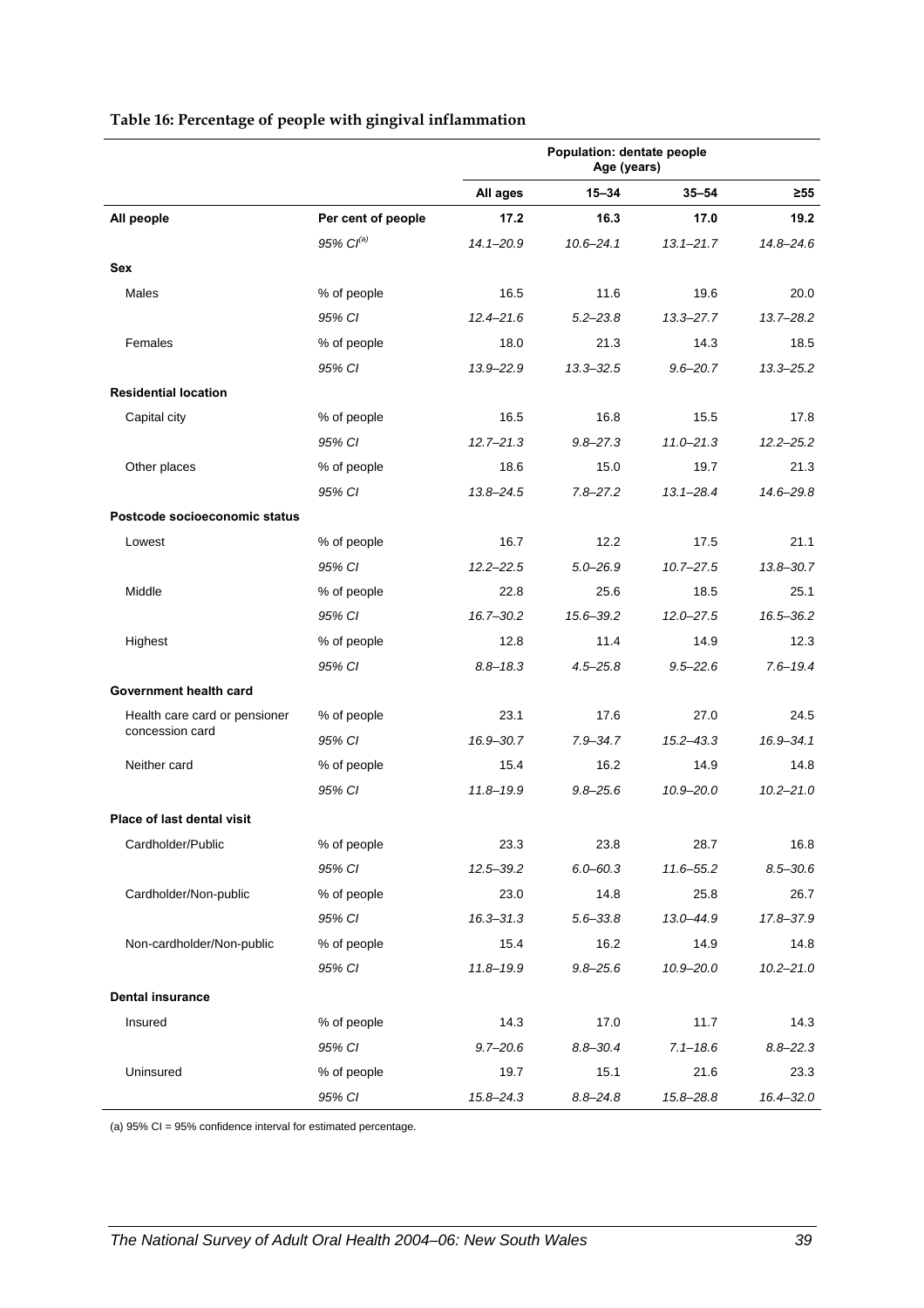# **4 Oral health care**

## **Dental attendance within the preceding 12 months**

Time since last visiting a dentist is a key indicator of access to dental care. In NSAOH, the time since last dental visit was assessed in the interview by asking 'How long ago did you last see a dental professional about your teeth, dentures or gums?'. Five responses were possible including 'Less than 12 months'. In NSW, 6 out of 10 (60.3%) people aged 15 years or more had visited a dentist within the last 12 months (Table 1[7\). This estimate was not](#page-48-0)  [significantly different from the national estimate of 59.4% \(Slade et al. 2007\).](#page-48-0) 

## **Key findings**

- There was some variation in the percentage of adults visiting within the last 12 months across the three age groups, with adults aged 35–54 years reporting the highest percentage (64.5%).
- A similar percentage of males and females reported visiting a dentist within the last 12 months (57.9% versus 62.6%). Differences by gender were largest in the 15–34 years age group, where 52.0% of males recently visited compared with 62.1% of females.
- People living in Sydney were more likely to report recently visiting a dentist than those living in the rest of NSW (63.3% versus 55.0%). This difference was mainly attributable to those aged 55 years or more where the figures were 65.2% and 50.6%, respectively.
- Across all ages, 68.7% of people living in postcodes with high socioeconomic status had visited a dentist within the last 12 months compared with 53.9% of those living in low socioeconomic postcodes. Within age groups, differences were particularly evident in people aged 55 years or more (73.7% versus 50.0%).
- Government health cardholders were less likely than non-government health cardholders to have attended in the preceding 12 months (51.4% versus 63.5%). Less frequent dental visiting by health cardholders was evident in all age groups, with significant differences for those aged 55 years or more (49.7% versus 68.1%).
- Among government health cardholders, those who attended a public practice at their last visit were almost as likely to have visited a dentist within the last 12 months as people who attended a private practice (48.0% versus 52.7%).
- Insured people were much more likely to have recently visited than uninsured people (74.2% versus 48.3%). Significant differences between insured and uninsured were evident in all age groups.

### **Discussion**

Six out of 10 NSW residents visited a dentist within the last 12 months. Being insured, not having a government health card, residing in the metropolitan region and living in areas of high socioeconomic status were all associated with recent dental visiting. Differences in visiting behaviour were most evident for people aged 55 years or more, with large differences observed by both socioeconomic and insurance status.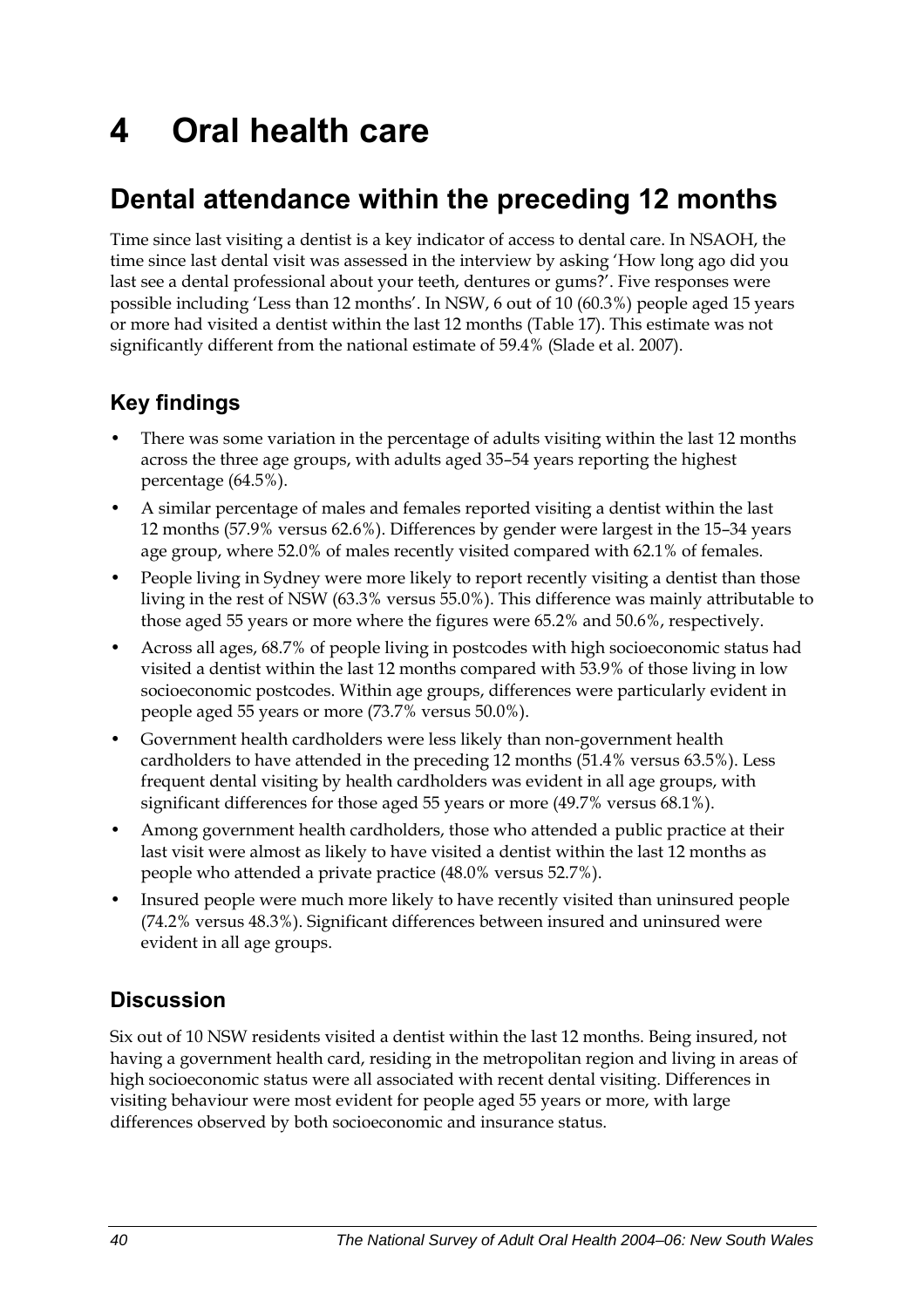|                                   |                       | Population: all people<br>Age (years) |               |               |               |
|-----------------------------------|-----------------------|---------------------------------------|---------------|---------------|---------------|
|                                   |                       | All ages                              | $15 - 34$     | $35 - 54$     | ≥55           |
| All people                        | Per cent of people    | 60.3                                  | 57.0          | 64.5          | 59.0          |
|                                   | 95% Cl <sup>(a)</sup> | $58.3 - 62.2$                         | $53.2 - 60.8$ | 61.8-67.2     | $55.5 - 62.4$ |
| Sex                               |                       |                                       |               |               |               |
| Males                             | % of people           | 57.9                                  | 52.0          | 63.1          | 58.7          |
|                                   | 95% CI                | $54.9 - 60.8$                         | 45.9-58.1     | 58.5-67.4     | $53.8 - 63.3$ |
| Females                           | % of people           | 62.6                                  | 62.1          | 66.0          | 59.3          |
|                                   | 95% CI                | $60.0 - 65.0$                         | 56.9-67.0     | 62.4-69.4     | $55.4 - 63.1$ |
| <b>Residential location</b>       |                       |                                       |               |               |               |
| Capital city                      | % of people           | 63.3                                  | 58.5          | 66.9          | 65.2          |
|                                   | 95% CI                | 60.9-65.7                             | $54.2 - 62.6$ | 63.4-70.3     | $60.7 - 69.5$ |
| Other places                      | % of people           | 55.0                                  | 54.0          | 60.4          | 50.6          |
|                                   | 95% CI                | $51.7 - 58.2$                         | $46.2 - 61.5$ | $56.0 - 64.6$ | $45.0 - 56.1$ |
| Postcode socioeconomic status     |                       |                                       |               |               |               |
| Lowest                            | % of people           | 53.9                                  | 51.2          | 60.3          | 50.0          |
|                                   | 95% CI                | $50.5 - 57.3$                         | 44.4-58.0     | $55.4 - 65.1$ | 44.3-55.7     |
| Middle                            | % of people           | 58.0                                  | 57.6          | 61.2          | 54.3          |
|                                   | 95% CI                | 55.0-60.9                             | $50.1 - 64.7$ | $56.2 - 66.0$ | 48.5-59.9     |
| Highest                           | % of people           | 68.7                                  | 61.2          | 71.9          | 73.7          |
|                                   | 95% CI                | $66.2 - 71.1$                         | 56.6-65.7     | 68.0-75.5     | 69.4-77.6     |
| Government health card            |                       |                                       |               |               |               |
| Health care card or pensioner     | % of people           | 51.4                                  | 51.3          | 56.2          | 49.7          |
| concession card                   | 95% CI                | 47.9-54.8                             | $40.4 - 62.2$ | $49.1 - 63.0$ | $45.7 - 53.7$ |
| Neither card                      | % of people           | 63.5                                  | 58.5          | 66.0          | 68.1          |
|                                   | 95% CI                | $61.3 - 65.7$                         | 54.3-62.7     | $63.1 - 68.9$ | $63.7 - 72.2$ |
| <b>Place of last dental visit</b> |                       |                                       |               |               |               |
| Cardholder/Public                 | % of people           | 48.0                                  | 51.0          | 50.3          | 43.6          |
|                                   | 95% CI                | $40.2 - 55.9$                         | $35.9 - 65.9$ | $37.8 - 62.7$ | $34.0 - 53.7$ |
| Cardholder/Non-public             | % of people           | 52.7                                  | 51.6          | 59.9          | 51.1          |
|                                   | 95% CI                | $49.0 - 56.3$                         | 38.5-64.4     | 49.5-69.4     | $46.7 - 55.4$ |
| Non-cardholder/Non-public         | % of people           | 63.5                                  | 58.5          | 66.0          | 68.1          |
|                                   | 95% CI                | $61.3 - 65.7$                         | $54.3 - 62.7$ | $63.1 - 68.9$ | $63.7 - 72.2$ |
| <b>Dental insurance</b>           |                       |                                       |               |               |               |
| Insured                           | % of people           | 74.2                                  | 74.5          | 73.8          | 74.5          |
|                                   | 95% CI                | $71.8 - 76.6$                         | 69.3-79.0     | $70.0 - 77.4$ | 70.8-77.9     |
| Uninsured                         | % of people           | 48.3                                  | 44.0          | 53.7          | 48.2          |
|                                   | 95% CI                | 46.0-50.7                             | $39.0 - 49.1$ | 49.8-57.5     | 43.9-52.5     |

#### <span id="page-48-0"></span>**Table 17: Percentage of people visiting dentist within last 12 months**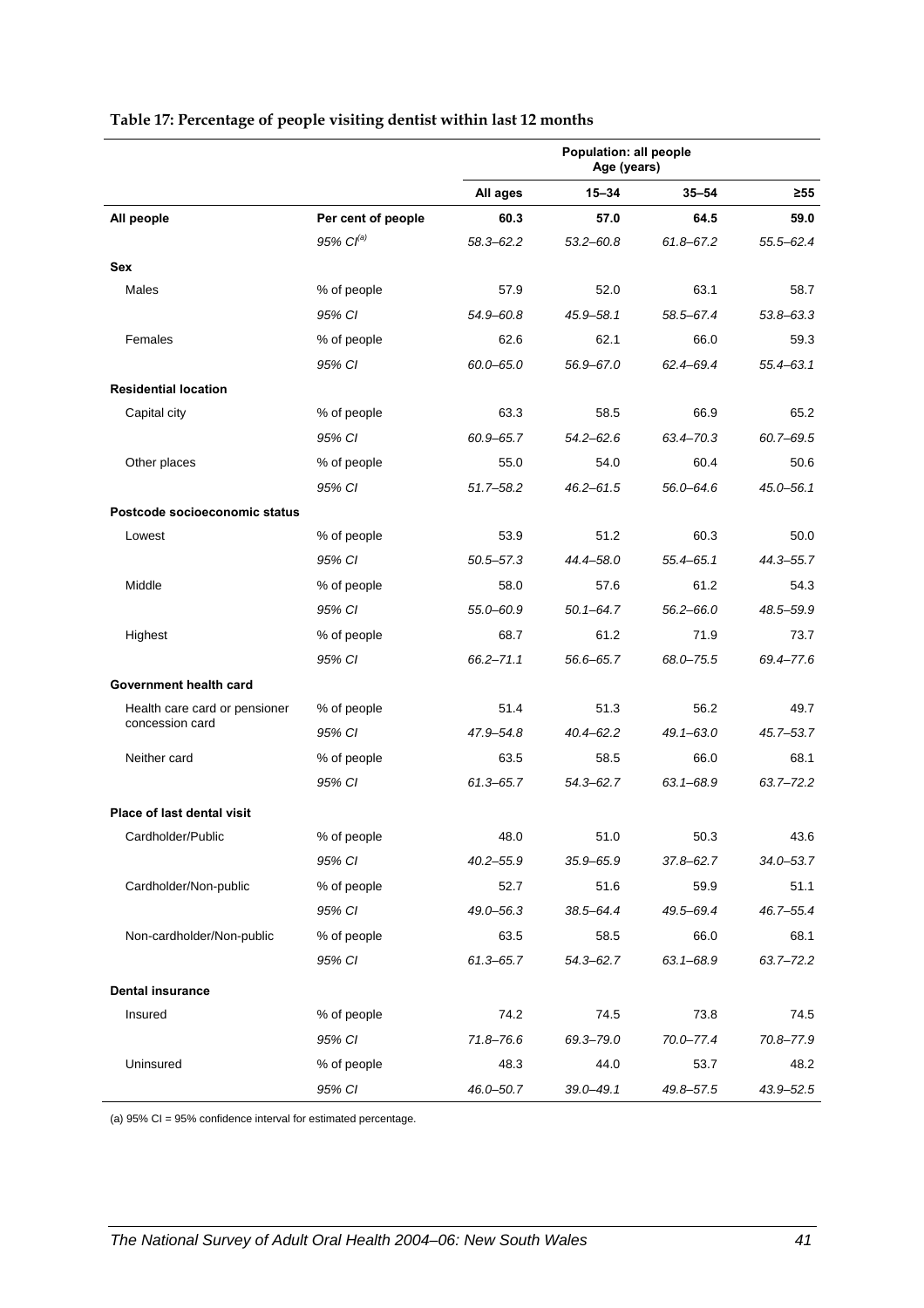## **Attendance at private dental practice**

While most Australians obtain dental care at private dental practices, alternatives exist in the public sector for targeted population groups. The two largest public programs are school dental services targeted to children; and adult public programs provided through dental hospitals, community health centres and regional facilities and targeted to adults holding a government concession card. In NSAOH, people were asked 'Where did you make your last dental visit?' and seven responses were offered. People who reported having visited a general dental practice, a specialist dental practice or a dental clinic associated with a health insurance fund were classified as having attended a private dental practice. In NSW, 80.8% of people aged 15 years or more attended a private practice at their last dental visit (Table 1[8\). This estimate was not significantly different from the national estimate of 83.1%](#page-50-0)  [\(Slade et al. 2007\).](#page-50-0) 

## **Key findings**

- Adults aged 15–34 years were less likely to have visited a private dental practice at their last dental visit (74.4%) than older adults.
- Males and females were equally likely to have visited a private practice at their last dental visit irrespective of age.
- Sydney residents were more likely to attend a private practice than other residents of NSW but the differences were not statistically significant (82.0% versus 78.6%).
- The percentage was higher among people living in high socioeconomic postcodes (86.2%) than low socioeconomic postcodes (74.6%). This pattern was evident in all age groups.
- Despite having a government health card, 65.0% of cardholders reported they visited a private practice at their last dental visit, with those aged 55 years or more having the highest percentage (71.4%).
- Insured people were more likely to have visited a private practice at their last dental visit than those without dental insurance (88.0% versus 74.4%), with differences being evident in all age groups.

## **Discussion**

The majority of NSW residents visited a private practice at their last dental visit. Insured adults and those living in areas of high socioeconomic status were more likely to do so than other population groups. Young adults were the least likely age group to report attendance at private dental practice, which may be due to people in this age group having visited the school dental service. Despite having a government health card, 65.0% of cardholders last attended a private practice, with those aged 55 years or more having the highest percentage.

In summary, socioeconomic status was only moderately associated with private visiting. This is most likely due to adults with a government health card electing to attend a private practice due to the long public waiting lists.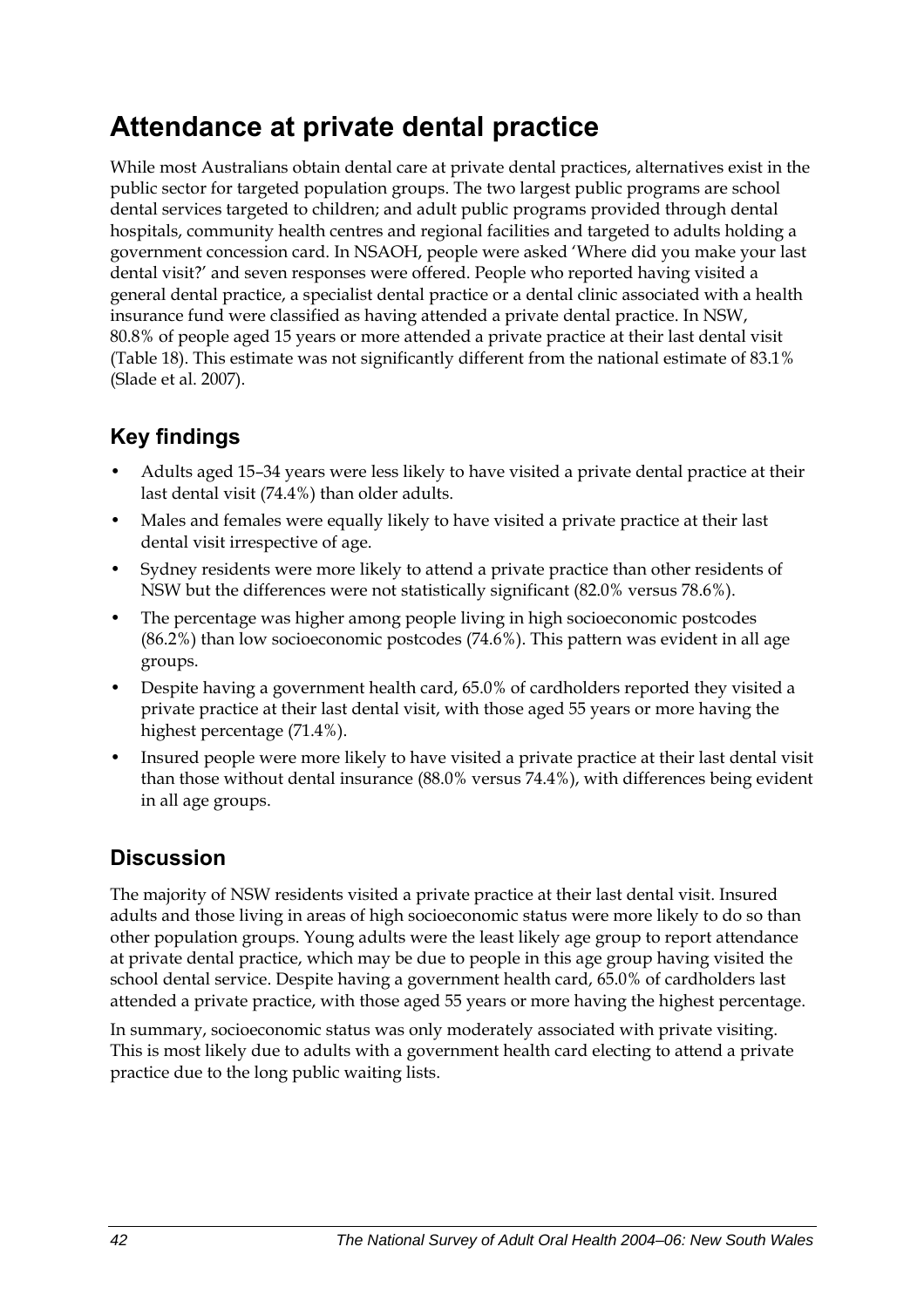|                               |                    | Population: all people<br>Age (years) |               |               |               |
|-------------------------------|--------------------|---------------------------------------|---------------|---------------|---------------|
|                               |                    | All ages                              | $15 - 34$     | $35 - 54$     | $\geq 55$     |
| All people                    | Per cent of people | 80.8                                  | 74.4          | 85.9          | 81.9          |
|                               | 95% $Cl^{(a)}$     | 78.6-82.7                             | 70.4-78.0     | 83.3-88.1     | 79.2-84.3     |
| Sex                           |                    |                                       |               |               |               |
| Males                         | % of people        | 80.5                                  | 74.8          | 83.6          | 83.5          |
|                               | 95% CI             | $77.6 - 83.1$                         | 68.9-79.9     | 79.7-86.8     | $80.0 - 86.6$ |
| Females                       | % of people        | 81.0                                  | 74.1          | 88.2          | 80.4          |
|                               | 95% CI             | 78.6-83.2                             | 68.9-78.6     | 85.4-90.5     | $77.2 - 83.3$ |
| <b>Residential location</b>   |                    |                                       |               |               |               |
| Capital city                  | % of people        | 82.0                                  | 76.2          | 86.4          | 84.1          |
|                               | 95% CI             | $79.3 - 84.5$                         | $71.1 - 80.6$ | $83.1 - 89.1$ | $80.7 - 87.1$ |
| Other places                  | % of people        | 78.6                                  | 70.8          | 85.1          | 78.9          |
|                               | 95% CI             | 74.9-81.8                             | 64.0-76.7     | 80.5-88.7     | 74.4-82.7     |
| Postcode socioeconomic status |                    |                                       |               |               |               |
| Lowest                        | % of people        | 74.6                                  | 63.6          | 81.8          | 77.0          |
|                               | 95% CI             | $70.5 - 78.3$                         | $55.5 - 71.0$ | 76.5-86.1     | 72.6-80.8     |
| Middle                        | % of people        | 81.2                                  | 74.6          | 86.4          | 83.4          |
|                               | 95% CI             | $77.8 - 84.2$                         | 68.5-79.8     | 82.4-89.7     | 78.9-87.1     |
| Highest                       | % of people        | 86.2                                  | 83.3          | 89.1          | 86.0          |
|                               | 95% CI             | $83.2 - 88.7$                         | 77.5-87.9     | 84.8-92.3     | $81.1 - 89.8$ |
| Government health card        |                    |                                       |               |               |               |
| Health care card or pensioner | % of people        | 65.0                                  | 53.8          | 58.3          | 71.4          |
| concession card               | 95% CI             | $61.2 - 68.7$                         | $44.0 - 63.3$ | $51.1 - 65.2$ | 67.3-75.2     |
| Neither card                  | % of people        | 86.3                                  | 78.5          | 90.6          | 92.1          |
|                               | 95% CI             | $84.2 - 88.1$                         | $74.2 - 82.2$ | 88.5-92.4     | 89.7-94.0     |
| <b>Dental insurance</b>       |                    |                                       |               |               |               |
| Insured                       | % of people        | 88.0                                  | 83.0          | 90.4          | 90.2          |
|                               | 95% CI             | 85.7-90.0                             | $77.3 - 87.6$ | 87.8-92.5     | 86.8-92.9     |
| Uninsured                     | % of people        | 74.4                                  | 67.5          | 80.6          | 75.9          |
|                               | 95% CI             | $71.3 - 77.2$                         | $62.0 - 72.5$ | $76.3 - 84.2$ | $72.5 - 79.0$ |

#### <span id="page-50-0"></span>**Table 18: Percentage of people who attended a private dental practice at last dental visit**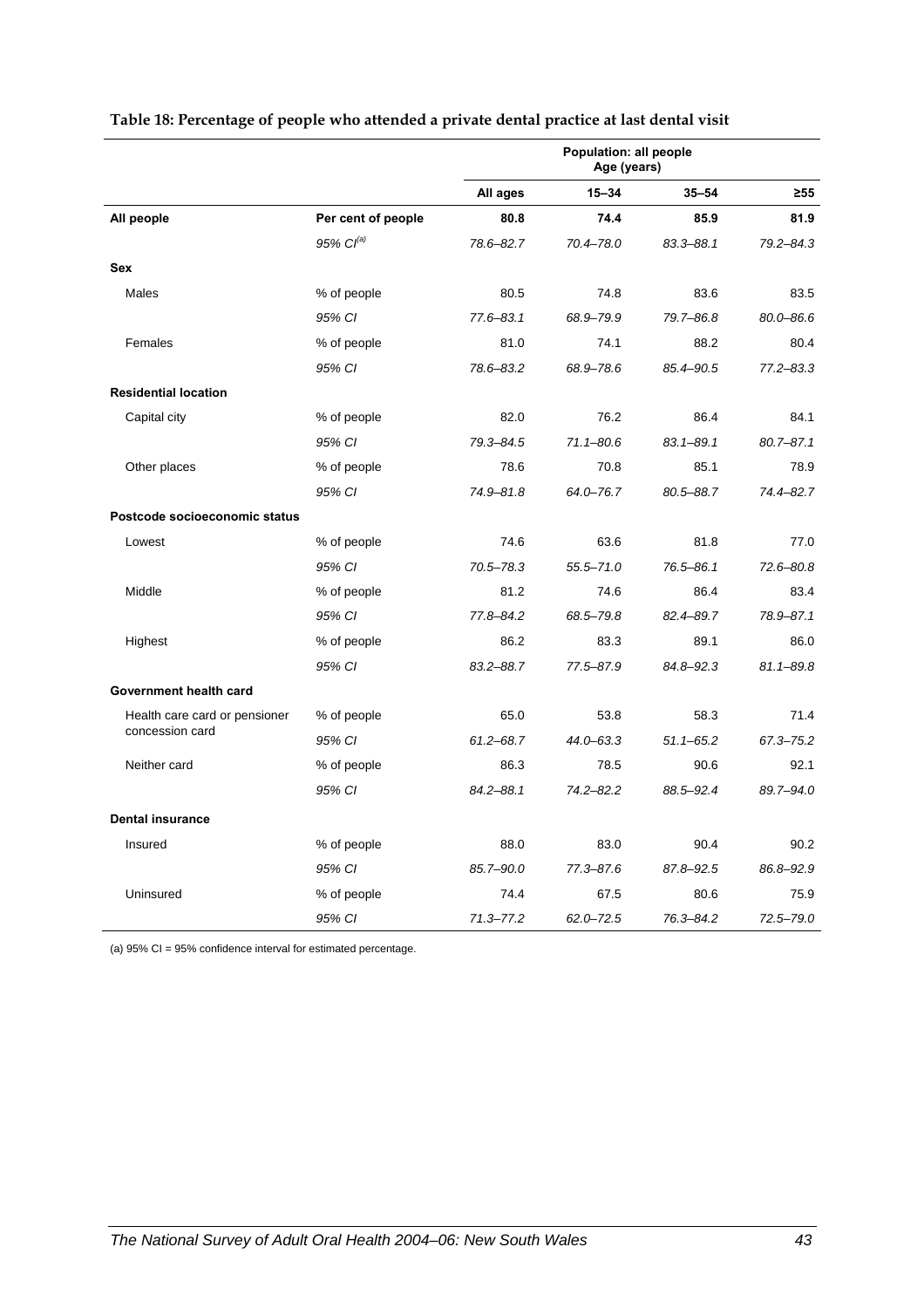## **Payments by patients for dental care**

While the place of the last visit was dominated by private practice, some visits made to private dentists are paid for by public funds. In order to identify such visits, NSAOH participants who had a government health card and who had visited a dentist within the last 5 years were asked 'Did the government or an insurance fund pay any part of the expense for your last dental visit?'. A number of response options were available including 'Paid all own expenses', 'Insurance paid some—patient paid some', 'Insurance paid all', 'Government paid some—patient paid some' and 'Government paid all'. People who reported one of the first three payment mechanisms were classified as having paid for their care, together with people who did not have a government health card and who had visited within the last 5 years. In NSW, 92.3% of people aged 15 years or more who had seen a dentist within the preceding 5 years paid for that visit (Table 19[\). This estimate was not significantly different](#page-52-0)  [from the national estimate of 91.4% \(Slade et al. 2007\).](#page-52-0) 

## **Key findings**

- NSW residents aged 55 years or more were less likely to have paid for their last dental visit (87.9%) than residents aged less than 55 years (94%).
- The percentages were similar for males and females (92.6% versus 92.0%).
- Sydney residents were more likely to report they had paid for their last dental visit than other residents of NSW (93.9% versus 89.5%) although the difference was fairly small. Similarly, within each age group, the percentage was higher Sydney for residents than other places, but the differences were small and not statistically significant.
- Residents of high socioeconomic postcodes were more likely to have paid for their last dental visit (96.0%) than those living in low socioeconomic postcodes (86.5%), and this pattern was consistent within all age groups.
- Despite having a government health card, 67.4% of cardholders who visited a dentist within the preceding 5 years paid for their last dental visit. Those aged 55 years or more had the highest percentage (73.7%), which may be due to older adults electing to attend a private practice due to long waiting lists in public dental care.
- Almost 100% of people with dental insurance paid for their last dental visit compared with 85.2% of uninsured people. Within the uninsured population, those aged 55 years or more reported the lowest percentage (79.5%).

### **Discussion**

More than 9 out of 10 NSW residents who had seen a dentist in the preceding 5 years paid for that visit. Despite having a government health card, 67.4% of cardholders paid for their last dental visit.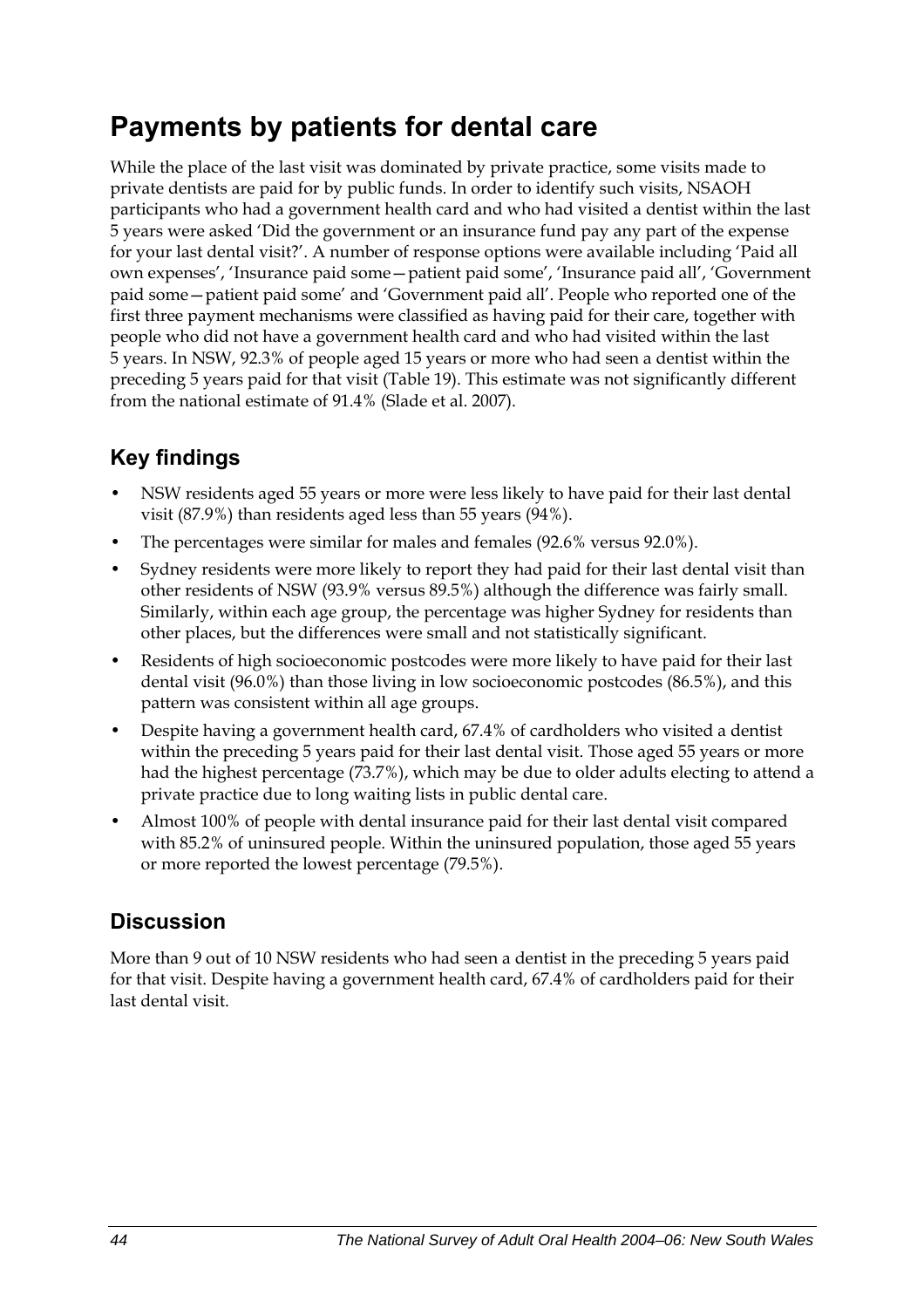|                                   |                    | Population: people who visited dentist within last 5 years<br>Age (years) |               |               |               |
|-----------------------------------|--------------------|---------------------------------------------------------------------------|---------------|---------------|---------------|
|                                   |                    | All ages                                                                  | $15 - 34$     | $35 - 54$     | ≥55           |
| All people                        | Per cent of people | 92.3                                                                      | 94.4          | 93.8          | 87.9          |
|                                   | 95% $Cl^{(a)}$     | $91.0 - 93.5$                                                             | $92.4 - 96.0$ | 91.8-95.4     | 85.5-89.9     |
| Sex                               |                    |                                                                           |               |               |               |
| Males                             | % of people        | 92.6                                                                      | 96.1          | 93.2          | 87.8          |
|                                   | 95% CI             | $90.6 - 94.2$                                                             | $92.7 - 97.9$ | $90.1 - 95.3$ | 84.3-90.6     |
| Females                           | % of people        | 92.0                                                                      | 92.9          | 94.5          | 88.0          |
|                                   | 95% CI             | $90.5 - 93.3$                                                             | 89.8-95.2     | $92.3 - 96.1$ | $85.1 - 90.4$ |
| <b>Residential location</b>       |                    |                                                                           |               |               |               |
| Capital city                      | % of people        | 93.9                                                                      | 96.1          | 95.2          | 89.2          |
|                                   | 95% CI             | $92.4 - 95.1$                                                             | 93.5-97.6     | $92.8 - 96.8$ | $86.1 - 91.6$ |
| Other places                      | % of people        | 89.5                                                                      | 91.1          | 91.3          | 86.0          |
|                                   | 95% CI             | 86.7-91.8                                                                 | 86.6-94.2     | 87.1-94.3     | 81.9-89.3     |
| Postcode socioeconomic status     |                    |                                                                           |               |               |               |
| Lowest                            | % of people        | 86.5                                                                      | 88.8          | 88.4          | 82.3          |
|                                   | 95% CI             | 83.6-89.0                                                                 | $83.1 - 92.7$ | $83.3 - 92.1$ | 77.7-86.0     |
| Middle                            | % of people        | 93.7                                                                      | 95.2          | 95.4          | 89.1          |
|                                   | 95% CI             | $91.9 - 95.1$                                                             | $92.1 - 97.1$ | $92.5 - 97.3$ | 85.6-91.9     |
| Highest                           | % of people        | 96.0                                                                      | 98.0          | 97.0          | 92.2          |
|                                   | 95% CI             | 94.5-97.0                                                                 | $95.0 - 99.3$ | 94.7-98.3     | 88.5-94.8     |
| Government health card            |                    |                                                                           |               |               |               |
| Health care card or pensioner     | % of people        | 67.4                                                                      | 62.4          | 56.0          | 73.7          |
| concession card                   | 95% CI             | $63.2 - 71.3$                                                             | $51.4 - 72.2$ | 47.3-64.4     | 69.3-77.6     |
| Neither card                      | % of people        | 100.0                                                                     | 100.0         | 100.0         | 100.0         |
|                                   | 95% CI             |                                                                           |               |               |               |
| <b>Place of last dental visit</b> |                    |                                                                           |               |               |               |
| Cardholder/Public                 | % of people        | $7.3$                                                                     | 15.7          | 4.1           | 2.6           |
|                                   | 95% CI             | $3.5 - 14.7$                                                              | $5.6 - 36.8$  | $1.4 - 11.2$  | $0.7 - 9.7$   |
| Cardholder/Non-public             | % of people        | 90.8                                                                      | 96.5          | 87.7          | 90.2          |
|                                   | 95% CI             | 88.1-92.9                                                                 | 88.9-99.0     | 78.1-93.4     | $87.1 - 92.6$ |
| Non-cardholder/Non-public         | 95% CI             | 100.0                                                                     | 100.0         | 100.0         | 100.0         |
|                                   | % of people        |                                                                           |               |               |               |
| <b>Dental insurance</b>           |                    |                                                                           |               |               |               |
| Insured                           | % of people        | 99.1                                                                      | 99.4          | 99.5          | 98.1          |
|                                   | 95% CI             | 98.3-99.5                                                                 | 95.6-99.9     | 98.3-99.8     | 96.3-99.0     |
| Uninsured                         | % of people        | 85.2                                                                      | 89.6          | 86.3          | 79.5          |
|                                   | 95% CI             | 82.8-87.4                                                                 | $85.7 - 92.5$ | $82.1 - 89.7$ | 75.9-82.7     |

#### <span id="page-52-0"></span>**Table 19: Percentage of people who paid for their last dental visit**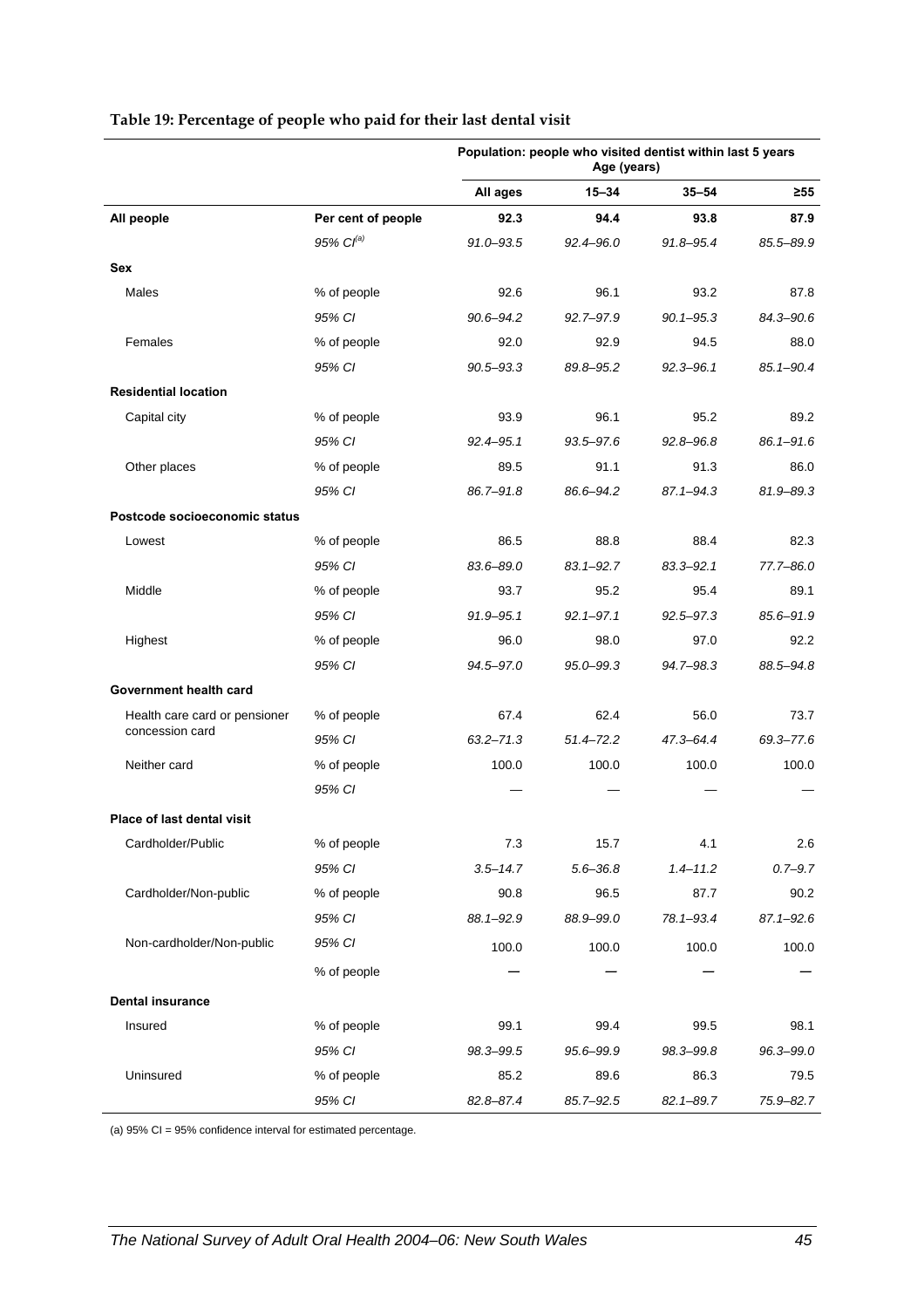## **Government-subsidised dental care in private sector**

In some states and territories, public sector dental programs provide care to people eligible for their services by referring them to private practitioner dentists. The cost of such care is then subsidised by the state or territory dental program. In NSW, 1.6% of the adult population received state-subsidised dental care in the private sector [\(Table 20\)](#page-54-0). This statistic was not reported nationally.

- People aged 55 years or more were significantly more likely than people in the two younger age groups to receive state-subsidised dental care in private practice.
- However, the age-related pattern was not statistically significant within the group of people who had a government health card, among whom 6.9% received state-subsidised dental care in private practice.
- Dental insurance status was the only characteristic associated with a significant difference in likelihood of state-subsidised dental care in private practice.

### **Discussion**

Variation in this statistic according to age and dental insurance status reflected similar variation in the distribution of people who were eligible for state dental services. When the data were limited to people eligible for state dental services, there were no meaningful differences among age groups.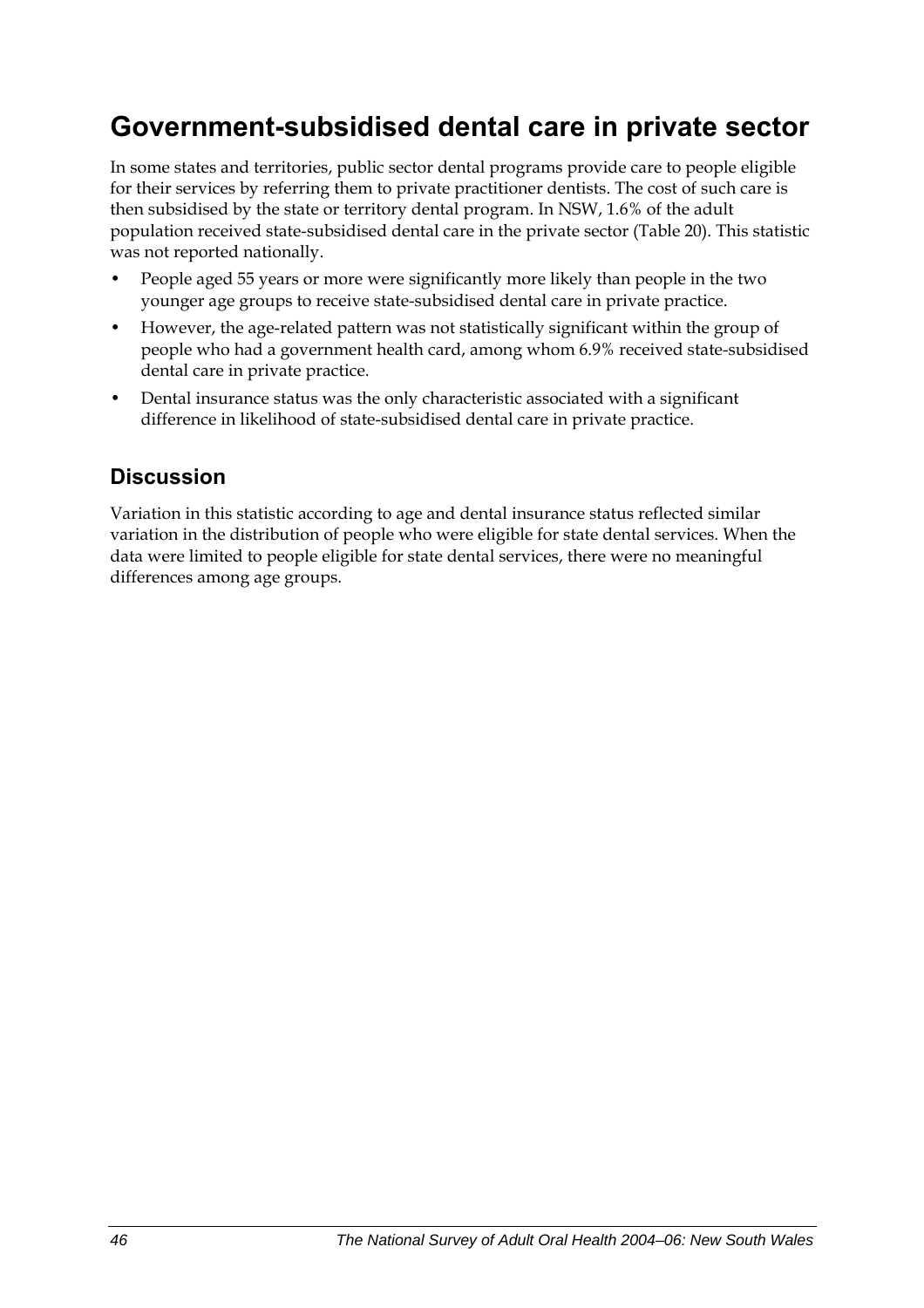|                               |                       | Population: people who visited dentist within last 5 years<br>Age (years) |              |              |             |
|-------------------------------|-----------------------|---------------------------------------------------------------------------|--------------|--------------|-------------|
|                               |                       | All ages                                                                  | $15 - 34$    | $35 - 54$    | $\geq 55$   |
| All people                    | Per cent of people    | 1.6                                                                       | 0.8          | 1.0          | 3.4         |
|                               | 95% Cl <sup>(a)</sup> | $1.3 - 2.1$                                                               | $0.4 - 1.6$  | $0.5 - 2.0$  | $2.5 - 4.6$ |
| Sex                           |                       |                                                                           |              |              |             |
| Males                         | % of people           | 1.3                                                                       | 0.5          | 1.1          | 2.5         |
|                               | 95% CI                | $0.8 - 2.0$                                                               | $0.1 - 2.1$  | $0.4 - 2.8$  | $1.4 - 4.4$ |
| Females                       | % of people           | 2.0                                                                       | 1.0          | 1.0          | 4.2         |
|                               | 95% CI                | $1.4 - 2.7$                                                               | $0.4 - 2.5$  | $0.4 - 2.5$  | $2.9 - 6.1$ |
| <b>Residential location</b>   |                       |                                                                           |              |              |             |
| Capital city                  | % of people           | 1.4                                                                       | 0.6          | 0.8          | 3.4         |
|                               | 95% CI                | $1.0 - 2.0$                                                               | $0.2 - 1.6$  | $0.3 - 1.9$  | $2.2 - 5.1$ |
| Other places                  | % of people           | 2.0                                                                       | 1.1          | 1.5          | 3.5         |
|                               | 95% CI                | $1.4 - 3.0$                                                               | $0.4 - 3.7$  | $0.6 - 3.8$  | $2.2 - 5.5$ |
| Postcode socioeconomic status |                       |                                                                           |              |              |             |
| Lowest                        | % of people           | 2.5                                                                       | 1.4          | 2.3          | 4.0         |
|                               | 95% CI                | $1.8 - 3.6$                                                               | $0.4 - 4.3$  | $1.1 - 4.7$  | $2.5 - 6.1$ |
| Middle                        | % of people           | 1.0                                                                       | 0.2          | 0.4          | 3.2         |
|                               | 95% CI                | $0.6 - 1.7$                                                               | $0.0 - 1.3$  | $0.1 - 1.2$  | $1.8 - 5.5$ |
| Highest                       | % of people           | 1.4                                                                       | 0.9          | 0.6          | 3.1         |
|                               | 95% CI                | $0.9 - 2.3$                                                               | $0.3 - 2.8$  | $0.1 - 3.8$  | $1.7 - 5.7$ |
| Government health card        |                       |                                                                           |              |              |             |
| Health care card or pensioner | % of people           | 6.9                                                                       | 5.1          | 7.2          | 7.4         |
| concession card               | 95% CI                | $5.3 - 8.9$                                                               | $2.4 - 10.8$ | $3.8 - 13.5$ | $5.6 - 9.9$ |
| Neither card                  | % of people           | 0.0                                                                       | 0.0          | 0.0          | 0.0         |
|                               | 95% CI                |                                                                           |              |              |             |
| <b>Dental insurance</b>       |                       |                                                                           |              |              |             |
| Insured                       | % of people           | 0.3                                                                       | 0.0          | 0.2          | 0.7         |
|                               | 95% CI                | $0.1 - 0.8$                                                               |              | $0.0 - 1.2$  | $0.3 - 1.9$ |
| Uninsured                     | % of people           | 3.1                                                                       | 1.5          | 2.2          | 5.7         |
|                               | 95% CI                | $2.3 - 4.0$                                                               | $0.7 - 3.2$  | $1.0 - 4.4$  | $4.1 - 7.7$ |

#### <span id="page-54-0"></span>**Table 20: Percentage of people who received government-subsidised dental care in private sector**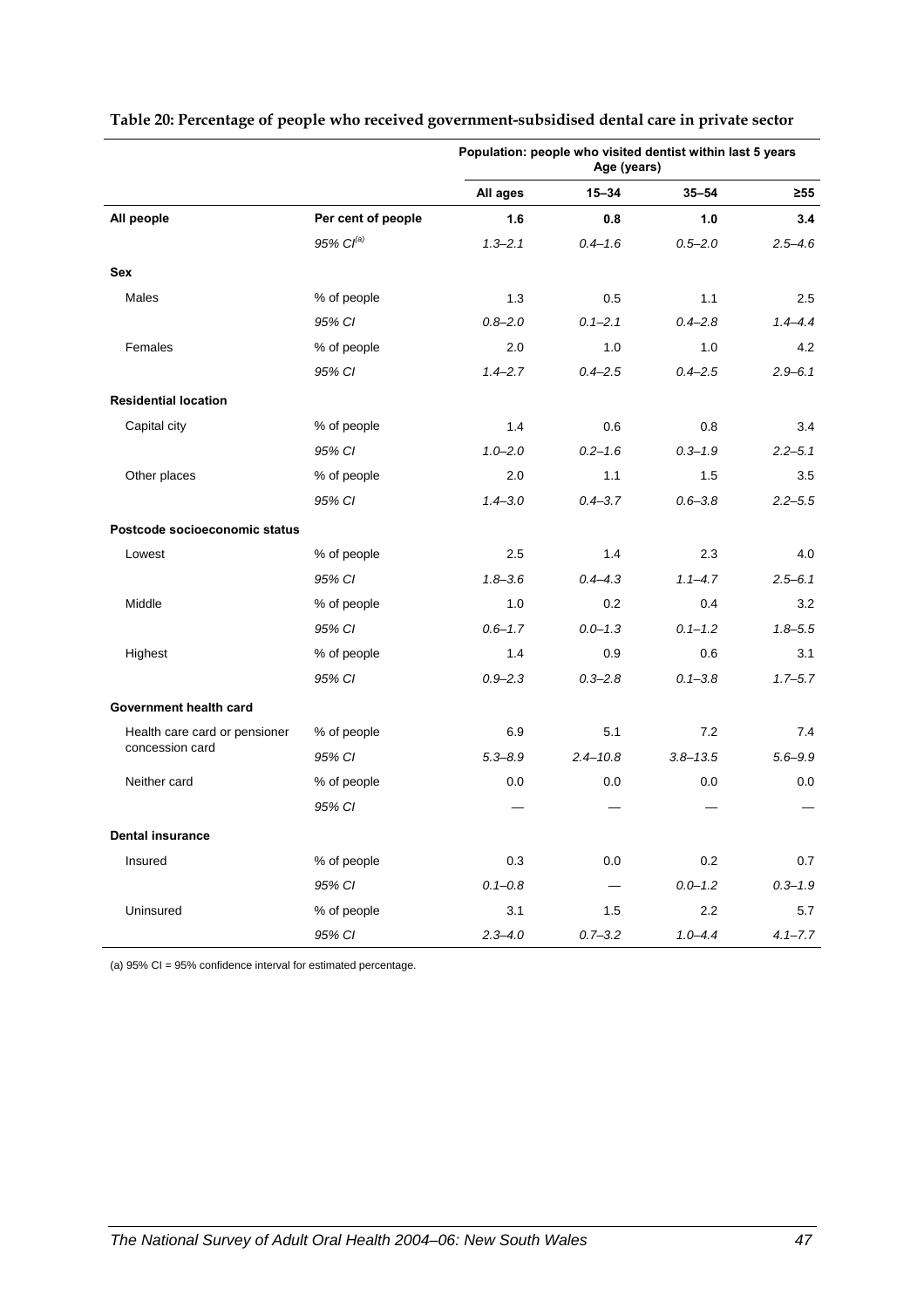## **People's usual pattern of dental visits**

While time since last visiting a dentist provides a snapshot of dental visiting behaviour, people's usual dental attendance pattern reflects longer term behaviours and intentions. In NSAOH, people who were dentate were asked 'How often on average do you seek care from a dental professional?' and four categories of response were offered. In NSW, 54.9% of people aged 15 years or more usually visit a dentist at least once a year (Table 21). This estimate was not significantly different from the national estimate of 53.1% (Slade et al. 2007).

## **Key findings**

- Dental visiting behaviour was very similar across age groups, with 53.8% of young adults usually visiting at least once a year compared with 56.7% of adults aged 55 years or more.
- Females were more likely than males to usually visit a dentist at least once a year (60.8% versus 49.0%). This pattern was consistent across all age groups although differences were not significant for the 15–34 years age group.
- The percentage was higher for Sydney residents than people living in other places (58.8% versus 47.8%). This difference was mainly attributable to those aged 55 years or more, with 63.2% of Sydney residents usually visiting at least once a year compared with 47.1% of other residents of NSW.
- Residents of high socioeconomic postcodes were much more likely to usually visit one or more times a year than those in low socioeconomic postcodes (64.0% versus 48.0%). Differences were mainly evident in the two older age groups.
- People who were government health cardholders were less likely to attend annually than non-government health cardholders (44.4% versus 58.1%). This pattern was consistent across all age groups although differences were not significant for the 15–34 years age group.
- Among government health cardholders, those who had visited a private practice at their last dental visit were more likely to attend annually than those who last visited a public practice (47.8% versus 35.6%). Although this difference was not statistically significant, those holding a government health card aged 55 years or more who had attended a private practice were twice as likely to report usually visiting at least once a year than those who attended a public practice.
- Insured people were far more likely to usually visit a dentist one or more times a year than uninsured people (69.3% versus 41.1%), with large differences being evident in all age groups.

## **Discussion**

Just over half of NSW residents aged 15 years or more usually visit the dentist at least once a year. Being female, residing in the metropolitan region, living in areas of high socioeconomic status, being a non-government health cardholder and having dental insurance were all associated with regular dental visiting. Differences in visiting behaviour between population groups were most evident between insured and uninsured groups. Comparisons by age highlighted larger differences between population groups for adults aged 35–54 years and 55 years or more.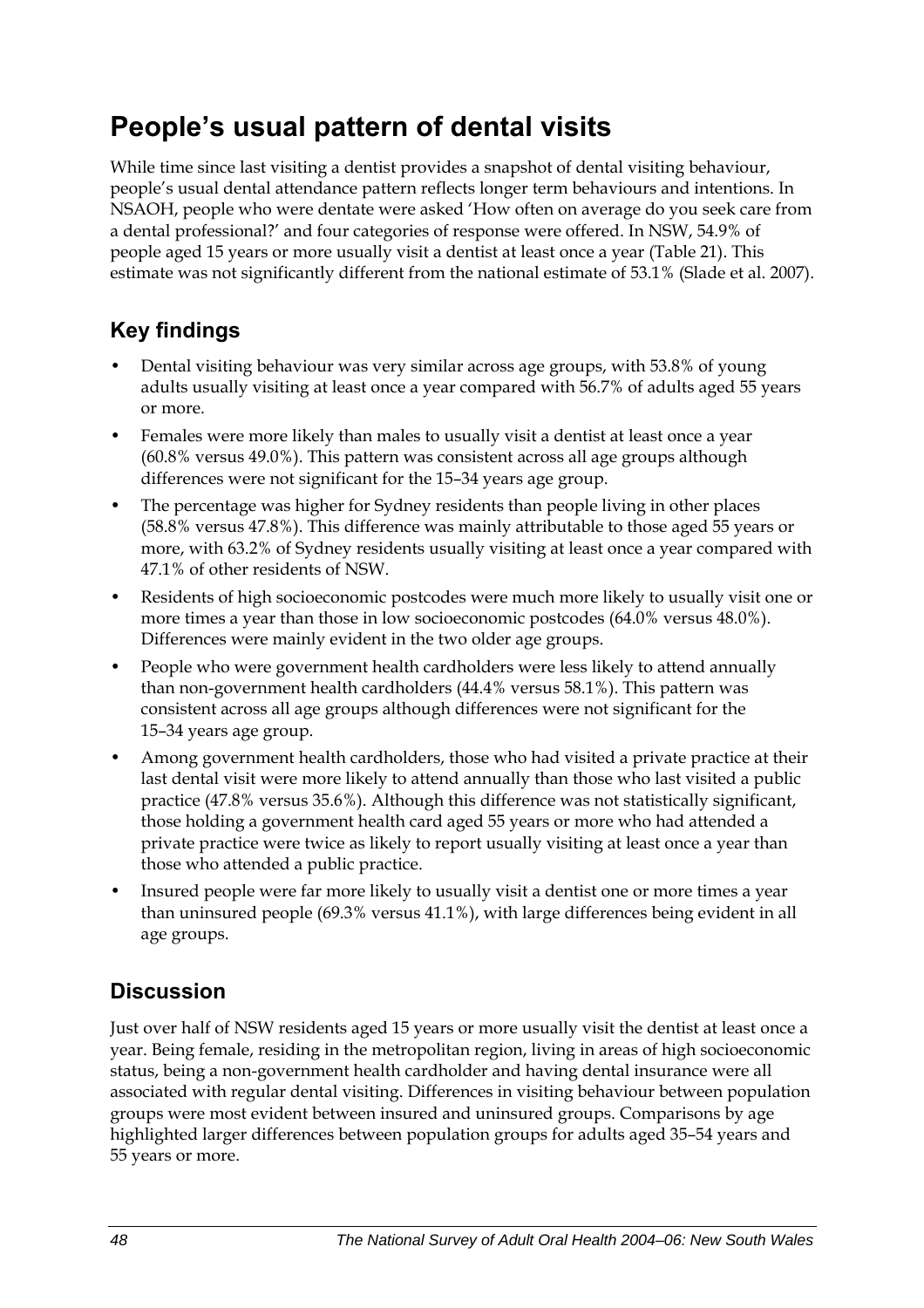|                                                  |                    | Population: dentate people<br>Age (years) |               |               |               |
|--------------------------------------------------|--------------------|-------------------------------------------|---------------|---------------|---------------|
|                                                  |                    | All ages                                  | $15 - 34$     | $35 - 54$     | $\geq 55$     |
| All people                                       | Per cent of people | 54.9                                      | 53.8          | 54.5          | 56.7          |
|                                                  | 95% $Cl^{(a)}$     | $52.5 - 57.2$                             | 49.6-58.0     | $51.0 - 58.0$ | $53.1 - 60.2$ |
| Sex                                              |                    |                                           |               |               |               |
| Males                                            | % of people        | 49.0                                      | 49.4          | 47.5          | 50.3          |
|                                                  | 95% CI             | $45.7 - 52.2$                             | $42.6 - 56.3$ | $43.0 - 52.0$ | 45.5–55.2     |
| Females                                          | % of people        | 60.8                                      | 58.3          | 61.6          | 62.8          |
|                                                  | 95% CI             | 57.8-63.7                                 | $53.3 - 63.1$ | $57.3 - 65.8$ | 58.8-66.7     |
| <b>Residential location</b>                      |                    |                                           |               |               |               |
| Capital city                                     | % of people        | 58.8                                      | 56.3          | 58.5          | 63.2          |
|                                                  | 95% CI             | $55.6 - 62.0$                             | $51.2 - 61.2$ | $53.8 - 63.1$ | 58.4-67.8     |
| Other places                                     | % of people        | 47.8                                      | 48.8          | 47.5          | 47.1          |
|                                                  | 95% CI             | 44.7-50.9                                 | $41.5 - 56.2$ | $42.7 - 52.3$ | $41.7 - 52.6$ |
| Postcode socioeconomic status                    |                    |                                           |               |               |               |
| Lowest                                           | % of people        | 48.0                                      | 52.5          | 46.6          | 44.8          |
|                                                  | 95% CI             | 44.5-51.6                                 | 46.7-58.4     | $405 - 52.8$  | $38.7 - 51.1$ |
| Middle                                           | % of people        | 51.9                                      | 50.6          | 50.3          | 56.3          |
|                                                  | 95% CI             | 47.7-56.0                                 | $43.0 - 58.2$ | $45.1 - 55.5$ | 49.9-62.4     |
| Highest                                          | % of people        | 64.0                                      | 58.4          | 66.1          | 68.6          |
|                                                  | 95% CI             | 60.4-67.5                                 | $50.7 - 65.7$ | 61.0-70.9     | $63.6 - 73.1$ |
| Government health card                           |                    |                                           |               |               |               |
| Health care card or pensioner<br>concession card | % of people        | 44.4                                      | 43.6          | 39.5          | 46.8          |
|                                                  | 95% CI             | $40.3 - 48.5$                             | $34.7 - 53.1$ | $32.7 - 46.9$ | $41.9 - 51.8$ |
| Neither card                                     | % of people        | 58.1                                      | 56.1          | 57.0          | 64.5          |
|                                                  | 95% CI             | 55.4-60.7                                 | $51.5 - 60.6$ | $53.2 - 60.7$ | 59.9-68.8     |
| Place of last dental visit                       |                    |                                           |               |               |               |
| Cardholder/Public                                | % of people        | 35.6                                      | 47.5          | 32.7          | 23.8          |
|                                                  | 95% CI             | 28.1-43.9                                 | $32.5 - 63.0$ | $21.8 - 45.9$ | $15.9 - 34.1$ |
| Cardholder/Non-public                            | % of people        | 47.8                                      | 40.6          | 43.5          | 51.4          |
|                                                  | 95% CI             | $43.0 - 52.6$                             | $28.5 - 54.0$ | $34.7 - 52.9$ | $45.6 - 57.2$ |
| Non-cardholder/Non-public                        | % of people        | 58.1                                      | 56.1          | 57.0          | 64.5          |
|                                                  | 95% CI             | 55.4-60.7                                 | $51.5 - 60.6$ | $53.2 - 60.7$ | 59.9-68.8     |
| <b>Dental insurance</b>                          |                    |                                           |               |               |               |
| Insured                                          | % of people        | 69.3                                      | 70.3          | 67.4          | 71.2          |
|                                                  | 95% CI             | $66.2 - 72.3$                             | 63.3-76.5     | $63.0 - 71.5$ | 66.9-75.1     |
| Uninsured                                        | % of people        | 41.1                                      | 40.3          | 38.8          | 44.6          |
|                                                  | 95% CI             | $38.4 - 43.8$                             | $35.4 - 45.3$ | $34.5 - 43.2$ | 40.6-48.8     |

#### **Table 21: Percentage of people who usually visit a dental professional at least once a year**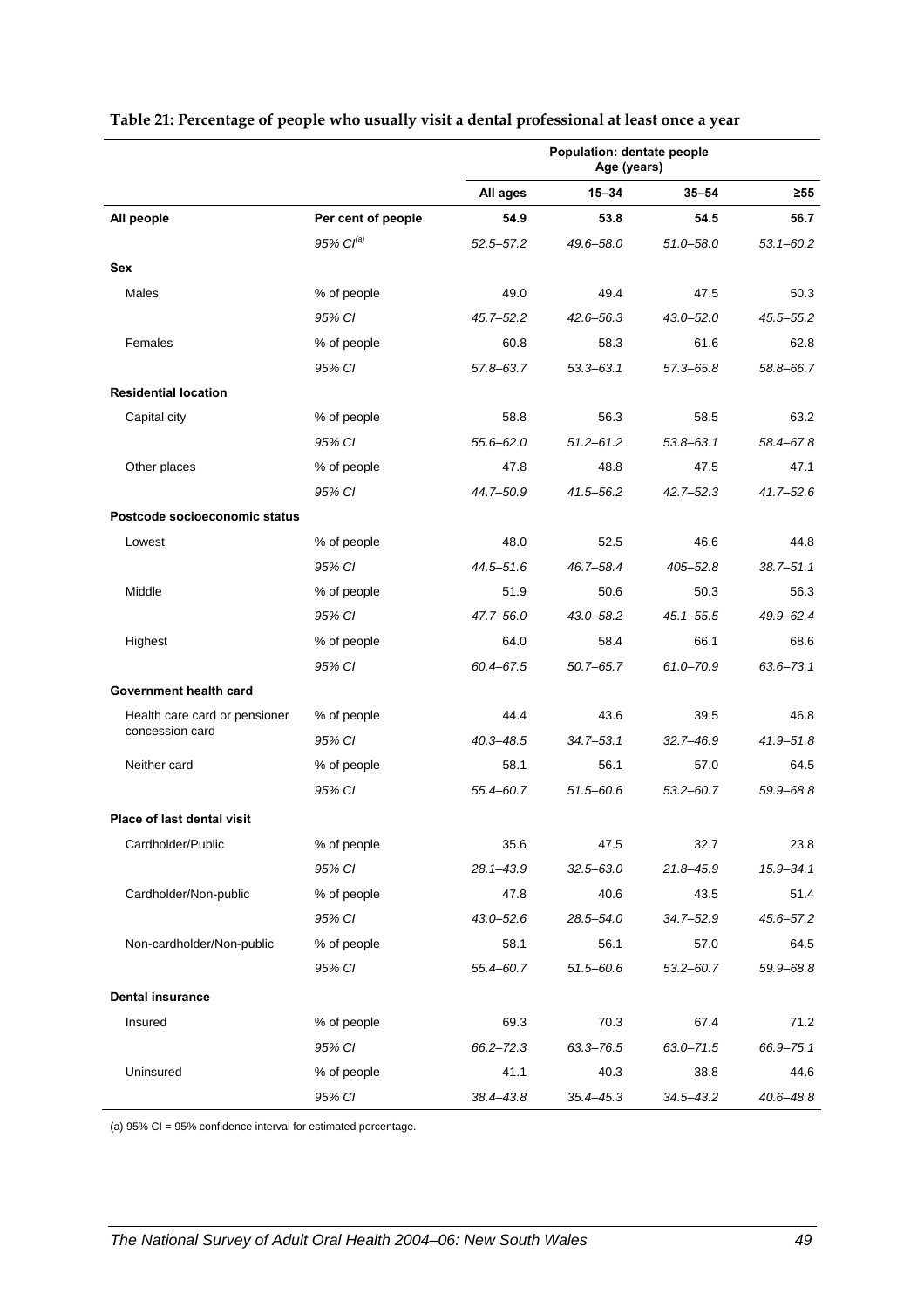## **Usual attendance at the same dentist**

In NSAOH, usual source of care was assessed in the interview by asking people 'Is there a dentist you usually go to for dental care?'. People who answered 'yes', have a usual source of care' were classified as having a dentist they usually attend. In NSW, 81.4% of the dentate population aged 15 years or more who visited a dentist within the last 5 years reported having a dentist they usually attend (Table 22[\), which was slightly higher, but not](#page-58-0)  [significantly, than the national estimate of 78.6% \(Slade et al. 2007\).](#page-58-0) 

## **Key findings**

- Across age groups the percentage who usually attended the same dentist increased from 74.3% among 15–34-year-olds to 87.0% among people aged 55 years or more.
- A greater percentage of females than males reported having a dentist they usually attend, both for all ages combined and across all age groups.
- For people of all ages there was less variation among groups classified by residential location. Percentages were higher for residents living in the capital city compared with other places (82.9% versus 78.8%).
- People living in postcodes with low socioeconomic status were less likely to report a usual source of care compared with those in postcodes with high socioeconomic status (76.2% versus 86.2%). Significant age-specific differences were found by low and high socioeconomic status in the 15–34 years (67.2% versus 81.1%) and 35–54 years (79.2% versus 88.3%) age groups.
- Among non-government health cardholders, a significantly higher percentage reported having a dentist they usually attend than among government health cardholders (83.4% versus 74.8%). The largest difference occurred in the 35–54 years age group (86.6% versus 68.0%).
- Within the population of government health cardholders, people whose last dental visit was to the public sector were less likely to report having a dentist they usually attend than those who attended elsewhere (54.7% versus 82.6%). The largest differences occurred in the 35–54 years (45.2% versus 81.3%) and 55 years or more (51.0% versus 84.6%) age groups. The percentage was lower for people with a government health card who last visited the public sector than those who were non-government health cardholders and attended elsewhere (54.7% versus 83.4%).
- The percentage was significantly higher among adults with dental insurance than for those uninsured (90.2% versus 72.3%). This pattern was consistent across all age groups.

### **Discussion**

In summary, 81.4% of NSW adults reported that they usually visit the same dentist. This type of visiting was more frequent among the older age groups, females and those who are insured.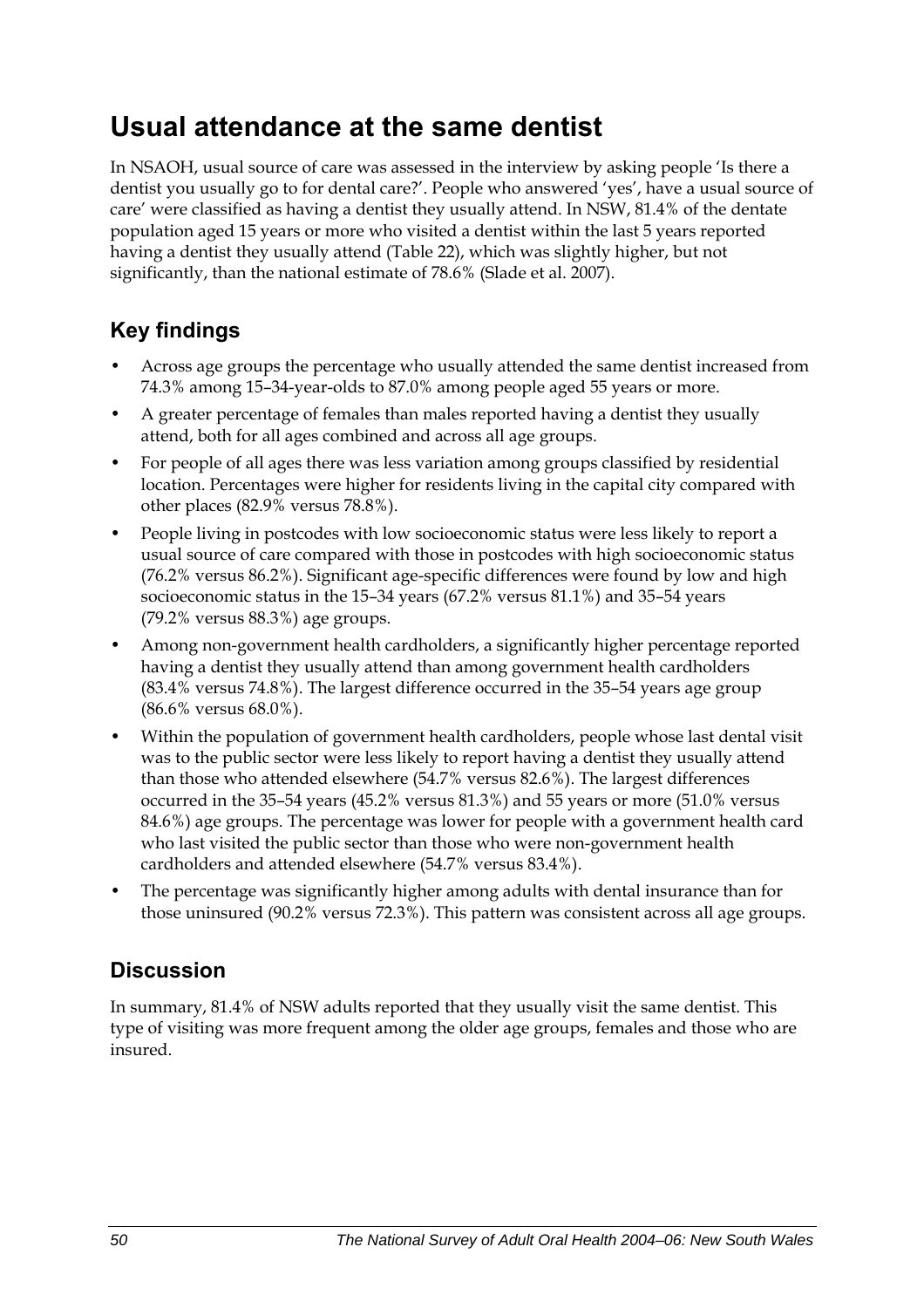|                               |                    | Population: dentate people who visited dentist<br>within last 5 years<br>Age (years) |               |               |               |
|-------------------------------|--------------------|--------------------------------------------------------------------------------------|---------------|---------------|---------------|
|                               |                    | All ages                                                                             | $15 - 34$     | $35 - 54$     | $\geq 55$     |
| All people                    | Per cent of people | 81.4                                                                                 | 74.3          | 84.0          | 87.0          |
|                               | $95\%$ $Cl^{(a)}$  | $79.3 - 83.3$                                                                        | 70.4-77.9     | $81.2 - 86.5$ | 84.5-89.3     |
| <b>Sex</b>                    |                    |                                                                                      |               |               |               |
| Males                         | % of people        | 78.7                                                                                 | 71.3          | 80.1          | 86.5          |
|                               | 95% CI             | $75.7 - 81.4$                                                                        | 64.9-77.0     | $75.5 - 84.1$ | 82.3-89.8     |
| Females                       | % of people        | 83.9                                                                                 | 77.1          | 87.8          | 87.6          |
|                               | 95% CI             | $81.6 - 86.0$                                                                        | $72.7 - 81.0$ | 84.9-90.2     | 84.4-90.2     |
| <b>Residential location</b>   |                    |                                                                                      |               |               |               |
| Capital city                  | % of people        | 82.9                                                                                 | 76.9          | 84.7          | 88.8          |
|                               | 95% CI             | $80.5 - 85.0$                                                                        | $72.3 - 81.0$ | $81.2 - 87.7$ | 85.6-91.3     |
| Other places                  | % of people        | 78.8                                                                                 | 69.0          | 82.8          | 84.4          |
|                               | 95% CI             | $74.8 - 82.2$                                                                        | $61.4 - 75.6$ | 77.7-86.9     | 79.5-88.2     |
| Postcode socioeconomic status |                    |                                                                                      |               |               |               |
| Lowest                        | % of people        | 76.2                                                                                 | 67.2          | 79.2          | 82.3          |
|                               | 95% CI             | 72.4-79.7                                                                            | $59.1 - 74.3$ | 73.9-83.6     | 78.4-85.7     |
| Middle                        | % of people        | 80.9                                                                                 | 73.2          | 84.0          | 88.9          |
|                               | 95% CI             | $77.3 - 84.1$                                                                        | 66.7-78.9     | 79.1-87.9     | 83.5-92.7     |
| Highest                       | % of people        | 86.2                                                                                 | 81.1          | 88.3          | 89.6          |
|                               | 95% CI             | 83.3-88.7                                                                            | $75.1 - 86.0$ | 83.8-91.7     | 85.0-92.9     |
| Government health card        |                    |                                                                                      |               |               |               |
| Health care card or pensioner | % of people        | 74.8                                                                                 | 72.9          | 68.0          | 78.6          |
| concession card               | 95% CI             | $71.1 - 78.2$                                                                        | 64.5-79.9     | $59.3 - 75.6$ | 74.3-82.4     |
| Neither card                  | % of people        | 83.4                                                                                 | 74.9          | 86.6          | 93.4          |
|                               | 95% CI             | $81.1 - 85.5$                                                                        | 70.4-78.9     | 83.7-89.0     | $90.3 - 95.5$ |
| Place of last dental visit    |                    |                                                                                      |               |               |               |
| Cardholder/Public             | % of people        | 54.7                                                                                 | 66.1          | 45.2          | 51.0          |
|                               | 95% CI             | $47.1 - 62.1$                                                                        | 49.4-79.5     | $30.7 - 60.5$ | $40.5 - 61.4$ |
| Cardholder/Non-public         | % of people        | 82.6                                                                                 | 78.0          | 81.3          | 84.6          |
|                               | 95% CI             | 78.8-85.9                                                                            | 67.8-85.6     | $72.3 - 87.9$ | 79.7-88.4     |
| Non-cardholder/Non-public     | % of people        | 83.4                                                                                 | 74.9          | 86.6          | 93.4          |
|                               | 95% CI             | $81.1 - 85.5$                                                                        | 70.4-78.9     | 83.7-89.0     | $90.3 - 95.5$ |
| <b>Dental insurance</b>       |                    |                                                                                      |               |               |               |
| Insured                       | % of people        | 90.2                                                                                 | 85.9          | 90.6          | 95.1          |
|                               | 95% CI             | 88.3-91.8                                                                            | $81.3 - 89.5$ | 87.6-92.9     | $92.5 - 96.8$ |
| Uninsured                     | % of people        | 72.3                                                                                 | 64.0          | 75.0          | 79.7          |
|                               | 95% CI             | $69.1 - 75.2$                                                                        | 58.3-69.3     | 70.3-79.2     | 75.9-83.0     |

#### <span id="page-58-0"></span>**Table 22: Percentage of people who have a dentist they usually attend**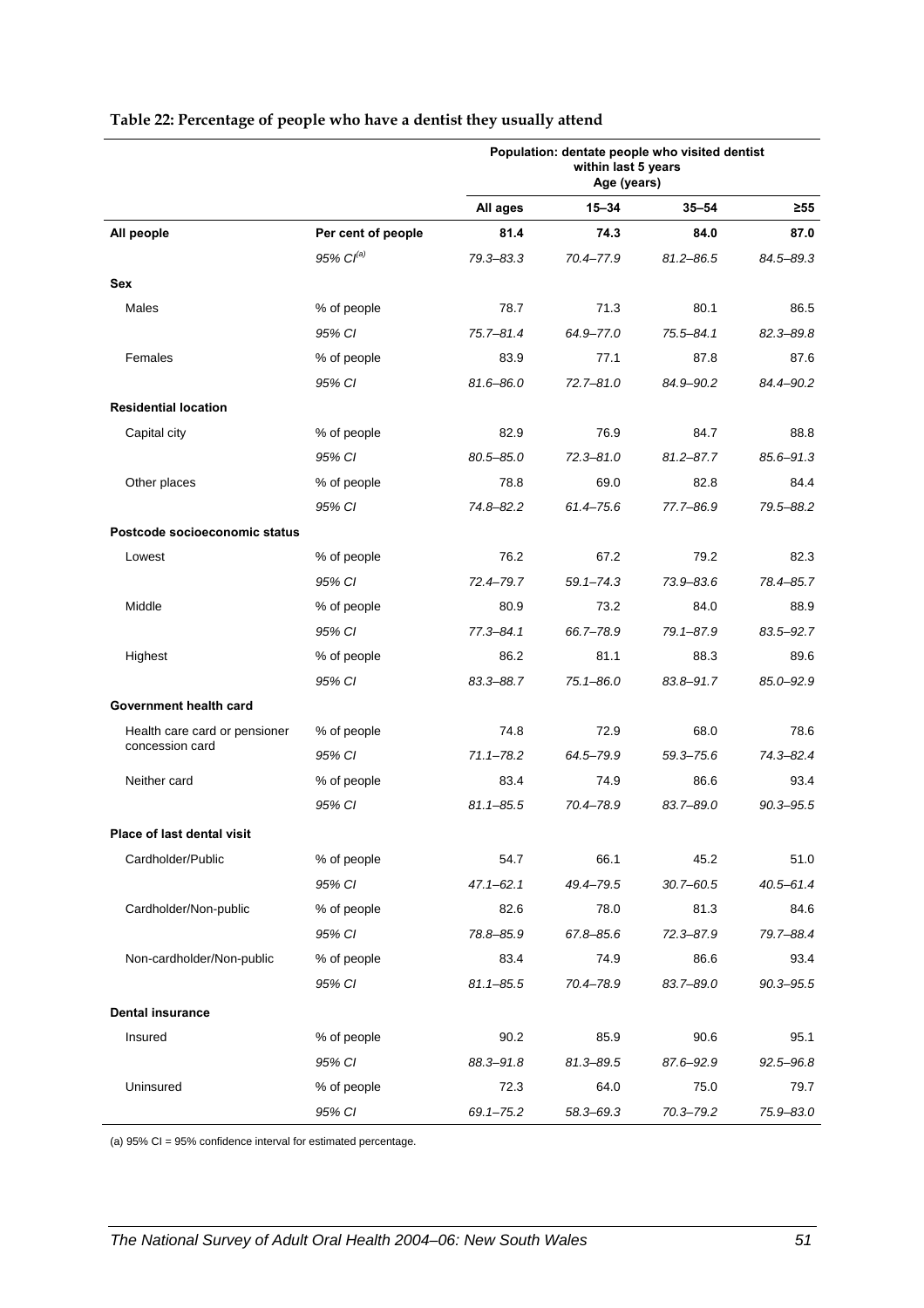## **Usual dental attendance for a check-up**

In NSAOH, dentate people were asked 'Is your usual reason for visiting a dental professional for check-ups or when you have a dental problem?'. In NSW, 56.8% of the adult dentate population reported usually visiting a dentist for a check-up ([Table 23](#page-60-0)), which was not significantly different from the national estimate of 56.2% (Slade et al. 2007).

## **Key findings**

- Across age groups there was little variation in the percentage of adults usually visiting a dentist for a check-up.
- The percentage of adults was significantly higher among females than males (62.1% versus 51.5%). This difference was mainly attributable to those aged 35–54 years, with 61.8% of females reporting usually visiting for a check-up compared with only 48.5% of males.
- The percentage was higher for people living in Sydney than the rest of NSW (61.1% versus 49.2%). This difference was mainly attributable to those aged 55 years or more, with 62.5% of Sydney residents reporting usually visiting for a check-up compared with only 45.3% of those living outside of Sydney.
- For each age group, the percentage was significantly lower for adults living in low compared with high socioeconomic postcodes. In those aged 55 years or more, 46.6% with low socioeconomic status reported usually visiting for a check-up compared with those with middle (54.4%) and high (68.5%) socioeconomic status.
- The percentage was significantly lower for adults who had a government health card than for those who did not (40.4% versus 61.6%). This pattern was consistent across all age groups.
- Within the population of government health cardholders, people whose last dental visit was to the public sector were less likely to report usually visiting a dentist for a check-up than those who attended elsewhere (23.3% versus 47.0%). The largest differences occurred in the 35–54 years (9.1% versus 39.8%) and the 55 years or more (14.2% versus 48.3%) age groups.
- The percentage was significantly higher among adults with dental insurance than for those uninsured (71.3% versus 42.6%). This pattern was consistent across all age groups.

## **Discussion**

In summary, just over half of the adult population usually visited the dentist for a check-up, with this percentage being slightly higher for those aged 15–34 years. There was significant association with being female, living in Sydney, living in a high socioeconomic postcode, not having a government health card and having dental insurance. The percentage was markedly more frequent among non-government health cardholders and those with dental insurance.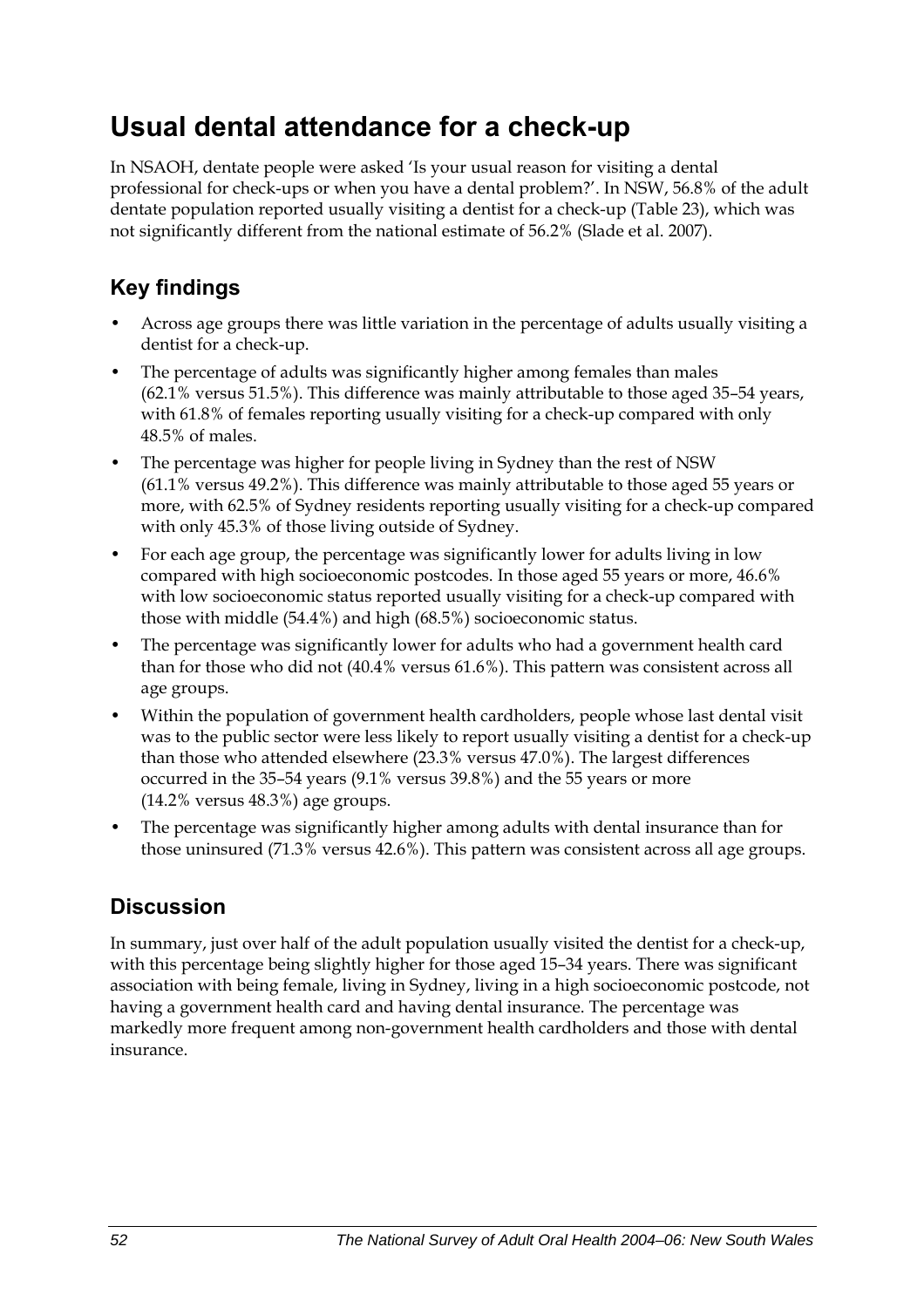|                                   |                    | Population: dentate people<br>Age (years) |               |               |               |
|-----------------------------------|--------------------|-------------------------------------------|---------------|---------------|---------------|
|                                   |                    | All ages                                  | $15 - 34$     | $35 - 54$     | $\geq 55$     |
| All people                        | Per cent of people | 56.8                                      | 59.5          | 55.2          | 55.5          |
|                                   | $95\%$ $Cl^{(a)}$  | 54.4-59.2                                 | 55.3-63.6     | $51.5 - 58.8$ | 52.0-58.9     |
| Sex                               |                    |                                           |               |               |               |
| Males                             | % of people        | 51.5                                      | 54.3          | 48.5          | 51.8          |
|                                   | 95% CI             | $48.2 - 54.7$                             | 47.5-60.8     | 43.8-53.2     | 47.3-56.3     |
| Females                           | % of people        | 62.1                                      | 64.8          | 61.8          | 59.1          |
|                                   | 95% CI             | $59.1 - 65.0$                             | 59.8-69.4     | $57.3 - 66.1$ | 54.9-63.1     |
| <b>Residential location</b>       |                    |                                           |               |               |               |
| Capital city                      | % of people        | 61.1                                      | 62.8          | 58.5          | 62.5          |
|                                   | 95% CI             | $57.9 - 64.3$                             | 57.4-68.0     | $53.9 - 63.0$ | 57.7-67.0     |
| Other places                      | % of people        | 49.2                                      | 52.8          | 49.2          | 45.3          |
|                                   | 95% CI             | $45.6 - 52.7$                             | 45.9-59.5     | 43.4-55.0     | $40.5 - 50.1$ |
| Postcode socioeconomic status     |                    |                                           |               |               |               |
| Lowest                            | % of people        | 46.6                                      | 51.5          | 45.9          | 42.0          |
|                                   | 95% CI             | 43.4-49.9                                 | 44.3-58.6     | $40.5 - 51.5$ | $38.1 - 46.1$ |
| Middle                            | % of people        | 54.4                                      | 57.7          | 50.9          | 54.4          |
|                                   | 95% CI             | $50.2 - 58.5$                             | $50.3 - 64.8$ | 44.8-57.0     | 48.2-60.5     |
| Highest                           | % of people        | 68.5                                      | 68.2          | 67.8          | 69.6          |
|                                   | 95% CI             | $65.2 - 71.5$                             | 61.0-74.7     | $62.7 - 72.6$ | 64.9-73.9     |
| Government health card            |                    |                                           |               |               |               |
| Health care card or pensioner     | % of people        | 40.4                                      | 46.8          | 28.4          | 42.5          |
| concession card                   | 95% CI             | $36.7 - 44.1$                             | 37.6-56.2     | $21.2 - 37.0$ | 38.3-46.9     |
| Neither card                      | % of people        | 61.6                                      | 61.7          | 59.5          | 65.8          |
|                                   | 95% CI             | $59.1 - 64.1$                             | $57.3 - 66.0$ | $55.8 - 63.1$ | $61.1 - 70.1$ |
| <b>Place of last dental visit</b> |                    |                                           |               |               |               |
| Cardholder/Public                 | % of people        | 23.3                                      | 42.4          | 9.1           | 14.2          |
|                                   | 95% CI             | 16.8-31.3                                 | 27.9-58.3     | $3.9 - 19.5$  | $8.6 - 22.5$  |
| Cardholder/Non-public             | % of people        | 47.0                                      | 50.2          | 39.8          | 48.3          |
|                                   | 95% CI             | $43.0 - 51.0$                             | $37.6 - 62.8$ | $30.1 - 50.4$ | $43.3 - 53.3$ |
| Non-cardholder/Non-public         | % of people        | 61.6                                      | 61.7          | 59.5          | 65.8          |
|                                   | 95% CI             | $59.1 - 64.1$                             | $57.3 - 66.0$ | $55.8 - 63.1$ | $61.1 - 70.1$ |
| <b>Dental insurance</b>           |                    |                                           |               |               |               |
| Insured                           | % of people        | 71.3                                      | 75.4          | 68.1          | 71.5          |
|                                   | 95% CI             | 68.3-74.1                                 | 68.8-80.9     | $63.8 - 72.0$ | 66.8-75.8     |
| Uninsured                         | % of people        | 42.6                                      | 45.6          | 39.4          | 42.3          |
|                                   | 95% CI             | $39.7 - 45.6$                             | $40.0 - 51.4$ | 34.6-44.3     | $38.5 - 46.1$ |

#### <span id="page-60-0"></span>**Table 23: Percentage of people who usually visit a dentist for a check-up**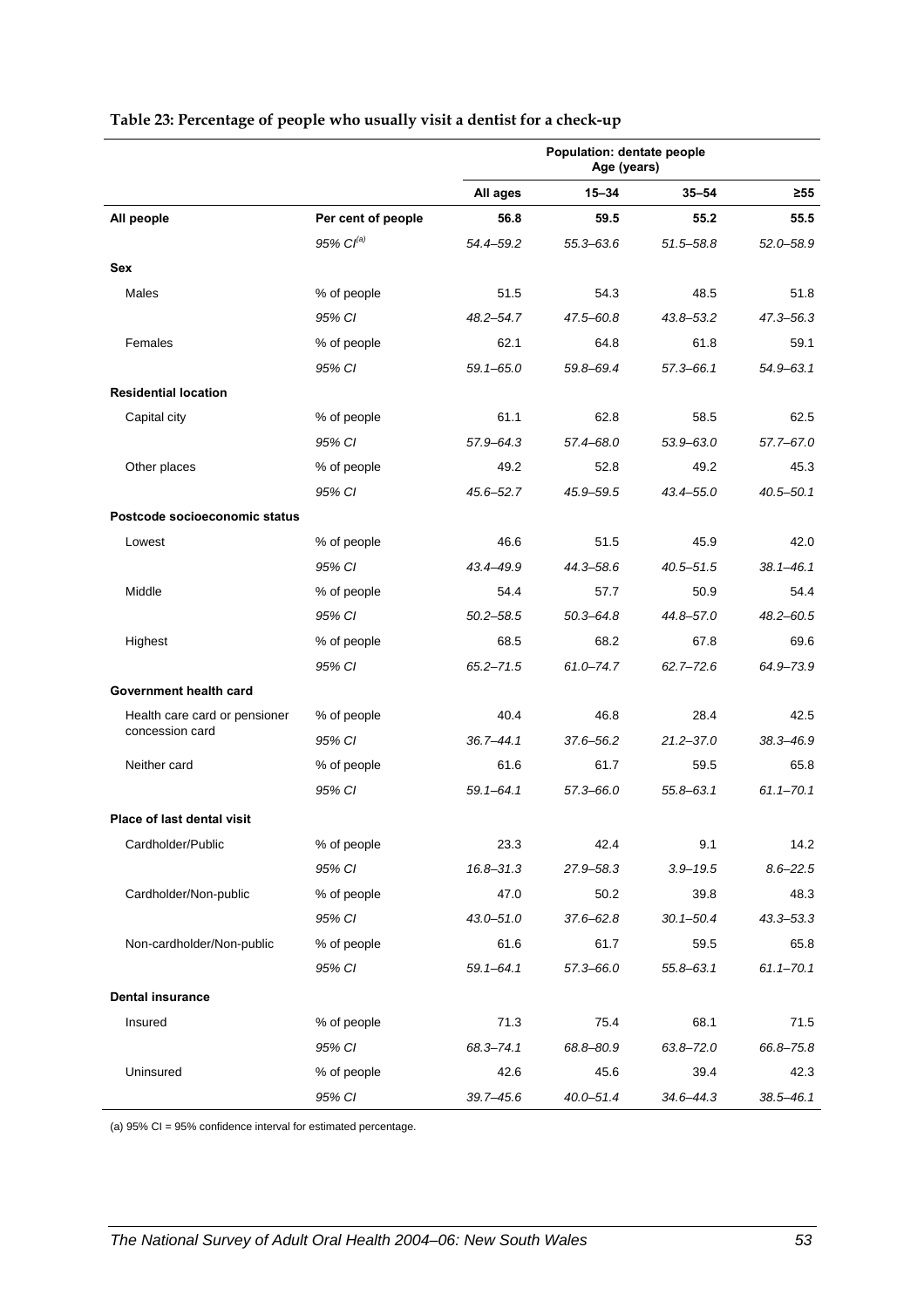## **Dental care avoided or delayed due to cost**

In NSAOH, cost as a barrier to receipt of dental care was assessed with the question 'During the last 12 months, have you avoided or delayed visiting a dental professional because of the cost?'. People who answered 'yes' were classified as having delayed or avoided dental care due to cost. In NSW, they represented 29.8% of the population aged 15 years or more (Table 2[4\), which was not significantly different from the national estimate of 30.0%](#page-62-0)  [\(Slade et al. 2007\).](#page-62-0) 

### **Key findings**

- The percentage reporting cost as a barrier to receipt of dental care was lower among people aged 55 years or more (23.7%) compared with younger age groups.
- Females were more likely than males to have avoided or delayed care due to cost (32.7% versus 26.9%). This pattern was consistent across all age groups although the differences were not statistically significant.
- In the two older age groups, the percentage was lower among people living in Sydney than those living outside the capital city. The reverse was true for the younger age group although this difference was not statistically significant.
- People living in postcodes with low socioeconomic status were more likely to report avoidance or delay than those in postcodes with high socioeconomic status (34.7% versus 26.4%). Statistically significant differences were observed in the 35–54 years (40.6% versus 26.0%) and 55 years or more (31.3% versus 15.9%) age groups.
- Avoiding or delaying care due to cost occurred more frequently among adults who had a government health card than for those who did not (39.1% versus 26.8%). This pattern was consistent across all age groups, with the largest difference observed in the 35–54 years age group.
- Within the population of government health cardholders, the percentage tended to be higher among people whose last dental visit was to the public sector than for those who attended elsewhere (44.2% versus 37.1%). However, the pattern was not consistent within age groups and 95% CIs were large; hence, the differences were not statistically significant.
- Uninsured adults were more likely to report this cost barrier than insured adults, a pattern that was consistent across all age groups. For each age group, there was over a two-fold difference between the insured and uninsured.

### **Discussion**

In summary, dental insurance was strongly associated with having avoided or delayed receipt of dental care due to cost. There was a moderate association with sex, postcode socioeconomic status and government health cardholder status.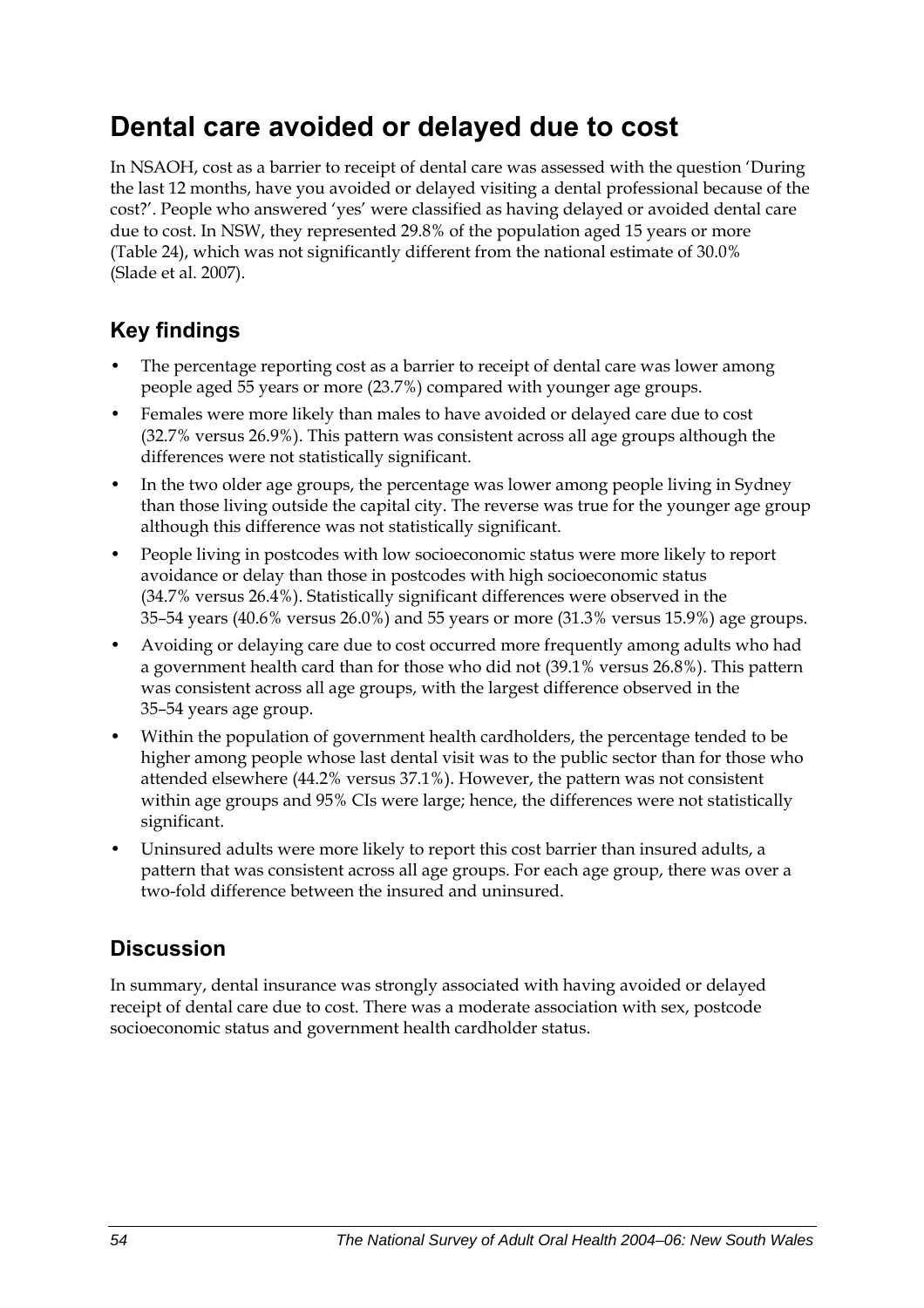|                                                                  |                    | Population: all people<br>Age (years) |               |               |               |
|------------------------------------------------------------------|--------------------|---------------------------------------|---------------|---------------|---------------|
|                                                                  |                    | All ages                              | $15 - 34$     | $35 - 54$     | ≥55           |
| All people                                                       | Per cent of people | 29.8                                  | 32.0          | 32.9          | 23.7          |
|                                                                  | $95\%$ $Cl^{(a)}$  | $27.9 - 31.8$                         | 28.6-35.7     | $29.9 - 36.1$ | 21.4-26.3     |
| <b>Sex</b>                                                       |                    |                                       |               |               |               |
| Males                                                            | % of people        | 26.9                                  | 27.1          | 30.7          | 21.9          |
|                                                                  | 95% CI             | $24.1 - 29.8$                         | 22.0-33.0     | $26.2 - 35.6$ | 18.6-25.6     |
| Females                                                          | % of people        | 32.7                                  | 37.0          | 35.1          | 25.4          |
|                                                                  | 95% CI             | $30.1 - 35.4$                         | $32.1 - 42.2$ | $31.4 - 39.0$ | 22.6-28.5     |
| <b>Residential location</b>                                      |                    |                                       |               |               |               |
| Capital city                                                     | % of people        | 27.8                                  | 32.6          | 29.4          | 19.4          |
|                                                                  | 95% CI             | $25.4 - 30.3$                         | $28.2 - 37.2$ | 25.9-33.2     | 16.4-22.7     |
| Other places                                                     | % of people        | 33.2                                  | 30.9          | 38.9          | 29.6          |
|                                                                  | 95% CI             | $30.0 - 36.7$                         | 25.6-36.8     | $33.5 - 44.7$ | $26.1 - 33.4$ |
| Postcode socioeconomic status                                    |                    |                                       |               |               |               |
| Lowest                                                           | % of people        | 34.7                                  | 32.0          | 40.6          | 31.3          |
|                                                                  | 95% CI             | $31.4 - 38.2$                         | 25.5–39.3     | $34.9 - 46.6$ | $27.8 - 35.1$ |
| Middle                                                           | % of people        | 28.6                                  | 28.9          | 32.6          | 23.0          |
|                                                                  | 95% CI             | $25.5 - 31.9$                         | 23.8-34.5     | 27.9-37.6     | 18.8-27.8     |
| Highest                                                          | % of people        | 26.4                                  | 35.5          | 26.0          | 15.9          |
|                                                                  | 95% CI             | $23.2 - 29.9$                         | 29.6-41.8     | $21.5 - 31.2$ | $12.6 - 19.8$ |
| Government health card                                           |                    |                                       |               |               |               |
| Health care card or pensioner<br>concession card<br>Neither card | % of people        | 39.1                                  | 46.0          | 54.9          | 31.1          |
|                                                                  | 95% CI             | $35.4 - 42.9$                         | $37.2 - 55.0$ | $47.3 - 62.3$ | $27.7 - 34.8$ |
|                                                                  | % of people        | 26.8                                  | 29.8          | 29.2          | 16.7          |
|                                                                  | 95% CI             | $24.8 - 29.0$                         | $26.2 - 33.7$ | $26.1 - 32.4$ | $14.2 - 19.6$ |
| <b>Place of last dental visit</b>                                |                    |                                       |               |               |               |
| Cardholder/Public                                                | % of people        | 44.2                                  | 37.5          | 56.7          | 40.9          |
|                                                                  | 95% CI             | $37.4 - 51.2$                         | $24.1 - 53.1$ | 43.6-69.0     | $32.9 - 49.3$ |
| Cardholder/Non-public                                            | % of people        | 37.1                                  | 52.9          | 53.8          | 29.0          |
|                                                                  | 95% CI             | $33.1 - 41.3$                         | $40.3 - 65.1$ | 43.9-63.4     | $25.3 - 33.0$ |
| Non-cardholder/Non-public                                        | % of people        | 26.8                                  | 29.8          | 29.2          | 16.7          |
|                                                                  | 95% CI             | 24.8-29.0                             | $26.2 - 33.7$ | $26.1 - 32.4$ | $14.2 - 19.6$ |
| <b>Dental insurance</b>                                          |                    |                                       |               |               |               |
| Insured                                                          | % of people        | 17.4                                  | 17.5          | 20.0          | 13.5          |
|                                                                  | 95% CI             | $15.5 - 19.6$                         | $13.5 - 22.5$ | $17.0 - 23.3$ | $10.7 - 16.9$ |
| Uninsured                                                        | % of people        | 41.4                                  | 45.1          | 48.7          | 31.0          |
|                                                                  | 95% CI             | 38.7-44.2                             | $40.2 - 50.1$ | 43.8-53.6     | 27.8-34.4     |

#### <span id="page-62-0"></span>**Table 24: Percentage of people who avoided or delayed dental care**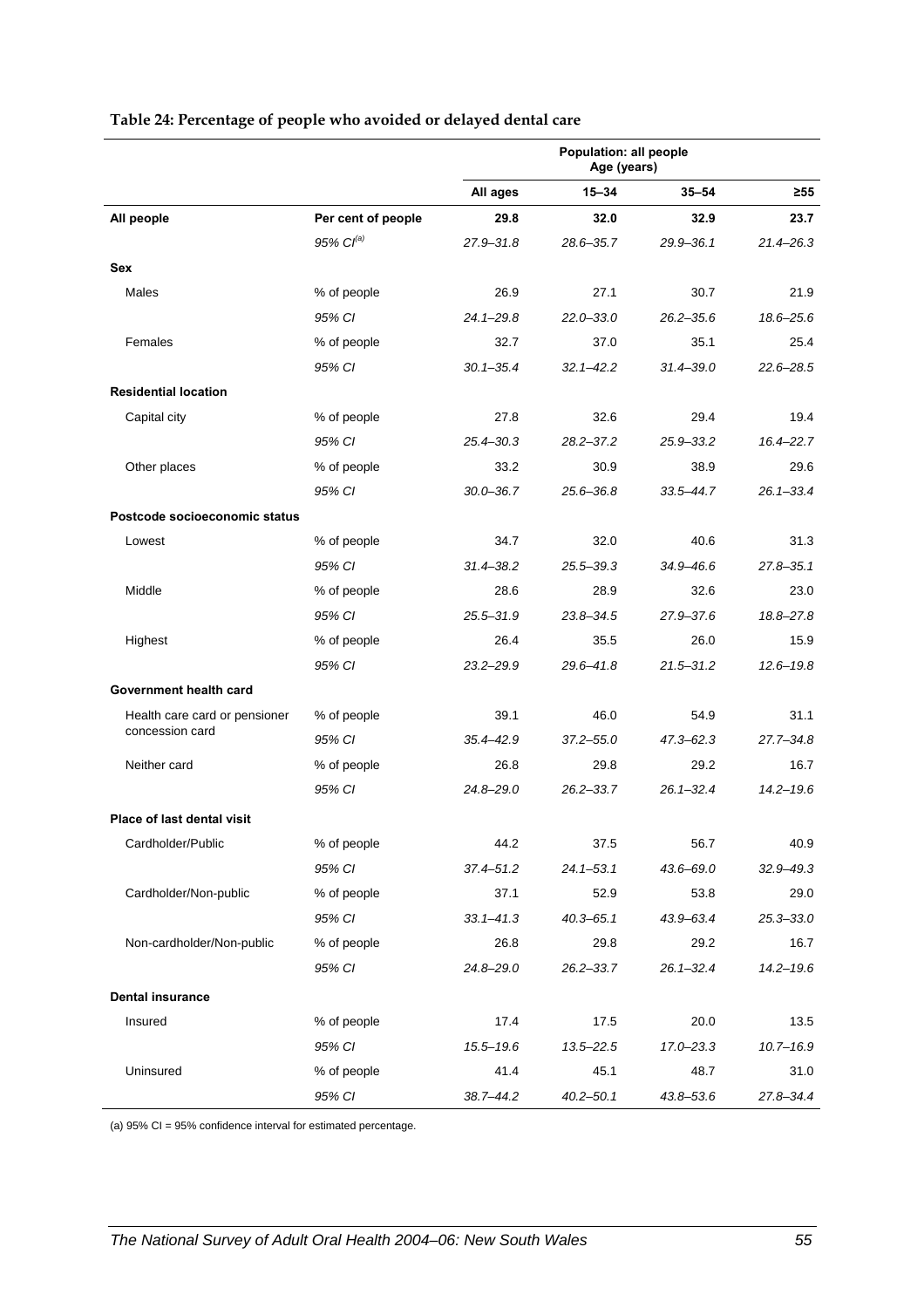## **Recommended dental treatment foregone due to cost**

In NSAOH, treatment foregone due to cost was assessed with the question 'Has the cost prevented you from having any dental treatment that was recommended during the last 2 years?'. People who answered 'yes' were classified as having foregone dental treatment due to cost. In NSW, they represented 20.0% of the population aged 15 years or more (Table 2[5\), which was slightly lower, but not significantly, than the national estimate of](#page-64-0)  [20.6% \(Slade et al. 2007\).](#page-64-0) 

### **Key findings**

- Across age groups, there was some variation in frequency of foregone treatment, with 24.6% of adults aged 35–54 years reporting that they had forgone treatment due to cost compared with 14.8% of those aged 55 years or more.
- For all ages combined, the percentage was higher in females compared with males (21.4% versus 18.5%). This difference, however, was not statistically significant. For each age group, there was no statistically significant difference in the percentage of males and females not having recommended dental treatment.
- For people of all ages, there was less variation among groups classified by residential location. Percentages were lower for residents in the capital city compared with other places (19.3% versus 21.5%). However, no statistically significant differences were found between people living in Sydney and those living outside the capital city within each age group.
- People living in postcodes with low socioeconomic status were significantly more likely to report forgoing recommended dental treatment due to cost than those in postcodes with high socioeconomic status (24.3% versus 16.6%). This pattern was consistent across all age groups although the differences were not statistically significant.
- The percentage was significantly higher for adults who were government health cardholders than for those who were not (29.2% versus 17.4%). The largest differences occurred in the 15–34 years (33.8% versus 16.9%) and 35–54 years (50.7% versus 20.7%) age groups.
- There was some variation according to place of last visit. For example, within the population of government health cardholders, people whose last dental visit was to the public sector were more likely to report forgoing recommended dental treatment due to cost than those who attended elsewhere (41.4% versus 24.7%). This pattern was consistent across all age groups but, because 95% CIs were large in these groups, the differences were not statistically significant.
- The percentage was significantly higher among adults with no dental insurance than for those uninsured (28.5% versus 13.0%). This pattern was consistent across all age groups.

### **Discussion**

In summary, having foregone recommended dental treatment due to cost was strongly associated with dental insurance. There was a moderate association with postcode socioeconomic status and government health cardholder status.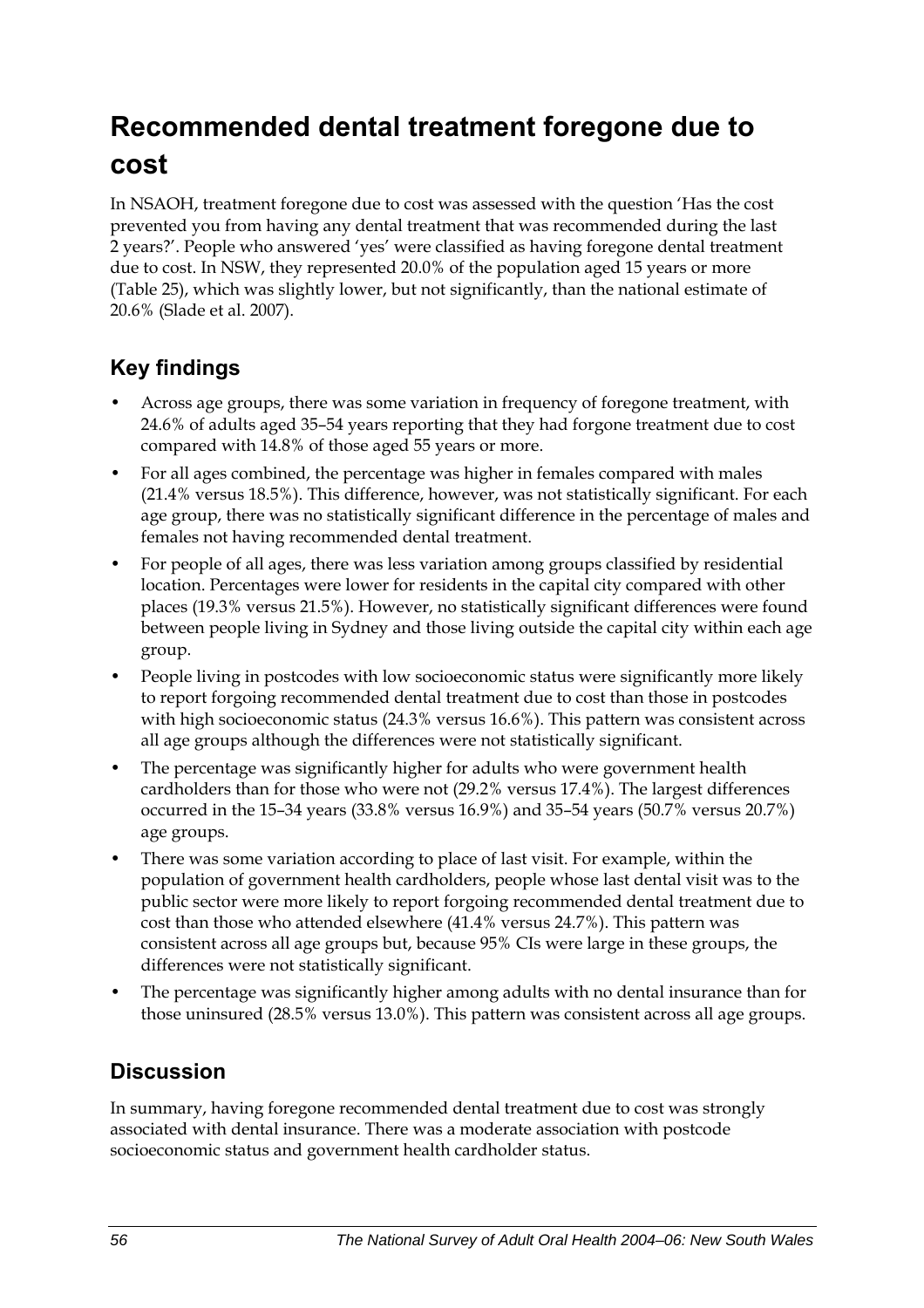|                                                  |                       | Population: people who visited dentist within last 2 years<br>Age (years) |               |               |               |
|--------------------------------------------------|-----------------------|---------------------------------------------------------------------------|---------------|---------------|---------------|
|                                                  |                       | All ages                                                                  | $15 - 34$     | $35 - 54$     | $\geq 55$     |
| All people                                       | Per cent of people    | 20.0                                                                      | 19.4          | 24.6          | 14.8          |
|                                                  | 95% Cl <sup>(a)</sup> | $18.0 - 22.2$                                                             | $15.7 - 23.7$ | $21.6 - 27.9$ | $12.3 - 17.6$ |
| Sex                                              |                       |                                                                           |               |               |               |
| Males                                            | % of people           | 18.5                                                                      | 16.1          | 24.9          | 12.4          |
|                                                  | 95% CI                | $15.7 - 21.7$                                                             | $10.9 - 23.1$ | $20.0 - 30.6$ | $9.6 - 15.8$  |
| Females                                          | % of people           | 21.4                                                                      | 22.1          | 24.3          | 16.8          |
|                                                  | 95% CI                | $19.0 - 24.0$                                                             | 17.3-27.8     | $21.4 - 27.5$ | $13.7 - 20.4$ |
| <b>Residential location</b>                      |                       |                                                                           |               |               |               |
| Capital city                                     | % of people           | 19.3                                                                      | 18.2          | 24.5          | 13.1          |
|                                                  | 95% CI                | $16.8 - 22.0$                                                             | $14.1 - 23.2$ | $21.0 - 28.4$ | $10.4 - 16.5$ |
| Other places                                     | % of people           | 21.5                                                                      | 21.8          | 24.8          | 17.4          |
|                                                  | 95% CI                | $18.2 - 25.3$                                                             | 14.9-30.6     | 19.6-30.8     | $13.0 - 22.7$ |
| Postcode socioeconomic<br>status                 |                       |                                                                           |               |               |               |
| Lowest                                           | % of people           | 24.3                                                                      | 25.4          | 28.7          | 17.7          |
|                                                  | 95% CI                | $20.7 - 28.4$                                                             | 18.6-33.7     | $22.1 - 36.3$ | $13.7 - 22.6$ |
| Middle                                           | % of people           | 20.0                                                                      | 18.6          | 23.4          | 17.2          |
|                                                  | 95% CI                | 17.0-23.5                                                                 | $12.8 - 26.2$ | 19.4-27.9     | $12.4 - 23.3$ |
| Highest                                          | % of people           | 16.6                                                                      | 15.5          | 22.3          | 10.4          |
|                                                  | 95% CI                | $13.5 - 20.3$                                                             | $10.3 - 22.7$ | $18.1 - 27.2$ | $7.3 - 14.5$  |
| Government health card                           |                       |                                                                           |               |               |               |
| Health care card or pensioner<br>concession card | % of people           | 29.2                                                                      | 33.8          | 50.7          | 18.7          |
|                                                  | 95% CI                | $24.8 - 34.1$                                                             | 22.8-46.9     | $42.2 - 59.2$ | 14.6-23.7     |
| Neither card                                     | % of people           | 17.4                                                                      | 16.9          | 20.7          | 11.8          |
|                                                  | 95% CI                | 15.4-19.6                                                                 | $13.1 - 21.4$ | $18.0 - 23.6$ | $9.3 - 14.8$  |
| Place of last dental visit                       |                       |                                                                           |               |               |               |
| Cardholder/Public                                | % of people           | 41.4                                                                      | 36.9          | 64.5          | 25.6          |
|                                                  | 95% CI                | $33.8 - 49.5$                                                             | $20.5 - 57.0$ | $50.3 - 76.5$ | 16.9-36.6     |
| Cardholder/Non-public                            | % of people           | 24.7                                                                      | 31.5          | 42.7          | 17.3          |
|                                                  | 95% CI                | $20.1 - 30.0$                                                             | 19.5-46.6     | $32.7 - 53.4$ | $13.1 - 22.7$ |
| Non-cardholder/Non-public                        | % of people           | 17.4                                                                      | 16.9          | 20.7          | 11.8          |
|                                                  | 95% CI                | 15.4-19.6                                                                 | $13.1 - 21.4$ | 18.0-23.6     | $9.3 - 14.8$  |
| <b>Dental insurance</b>                          |                       |                                                                           |               |               |               |
| Insured                                          | % of people           | 13.0                                                                      | 11.7          | 15.7          | 10.3          |
|                                                  | 95% CI                | $10.9 - 15.5$                                                             | $7.9 - 16.9$  | $12.7 - 19.3$ | $7.4 - 14.2$  |
| Uninsured                                        | % of people           | 28.5                                                                      | 28.3          | 38.0          | 18.9          |
|                                                  | 95% CI                | $25.3 - 32.0$                                                             | $22.3 - 35.3$ | $32.2 - 44.2$ | $15.2 - 23.2$ |

#### <span id="page-64-0"></span>**Table 25: Percentage of people who reported that cost had prevented recommended dental treatment**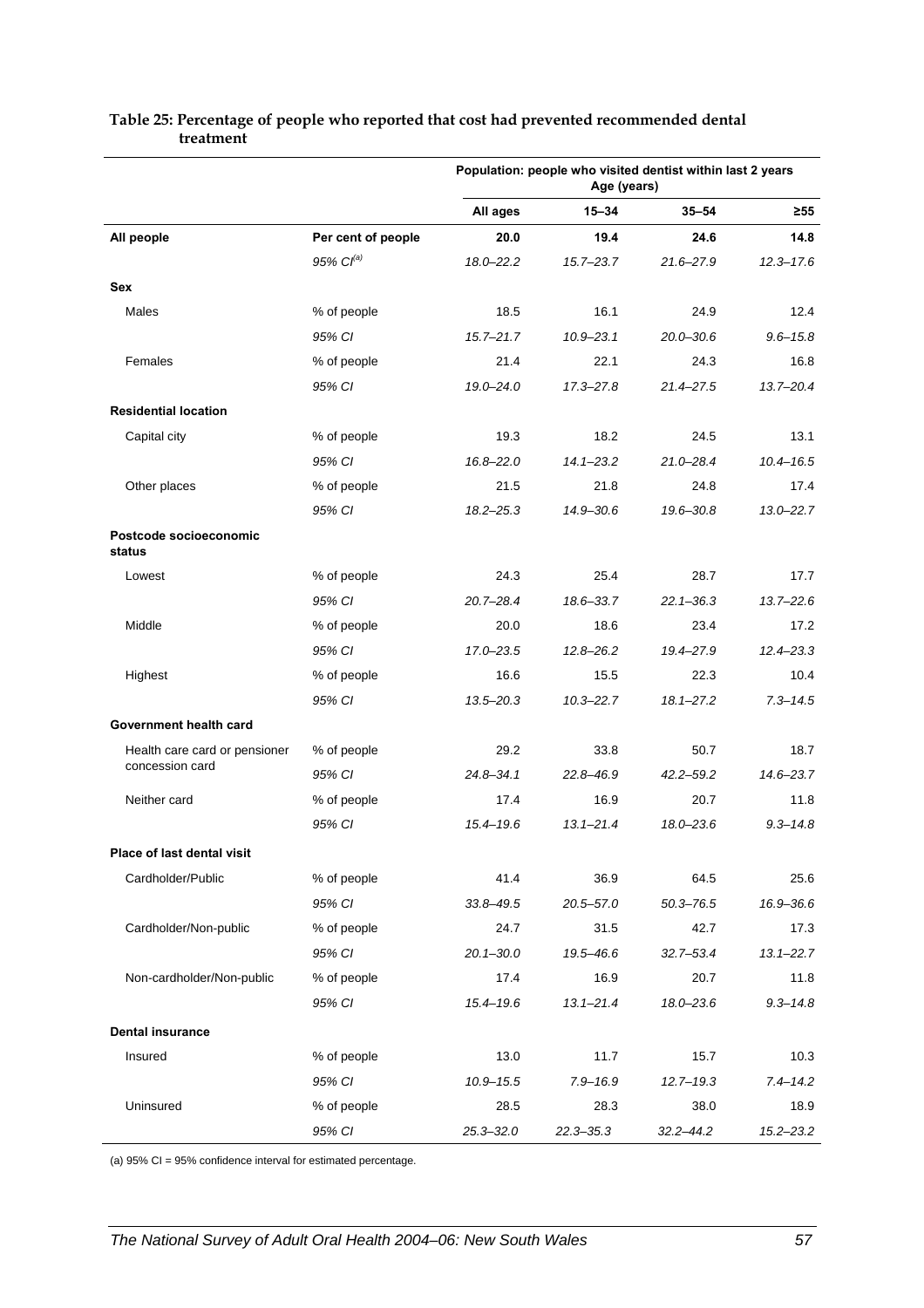## **Difficulty paying a \$100 dental bill**

In NSAOH, difficulty paying for dental care was assessed with the question 'At most times of the year, how much difficulty would you have paying a \$100 dental bill? Would you say none, hardly any, a little, a lot of difficulty, don't know?'. People who answered 'a lot' were classified as having difficulty paying a \$100 dental bill. They represented 19.3% of the NSW population aged 15 years or more [\(Table 26\)](#page-66-0), which was slightly higher, but not significantly, than the national estimate of 18.2% (Slade et al. 2007).

## **Key findings**

- Across age groups there was little variation in the percentage of adults who reported difficulty paying a \$100 dental bill.
- For all ages combined, there was a significantly greater percentage of females compared with males (22.0% versus 16.5%). This difference was mainly attributable to those aged 15–34 years (27.0% of females compared with only 16.2% of males).
- The percentage was higher among people living outside Sydney than those in Sydney (22.5% versus 17.4%). This pattern was consistent across all age groups although the differences were not statistically significant.
- People living in postcodes with low socioeconomic status were significantly more likely to report that they would have difficulty paying a \$100 dental bill than those in postcodes with high socioeconomic status (23.6% versus 14.7%). Statistically significant differences were observed in the 35–54 years (23.1% versus 14.2%) and 55 years or more (22.8% versus 12.5%) age groups.
- The percentage was higher among adults who held a government health card compared with those who did not (36.1% versus 13.3%). This pattern was consistent across all age groups, and the largest difference was observed in the 35–54 years age group.
- Within the population of government health cardholders, people whose last dental visit was to the public sector were more likely to have difficulty paying a \$100 dental bill than those who attended elsewhere (52.6% versus 29.8%). Statistically significant differences occurred in the 35–54 years (68.6% versus 42.2%) and 55 years or more (50.2% versus 24.4%) age groups.
- The percentage was much higher among people with no dental insurance than the insured (26.2% versus 10.9%). This pattern was consistent across all age groups. The largest difference occurred among those aged 55 years or more, with 26.7% of uninsured adults reporting difficulty compared with 6.7% of insured adults.

### **Discussion**

In summary, government health cardholder status and dental insurance were strongly associated with having a lot of difficulty paying a \$100 dental bill. There was a moderate association with sex, postcode socioeconomic status and place of last dental visit.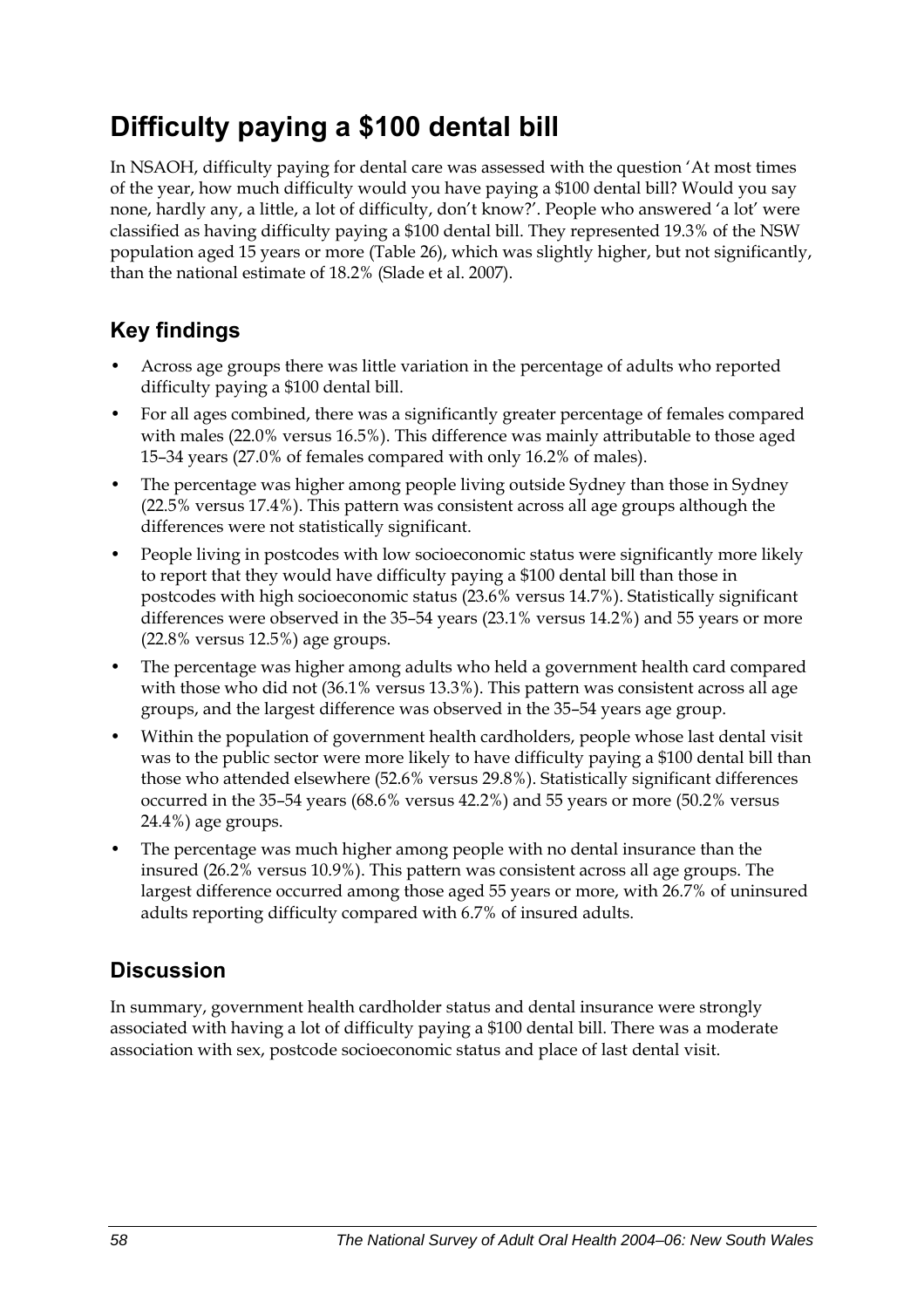<span id="page-66-0"></span>

|                                   |                    | Population: all people<br>Age (years) |               |               |               |
|-----------------------------------|--------------------|---------------------------------------|---------------|---------------|---------------|
|                                   |                    | All ages                              | $15 - 34$     | $35 - 54$     | ≥55           |
| All people                        | Per cent of people | 19.3                                  | 21.5          | 17.8          | 18.4          |
|                                   | 95% $Cl^{(a)}$     | $17.7 - 21.0$                         | $18.4 - 25.0$ | $15.5 - 20.4$ | $16.0 - 21.1$ |
| <b>Sex</b>                        |                    |                                       |               |               |               |
| Males                             | % of people        | 16.5                                  | 16.2          | 17.3          | 15.9          |
|                                   | 95% CI             | $14.3 - 18.9$                         | $12.3 - 21.1$ | $13.6 - 21.8$ | $12.6 - 19.9$ |
| Females                           | % of people        | 22.0                                  | 27.0          | 18.3          | 20.7          |
|                                   | 95% CI             | $19.8 - 24.3$                         | $22.7 - 31.7$ | $15.8 - 21.1$ | $17.6 - 24.1$ |
| <b>Residential location</b>       |                    |                                       |               |               |               |
| Capital city                      | % of people        | 17.4                                  | 19.7          | 16.3          | 15.8          |
|                                   | 95% CI             | $15.3 - 19.7$                         | $16.2 - 23.7$ | 13.4-19.6     | $12.7 - 19.5$ |
| Other places                      | % of people        | 22.5                                  | 25.3          | 20.5          | 21.9          |
|                                   | 95% CI             | $20.0 - 25.2$                         | $19.3 - 32.4$ | $16.8 - 24.8$ | $18.3 - 26.1$ |
| Postcode socioeconomic status     |                    |                                       |               |               |               |
| Lowest                            | % of people        | 23.6                                  | 25.0          | 23.1          | 22.8          |
|                                   | 95% CI             | $21.1 - 26.3$                         | $19.1 - 31.9$ | $19.3 - 27.4$ | $19.1 - 27.1$ |
| Middle                            | % of people        | 19.7                                  | 23.0          | 16.6          | 19.3          |
|                                   | 95% CI             | $16.8 - 23.0$                         | 17.5-29.5     | $13.0 - 20.9$ | $15.1 - 24.4$ |
| Highest                           | % of people        | 14.7                                  | 17.1          | 14.2          | 12.5          |
|                                   | 95% CI             | $12.3 - 17.6$                         | $13.3 - 21.8$ | $10.5 - 18.9$ | $8.9 - 17.4$  |
| Government health card            |                    |                                       |               |               |               |
| Health care card or pensioner     | % of people        | 36.1                                  | 39.9          | 52.3          | 29.1          |
| concession card                   | 95% CI             | $32.4 - 39.9$                         | $30.1 - 50.5$ | 44.3-60.2     | 25.5-33.1     |
| Neither card                      | % of people        | 13.3                                  | 17.6          | 11.9          | 8.0           |
|                                   | 95% CI             | $11.7 - 15.0$                         | $14.6 - 21.0$ | $10.0 - 14.0$ | $6.0 - 10.6$  |
| <b>Place of last dental visit</b> |                    |                                       |               |               |               |
| Cardholder/Public                 | % of people        | 52.6                                  | 41.7          | 68.6          | 50.2          |
|                                   | 95% CI             | 45.9-59.1                             | $28.1 - 56.6$ | $56.7 - 78.5$ | 41.4-59.1     |
| Cardholder/Non-public             | % of people        | 29.8                                  | 38.5          | 42.2          | 24.4          |
|                                   | 95% CI             | 26.0-33.9                             | $26.8 - 51.7$ | $32.8 - 52.2$ | 20.8-28.4     |
| Non-cardholder/Non-public         | % of people        | 13.3                                  | 17.6          | 11.9          | 8.0           |
|                                   | 95% CI             | $11.7 - 15.0$                         | $14.6 - 21.0$ | $10.0 - 14.0$ | $6.0 - 10.6$  |
| <b>Dental insurance</b>           |                    |                                       |               |               |               |
| Insured                           | % of people        | 10.9                                  | 15.4          | 10.2          | 6.7           |
|                                   | 95% CI             | $9.1 - 12.9$                          | $11.5 - 20.3$ | $8.0 - 12.9$  | $4.7 - 9.3$   |
| Uninsured                         | % of people        | 26.2                                  | 25.1          | 27.1          | 26.7          |
|                                   | 95% CI             | 24.0-28.6                             | 20.8-29.9     | $22.9 - 31.7$ | 23.5-30.2     |

#### **Table 26: Percentage of people who would have a lot of difficulty paying a \$100 dental bill**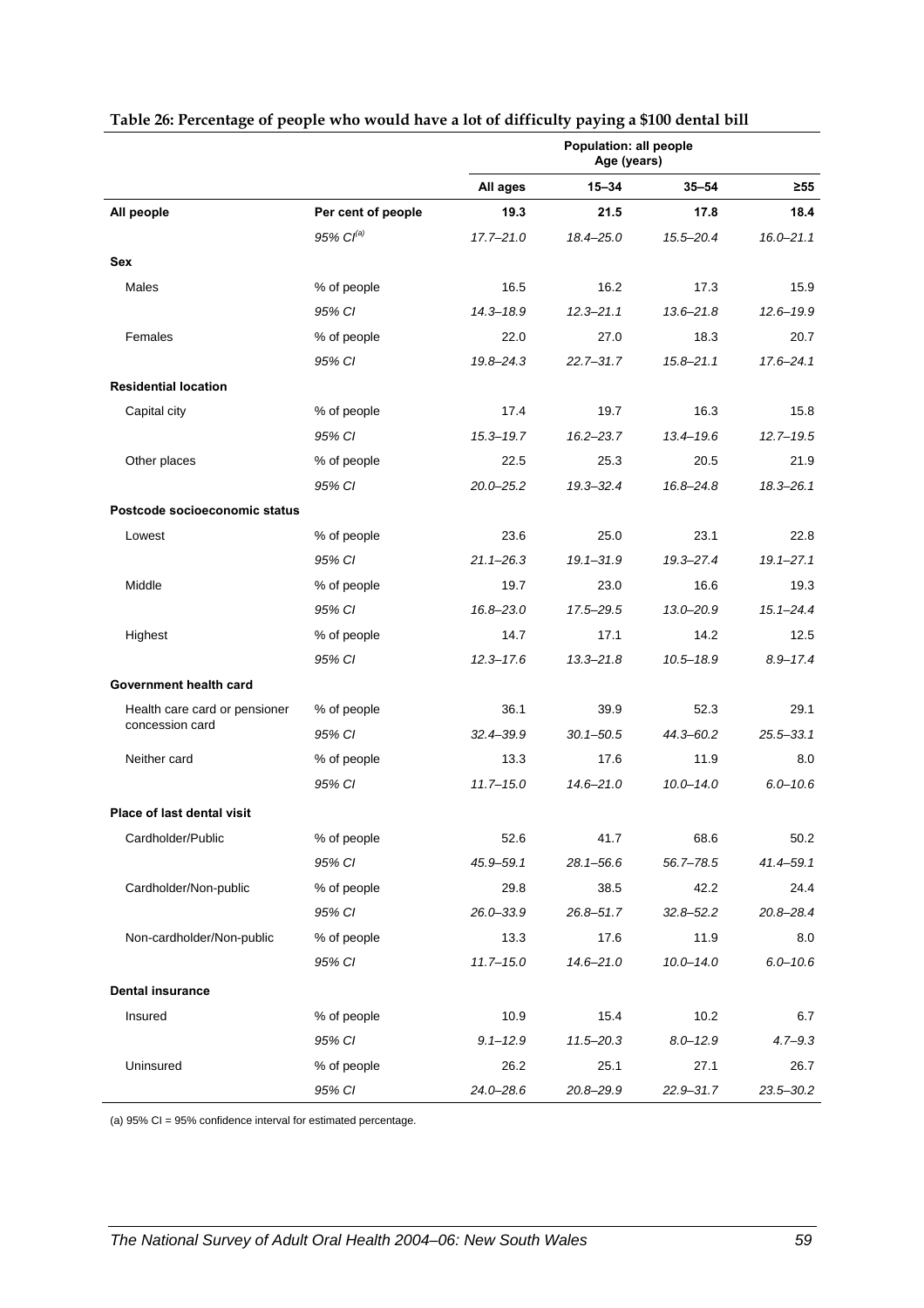## **Percentage of people avoiding foods due to dental problems**

Avoiding food due to dental problems is a sign of poor oral health and may reflect an inability to eat properly. This reduces enjoyment of food and could affect the ability to maintain a healthy nutritional status.

In NSAOH, avoiding food was assessed in the interview by asking people 'How often have you had to avoid eating some foods because of problems with your teeth, mouth or dentures during the last 12 months? Was it: very often, often, sometimes, hardly ever, never during the last 12 months, don't know?'. People who answered 'very often', 'often' or 'sometimes' were classified as having avoided certain foods. They represented 19.7% of the NSW population aged 15 years or more (Table 27[\), which was higher than the national estimate of](#page-68-0)  [17.4% \(Slade et al. 2007\). The difference was not statistically significant.](#page-68-0) 

## **Key findings**

- Females were more likely to report that they avoided some food (22.5%) than males (16.9%). The gap between females and males increased with age.
- There was a similar difference between those who live outside capital cities (23.6%) compared with those who live in a capital city (17.5%).
- The percentage who avoided food decreased as the socioeconomic status of the postcode increased. It was highest in the lowest socioeconomic postcode (22.7%) and lowest in the highest socioeconomic postcode (15.3%).
- Frequency of avoiding food was twice as high in people who were government health cardholders (31.9%) compared with non-government health cardholders (15.7%). The difference was greatest in the youngest age group and attenuated with age.
- Within the population of government health cardholders, those who last visited a public dental clinic were almost twice as likely (44.8%) as those who visited a private dentist (26.9%) to avoid foods.
- People with no dental insurance were more likely (24.5%) than those with insurance (14.3) to avoid foods.

### **Discussion**

Residents of NSW were equally as likely as the rest of the Australian population to avoid some foods because of problems with their teeth, mouth or gums. Avoiding some foods because of dental problems was associated with being female, living outside a capital city or in a low socioeconomic postcode, having last visited a public clinic and not having dental insurance.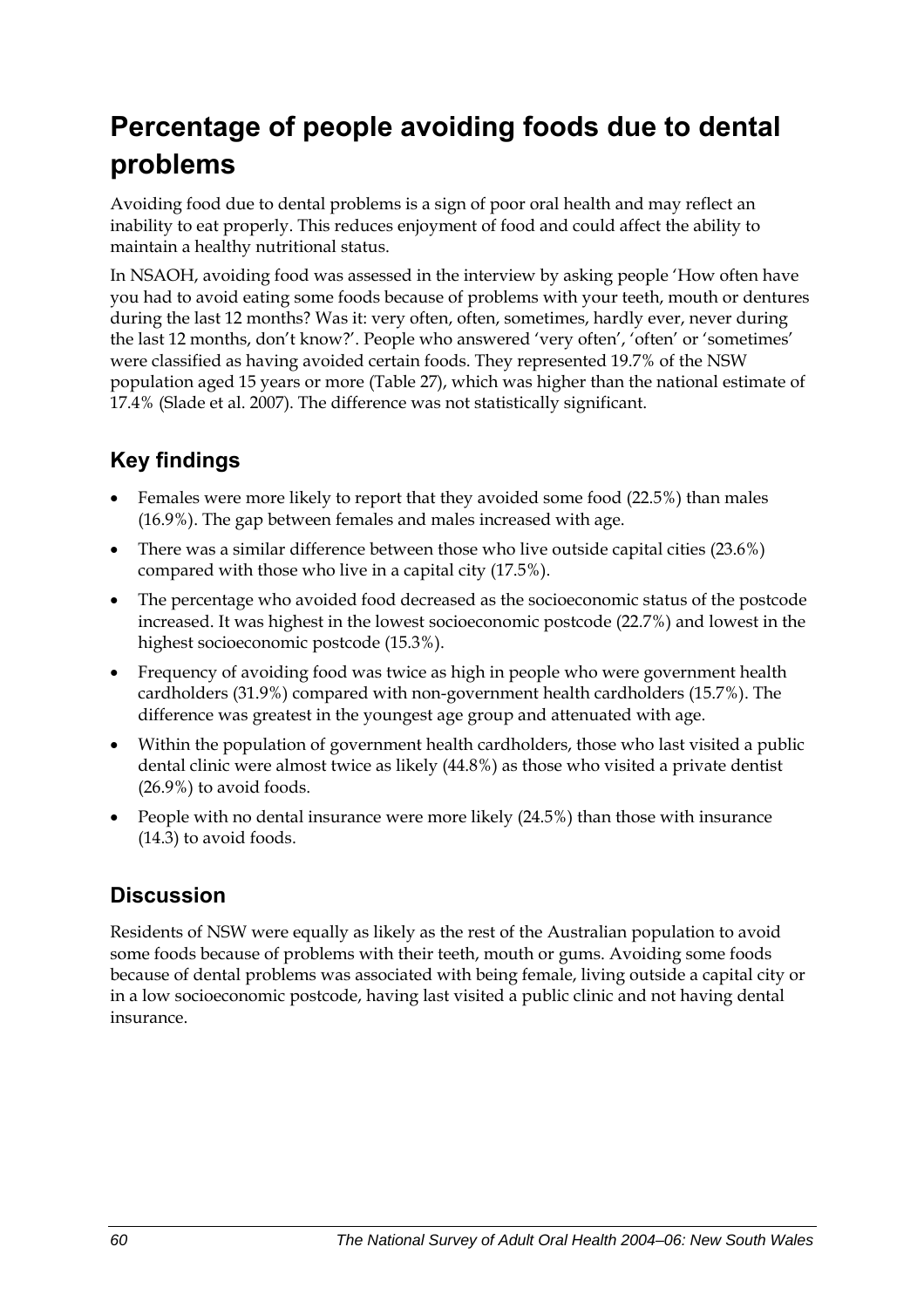|                                   |                    | Population: all people<br>Age (years) |               |               |               |
|-----------------------------------|--------------------|---------------------------------------|---------------|---------------|---------------|
|                                   |                    | All ages                              | $15 - 34$     | $35 - 54$     | $\geq 55$     |
| All people                        | Per cent of people | 19.7                                  | 17.5          | 18.8          | 23.2          |
|                                   | $95\%$ $CI^{(a)}$  | $18.0 - 21.6$                         | $14.5 - 21.0$ | $16.3 - 21.7$ | $20.9 - 25.7$ |
| <b>Sex</b>                        |                    |                                       |               |               |               |
| Males                             | % of people        | 16.9                                  | 15.5          | 16.6          | 18.9          |
|                                   | 95% CI             | $14.6 - 19.4$                         | $11.4 - 20.8$ | $13.0 - 20.9$ | $15.7 - 22.6$ |
| Females                           | % of people        | 22.5                                  | 19.6          | 21.1          | 27.1          |
|                                   | 95% CI             | $20.4 - 24.7$                         | $15.6 - 24.3$ | $18.1 - 24.4$ | $24.0 - 30.4$ |
| <b>Residential location</b>       |                    |                                       |               |               |               |
| Capital city                      | % of people        | 17.5                                  | 15.1          | 17.0          | 21.1          |
|                                   | 95% CI             | $15.3 - 19.9$                         | $11.5 - 19.7$ | $14.3 - 20.2$ | 18.5-24.0     |
| Other places                      | % of people        | 23.6                                  | 22.5          | 22.0          | 26.1          |
|                                   | 95% CI             | $20.7 - 26.7$                         | $17.7 - 28.2$ | $17.2 - 27.7$ | $22.3 - 30.3$ |
| Postcode socioeconomic status     |                    |                                       |               |               |               |
| Lowest                            | % of people        | 22.7                                  | 19.8          | 22.9          | 25.0          |
|                                   | 95% CI             | $19.5 - 26.2$                         | $14.7 - 26.0$ | 17.5-29.4     | $21.1 - 29.4$ |
| Middle                            | % of people        | 21.3                                  | 19.2          | 20.3          | 25.4          |
|                                   | 95% CI             | $18.2 - 24.7$                         | $14.2 - 25.4$ | 16.4-24.9     | $21.2 - 30.2$ |
| Highest                           | % of people        | 15.3                                  | 13.8          | 13.5          | 19.1          |
|                                   | 95% CI             | $12.8 - 18.1$                         | $9.2 - 20.3$  | $10.7 - 17.0$ | $16.1 - 22.5$ |
| Government health card            |                    |                                       |               |               |               |
| Health care card or pensioner     | % of people        | 31.9                                  | 34.1          | 37.6          | 29.1          |
| concession card                   | 95% CI             | $28.2 - 35.8$                         | 24.9-44.7     | $29.8 - 46.0$ | $26.0 - 32.4$ |
| Neither card                      | % of people        | 15.7                                  | 14.7          | 15.6          | 17.7          |
|                                   | 95% CI             | $13.9 - 17.6$                         | $11.8 - 18.0$ | $13.1 - 18.4$ | $14.5 - 21.3$ |
| <b>Place of last dental visit</b> |                    |                                       |               |               |               |
| Cardholder/Public                 | % of people        | 44.8                                  | 41.1          | 50.8          | 43.7          |
|                                   | 95% CI             | $36.9 - 53.0$                         | $26.8 - 57.1$ | $39.1 - 62.3$ | $35.3 - 52.6$ |
| Cardholder/Non-public             | % of people        | 26.9                                  | 28.5          | 29.2          | 25.9          |
|                                   | 95% CI             | $23.3 - 30.7$                         | $17.5 - 42.7$ | 20.9-39.2     | $22.7 - 29.3$ |
| Non-cardholder/Non-public         | % of people        | 15.7                                  | 14.7          | 15.6          | 17.7          |
|                                   | 95% CI             | 13.9-17.6                             | $11.8 - 18.0$ | $13.1 - 18.4$ | $14.5 - 21.3$ |
| <b>Dental insurance</b>           |                    |                                       |               |               |               |
| Insured                           | % of people        | 14.3                                  | 13.3          | 13.5          | 16.9          |
|                                   | 95% CI             | $12.6 - 16.2$                         | $10.1 - 17.3$ | $11.2 - 16.3$ | $13.7 - 20.7$ |
| Uninsured                         | % of people        | 24.5                                  | 21.0          | 25.0          | 27.8          |
|                                   | 95% CI             | 21.9-27.4                             | 16.5-26.4     | 20.8-29.6     | 24.9-30.9     |

#### <span id="page-68-0"></span>**Table 27: Percentage of people avoiding foods due to dental problems**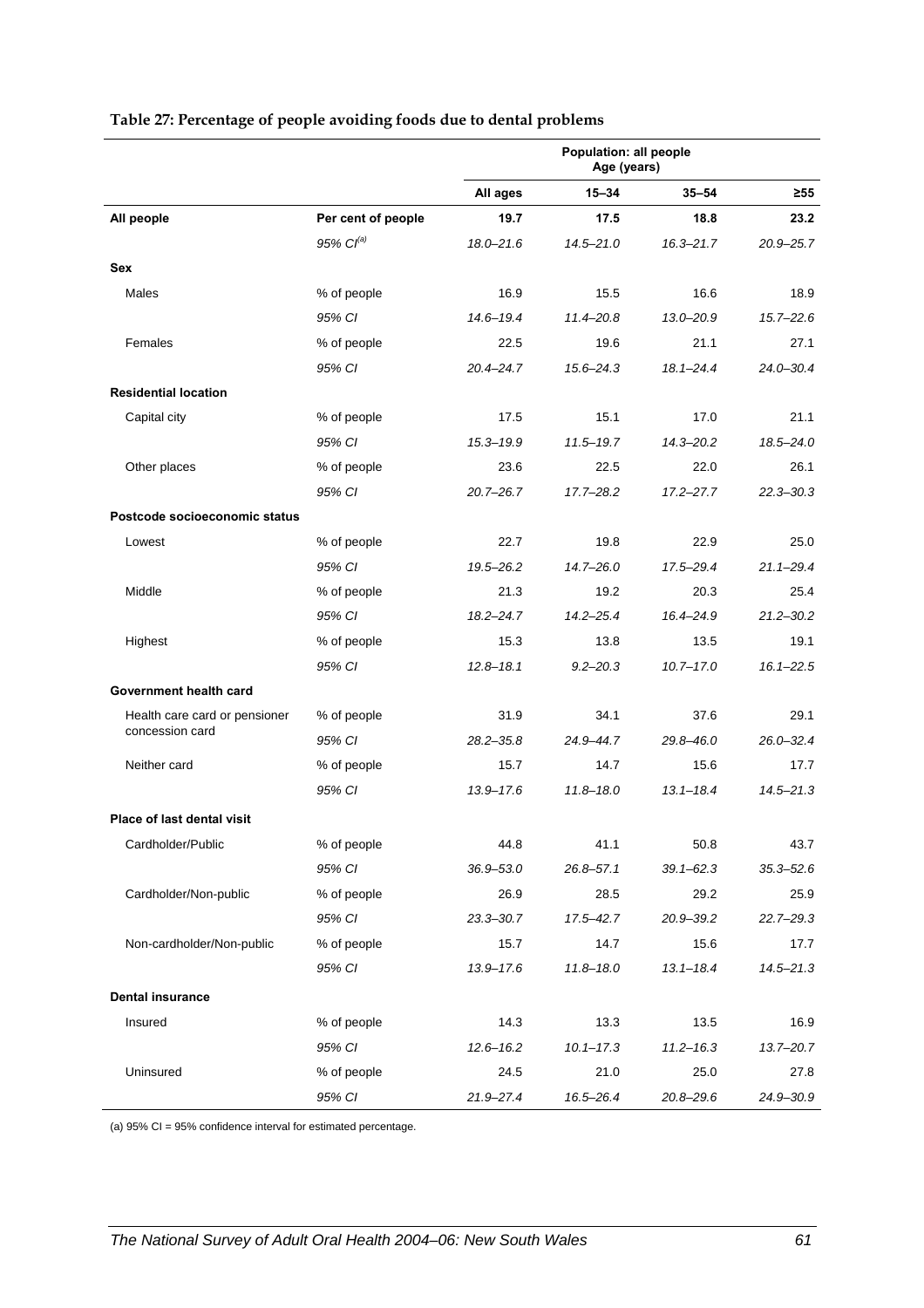# **5 Oral health perceptions**

## **Percentage of people rating their oral health as fair or poor**

Self-reported global measures of oral health reflect an individual's own experience of their oral health. Single-item, self-rated oral health measures are associated with functional impairment and discomfort as well as clinical measures of dental health. They are used widely in research and provide a summary measure of oral symptoms and functioning (Benyamini et al. 2004).

In NSAOH, self-rated oral health was assessed in the interview by asking people 'And how would you rate your own DENTAL health. Would you say that it is: excellent, very good, good, fair, poor, don't know?'. People who answered 'fair' or 'poor' were classified as having fair or poor self-rated oral health. They represented 16.9% of the NSW population aged 15 years or more [\(Table 28\)](#page-70-0), which is very close to the national estimate of 16.4% (Slade et al. 2007). The difference was not statistically significant.

## **Key findings**

- The percentage who reported fair or poor oral health decreased as the socioeconomic status of the postcode where they lived increased. It was highest in the lowest socioeconomic postcode (21.1%) and lowest in the highest socioeconomic postcode  $(14.4\%)$ .
- The percentage reporting fair or poor health was more than twice as high in government health cardholders (29.6%) than non-government health cardholders (13.2%). The difference was larger in the 15–34 years and 35–44 years age groups than in the 55 years or more age group.
- Within the population of government health cardholders, those who last visited a public dental clinic were almost twice as likely (42.2%) to report fair or poor oral health compared with those who visited a private dentist (24.6%).
- People with no dental insurance were almost twice as likely (21.9%) to report fair or poor oral health compared with those with insurance (11.8%).

## **Discussion**

Dentate residents of NSW were equally as likely as other Australians to report that their oral health was 'fair' or 'poor' Reporting fair or poor oral health was associated with living in a low socioeconomic postcode, being a government health cardholder, having last visited a public dental service and not having dental insurance.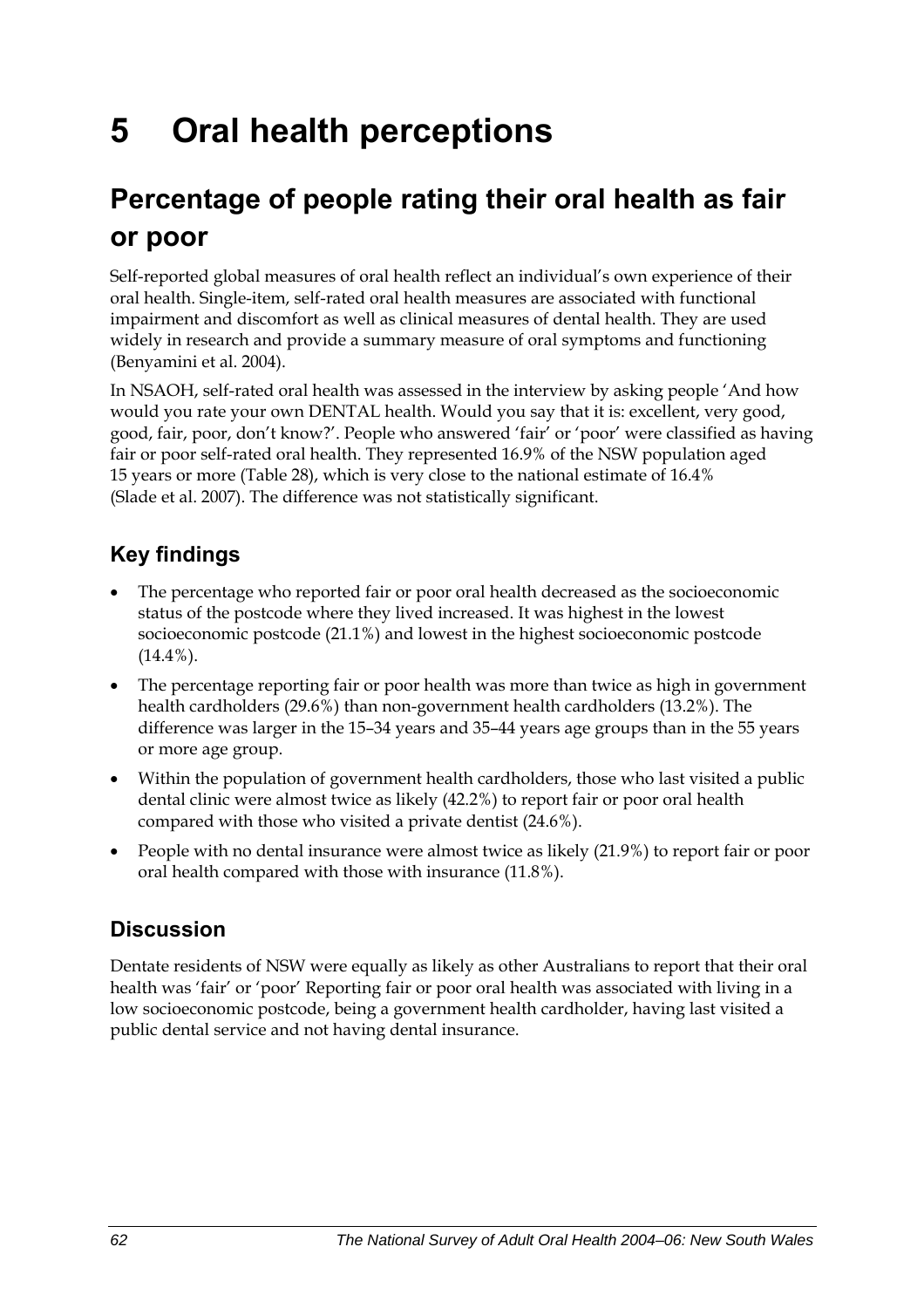<span id="page-70-0"></span>

|                               |                       | Population: dentate people<br>Age (years) |               |               |               |
|-------------------------------|-----------------------|-------------------------------------------|---------------|---------------|---------------|
|                               |                       | All ages                                  | $15 - 34$     | $35 - 54$     | $\geq 55$     |
| All people                    | Per cent of people    | 16.9                                      | 14.0          | 19.1          | 18.0          |
|                               | 95% Cl <sup>(a)</sup> | $15.1 - 18.8$                             | $11.3 - 17.1$ | $16.2 - 22.2$ | $15.4 - 20.8$ |
| <b>Sex</b>                    |                       |                                           |               |               |               |
| Males                         | % of people           | 18.0                                      | 14.5          | 20.9          | 18.8          |
|                               | 95% CI                | $15.6 - 20.6$                             | $10.6 - 19.6$ | $16.8 - 25.6$ | $15.2 - 23.0$ |
| Females                       | % of people           | 15.8                                      | 13.4          | 17.2          | 17.2          |
|                               | 95% CI                | $13.8 - 18.0$                             | $10.4 - 17.1$ | $14.3 - 20.6$ | $14.2 - 20.6$ |
| <b>Residential location</b>   |                       |                                           |               |               |               |
| Capital city                  | % of people           | 16.0                                      | 14.2          | 17.3          | 17.0          |
|                               | 95% CI                | $14.0 - 18.3$                             | $10.9 - 18.2$ | $14.2 - 21.0$ | $13.5 - 21.2$ |
| Other places                  | % of people           | 18.4                                      | 13.5          | 22.1          | 19.4          |
|                               | 95% CI                | $15.2 - 22.2$                             | $9.4 - 19.0$  | $16.9 - 28.3$ | $16.1 - 23.1$ |
| Postcode socioeconomic status |                       |                                           |               |               |               |
| Lowest                        | % of people           | 21.1                                      | 15.1          | 25.6          | 22.2          |
|                               | 95% CI                | 17.9-24.6                                 | $11.0 - 20.4$ | $19.8 - 32.3$ | 18.4-26.5     |
| Middle                        | % of people           | 15.7                                      | 12.9          | 17.0          | 18.2          |
|                               | 95% CI                | $12.4 - 19.6$                             | $8.4 - 19.3$  | $13.1 - 21.8$ | $13.3 - 24.4$ |
| Highest                       | % of people           | 14.4                                      | 14.2          | 15.2          | 13.6          |
|                               | 95% CI                | $12.3 - 16.8$                             | $10.1 - 19.5$ | $11.4 - 19.9$ | $10.0 - 18.2$ |
| Government health card        |                       |                                           |               |               |               |
| Health care card or pensioner | % of people           | 29.6                                      | 30.9          | 40.1          | 24.5          |
| concession card               | 95% CI                | $25.5 - 34.1$                             | $22.2 - 41.2$ | $30.9 - 50.1$ | $20.3 - 29.2$ |
| Neither card                  | % of people           | 13.2                                      | 11.0          | 15.6          | 12.8          |
|                               | 95% CI                | $11.7 - 14.9$                             | $8.6 - 14.0$  | $13.2 - 18.4$ | $10.4 - 15.7$ |
| Place of last dental visit    |                       |                                           |               |               |               |
| Cardholder/Public             | % of people           | 42.2                                      | 36.7          | 57.2          | 35.2          |
|                               | 95% CI                | $34.7 - 50.2$                             | 22.9-53.2     | 43.3-70.0     | 26.3-45.2     |
| Cardholder/Non-public         | % of people           | 24.6                                      | 26.2          | 30.2          | 22.3          |
|                               | 95% CI                | 20.8-28.9                                 | $16.7 - 38.6$ | $21.3 - 41.0$ | 17.9-27.4     |
| Non-cardholder/Non-public     | % of people           | 13.2                                      | 11.0          | 15.6          | 12.8          |
|                               | 95% CI                | $11.7 - 14.9$                             | $8.6 - 14.0$  | $13.2 - 18.4$ | $10.4 - 15.7$ |
| <b>Dental insurance</b>       |                       |                                           |               |               |               |
| Insured                       | % of people           | 11.8                                      | 10.0          | 11.7          | 14.3          |
|                               | 95% CI                | $10.1 - 13.7$                             | $6.7 - 14.5$  | $9.5 - 14.5$  | $11.5 - 17.8$ |
| Uninsured                     | % of people           | 21.9                                      | 17.5          | 28.3          | 20.8          |
|                               | 95% CI                | 19.4-24.7                                 | 13.8-22.0     | $24.0 - 33.1$ | $17.2 - 24.8$ |

#### **Table 28: Percentage of people rating their oral health fair or poor**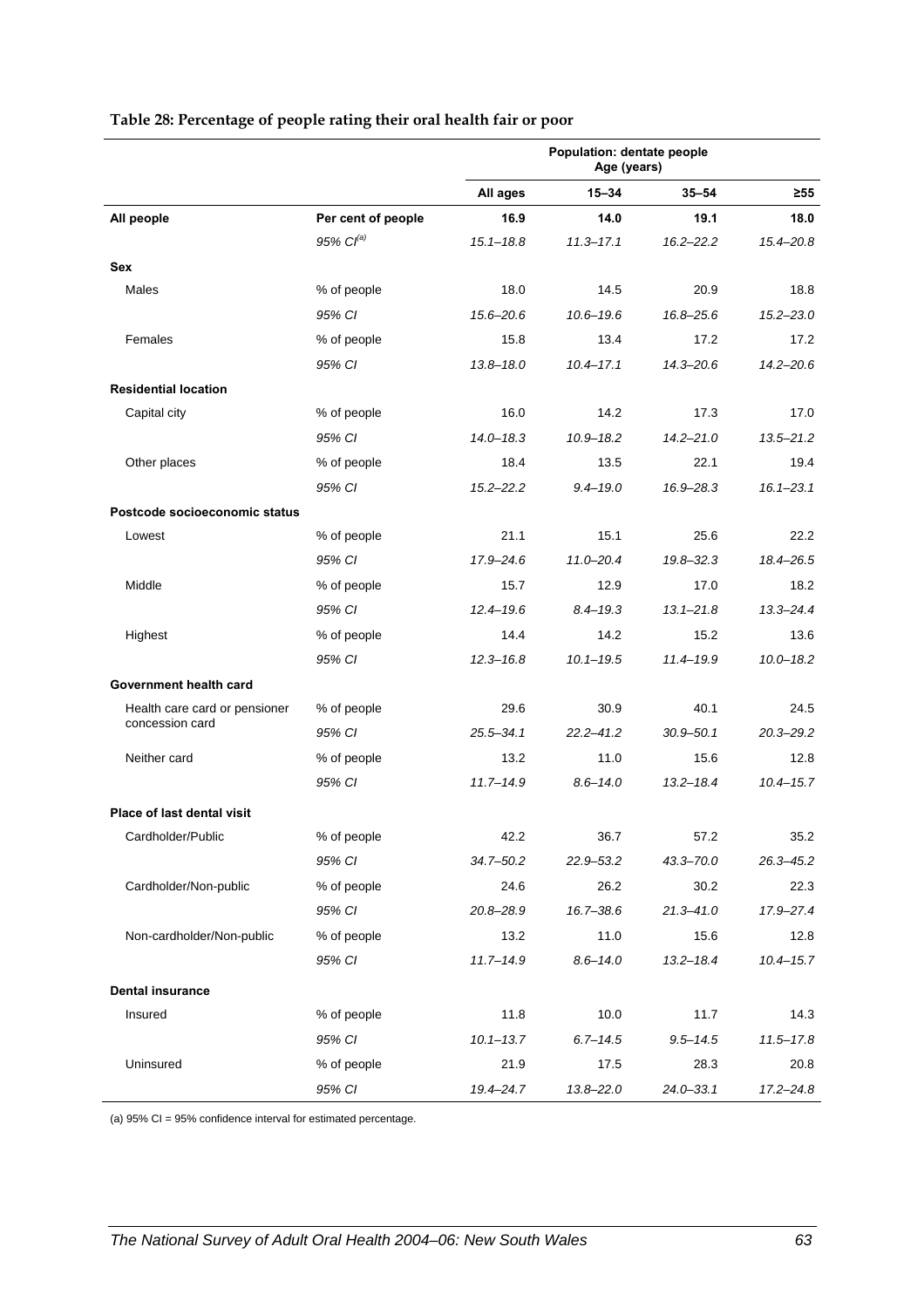## **Percentage of people experiencing toothache**

Toothache is caused when the nerve root of a tooth is irritated. It is most commonly caused by infection, decay, injury or loss of a tooth. However, pain sometimes originates from other areas, most commonly the jaw joint and the ear, and radiates to the jaw, thus appearing to be tooth pain.

In NSAOH, experience of toothache was assessed in the interview by asking dentate people 'During the last 12 months how often have you had toothache? Was it: very often, often, sometimes, hardly ever, never during the last 12 months, don't know?'. People who answered 'very often', 'often' or 'sometimes' were classified as having experienced toothache. They represented 16.2% of the dentate NSW population aged 15 years or more ([Table 29](#page-72-0)), which was slightly higher than the national estimate of 15.1% (Slade et al. 2007). The difference was not statistically significant.

## **Key findings**

- The experience of toothache decreased with age, from 21.2% in the 15-34-year-olds to 10.3 % in those aged 55 years or more.
- Experience of toothache was higher in government health cardholders (22.6%) than non-government health cardholders (14.4%). There was a three-fold difference in the 35–44 years age group compared with a 1.5-fold difference in the other age groups.
- Within the population of government health cardholders, those who last visited a public dental clinic were almost three times as likely (42.9%) to report experience of toothache compared with those who visited a private dentist (14.6%). The latter group had the same experience of toothache as non-government health cardholders.

### **Discussion**

Residents of NSW were equally as likely as the rest of the Australian population to experience toothache. Experience of toothache was associated with being young and having last visited a public dental clinic.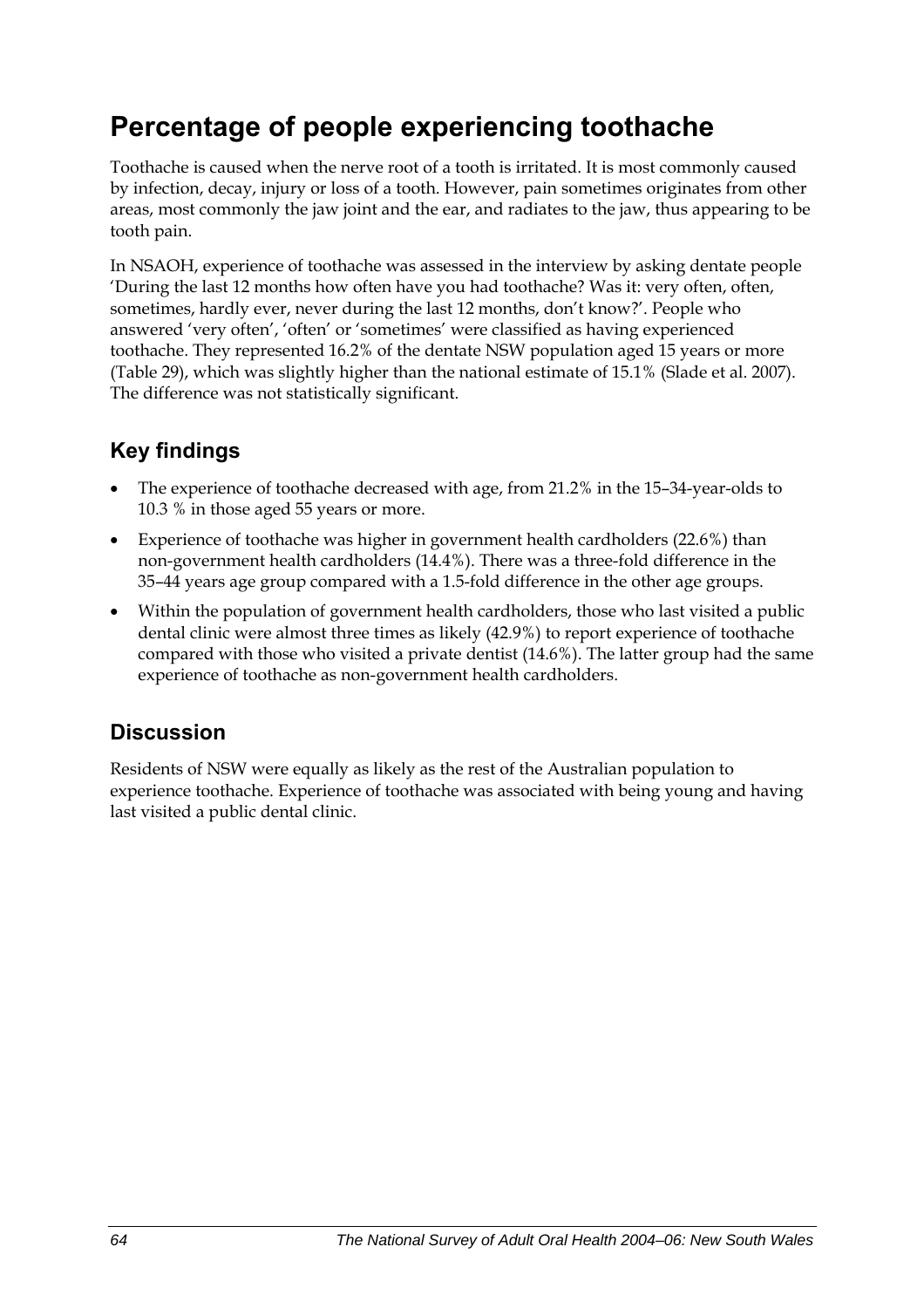|                                   |                    | Population: dentate people<br>Age (years) |               |               |               |
|-----------------------------------|--------------------|-------------------------------------------|---------------|---------------|---------------|
|                                   |                    | All ages                                  | $15 - 34$     | $35 - 54$     | ≥55           |
| All people                        | Per cent of people | 16.2                                      | 21.2          | 15.6          | 10.3          |
|                                   | 95% $Cl^{(a)}$     | $14.5 - 18.2$                             | $18.0 - 24.9$ | $13.3 - 18.2$ | $8.4 - 12.6$  |
| <b>Sex</b>                        |                    |                                           |               |               |               |
| Males                             | % of people        | 15.0                                      | 17.4          | 15.8          | 10.5          |
|                                   | 95% CI             | $12.8 - 17.4$                             | $13.2 - 22.6$ | $12.4 - 19.9$ | $7.9 - 13.7$  |
| Females                           | % of people        | 17.5                                      | 25.1          | 15.4          | 10.2          |
|                                   | 95% CI             | $15.4 - 19.8$                             | 21.5-29.2     | $13.0 - 18.1$ | $7.6 - 13.5$  |
| <b>Residential location</b>       |                    |                                           |               |               |               |
| Capital city                      | % of people        | 16.2                                      | 21.1          | 15.5          | 9.7           |
|                                   | 95% CI             | $13.9 - 18.7$                             | 16.9-25.9     | $12.7 - 18.7$ | $7.5 - 12.5$  |
| Other places                      | % of people        | 16.3                                      | 21.6          | 15.8          | 11.2          |
|                                   | 95% CI             | $13.8 - 19.2$                             | $17.1 - 27.1$ | $12.1 - 20.3$ | $8.2 - 15.2$  |
| Postcode socioeconomic status     |                    |                                           |               |               |               |
| Lowest                            | % of people        | 18.7                                      | 24.0          | 18.2          | 13.2          |
|                                   | 95% CI             | $15.3 - 22.6$                             | 18.8-30.0     | $13.7 - 23.6$ | $9.4 - 18.2$  |
| Middle                            | % of people        | 16.3                                      | 20.5          | 16.1          | 9.5           |
|                                   | 95% CI             | $13.5 - 19.5$                             | $15.4 - 26.8$ | $12.3 - 20.7$ | $7.0 - 12.9$  |
| Highest                           | % of people        | 14.0                                      | 19.8          | 12.7          | 8.2           |
|                                   | 95% CI             | $11.5 - 16.9$                             | 14.2-26.8     | $9.9 - 16.2$  | $5.8 - 11.6$  |
| Government health card            |                    |                                           |               |               |               |
| Health care card or pensioner     | % of people        | 22.6                                      | 30.3          | 37.0          | 12.8          |
| concession card                   | 95% CI             | $19.1 - 26.6$                             | $22.1 - 39.9$ | $29.3 - 45.5$ | $9.6 - 16.9$  |
| Neither card                      | % of people        | 14.4                                      | 19.6          | 12.1          | 8.4           |
|                                   | 95% CI             | $12.7 - 16.2$                             | $16.3 - 23.5$ | $10.0 - 14.6$ | $6.3 - 11.0$  |
| <b>Place of last dental visit</b> |                    |                                           |               |               |               |
| Cardholder/Public                 | % of people        | 42.9                                      | 44.0          | 55.7          | 29.7          |
|                                   | 95% CI             | $35.2 - 51.0$                             | 29.3-59.8     | $41.7 - 68.8$ | $20.6 - 40.8$ |
| Cardholder/Non-public             | % of people        | 14.6                                      | 19.1          | 26.2          | 9.4           |
|                                   | 95% CI             | $11.6 - 18.2$                             | $12.0 - 29.1$ | 18.6-35.6     | $6.8 - 12.8$  |
| Non-cardholder/Non-public         | % of people        | 14.4                                      | 19.6          | 12.1          | 8.4           |
|                                   | 95% CI             | $12.7 - 16.2$                             | $16.3 - 23.5$ | $10.0 - 14.6$ | $6.3 - 11.0$  |
| <b>Dental insurance</b>           |                    |                                           |               |               |               |
| Insured                           | % of people        | 14.0                                      | 22.5          | 10.9          | 8.0           |
|                                   | 95% CI             | $11.8 - 16.4$                             | 17.9-27.8     | $8.6 - 13.9$  | $5.8 - 10.9$  |
| Uninsured                         | % of people        | 18.4                                      | 20.4          | 21.5          | 12.3          |
|                                   | 95% CI             | 16.2-20.9                                 | 16.2-25.4     | $18.3 - 25.1$ | $9.7 - 15.6$  |

#### <span id="page-72-0"></span>**Table 29: Percentage of people experiencing toothache**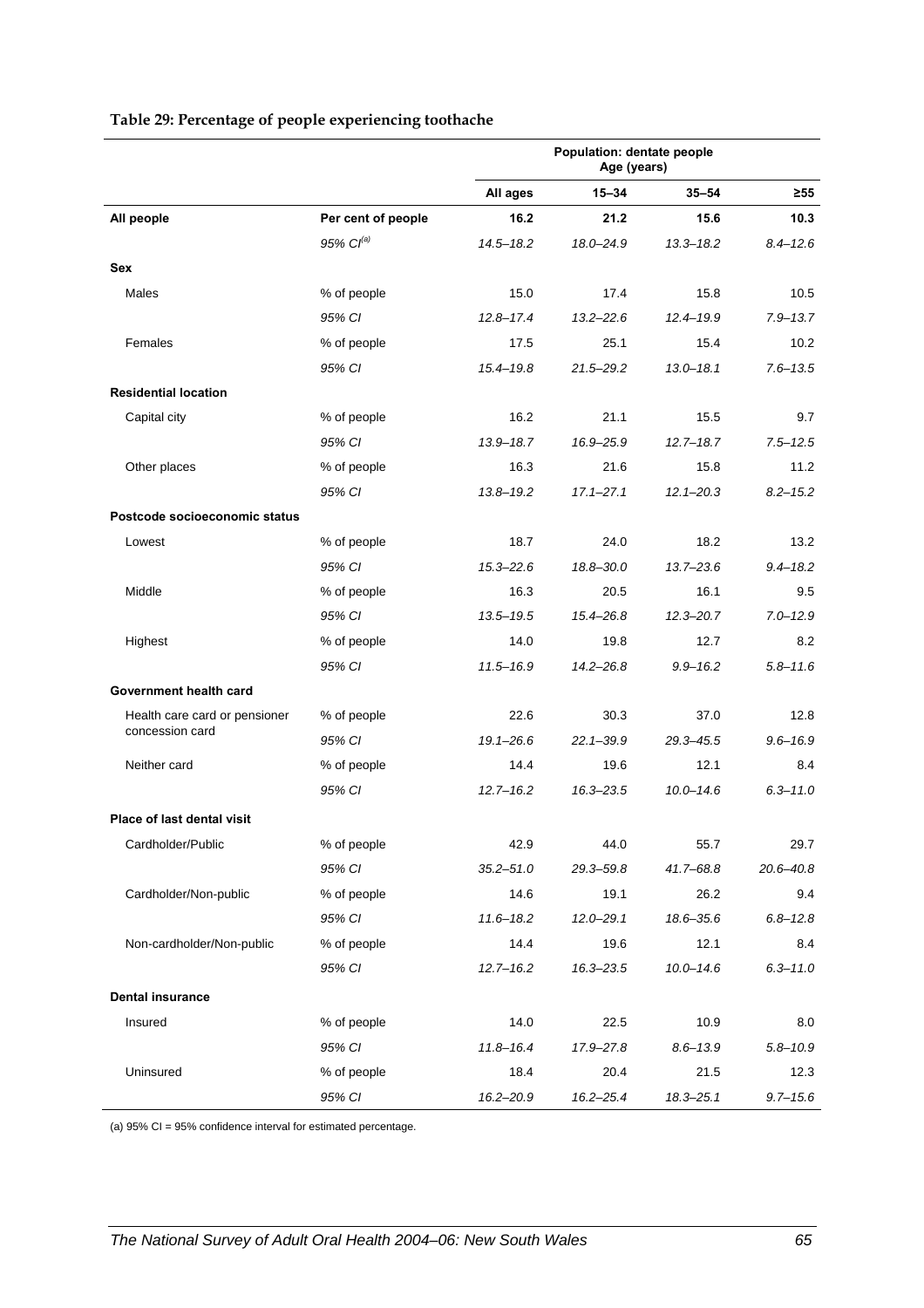## **Percentage of people experiencing orofacial pain**

Orofacial pain can be debilitating and indicates temporomandibular joint dysfunction.

In NSAOH, orofacial pain was assessed in the interview by asking people 'During the last month, have you had pain in the face, jaw, temple, in front of the ear or in the ear?'. People who answered 'yes' were classified as having orofacial pain. They represented 23.3% of the NSW population aged 15 years or more ([Table 30](#page-74-0)), which was slightly higher than the national estimate of 22.6 (Slade et al. 2007). The difference was not statistically significant.

### **Key findings**

- The experience of orofacial pain decreased with age, from 25.4% in the 15–34-year olds to 19.0 % in those aged 55 years or more.
- Females were more likely to report that they had orofacial pain (27.3%) than males (19.1%).

### **Discussion**

Residents of NSW equally as likely to experience orofacial pain as the rest of the Australian population. Experience of orofacial pain was associated with being young and being female.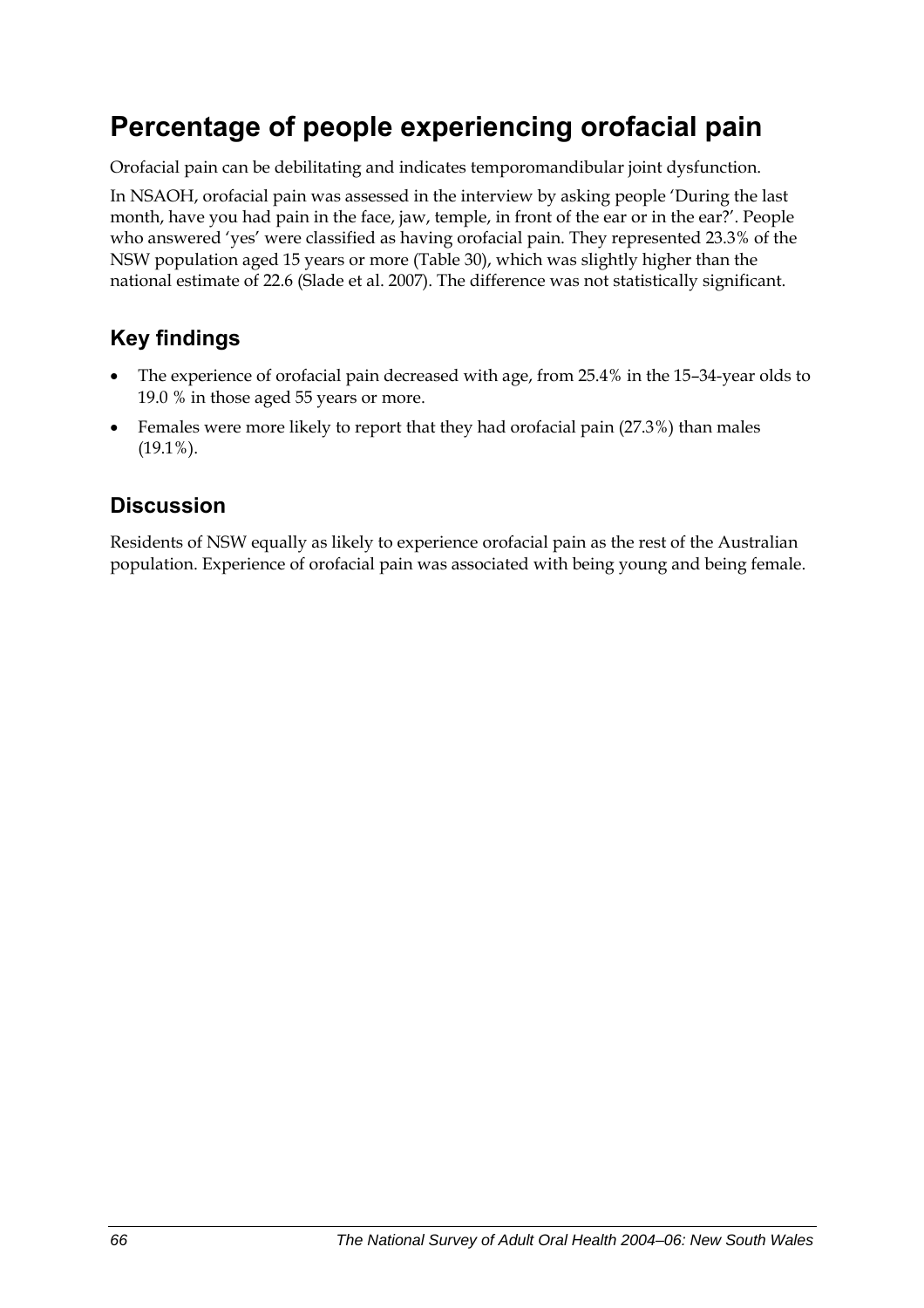|                               |                    | Population: all people<br>Age (years) |               |               |               |
|-------------------------------|--------------------|---------------------------------------|---------------|---------------|---------------|
|                               |                    | All ages                              | $15 - 34$     | $35 - 54$     | $\geq 55$     |
| All people                    | Per cent of people | 23.3                                  | 25.4          | 24.8          | 19.0          |
|                               | 95% $Cl^{(a)}$     | $21.5 - 25.1$                         | $22.1 - 29.0$ | $22.3 - 27.5$ | $16.8 - 21.5$ |
| <b>Sex</b>                    |                    |                                       |               |               |               |
| Males                         | % of people        | 19.1                                  | 19.6          | 21.9          | 15.0          |
|                               | 95% CI             | $16.7 - 21.7$                         | $15.2 - 25.0$ | $18.2 - 26.2$ | $11.9 - 18.8$ |
| Females                       | % of people        | 27.3                                  | 31.4          | 27.6          | 22.6          |
|                               | 95% CI             | $25.2 - 29.5$                         | $26.9 - 36.1$ | $24.4 - 31.1$ | 19.9-25.6     |
| <b>Residential location</b>   |                    |                                       |               |               |               |
| Capital city                  | % of people        | 22.9                                  | 25.1          | 23.4          | 19.3          |
|                               | 95% CI             | $20.7 - 25.3$                         | $21.2 - 29.4$ | $20.2 - 27.0$ | $16.0 - 23.0$ |
| Other places                  | % of people        | 23.9                                  | 26.1          | 27.1          | 18.7          |
|                               | 95% CI             | $21.2 - 26.8$                         | $20.3 - 32.8$ | $23.4 - 31.2$ | $16.0 - 21.8$ |
| Postcode socioeconomic status |                    |                                       |               |               |               |
| Lowest                        | % of people        | 25.4                                  | 29.1          | 27.6          | 20.0          |
|                               | 95% CI             | $22.8 - 28.3$                         | $23.5 - 35.5$ | $24.0 - 31.4$ | $17.1 - 23.2$ |
| Middle                        | % of people        | 21.5                                  | 21.7          | 22.2          | 20.5          |
|                               | 95% CI             | 18.8-24.6                             | 16.9-27.4     | $18.3 - 26.6$ | $15.9 - 26.1$ |
| Highest                       | % of people        | 22.9                                  | 26.3          | 24.8          | 16.5          |
|                               | 95% CI             | 19.7-26.5                             | $20.8 - 32.8$ | $20.0 - 30.4$ | $13.0 - 20.8$ |
| Government health card        |                    |                                       |               |               |               |
| Health care card or pensioner | % of people        | 24.7                                  | 29.5          | 32.3          | 20.4          |
| concession card               | 95% CI             | $21.7 - 28.0$                         | $20.6 - 40.3$ | $25.3 - 40.3$ | $17.6 - 23.7$ |
| Neither card                  | % of people        | 22.9                                  | 24.9          | 23.5          | 17.8          |
|                               | 95% CI             | $20.8 - 25.0$                         | $21.4 - 28.8$ | $20.7 - 26.4$ | $14.5 - 21.5$ |
| Place of last dental visit    |                    |                                       |               |               |               |
| Cardholder/Public             | % of people        | 28.8                                  | 31.1          | 33.1          | 23.6          |
|                               | 95% CI             | $22.8 - 35.5$                         | $19.1 - 46.3$ | $21.8 - 46.8$ | $17.4 - 31.2$ |
| Cardholder/Non-public         | % of people        | 23.2                                  | 28.2          | 31.9          | 19.7          |
|                               | 95% CI             | 19.9-26.7                             | $18.1 - 41.1$ | $23.7 - 41.4$ | 16.6-23.3     |
| Non-cardholder/Non-public     | % of people        | 22.9                                  | 24.9          | 23.5          | 17.8          |
|                               | 95% CI             | $20.8 - 25.0$                         | 21.4-28.8     | $20.7 - 26.4$ | $14.5 - 21.5$ |
| <b>Dental insurance</b>       |                    |                                       |               |               |               |
| Insured                       | % of people        | 21.8                                  | 23.5          | 22.9          | 18.1          |
|                               | 95% CI             | $19.5 - 24.3$                         | 18.9-28.8     | 19.6-26.5     | $15.1 - 21.6$ |
| Uninsured                     | % of people        | 24.9                                  | 27.9          | 27.3          | 19.7          |
|                               | 95% CI             | $22.5 - 27.5$                         | $23.2 - 33.1$ | 23.4-31.5     | 17.0-22.8     |

#### <span id="page-74-1"></span><span id="page-74-0"></span>**Table 30: Percentage of people experiencing orofacial pain**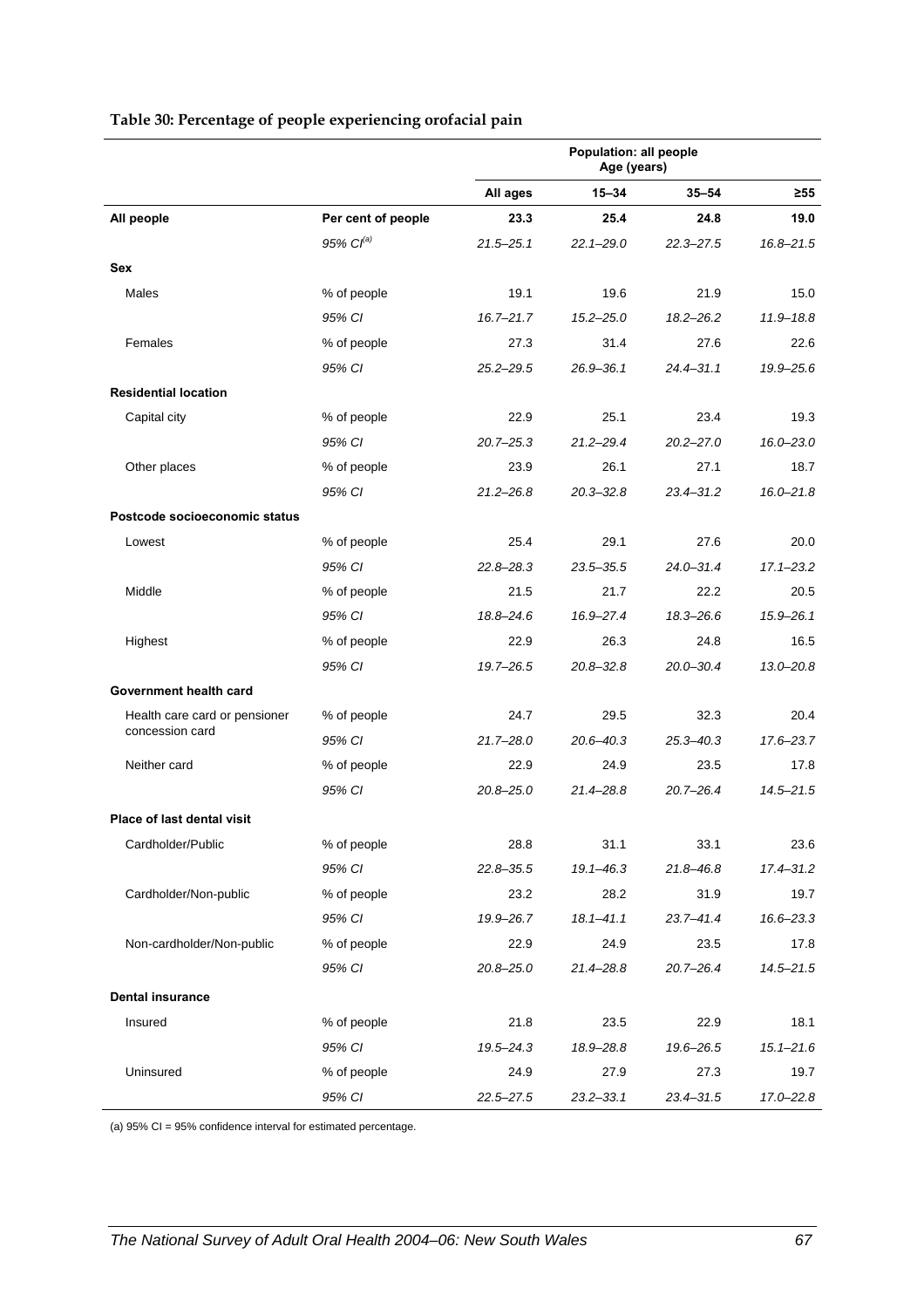## **Perceived need for dentures**

In NSAOH people were asked at the time of the interview, 'Currently, which of the following dental treatments do you think you need to have?'. The possible responses varied for dentate and edentulous people. All people were asked if they felt they needed dentures.

In NSW 7.1% of people thought they needed dentures ([Table 31](#page-76-0)), which was very similar to the national estimate of 7.2% (Slade et al. 2007).

## **Key findings**

- The percentage of adults who thought they needed dentures was strongly age-related, increasing from 1.3% in the 15–34 years age group to 4.6% among 35–54-year-olds and 16.5% in the 55 years or more age group.
- People living outside a capital city (10.0%) were nearly twice as likely to need a denture as those living in a capital city (5.4%).
- The percentage who thought they needed a denture decreased from people living in postcodes of low socioeconomic status (10.9%) to those living in postcodes of high socioeconomic status (3.4%).
- The need for a denture was five times higher among government health cardholders (17.9%) compared with non-government health cardholders (3.4%).
- Those who had a government health card who last visited a public clinic reported the highest percentage (25.0%). The percentage was lower among people who had a government health card who last visited a private dentist (15.2%) and lowest among those who did not have a government health card and last visited a private dentist  $(3.4\%)$ .
- The insured were less likely to report a need for dentures (3.5%), while among those without dental insurance the need was three times higher (10.4%).
- The age-relatedness of the need for dentures was evident within subgroups of adults formed by socioeconomic characteristics. For instance, among people without dental insurance, the percentage rose from 1.6% in the 15–34 years age group to 8.6% among 35–54-year-olds and 21.4% in the 55 years old or more age group.
- Many of these differences by socioeconomic characteristic persisted when subgroups of adults within the oldest age group (55 years or more) were compared.

### **Discussion**

Perceived need for dentures was low. It is related to the observed pattern for complete tooth loss and numbers of missing teeth. However, the level of need for dentures was considerably lower than the percentage of people with either complete tooth loss or reasonable numbers of missing teeth. The relationship between perceived need and professional judgement of the need for dentures is complex, but people generally express a lower need than is assessed by dentists.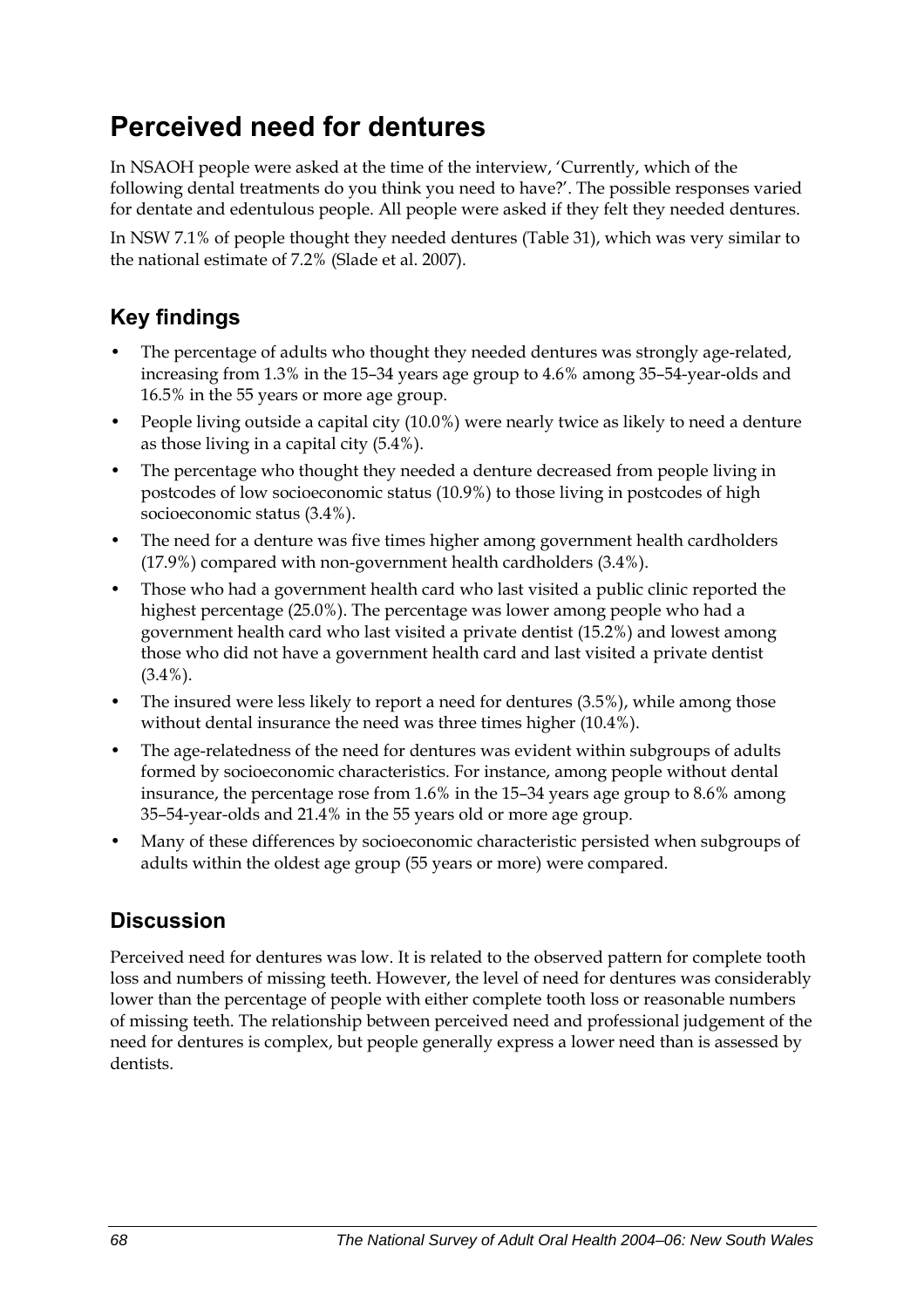<span id="page-76-0"></span>

|                               |                       | Population: all people<br>Age (years) |              |               |               |
|-------------------------------|-----------------------|---------------------------------------|--------------|---------------|---------------|
|                               |                       | All ages                              | $15 - 34$    | $35 - 54$     | $\geq 55$     |
| All people                    | Per cent of people    | 7.1                                   | 1.3          | 4.6           | 16.5          |
|                               | 95% Cl <sup>(a)</sup> | $6.2 - 8.1$                           | $0.6 - 3.2$  | $3.4 - 6.2$   | $14.2 - 19.1$ |
| <b>Sex</b>                    |                       |                                       |              |               |               |
| Males                         | % of people           | 6.9                                   | 1.7          | 4.9           | 15.7          |
|                               | 95% CI                | $5.6 - 8.5$                           | $0.5 - 6.0$  | $3.1 - 7.8$   | $12.7 - 19.2$ |
| Females                       | % of people           | 7.2                                   | 1.0          | 4.3           | 17.2          |
|                               | 95% CI                | $6.2 - 8.5$                           | $0.4 - 2.3$  | $2.9 - 6.2$   | $14.6 - 20.2$ |
| <b>Residential location</b>   |                       |                                       |              |               |               |
| Capital city                  | % of people           | 5.4                                   | 1.1          | 4.0           | 12.8          |
|                               | 95% CI                | $4.4 - 6.6$                           | $0.5 - 2.6$  | $2.8 - 5.9$   | $10.0 - 16.3$ |
| Other places                  | % of people           | 10.0                                  | 1.8          | 5.6           | 21.4          |
|                               | 95% CI                | $8.3 - 12.0$                          | $0.3 - 9.2$  | $3.4 - 8.9$   | 17.9-25.5     |
| Postcode socioeconomic status |                       |                                       |              |               |               |
| Lowest                        | % of people           | 10.9                                  | 1.9          | 7.0           | 22.8          |
|                               | 95% CI                | $9.0 - 13.1$                          | $0.3 - 10.6$ | $4.6 - 10.4$  | $19.2 - 26.8$ |
| Middle                        | % of people           | 7.1                                   | 1.1          | 4.8           | 18.3          |
|                               | 95% CI                | $5.8 - 8.7$                           | $0.4 - 3.6$  | $2.9 - 8.0$   | $14.5 - 22.9$ |
| Highest                       | % of people           | 3.4                                   | 1.1          | 2.2           | 7.6           |
|                               | 95% CI                | $2.4 - 4.7$                           | $0.3 - 3.4$  | $1, 2 - 4, 1$ | $5.0 - 11.4$  |
| Government health card        |                       |                                       |              |               |               |
| Health care card or pensioner | % of people           | 17.9                                  | 2.7          | 16.2          | 23.9          |
| concession card               | 95% CI                | $15.5 - 20.6$                         | $1.0 - 7.1$  | $11.3 - 22.7$ | $20.6 - 27.6$ |
| Neither card                  | % of people           | 3.4                                   | 1.1          | 2.6           | 9.3           |
|                               | 95% CI                | $2.7 - 4.4$                           | $0.3 - 3.6$  | $1.8 - 3.8$   | $7.2 - 11.9$  |
| Place of last dental visit    |                       |                                       |              |               |               |
| Cardholder/Public             | % of people           | 25.0                                  | 2.9          | 27.9          | 42.0          |
|                               | 95% CI                | 19.3-31.7                             | $0.8 - 10.0$ | $16.5 - 43.1$ | $32.9 - 51.7$ |
| Cardholder/Non-public         | % of people           | 15.2                                  | 2.5          | 8.9           | 19.9          |
|                               | 95% CI                | $12.6 - 18.2$                         | $0.6 - 10.6$ | $4.9 - 15.6$  | 16.5-23.7     |
| Non-cardholder/Non-public     | % of people           | 3.4                                   | 1.1          | 2.6           | 9.3           |
|                               | 95% CI                | $2.7 - 4.4$                           | $0.3 - 3.6$  | $1.8 - 3.8$   | $7.2 - 11.9$  |
| <b>Dental insurance</b>       |                       |                                       |              |               |               |
| Insured                       | % of people           | 3.5                                   | 1.1          | 1.3           | 9.5           |
|                               | 95% CI                | $2.7 - 4.5$                           | $0.4 - 3.4$  | $0.7 - 2.6$   | $7.0 - 12.8$  |
| Uninsured                     | % of people           | 10.4                                  | 1.6          | 8.6           | 21.4          |
|                               | 95% CI                | $8.9 - 12.1$                          | $0.4 - 5.3$  | $6.2 - 11.8$  | 18.6-24.6     |

#### <span id="page-76-1"></span>**Table 31: Percentage of people who need dentures**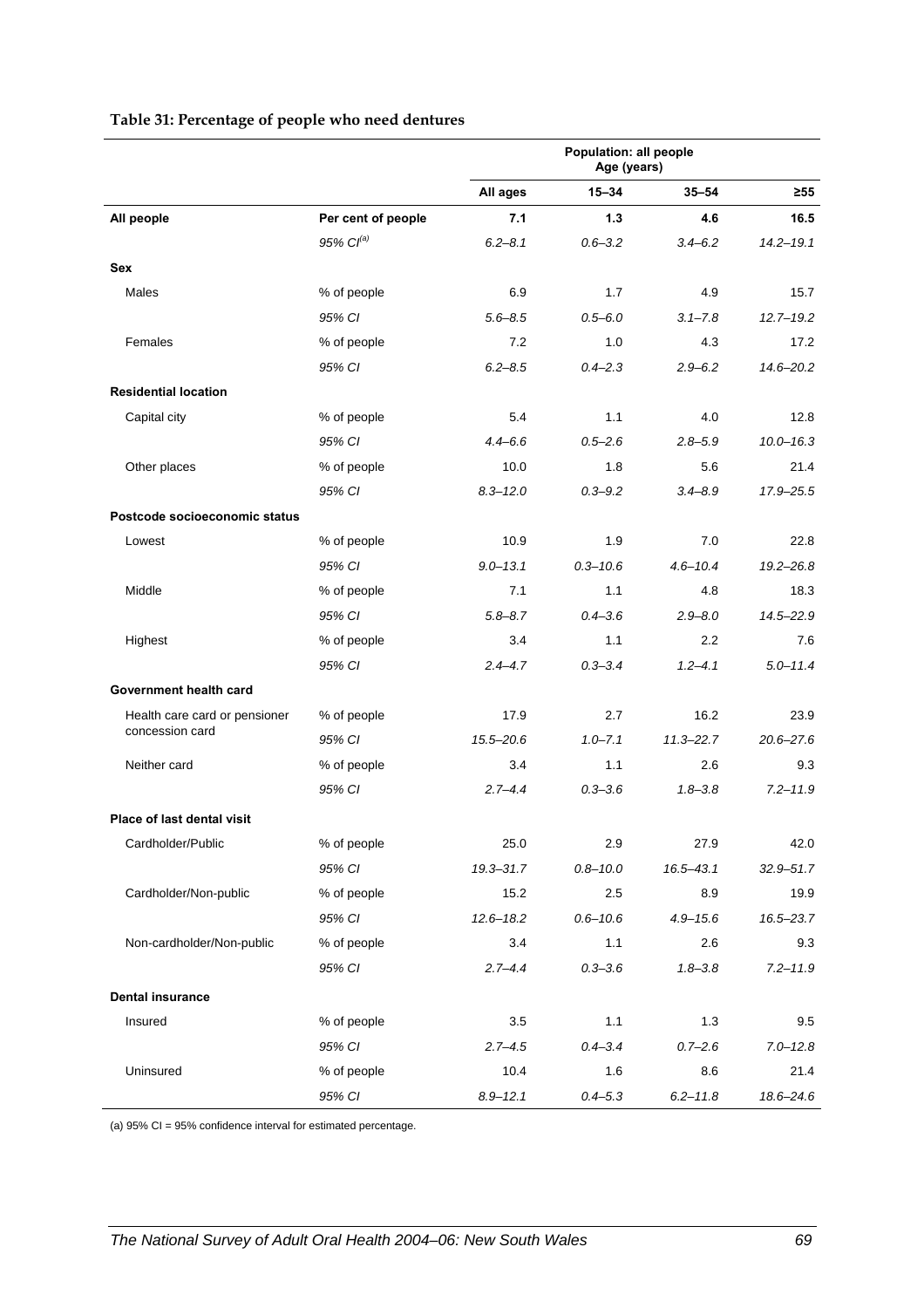## **Perceived need for dental extraction or filling**

Dentate adults were asked about additional dental services, including extractions or fillings that they might need. The responses to the options 'Any extractions' or 'Any fillings' have been combined so that the response indicates a perceived dental problem for which one or other of these two aspects of routine dental care was thought to be required, most likely as a sequelae for dental caries. Which of these two dental services were provided would be determined by a process of negotiation between patient and provider that would be influenced by the specific circumstances.

In NSW, 31.1% of dentate adults perceived a need for an extraction or filling [\(Table 32\)](#page-78-0), which was similar to the national estimate of 32.9% (Slade et al. 2007).

### **Key findings**

- The percentage of dentate adults who thought they needed extractions or fillings was similar across all three age groups, varying from 34.0% among people aged 35–54 years to 27.3% among people aged 55 years or more.
- There were no significant differences by sex or residential location.
- The percentage of dentate adults who thought they needed an extraction or filling was similar for people living in postcodes with low or middle socioeconomic status (33.5% and 33.2% respectively) but was lower among those living in postcodes of high socioeconomic status (26.8%).
- The need for an extraction or filling was higher among people who were government health cardholders (39.4%) compared with those who did not have a government health card (28.7%).
- Among government health cardholders, those who last visited a public clinic had the highest percentage of a need for an extraction or filling (53.1%). The percentage was significantly lower among cardholders who last visited a private dentist (34.1%) and those adults who did not have a government health card who last visited a private dentist (28.7%).
- People who were uninsured had a higher perceived need for extractions (35.9%) than those who were insured (26.3%).
- The lack of an age-related pattern of need for an extraction or filling was repeated within subgroups of dentate adults formed by socioeconomic characteristics. Occasionally the trend for a lower percentage in need among those aged 55 years or more reached significance. For instance, among those with government health cards, this age group had a significantly lower percentage than the other age groups.

### **Discussion**

About one-third of dentate adults perceived a need for an extraction or filling. This showed no significant variation by age and few socioeconomic characteristic variations. The percentage was higher among people living in middle or lower socioeconomic status postcodes, government health cardholders who last visited a public dental clinic and the uninsured.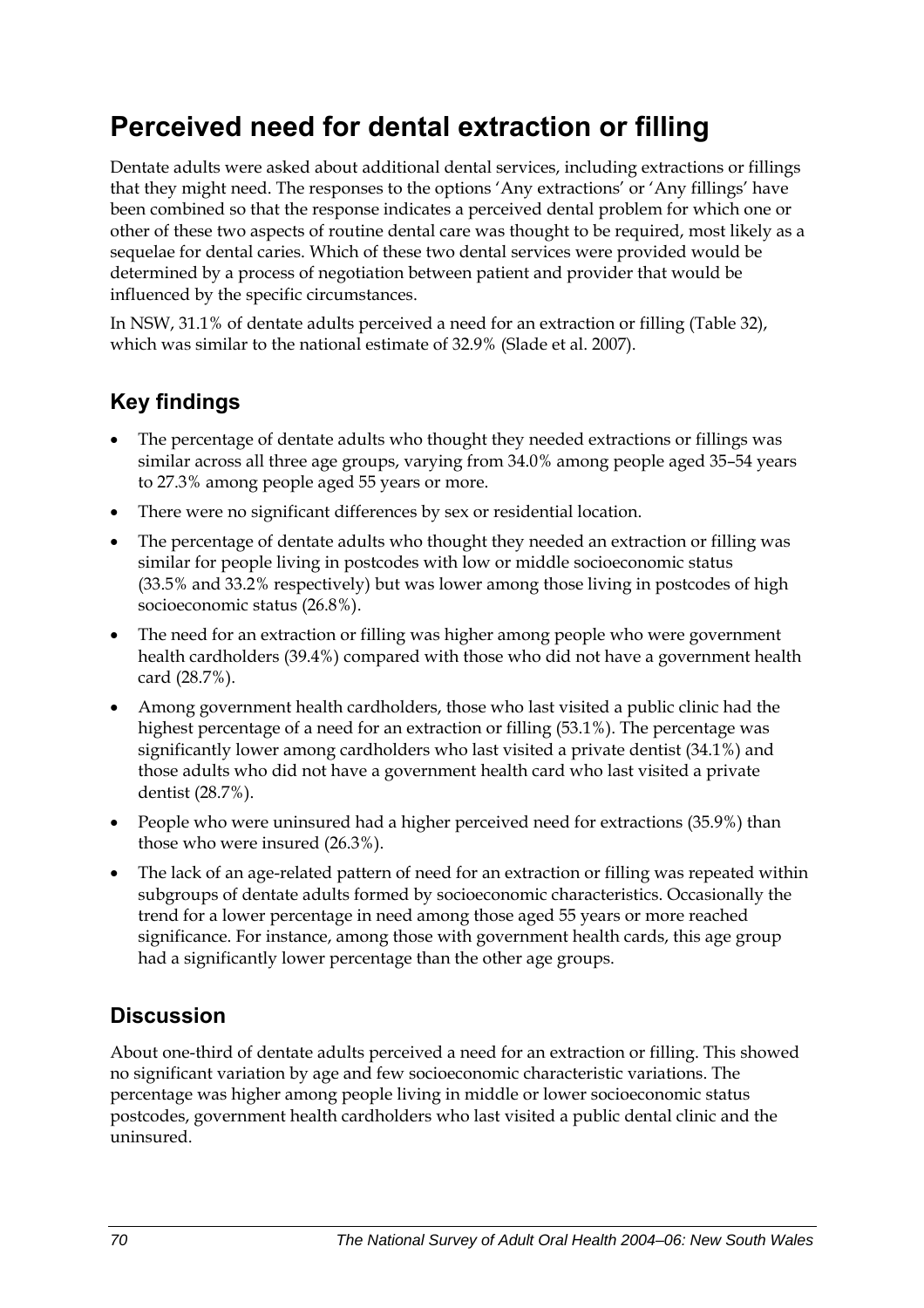|                                                  |                    | Population: dentate people<br>Age (years) |               |               |               |
|--------------------------------------------------|--------------------|-------------------------------------------|---------------|---------------|---------------|
|                                                  |                    | All ages                                  | $15 - 34$     | $35 - 54$     | ≥55           |
| All people                                       | Per cent of people | 31.1                                      | 31.0          | 34.0          | 27.3          |
|                                                  | 95% $Cl^{(a)}$     | $29.3 - 32.9$                             | $27.9 - 34.3$ | $31.1 - 37.0$ | 24.9-29.9     |
| Sex                                              |                    |                                           |               |               |               |
| Males                                            | % of people        | 31.8                                      | 30.0          | 34.5          | 30.7          |
|                                                  | 95% CI             | $29.1 - 34.7$                             | $25.1 - 35.4$ | $30.2 - 39.1$ | $26.5 - 35.2$ |
| Females                                          | % of people        | 30.4                                      | 32.0          | 33.4          | 24.0          |
|                                                  | 95% CI             | $27.7 - 33.1$                             | $27.4 - 37.1$ | $29.7 - 37.4$ | $21.0 - 27.4$ |
| <b>Residential location</b>                      |                    |                                           |               |               |               |
| Capital city                                     | % of people        | 29.6                                      | 30.2          | 31.5          | 25.9          |
|                                                  | 95% CI             | $27.4 - 31.9$                             | $26.4 - 34.4$ | $28.0 - 35.2$ | $22.6 - 29.5$ |
| Other places                                     | % of people        | 33.8                                      | 32.6          | 38.4          | 29.4          |
|                                                  | 95% CI             | $30.9 - 36.8$                             | $27.6 - 38.2$ | $33.6 - 43.5$ | $26.1 - 33.0$ |
| Postcode socioeconomic status                    |                    |                                           |               |               |               |
| Lowest                                           | % of people        | 33.5                                      | 30.6          | 37.9          | 31.2          |
|                                                  | 95% CI             | $30.9 - 36.1$                             | $25.5 - 36.2$ | $33.2 - 42.9$ | $27.6 - 35.0$ |
| Middle                                           | % of people        | 33.2                                      | 31.7          | 38.5          | 27.7          |
|                                                  | 95% CI             | $30.4 - 36.2$                             | $26.7 - 37.1$ | $34.3 - 42.9$ | $23.2 - 32.8$ |
| Highest                                          | % of people        | 26.8                                      | 30.6          | 25.8          | 23.3          |
|                                                  | 95% CI             | $23.6 - 30.3$                             | 24.9-36.9     | $21.0 - 31.2$ | $19.6 - 27.3$ |
| Government health card                           |                    |                                           |               |               |               |
| Health care card or pensioner<br>concession card | % of people        | 39.4                                      | 46.4          | 53.2          | 30.3          |
|                                                  | 95% CI             | $35.6 - 43.4$                             | $37.1 - 55.9$ | $44.0 - 62.1$ | 26.8-33.9     |
| Neither card                                     | % of people        | 28.7                                      | 28.3          | 30.9          | 25.0          |
|                                                  | 95% CI             | $26.6 - 30.9$                             | $24.8 - 32.1$ | $28.2 - 33.7$ | $21.7 - 28.7$ |
| <b>Place of last dental visit</b>                |                    |                                           |               |               |               |
| Cardholder/Public                                | % of people        | 53.1                                      | 53.5          | 64.6          | 41.7          |
|                                                  | 95% CI             | 44.6-61.4                                 | 37.7-68.7     | $51.3 - 75.9$ | $31.7 - 52.5$ |
| Cardholder/Non-public                            | % of people        | 34.1                                      | 40.6          | 46.5          | 27.9          |
|                                                  | 95% CI             | $30.4 - 37.9$                             | $30.2 - 51.9$ | $35.7 - 57.6$ | $24.2 - 32.0$ |
| Non-cardholder/Non-public                        | % of people        | 28.7                                      | 28.3          | 30.9          | 25.0          |
|                                                  | 95% CI             | 26.6-30.9                                 | $24.8 - 32.1$ | $28.2 - 33.7$ | $21.7 - 28.7$ |
| <b>Dental insurance</b>                          |                    |                                           |               |               |               |
| Insured                                          | % of people        | 26.3                                      | 28.5          | 27.1          | 22.3          |
|                                                  | 95% CI             | 24.0-28.9                                 | $23.8 - 33.8$ | $23.8 - 30.6$ | 19.0-26.0     |
| Uninsured                                        | % of people        | 35.9                                      | 33.5          | 42.6          | 31.6          |
|                                                  | 95% CI             | $33.4 - 38.5$                             | $29.1 - 38.3$ | $38.1 - 47.3$ | $28.2 - 35.2$ |

#### <span id="page-78-1"></span><span id="page-78-0"></span>**Table 32: Percentage of people who need an extraction or filling**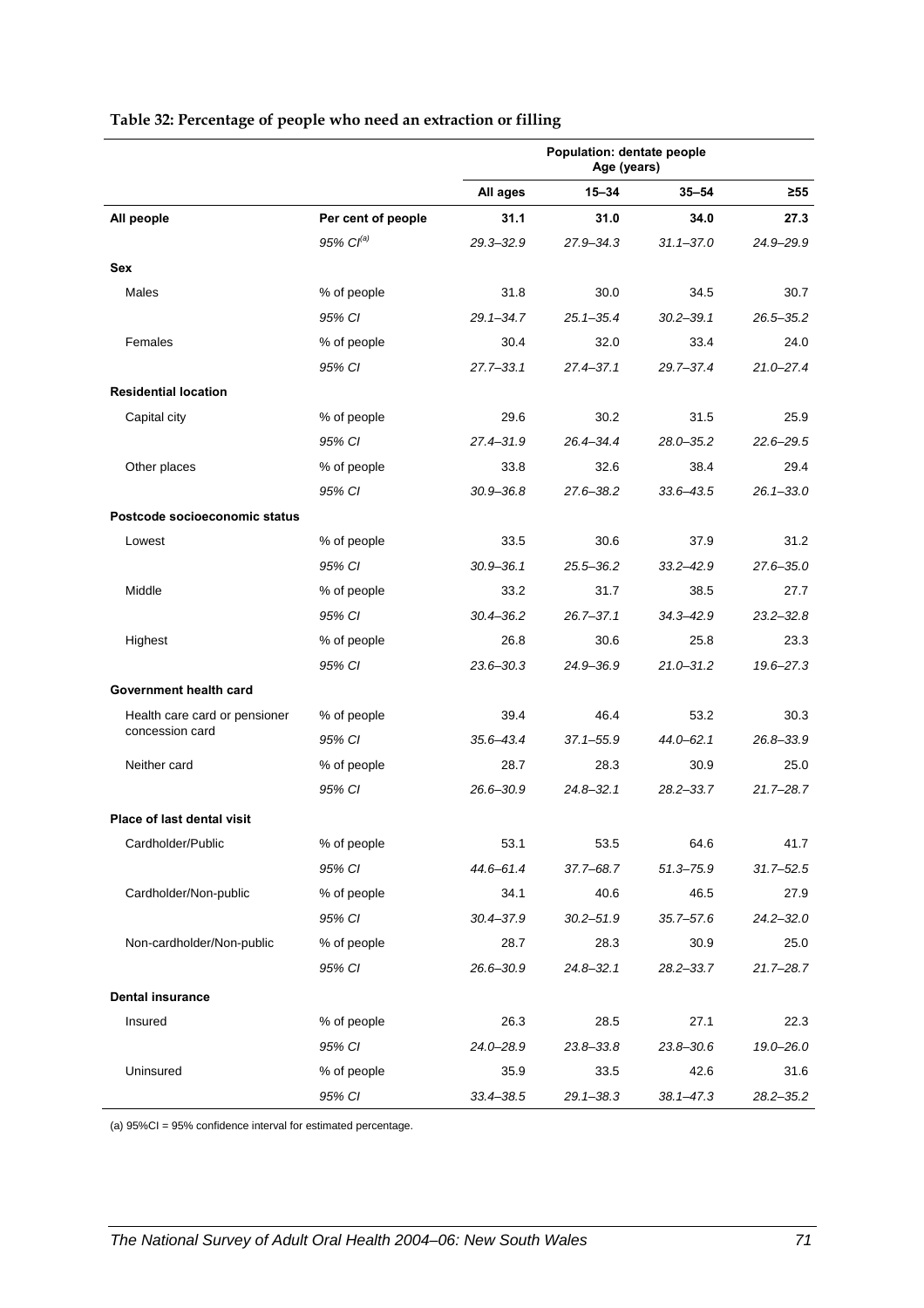## **Perceived need for a dental check-up**

Dentate adults were asked about their perceived need for a check-up. This is regarded as an indicator of compliance with the recommendation of dentists to visit regularly when asymptomatic so as to detect disease earlier and receive prompt treatment for any dental problems. A check-up also provides an opportunity for preventive services to be received.

In NSW, 58.0% of dentate adults perceived a need for a check-up (Table 33[\), which was](#page-80-0)  [similar to the national estimate of 59.6% \(Slade et al. 2007\).](#page-80-0) 

## **Key findings**

- The percentage of dentate adults who thought they needed a check-up was similar across the two younger age groups (63.2 and 60.3%) but lower among people aged 55 years or more (48.0%).
- There were no significant differences among all dentate adults by sex, residential location, postcode socioeconomic status, government health cardholder status or place of last dental visit.
- People who were uninsured were more likely to perceive need for a check-up (62.6%) than those who were insured (53.2%).
- The age-related pattern of perceived need for a check-up was repeated within subgroups of dentate adults formed by most of the socioeconomic characteristics. Only among subgroups formed by place of last visit was the age-related pattern not significantly lower among adults aged 55 years or more.

### **Discussion**

About 6 out of 10 dentate adults perceived a need for a check-up. The percentage was similar for the two younger age groups but significantly lower among people aged 55 years or more. There was little variation by socioeconomic characteristics, which might reflect a confounding of perceived need for a check-up by time since last dental visit. Those with a higher likelihood of compliance with the recommendation of a regular check-up visit may have last visited more recently, and hence not perceive a need for a further check-up at the time of the interview.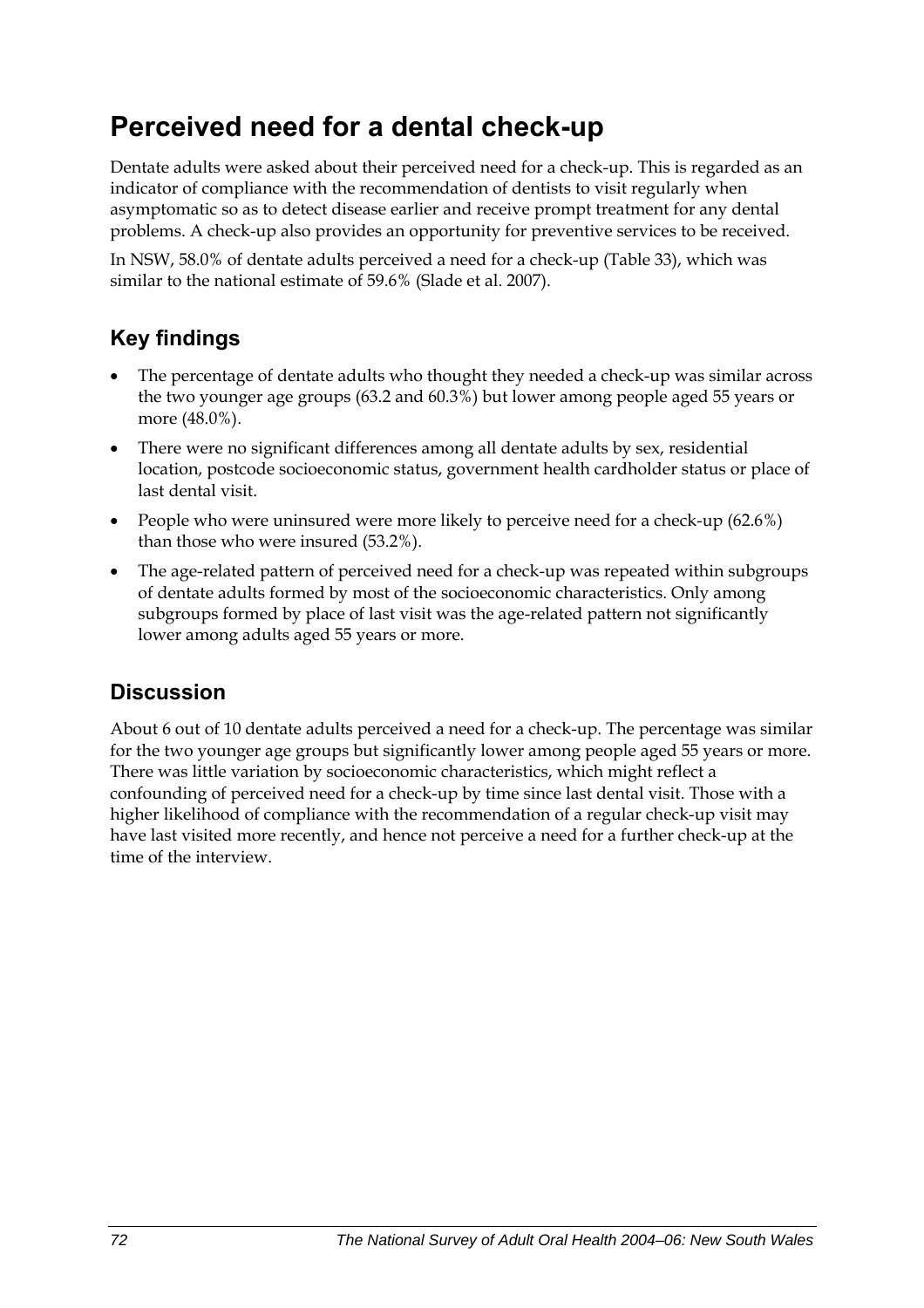<span id="page-80-0"></span>

|                               |                       | Population: dentate people<br>Age (years) |               |               |               |
|-------------------------------|-----------------------|-------------------------------------------|---------------|---------------|---------------|
|                               |                       | All ages                                  | $15 - 34$     | $35 - 54$     | $\geq 55$     |
| All people                    | Per cent of people    | 58.0                                      | 63.2          | 60.3          | 48.0          |
|                               | 95% Cl <sup>(a)</sup> | 56.0-60.0                                 | 59.2-66.9     | $57.3 - 63.3$ | 44.9-51.2     |
| Sex                           |                       |                                           |               |               |               |
| Males                         | % of people           | 57.5                                      | 59.4          | 62.7          | 47.8          |
|                               | 95% CI                | 54.6-60.4                                 | 53.4-65.2     | 58.1-67.0     | $43.4 - 52.2$ |
| Females                       | % of people           | 58.6                                      | 67.0          | 58.0          | 48.3          |
|                               | 95% CI                | 55.8-61.4                                 | $62.0 - 71.6$ | $54.2 - 61.6$ | $43.7 - 52.9$ |
| <b>Residential location</b>   |                       |                                           |               |               |               |
| Capital city                  | % of people           | 57.5                                      | 61.4          | 59.5          | 48.6          |
|                               | 95% CI                | $54.9 - 60.1$                             | 56.6-66.0     | 55.8-63.2     | 44.3-53.0     |
| Other places                  | % of people           | 59.0                                      | 66.8          | 61.7          | 47.2          |
|                               | 95% CI                | $55.8 - 62.0$                             | $60.1 - 72.9$ | 56.3-66.8     | $42.9 - 51.5$ |
| Postcode socioeconomic status |                       |                                           |               |               |               |
| Lowest                        | % of people           | 59.5                                      | 65.6          | 62.4          | 49.0          |
|                               | 95% CI                | 56.3-62.6                                 | $58.1 - 72.3$ | 56.4-68.1     | 44.2-53.9     |
| Middle                        | % of people           | 58.2                                      | 63.1          | 59.7          | 47.9          |
|                               | 95% CI                | $54.7 - 61.6$                             | 57.0-68.8     | 55.0-64.3     | $42.2 - 53.7$ |
| Highest                       | % of people           | 56.5                                      | 61.1          | 59.1          | 47.2          |
|                               | 95% CI                | $52.9 - 60.1$                             | 54.0-67.9     | $53.8 - 64.1$ | 41.6-52.9     |
| Government health card        |                       |                                           |               |               |               |
| Health care card or pensioner | % of people           | 60.9                                      | 71.1          | 70.7          | 51.9          |
| concession card               | 95% CI                | 57.4-64.4                                 | $61.7 - 79.0$ | $63.2 - 77.3$ | 47.7-56.2     |
| Neither card                  | % of people           | 57.2                                      | 61.8          | 58.7          | 45.0          |
|                               | 95% CI                | 54.9-59.5                                 | 57.5-66.0     | $55.5 - 61.8$ | $40.8 - 49.2$ |
| Place of last dental visit    |                       |                                           |               |               |               |
| Cardholder/Public             | % of people           | 67.3                                      | 77.9          | 70.9          | 50.6          |
|                               | 95% CI                | 60.9-73.0                                 | 63.8-87.6     | 57.9-81.2     | $40.2 - 60.9$ |
| Cardholder/Non-public         | % of people           | 58.5                                      | 65.7          | 70.6          | 52.2          |
|                               | 95% CI                | $54.3 - 62.5$                             | $51.9 - 77.2$ | $61.7 - 78.2$ | 47.8-56.6     |
| Non-cardholder/Non-public     | % of people           | 57.2                                      | 61.8          | 58.7          | 45.0          |
|                               | 95% CI                | 54.9-59.5                                 | 57.5–66.0     | $55.5 - 61.8$ | $40.8 - 49.2$ |
| <b>Dental insurance</b>       |                       |                                           |               |               |               |
| Insured                       | % of people           | 53.2                                      | 58.5          | 54.7          | 43.8          |
|                               | 95% CI                | $50.1 - 56.2$                             | $52.0 - 64.7$ | $50.7 - 58.6$ | 39.7-48.0     |
| Uninsured                     | % of people           | 62.6                                      | 67.3          | 67.0          | 51.4          |
|                               | 95% CI                | $60.1 - 65.1$                             | $62.5 - 71.8$ | 62.9-70.9     | $47.2 - 55.7$ |

### <span id="page-80-1"></span>**Table 33: Percentage of people perceiving a need for check-up**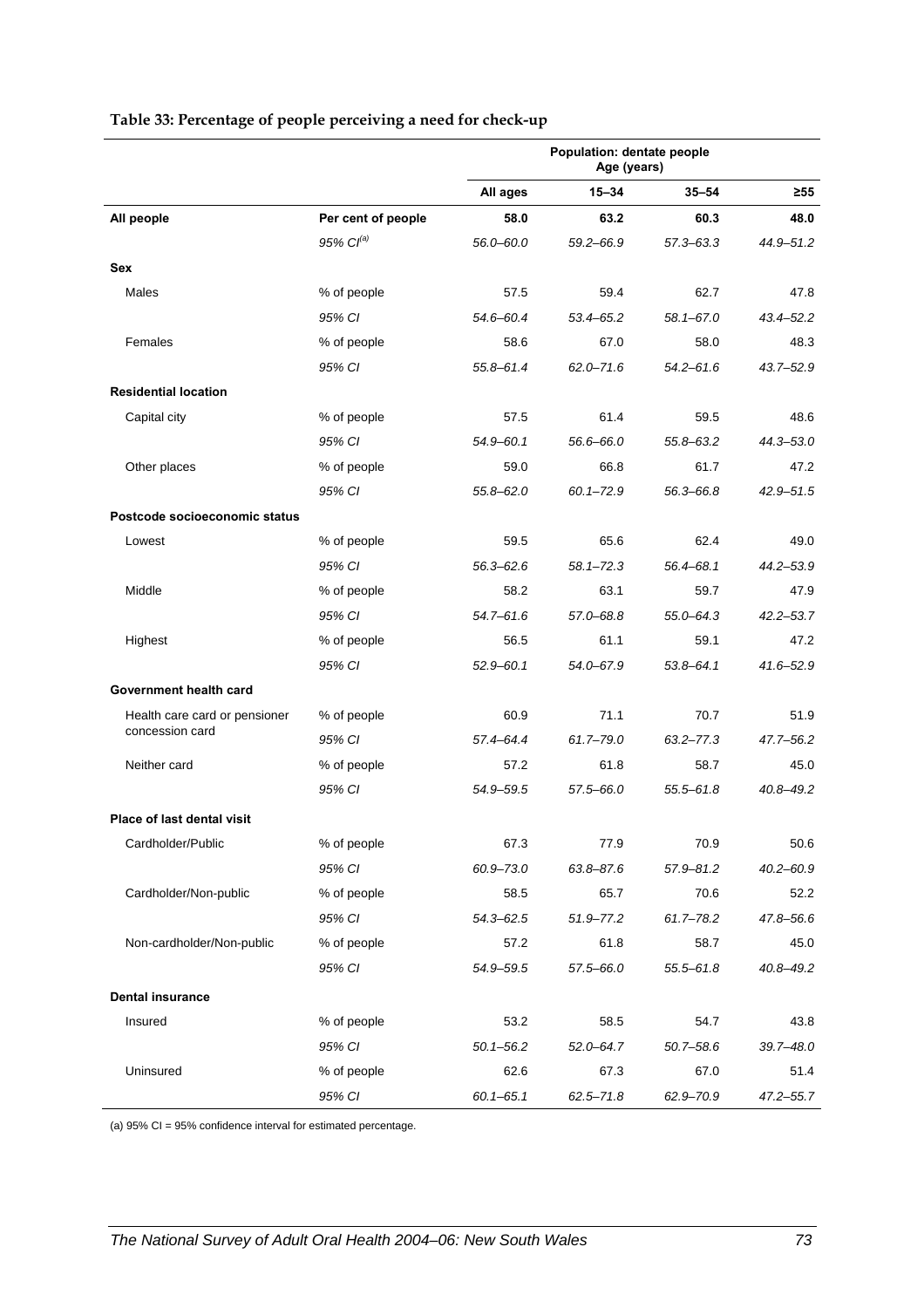## **Perceived urgency of dental treatment needs**

Dentate adults who perceived a need for an extraction or filling were asked about the urgency of needed dental treatment. Dental problems vary from truly urgent problems like dental trauma, swelling in or around the jaws, or bleeding (usually as a complication of dental treatment) through situations where treatment is highly desirable in a short period of time (usually associated with pain) to problems that can reasonably wait to be treated. In NSAOH, dentate adults who perceived a need for an extraction or filling were asked 'How soon do you think you need this dental treatment?' at the time of the interview. The possible responses included a wide range of time periods. These have been collapsed to perceiving a need for treatment either within 3 months or longer than 3 months.

In NSW, 71.6% of dentate adults needing an extraction or filling perceived a need for dental treatment within 3 months [\(Table 34\)](#page-82-0), which was similar to the national estimate of 69.3% (Slade et al. 2007).

## **Key findings**

- The percentage of dentate adults needing an extraction or filling who thought they needed dental treatment within 3 months showed little variation by age group. The percentage varied only from 70.3% to 72.9% across the three age groups.
- There were no significant differences among subgroups formed by any social characteristic.

### **Discussion**

About 7 out of 10 dentate adults who needed an extraction or filling perceived a need for dental treatment within 3 months. The percentage was similar for the three age groups. Perceived need for dental treatment showed little variation by socioeconomic characteristics, which might reflect a confounding of perceived need for dental treatment within 3 months by time since last dental visit.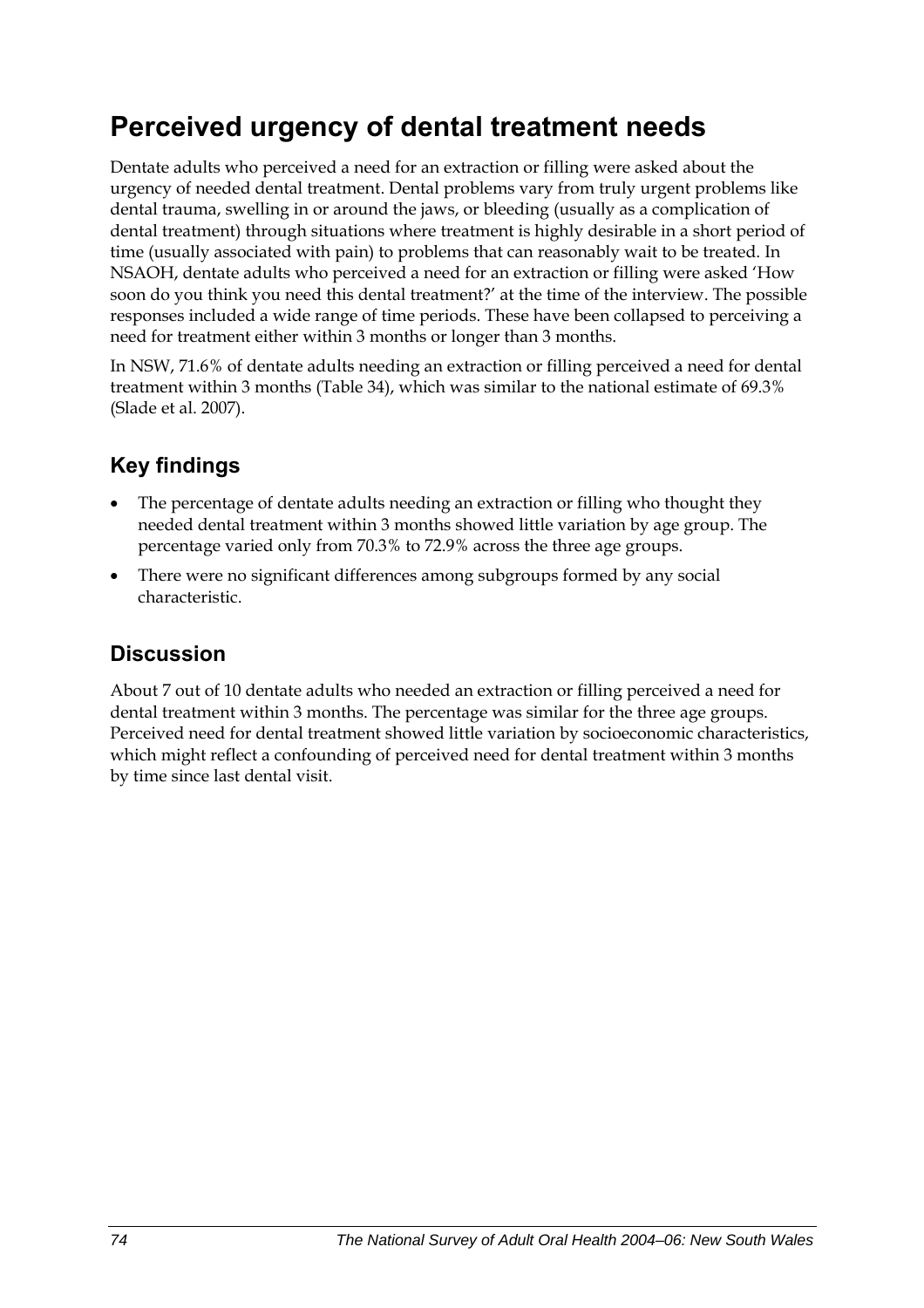|                               |                    | Population: dentate people who need an extraction or filling<br>Age (years) |               |               |               |
|-------------------------------|--------------------|-----------------------------------------------------------------------------|---------------|---------------|---------------|
|                               |                    | All ages                                                                    | $15 - 34$     | $35 - 54$     | ≥55           |
| All people                    | Per cent of people | 71.6                                                                        | 72.2          | 70.3          | 72.9          |
|                               | $95\%$ $Cl^{(a)}$  | 67.7-75.2                                                                   | 64.2-78.9     | $64.9 - 75.1$ | 66.3-78.5     |
| Sex                           |                    |                                                                             |               |               |               |
| Males                         | % of people        | 70.1                                                                        | 73.1          | 68.6          | 68.1          |
|                               | 95% CI             | 64.6-75.2                                                                   | 59.8-83.3     | $60.6 - 75.6$ | $59.6 - 75.6$ |
| Females                       | % of people        | 73.1                                                                        | 71.2          | 71.9          | 78.9          |
|                               | 95% CI             | 68.3-77.4                                                                   | $62.9 - 78.3$ | 65.4-77.6     | $70.1 - 85.6$ |
| <b>Residential location</b>   |                    |                                                                             |               |               |               |
| Capital city                  | % of people        | 70.6                                                                        | 70.2          | 69.2          | 74.0          |
|                               | 95% CI             | 65.8-75.0                                                                   | $60.7 - 78.3$ | $62.4 - 75.3$ | $64.0 - 82.0$ |
| Other places                  | % of people        | 73.1                                                                        | 76.0          | 71.9          | 71.3          |
|                               | 95% CI             | 66.3-78.9                                                                   | $60.8 - 86.6$ | 62.9-79.4     | $63.2 - 78.3$ |
| Postcode socioeconomic status |                    |                                                                             |               |               |               |
| Lowest                        | % of people        | 70.0                                                                        | 73.0          | 70.9          | 65.1          |
|                               | 95% CI             | $63.3 - 76.0$                                                               | $59.3 - 83.3$ | $61.8 - 78.6$ | $56.6 - 72.6$ |
| Middle                        | % of people        | 72.2                                                                        | 74.3          | 67.8          | 78.1          |
|                               | 95% CI             | 65.9-77.7                                                                   | 61.4-83.9     | 58.5-75.8     | 65.9-86.7     |
| Highest                       | % of people        | 72.6                                                                        | 69.1          | 73.2          | 77.7          |
|                               | 95% CI             | 64.6-79.3                                                                   | $53.5 - 81.3$ | $63.2 - 81.4$ | 63.7-87.4     |
| Government health card        |                    |                                                                             |               |               |               |
| Health care card or pensioner | % of people        | 73.4                                                                        | 72.4          | 75.5          | 72.6          |
| concession card               | 95% CI             | $67.1 - 78.9$                                                               | $59.0 - 82.7$ | 64.4-84.0     | 64.3-79.6     |
| Neither card                  | % of people        | 71.1                                                                        | 72.6          | 68.9          | 73.1          |
|                               | 95% CI             | 66.4-75.3                                                                   | $63.7 - 80.0$ | $62.8 - 74.4$ | $63.1 - 81.1$ |
| Place of last dental visit    |                    |                                                                             |               |               |               |
| Cardholder/Public             | % of people        | 83.2                                                                        | 83.0          | 77.8          | 91.6          |
|                               | 95% CI             | 72.7-90.2                                                                   | 60.5-94.0     | 59.4-89.4     | 79.2-96.9     |
| Cardholder/Non-public         | % of people        | 67.7                                                                        | 61.6          | 73.8          | 67.4          |
|                               | 95% CI             | $59.7 - 74.8$                                                               | 42.9-77.4     | 59.7-84.2     | 57.6-76.0     |
| Non-cardholder/Non-public     | % of people        | 71.1                                                                        | 72.6          | 68.9          | 73.1          |
|                               | 95% CI             | 66.4-75.3                                                                   | $63.7 - 80.0$ | $62.8 - 74.4$ | $63.1 - 81.1$ |
| <b>Dental insurance</b>       |                    |                                                                             |               |               |               |
| Insured                       | % of people        | 73.7                                                                        | 77.4          | 68.5          | 78.1          |
|                               | 95% CI             | 68.5-78.4                                                                   | $67.3 - 85.1$ | $60.6 - 75.5$ | $65.4 - 87.1$ |
| Uninsured                     | % of people        | 69.8                                                                        | 68.3          | 71.6          | 69.4          |
|                               | 95% CI             | $64.7 - 74.5$                                                               | $57.4 - 77.4$ | 65.0-77.5     | $61.2 - 76.5$ |

#### <span id="page-82-1"></span><span id="page-82-0"></span>**Table 34: Percentage of people perceiving a need for treatment within 3 months**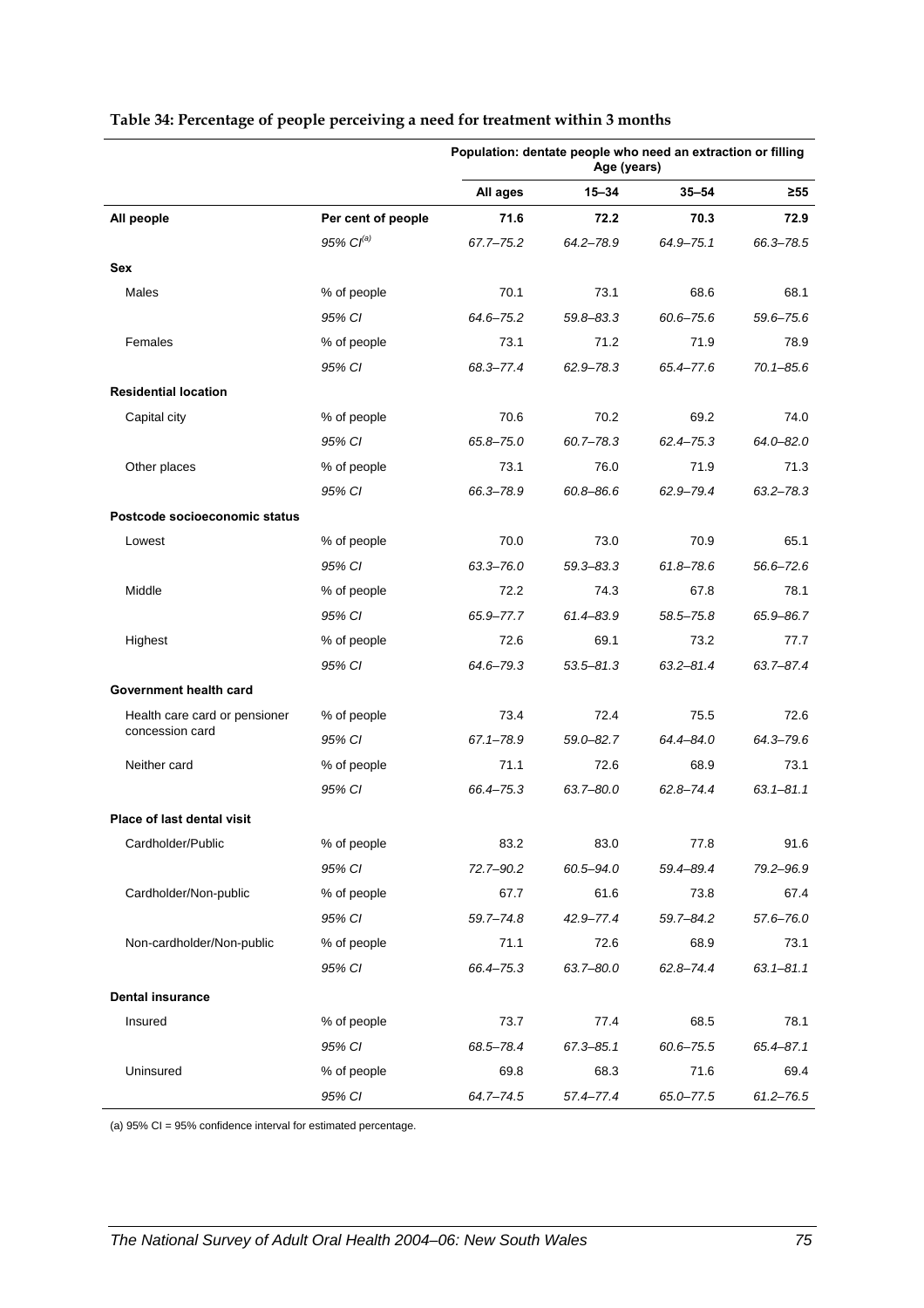## **Age-standardised comparison between government health cardholders and non-health cardholders**

Findings from 29 of the preceding tables are summarised in [Table 35,](#page-84-0) to compare oral health indicators between people with a government health card and non-cardholders. Percentages and means for the two groups are age-standardised, a statistical procedure that aims to remove any effects of age that might account for differences between the two groups in each oral health indicator. As noted in Table 4, a smaller percentage of people in the youngest age group had a health care card or pensioner concession card than in the oldest age group. Age standardisation seeks to compensate for that difference in age distribution, so that differences in any single indicator between the two groups are not confounded by age.

- For most outcomes reported in [Table 35](#page-84-0), health cardholders had significantly poorer oral health status, oral health care and perceived oral health.
- Exceptions occurred for untreated root decay, average number of DMF teeth per person and four periodontal conditions, where the slightly greater frequency in health cardholders compared with non-cardholders was not statistically significant. Also, the slightly lower percentage with filled teeth among health cardholders compared with non-cardholders was not statistically significant.
- For measures relating to tooth loss, the magnitude of difference in age-standardised estimates between the two groups was noticeably smaller than the difference between the same two groups noted in preceding tables where there was no adjustment for age. For example, health cardholders had a 2.6-fold greater prevalence of complete tooth loss when the comparison was adjusted for age [\(Table 35](#page-84-0) ), whereas prevalence differed by a factor of 7.6 when all ages were contrasted in Table 5 (15.4% for health cardholders compare with 2.0% for non-cardholders). This degree of attenuation indicates that age was an important confounder of the relationship between health card status and complete tooth loss.
- However, for most other indicators in [Table 35,](#page-84-0) the relative differences in age-standardised results between the two groups were similar in magnitude to preceding tables. This is because there was only a weak association between age and dental attendance, with the consequence that there was little confounding of the difference between the two groups by age.

In summary, the findings in [Table 35](#page-84-0) confirm that health cardholders are disadvantaged with respect to most indicators of oral health status, oral health care and perceived oral health, and that the disadvantage is not due to the older age profile of health cardholders compared to non-cardholders. Even when age standardisation attenuated the difference between the two groups, as observed for measures relating to tooth loss, the differences tended to remain statistically significant.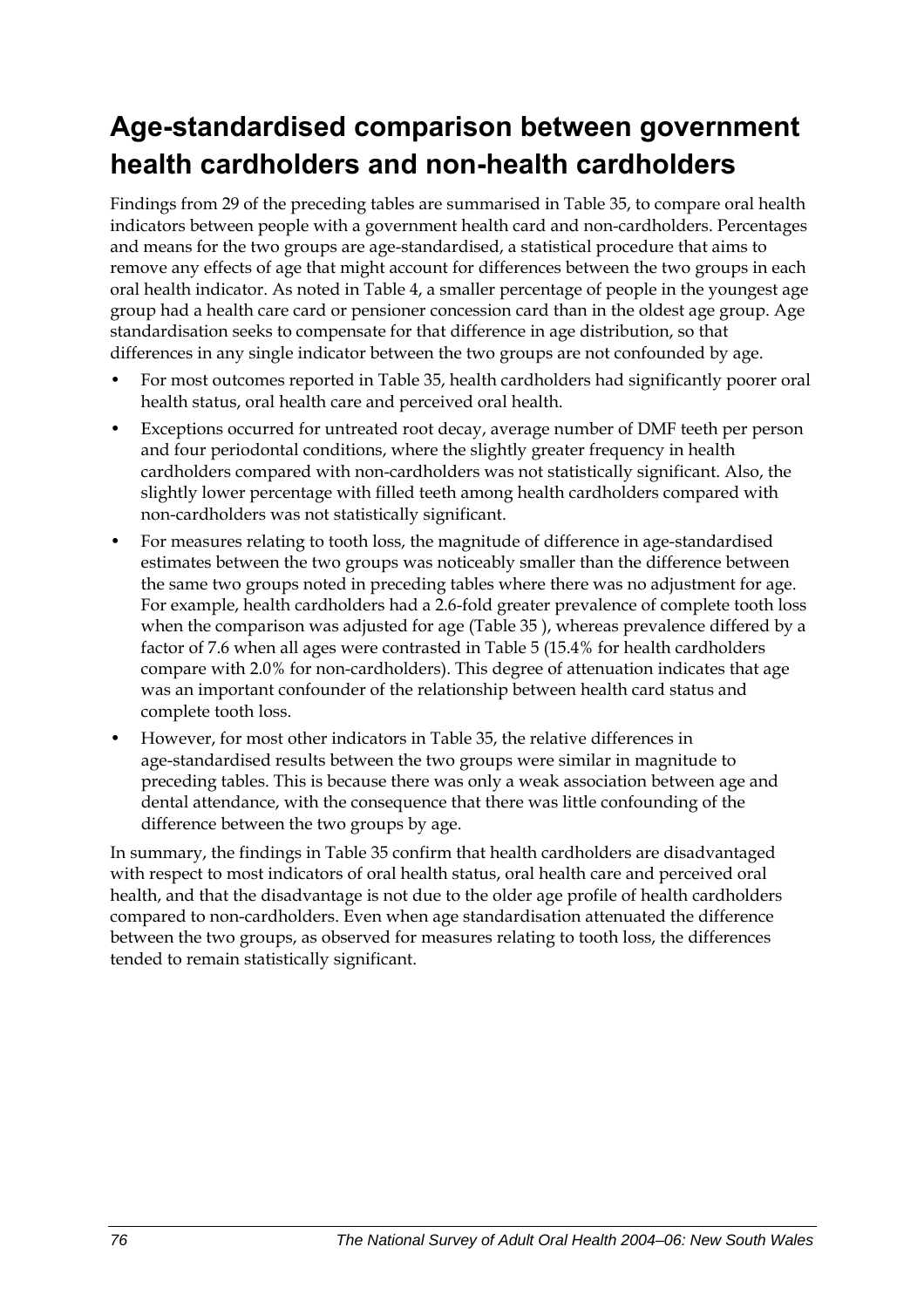<span id="page-84-0"></span>

|                                                                                  | <b>Cardholders</b>  | Non-cardholders     |
|----------------------------------------------------------------------------------|---------------------|---------------------|
| Variable                                                                         | Estimate (95%CI)    | Estimate (95%CI)    |
| % of people with complete tooth loss                                             | $8.6(6.8-10.4)$     | $3.3(2.5-4.0)$      |
| % of people with fewer than 21 teeth                                             | 21.1 (18.4-23.8)    | $9.1 (7.7 - 10.5)$  |
| % of dentate people who wear denture(s)                                          | 21.4 (18.8–24.0)    | 14.8 (13.0-16.6)    |
| Average number of missing teeth per person                                       | $6.5(5.7 - 7.2)$    | $4.6(4.1 - 5.1)$    |
| % of people with untreated coronal decay                                         | 40.8 (32.0–49.6)    | 23.5 (19.2-27.7)    |
| % of people with untreated root decay                                            | $12.0(7.9-16.0)$    | $7.2(4.9-9.5)$      |
| % of people with one or more filled teeth                                        | 73.1 (68.3-77.8)    | $81.3(77.1 - 85.5)$ |
| Average number of DMF teeth per person                                           | 14.1 (13.3–15.0)    | 12.9 (12.4–13.5)    |
| % of people with moderate or severe periodontitis                                | $32.0(25.3 - 38.6)$ | 22.0 (19.1-24.8)    |
| % of people with 4+ mm periodontal pocket depth                                  | 22.2 (15.7-28.7)    | 20.2 (16.8–23.6)    |
| % of people with 4+ mm clinical attachment loss                                  | 50.8 (44.4–57.2)    | 45.0 (40.9–49.0)    |
| % of people with gingival inflammation                                           | 25.5 (16.9-34.1)    | 15.6 (11.6–19.6)    |
| % of people visiting dentist within last 12 months                               | 52.7 (47.9-57.6)    | 64.1 (61.8–66.3)    |
| % of people who attended a private dental practice at last dental visit          | $60.1(55.1 - 65.1)$ | 86.9 (85.2-88.6)    |
| % of people who paid for their last dental visit                                 | 63.3 (57.8–68.8)    | 100.0 (100.0-100.0) |
| % of people who usually visit a dental professional at least once a year         | 42.6 (38.5-46.7)    | 59.7 (57.2–62.3)    |
| % of people who have a dentist they usually attend                               | 72.1 (67.8-76.3)    | 84.5 (82.5-86.5)    |
| % of people who usually visit a dentist for a check up                           | $37.5(33.1 - 41.9)$ | 62.7 (60.3–65.2)    |
| % of people who avoided or delayed dental care                                   | 46.7 (42.5-51.0)    | 24.9 (23.0-26.8)    |
| % of people who reported that cost had prevented recommended dental<br>treatment | 37.1 (31.7-42.5)    | 16.6 (14.5-18.7)    |
| % of people who would have a lot of difficulty paying a \$100 dental bill        | 43.0 (38.0-48.0)    | 12.5 (11.1–14.0)    |
| % of people avoiding foods due to dental problems                                | 35.2 (30.2-40.2)    | 15.7 (13.8-17.6)    |
| % of people rating their oral health fair or poor                                | 34.0 (29.1-38.9)    | $13.1(11.5 - 14.7)$ |
| % of people experiencing toothache                                               | 28.8 (24.4-33.1)    | $13.0(11.5 - 14.5)$ |
| % of people experiencing orofacial pain                                          | 29.2 (24.9-33.5)    | 22.2 (20.2-24.3)    |
| % of people who need dentures                                                    | 14.3 (11.7-16.8)    | $4.3(3.2 - 5.4)$    |
| % of people who need an extraction or filling                                    | 45.3 (40.4 - 50.3)  | 28.2 (26.0-30.3)    |
| % of people perceiving a need for a check up                                     | 65.4 (61.6–69.3)    | 54.9 (52.6-57.3)    |
| % of people perceiving a need for treatment within 3 months                      | 72.7 (66.4-79.1)    | 72.6 (67.9-77.2)    |

#### <span id="page-84-1"></span>**Table 35: Age-standardised comparison of health cardholders and non-health cardholders**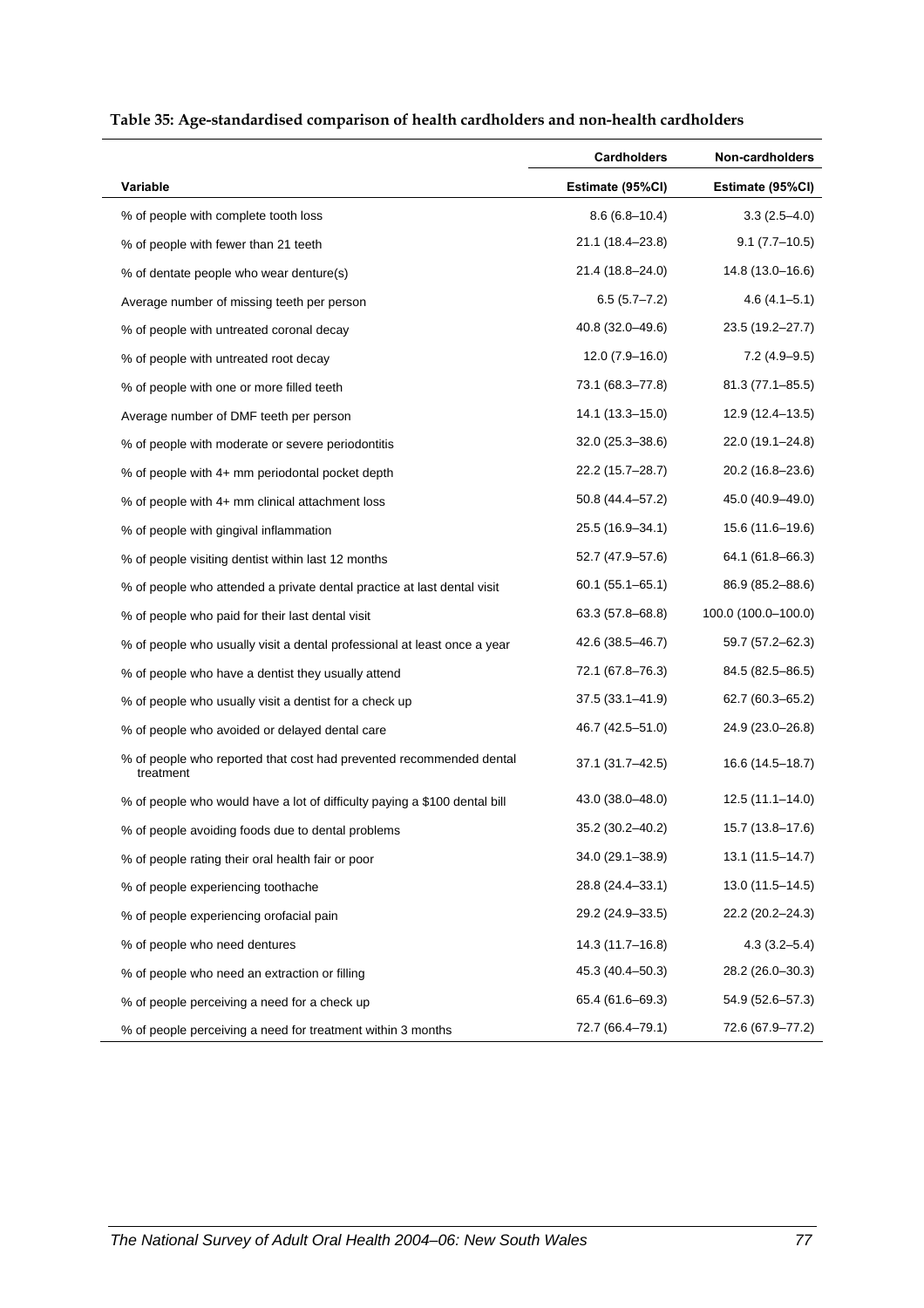## **Age-standardised comparison between the dentally insured and the uninsured**

Age standardisation has been used in [Table 36](#page-86-0) to make comparisons between dentally insured and uninsured people in each of the 30 oral health indicators presented in Tables 5–34. These comparisons are based on the same principles noted for [Table 35](#page-84-0). That is, age standardisation aims to compare insured and uninsured people after adjusting for potential differences in the age distribution between the two groups. In principle, however, there should be little confounding of these effects because there were only small differences in dental insurance coverage among the three age groups (Table 4).

- The results in [Table 36](#page-86-0) show statistically significantly poorer outcomes for uninsured people in 23 of the 30 indicators. For each of those 23 indicators, statistically significant differences were also observed in the preceding tables. Furthermore, relative differences between the insured and uninsured for each of those 23 indicators were of a similar magnitude whether or not the comparison was age-standardised.
- Conversely, the seven indicators in [Table 36](#page-86-0) that did not differ to a statistically significantly degree between insured and uninsured people were similarly non-significant when contrasted between the two groups in previous tables that did not use age standardisation.

In summary, the findings in [Table 36](#page-86-0) confirm generally poorer oral health outcomes for uninsured people compared to insured people. Age standardisation did not appreciably alter the relationship between insurance status and any of the indicators, inferring that there was very little confounding of the effects of insurance due to age.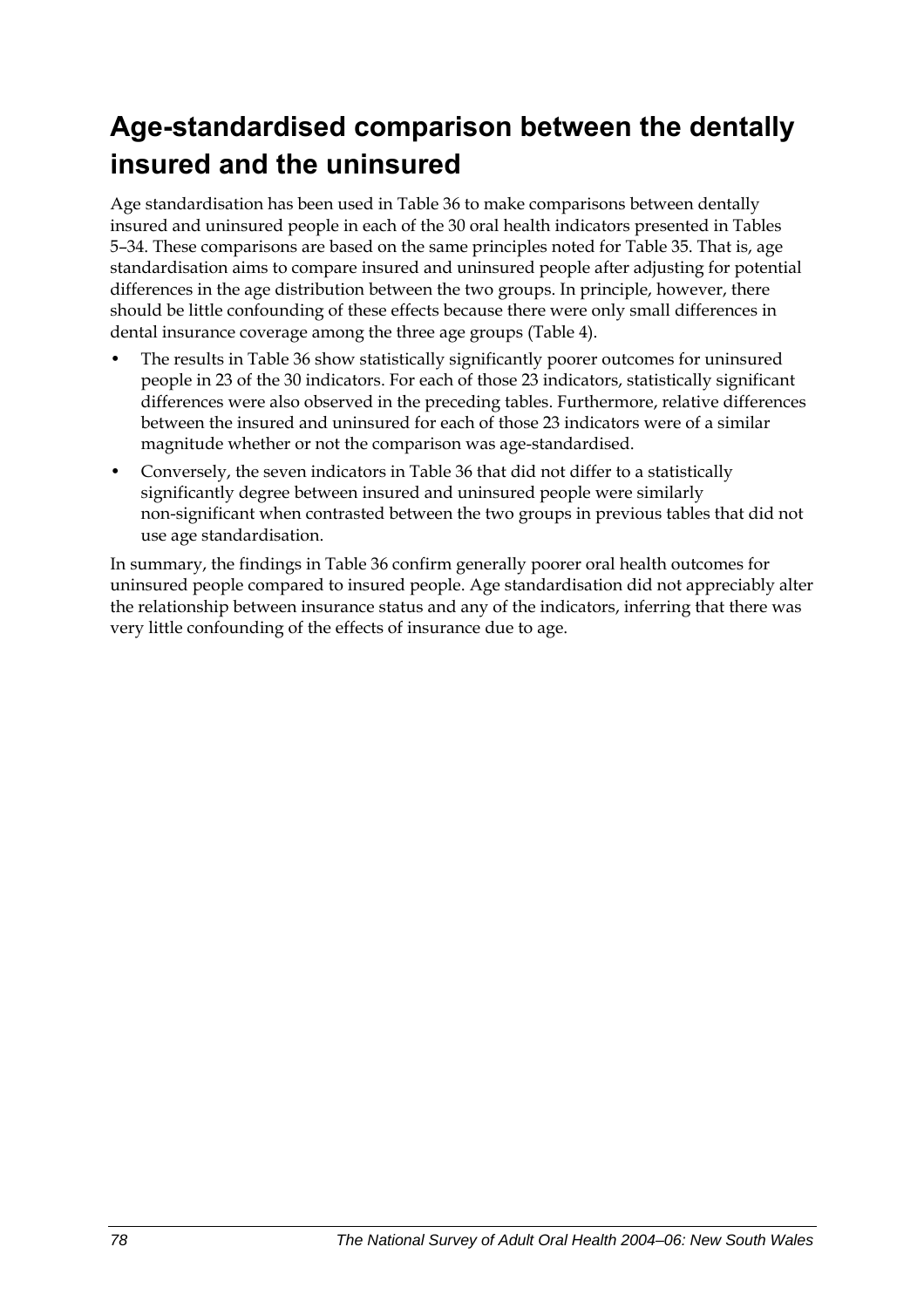<span id="page-86-0"></span>

|                                                                                  | <b>Insured</b>      | <b>Uninsured</b>    |
|----------------------------------------------------------------------------------|---------------------|---------------------|
| <b>Variable</b>                                                                  | Estimate (95%CI)    | Estimate (95%CI)    |
| % of people with complete tooth loss                                             | $2.8(2.0-3.7)$      | $7.1(6.1 - 8.0)$    |
| % of people with fewer than 21 teeth                                             | $9.1(7.5-10.8)$     | 16.9 (15.3-18.6)    |
| % of dentate people who wear denture(s)                                          | 14.4 (12.4–16.5)    | 20.2 (18.3–22.0)    |
| Average number of missing teeth per person                                       | $4.4(3.8-4.9)$      | $5.9(5.4 - 6.4)$    |
| % of people with untreated coronal decay                                         | 21.3 (15.7-26.9)    | 33.6 (28.4-38.8)    |
| % of people with untreated root decay                                            | $4.2(2.4 - 5.9)$    | $11.3(9.0-13.5)$    |
| % of people with one or more filled teeth                                        | 86.0 (81.3-90.7)    | 72.9 (68.7-77.1)    |
| Average number of DMF teeth per person                                           | $13.3(12.5 - 14.1)$ | 13.2 (12.6–13.8)    |
| % of people with moderate or severe periodontitis                                | 21.0 (18.0-24.0)    | 28.6 (24.4–32.8)    |
| % of people with 4+ mm periodontal pocket depth                                  | 19.4 (15.8-23.0)    | 21.1 (16.7-25.4)    |
| % of people with 4+ mm clinical attachment loss                                  | 45.3 (41.0-49.5)    | 47.2 (42.8–51.6)    |
| % of people with gingival inflammation                                           | $13.0(8.1 - 17.9)$  | 20.0 (15.7-24.2)    |
| % of people visiting dentist within last 12 months                               | 74.0 (71.5–76.4)    | 49.4 (46.9-51.8)    |
| % of people who attended a private dental practice at last dental visit          | 87.9 (85.7-90.1)    | 74.1 (71.3-77.0)    |
| % of people who paid for their last dental visit                                 | 99.0 (98.4–99.6)    | 85.4 (83.2-87.7)    |
| % of people who received government-subsidised dental care in private<br>sector  | $0.3$ ( $<0$ -0.6)  | $2.8(2.0-3.5)$      |
| % of people who usually visit a dental professional at least once a year         | 70.0 (66.9–73.0)    | 41.5 (38.8-44.3)    |
| % of people who have a dentist they usually attend                               | 89.9 (88.0-91.8)    | 72.4 (69.5-75.2)    |
| % of people who usually visit a dentist for a check up                           | 71.8 (68.8-74.8)    | 42.9 (40.1–45.7)    |
| % of people who avoided or delayed dental care                                   | 17.6 (15.6–19.6)    | 41.9 (39.1-44.6)    |
| % of people who reported that cost had prevented recommended dental<br>treatment | $13.3(10.8 - 15.8)$ | 29.3 (25.9–32.6)    |
| % of people who would have a lot of difficulty paying a \$100 dental bill        | $10.7(8.9-12.5)$    | 26.8 (24.4-29.2)    |
| % of people avoiding foods due to dental problems                                | 14.2 (12.3-16.1)    | 24.4 (21.7-27.2)    |
| % of people rating their oral health fair or poor                                | $11.7(9.8-13.6)$    | 22.2 (19.7-24.7)    |
| % of people experiencing toothache                                               | 14.0 (11.7-16.4)    | 18.4 (16.2-20.7)    |
| % of people experiencing orofacial pain                                          | 21.5 (19.1-24.0)    | 25.5 (23.1-28.0)    |
| % of people who need dentures                                                    | $3.6(2.7-4.5)$      | $10.1 (8.6 - 11.6)$ |
| % of people who need an extraction or filling                                    | 25.6 (23.1-28.1)    | 36.4 (33.8-38.9)    |
| % of people perceiving a need for a check up                                     | 52.5 (49.6-55.5)    | 62.7 (60.2–65.1)    |
| % of people perceiving a need for treatment within 3 months                      | 75.3 (70.6-80.0)    | 69.8 (64.9-74.6)    |

#### <span id="page-86-1"></span>**Table 36: Age-standardised comparison of the dentally insured and the uninsured**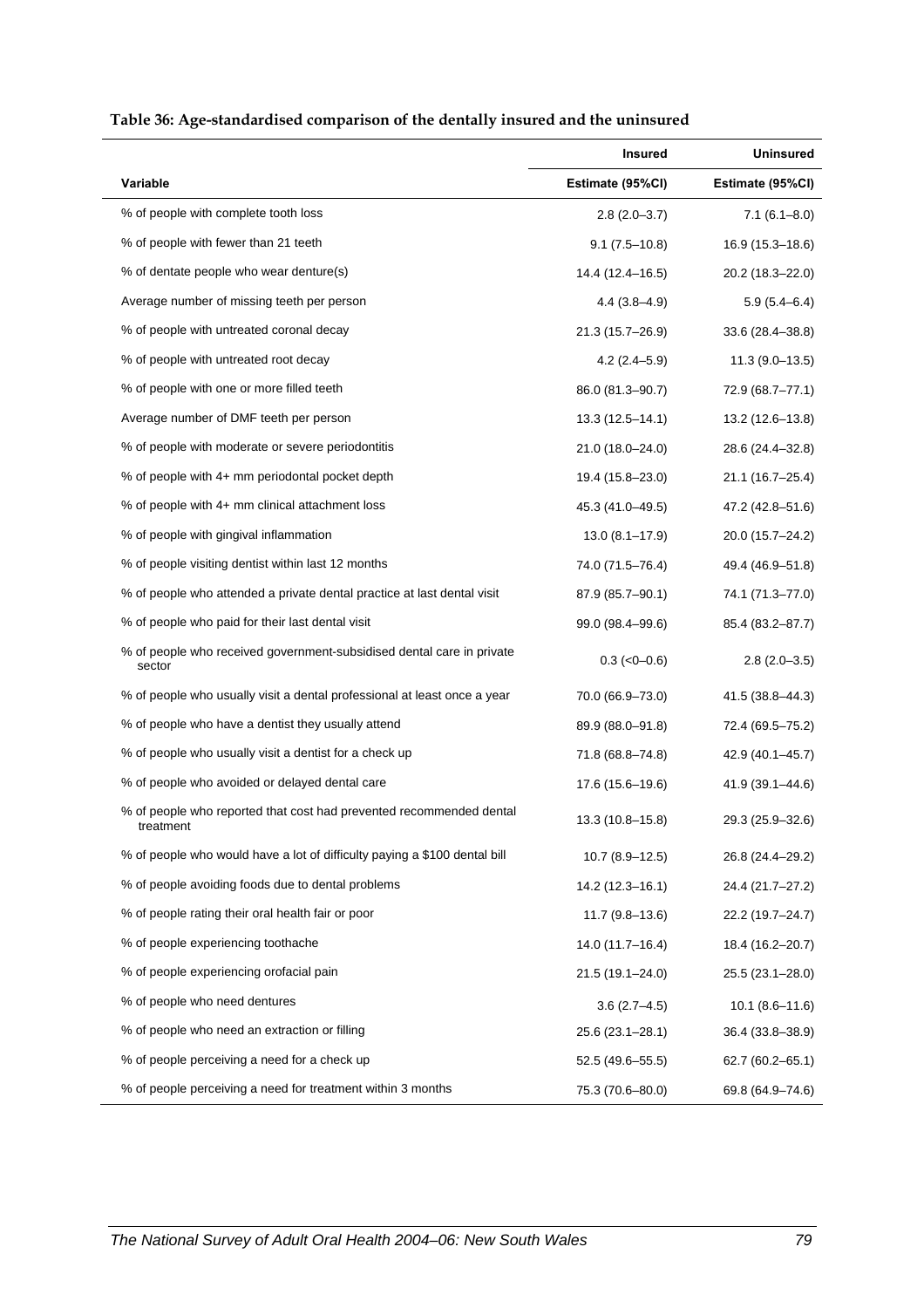# **Appendix**

## **Sample counts**

#### **Table A.1: Table counts of interviewed people**

|                                                  | Age group (years) |                |                |           |
|--------------------------------------------------|-------------------|----------------|----------------|-----------|
|                                                  | All ages          | $15 - 34$      | $35 - 54$      | $\geq 55$ |
| All people                                       | 3,671             | 791            | 1,390          | 1,490     |
| <b>Sex</b>                                       |                   |                |                |           |
| Males                                            | 1,456             | 314            | 539            | 603       |
| Females                                          | 2,215             | 477            | 851            | 887       |
| <b>Residential location</b>                      |                   |                |                |           |
| Capital city                                     | 2,246             | 534            | 878            | 834       |
| Other places                                     | 1,425             | 257            | 512            | 656       |
| Postcode socioeconomic status                    |                   |                |                |           |
| Lowest                                           | 1,213             | 225            | 430            | 558       |
| Middle                                           | 1,257             | 300            | 492            | 465       |
| Highest                                          | 1,201             | 266            | 468            | 467       |
| Government health card                           |                   |                |                |           |
| Blank but applicable                             | 13                | $\overline{7}$ | $\overline{2}$ | 4         |
| Health care card or pensioner<br>concession card | 1,122             | 132            | 232            | 758       |
| Neither card                                     | 2,536             | 652            | 1156           | 728       |
| Place of last dental visit                       |                   |                |                |           |
| Cardholder/Public                                | 280               | 56             | 79             | 145       |
| Cardholder/Non-public                            | 842               | 76             | 153            | 613       |
| <b>Dental insurance</b>                          |                   |                |                |           |
| Blank but applicable                             | 27                | 20             | 4              | 3         |
| Insured                                          | 1,683             | 333            | 746            | 604       |
| Uninsured                                        | 1,961             | 438            | 640            | 883       |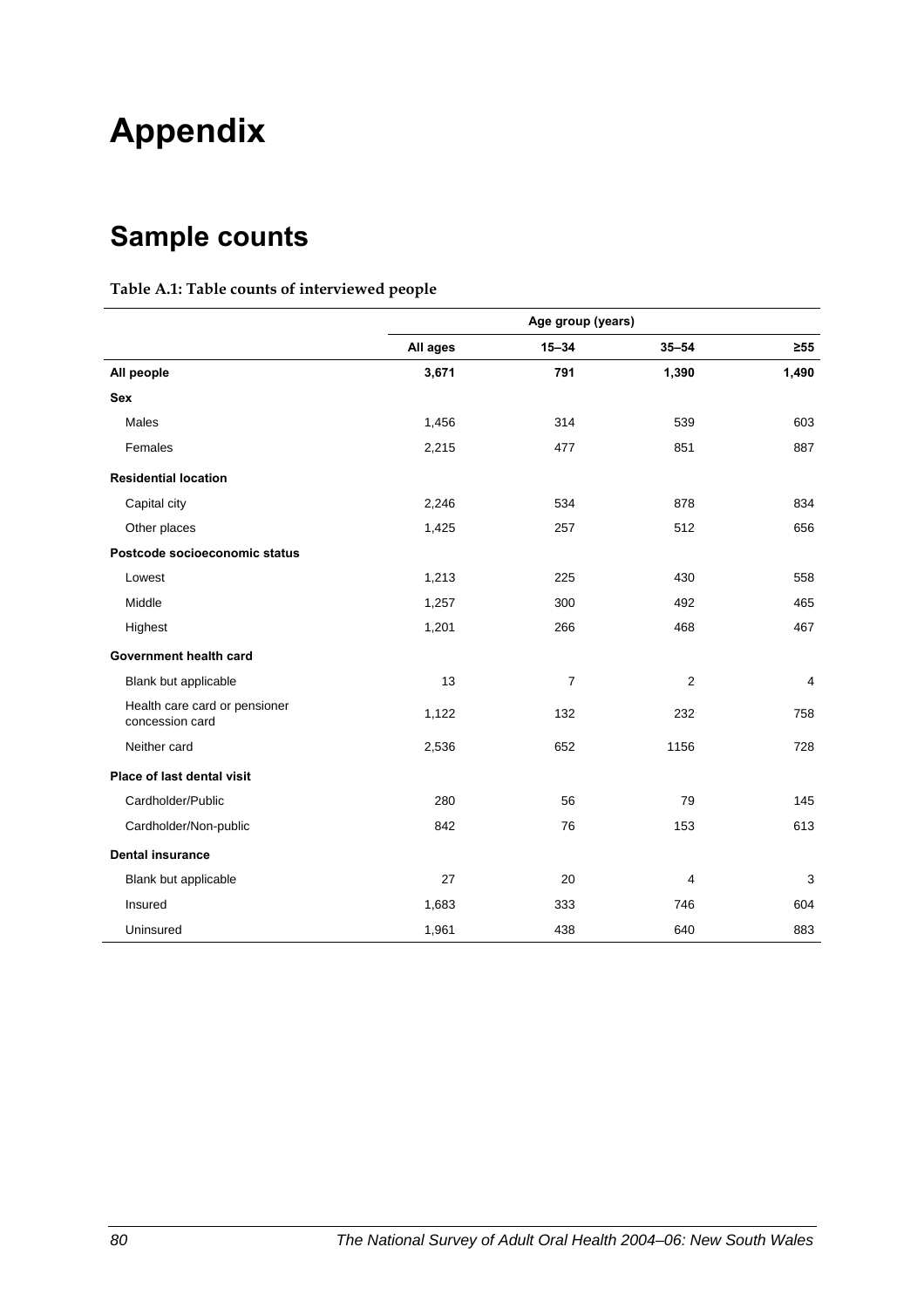### **Table A.2: Sample counts of examined people**

|                               | Age group (years) |           |             |             |
|-------------------------------|-------------------|-----------|-------------|-------------|
|                               | All ages          | $15 - 34$ | $35 - 54$   | $\geq 55$   |
| All people                    | 1,113             | 176       | 435         | 502         |
| <b>Sex</b>                    |                   |           |             |             |
| <b>Males</b>                  | 449               | 52        | 167         | 230         |
| Females                       | 664               | 124       | 268         | 272         |
| <b>Residential location</b>   |                   |           |             |             |
| Capital city                  | 617               | 100       | 256         | 261         |
| Other places                  | 496               | 76        | 179         | 241         |
| Postcode socioeconomic status |                   |           |             |             |
| Lowest                        | 389               | 56        | 145         | 188         |
| Middle                        | 377               | 61        | 147         | 169         |
| Highest                       | 347               | 59        | 143         | 145         |
| Government health card        |                   |           |             |             |
| Blank but applicable          | $\mathbf{1}$      | 1         | $\mathbf 0$ | $\mathbf 0$ |
| Cardholder                    | 385               | 44        | 91          | 250         |
| Non-cardholder                | 727               | 131       | 344         | 252         |
| Place of last dental visit    |                   |           |             |             |
| Cardholder/Public             | 108               | 18        | 31          | 59          |
| Cardholder/Non-public         | 277               | 26        | 60          | 191         |
| <b>Dental insurance</b>       |                   |           |             |             |
| Blank but applicable          | $\overline{7}$    | 6         | 0           | 1           |
| Insured                       | 491               | 69        | 204         | 218         |
| Uninsured                     | 615               | 101       | 231         | 283         |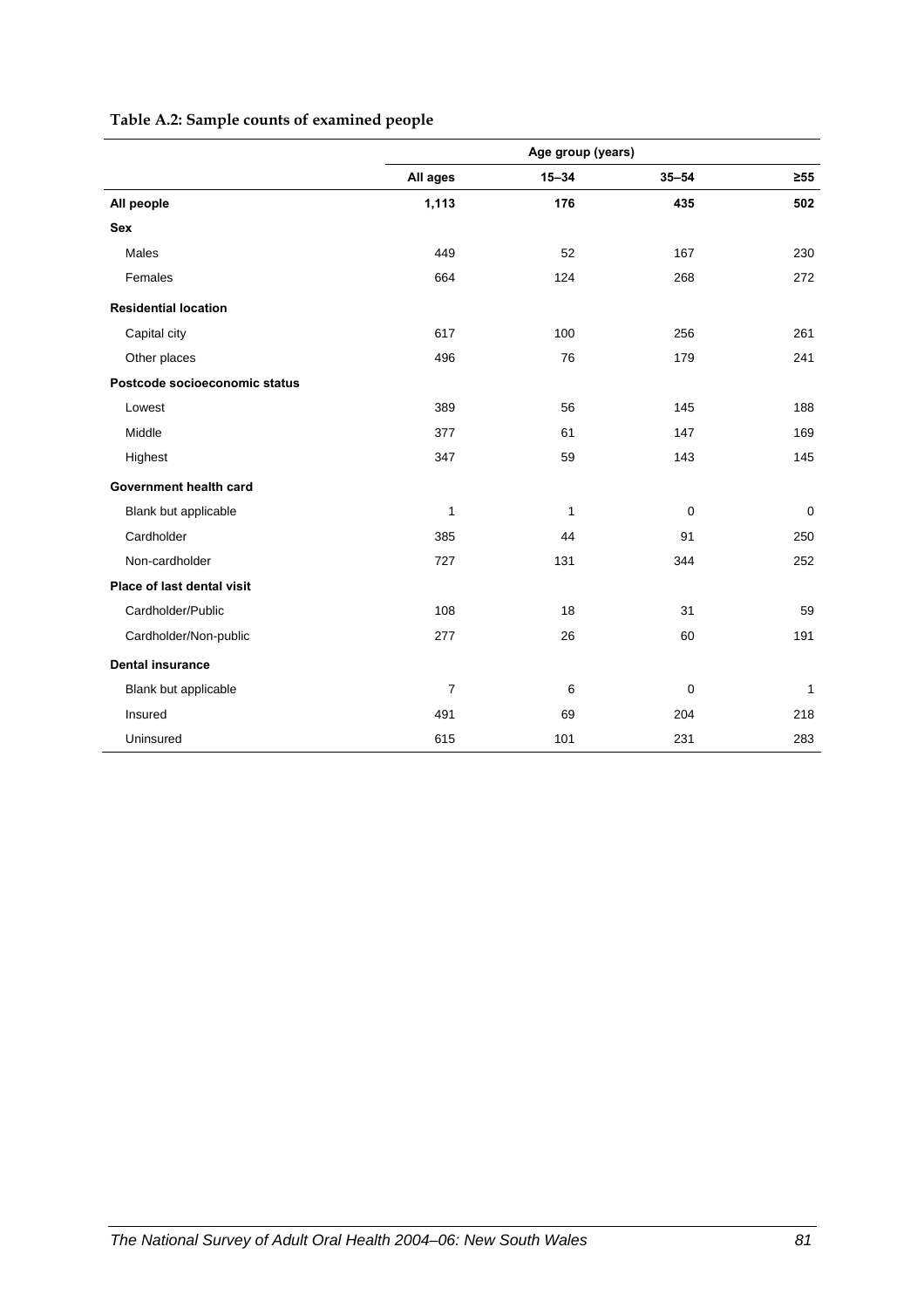# **Glossary**

**95% confidence interval** Defines the uncertainty around an estimated value—there is a 95% probability that the true value falls within the range of the upper and lower limits.

**Attachment loss** The distance in millimetres measured from the edge of the enamel of a tooth to the gum tissue that is adherent to its root.

**Calibration** A procedure to promote standardisation between examiners performing the oral examinations.

**Canine** One of four 'eye teeth' positioned next to the incisors and used for tearing food.

**Capital city** The administrative seat of government of each of Australia's six states and two territories—each capital city also represents the most populous location of its respective state or territory.

**Cemento-enamel junction** Point on a tooth surface where the tooth crown joins the tooth root.

**Census** The Census of Population and Housing conducted every 5 years by the Australian Bureau of Statistics.

**Complete tooth loss** Loss of all natural teeth (also referred to as edentulism).

**Coronal** Pertaining to the crown of a tooth.

**Crown** The portion of tooth covered by white enamel that usually is visible in the mouth.

**Dental attendance** Behaviour related to the use of dental services.

**Dental caries** The process in which tooth structure is destroyed by acid produced by bacteria in the mouth—see dental decay.

**Dental caries experience** The cumulative effect of the caries process through a person's lifetime, manifesting as teeth that are decayed, missing or filled.

**Dental decay** Cavity resulting from dental caries.

**Dental insurance** Dental care is not covered under Australia's universal public health insurance vehicle, Medicare, and consequently people seeking cover can elect to carry private dental insurance.

**Dentate** Having one or more natural teeth.

**Dentition** The set of teeth—a complete dentition comprises 32 adult teeth.

**Denture** A removable dental prosthesis that substitutes for missing natural teeth and adjacent tissues.

**DMFT** An index of dental caries experience measured by counting the number of decayed (D), missing (M), and filled (F) teeth (T).

**Edentulous** A state of complete loss of all natural teeth.

**Enamel** Hard white mineralised tissue covering the crown of a tooth.

**Epidemiology** The study of the distribution and causes of health and disease in populations.

**Examination protocol** Methods and guidelines for conducting standardised oral examinations in a survey.

**Extraction** Removal of a natural tooth.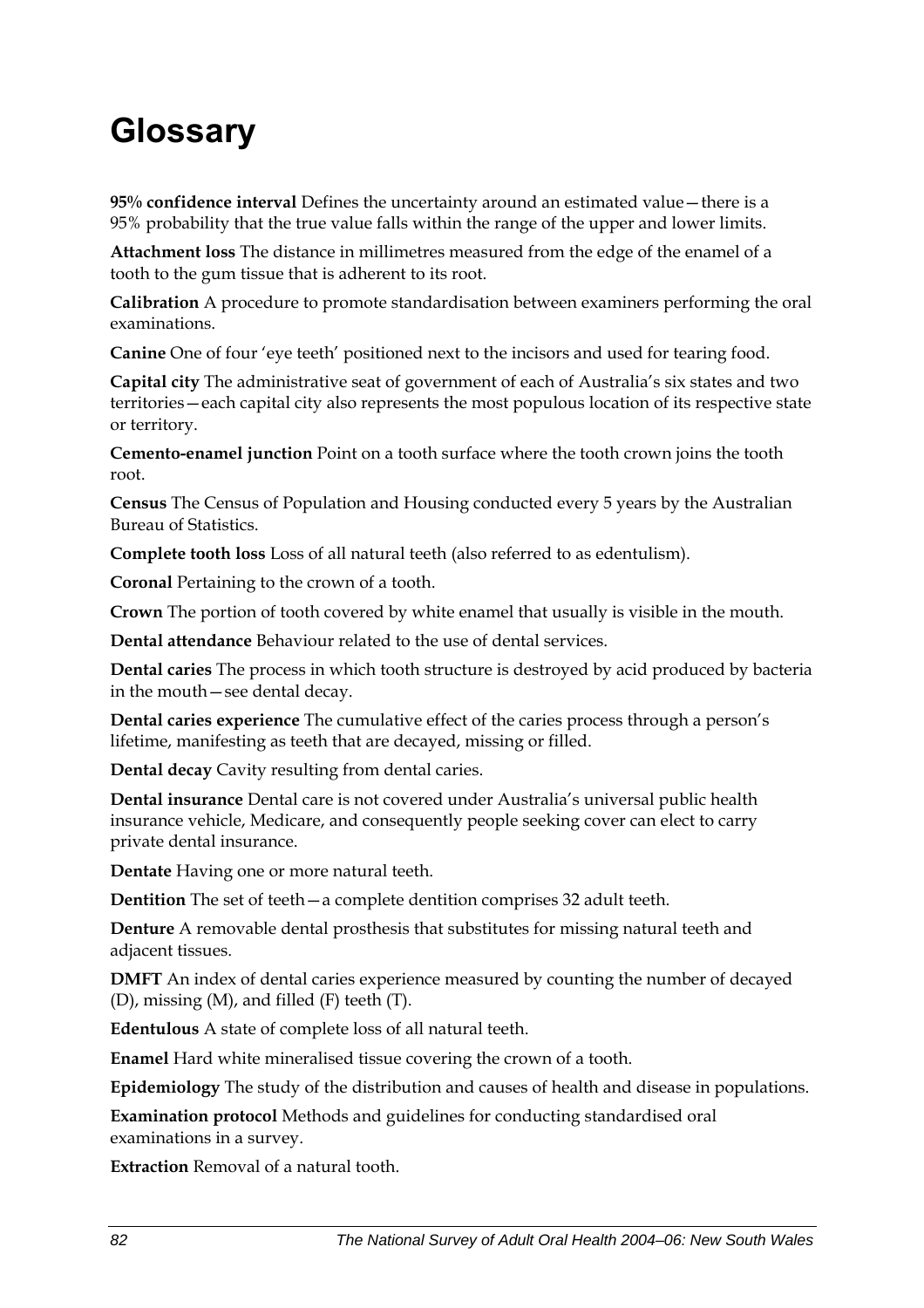**Generation** A group of people born during a defined period of time (also referred to as a birth cohort).

**Gingiva** Gum tissue.

**Gingivitis** Redness, swelling or bleeding of the gums caused by inflammation.

**Government health card** A concession card issued by the Australian Government that entitles the holder to services including public dental care.

**Incisor** One of eight front teeth used during eating for cutting food.

**Index of Relative Socioeconomic Advantage/Disadvantage (IRSAD)** One of four indices measuring area-level disadvantage derived by the Australian Bureau of Statistics—the IRSAD is derived from attributes such as low income, low educational attainment, high unemployment and jobs in relatively unskilled occupations.

**Indigenous identity** A person who states that they are of Aboriginal and/or Torres Strait Islander descent is an Indigenous Australian.

**Mean** The arithmetic average of a set of values.

**Molar** One of 12 back teeth used in grinding food.

**Natural teeth** Refers to a person's own teeth as opposed to artificial teeth.

**Orofacial pain** Pain located in the face, jaw, temple, in front of the ear or in the ear.

**Participation rate** The proportion of people from whom survey information is collected from among the total number of people selected as intended study participants.

**Periodontal disease** Disease of the gums and other tissues that attach to and anchor teeth to the jaws.

**Periodontal pocket** A space below the gum line that exists between the root of a tooth and the gum surrounding that tooth.

**Periodontitis** Disease of the gums caused by bacteria, characterised by swelling and bleeding of the gums and loss of tissue that attaches the tooth to the jaw.

**Permanent teeth** Adult teeth (secondary teeth).

**Plaque** A film composed of bacteria and food debris that adheres to the tooth surface.

**Prevalence** The proportion of people with a defined disease within a defined population.

**Probing pocket depth** The measured depth of the periodontal pocket.

**Recorder** A person, usually a dental assistant, who recorded the results of an oral examination onto a laptop computer.

**Relative difference** The difference between two values calculated as a ratio of one value divided by another.

**Restoration** A filling to repair a tooth damaged by decay or injury.

**Root** That part of the tooth below the crown which is anchored to the jaw.

**Root surface** The surface of the root of a tooth.

**Socioeconomic Indices for Areas (SEIFA)** A set of four indices derived by the Australian Bureau of Statistics from population census data to measure aspects of socioeconomic position for geographic areas.

**Socioeconomic position** Descriptive term for a position in society and usually measured by attributes such as income, education, occupation or characteristics of residential area.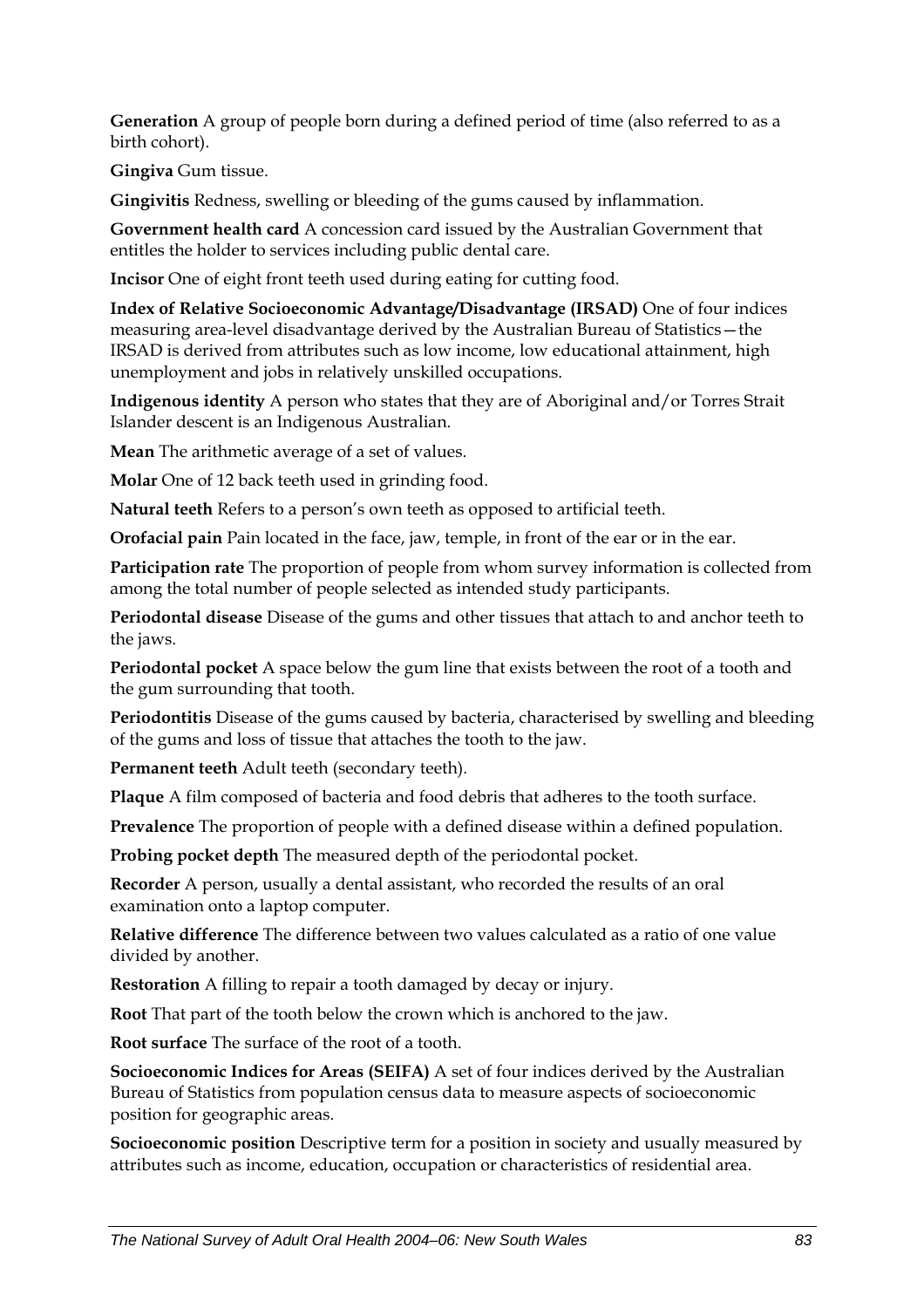**State/territory** Geographic regions of Australia—the nation has six states and two territories.

**Statistical significance** An indication from a statistical test that an observed association is unlikely (usually less than 5% probability) to be due to chance created when a random sample of people is selected from a population.

**Trend** The general direction in which change over time is observed.

**Unerupted tooth** A tooth that has failed to emerge through the gums into the mouth.

**Weights** Numbers applied to groups of study participants to correct for differences in probability of selection and in participation.

**Wisdom tooth** One of four molars, each positioned at the back of the mouth.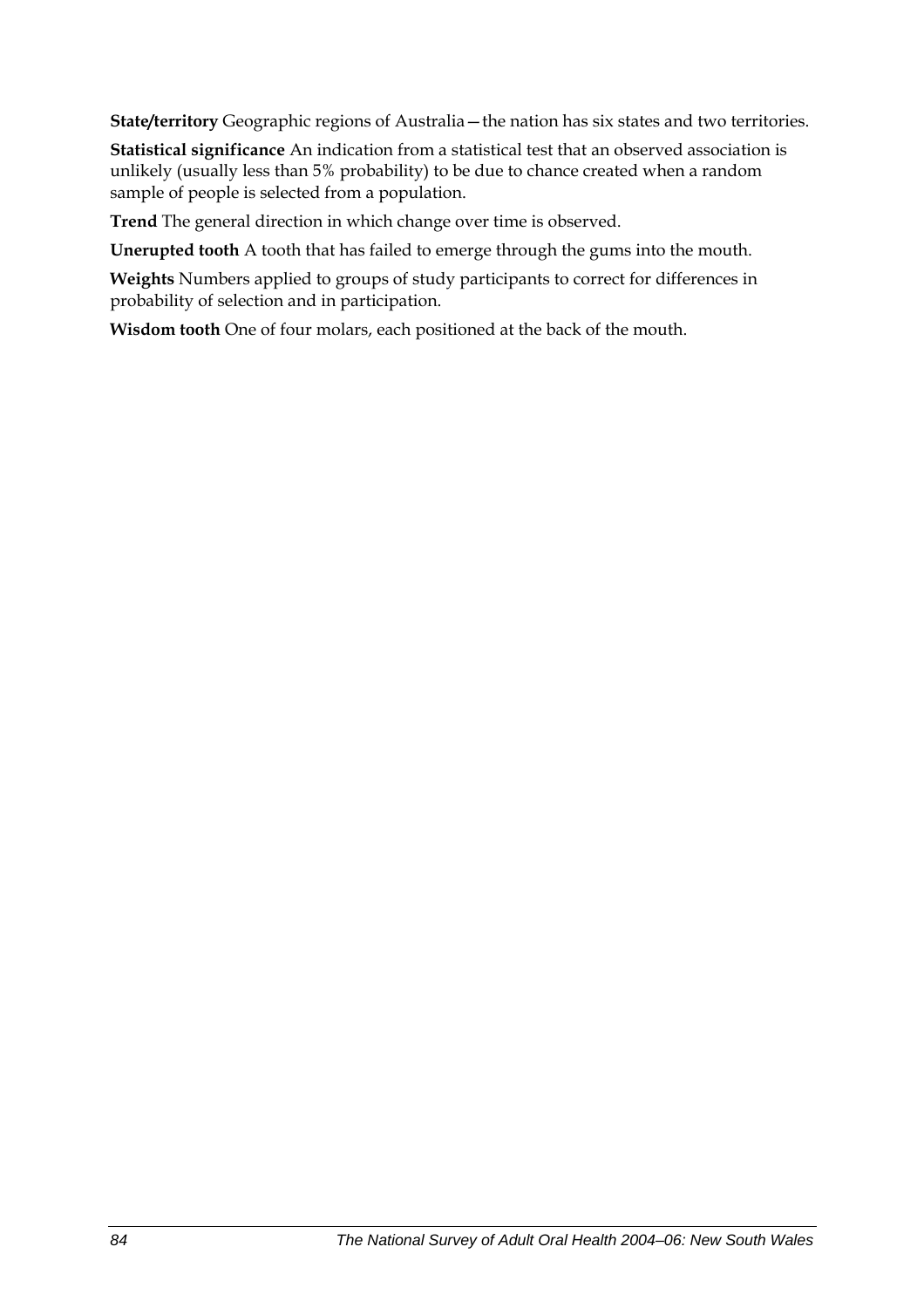# **References**

AHMAC (Australian Health Ministers' Advisory Council) 2001. Steering Committee for National Planning for Oral Health. Oral health of Australians: National planning for oral health improvement. Adelaide: SA Department of Human Services.

AIHW (Australian Institute of Health and Welfare) 2000. Australia's health 2000: The seventh biennial health report of the Australian Institute of Health and Welfare. Canberra: AIHW.

AIHW 2007. Health expenditure Australia 2005–06. Health and Welfare Expenditure Series no. 30. Cat. no. HWE 37. Canberra: AIHW.

Barnard PD 1993. National Oral Health Survey Australia 1987–1988. Canberra: Australian Government Publishing Service.

Benyamini Y, Leventhal H & Leventhal EA 2004. Self-rated oral health as an independent predictor of self-rated general health, self-esteem and life satisfaction. Social Science & Medicine 59(5)*:*1109–16.

Bergman JD, Wright FA & Hammond RH 1991. The oral health of the elderly in Melbourne. Australian Dental Journal 36(4)*:*280–5.

Brennan DS & Spencer AJ 2004. Changes in caries experience among Australian public dental patients between 1995/96 and 2001/02. Australian and New Zealand Journal of Public Health 28(6)*:*542–8.

Brennan DS, Spencer AJ & Roberts-Thomson KF 2007. Caries experience among 45–54-year-olds in Adelaide, South Australia. Australian Dental Journal 52(2)*:*122–7.

Brennan DS, Spencer AJ & Slade GD 2000. Caries experience among publicly-funded dental patients in Australia, 1995–96: type of care and geographic location. Australian Dental Journal 45(1)*:*37–45.

Brennan DS, Spencer AJ & Slade GD 2001. Prevalence of periodontal conditions among public-funded dental patients in Australia. Australian Dental Journal 46(2)*:*114–21.

Chalmers JM, Carter KD, Fuss JM, Spencer AJ & Hodge CP 2002. Caries experience in existing and new nursing home residents in Adelaide, Australia. Gerodontology 19(1)*:*30–40.

Chalmers JM, Carter KD & Spencer AJ 2002. Caries incidence and increments in community-living older adults with and without dementia. Gerodontology 19(2)*:*80–94.

Chalmers JM, Carter KD & Spencer AJ 2005. Caries incidence and increments in Adelaide nursing home residents. Special Care Dentistry 25(2)*:*96–105.

Chalmers JM, Hodge C, Fuss JM, Spencer AJ & Carter KD 2002. The prevalence and experience of oral diseases in Adelaide nursing home residents. Australian Dental Journal 47(2)*:*123–30.

Coates E, Slade GD, Goss AN & Gorkic E 1996. Oral conditions and their social impact among HIV dental patients. Australian Dental Journal 41(1)*:*33–6.

Coates EA, Brennan D, Logan RM, Goss AN, Scopacasa B, Spencer AJ et al. 2000. Hepatitis C infection and associated oral health problems. Australian Dental Journal 45(2)*:*108–14.

Dawson AS & Smales RJ 1994. Dental health changes in an Australian Defence Force population. Australian Dental Journal 39(4)*:*242–6.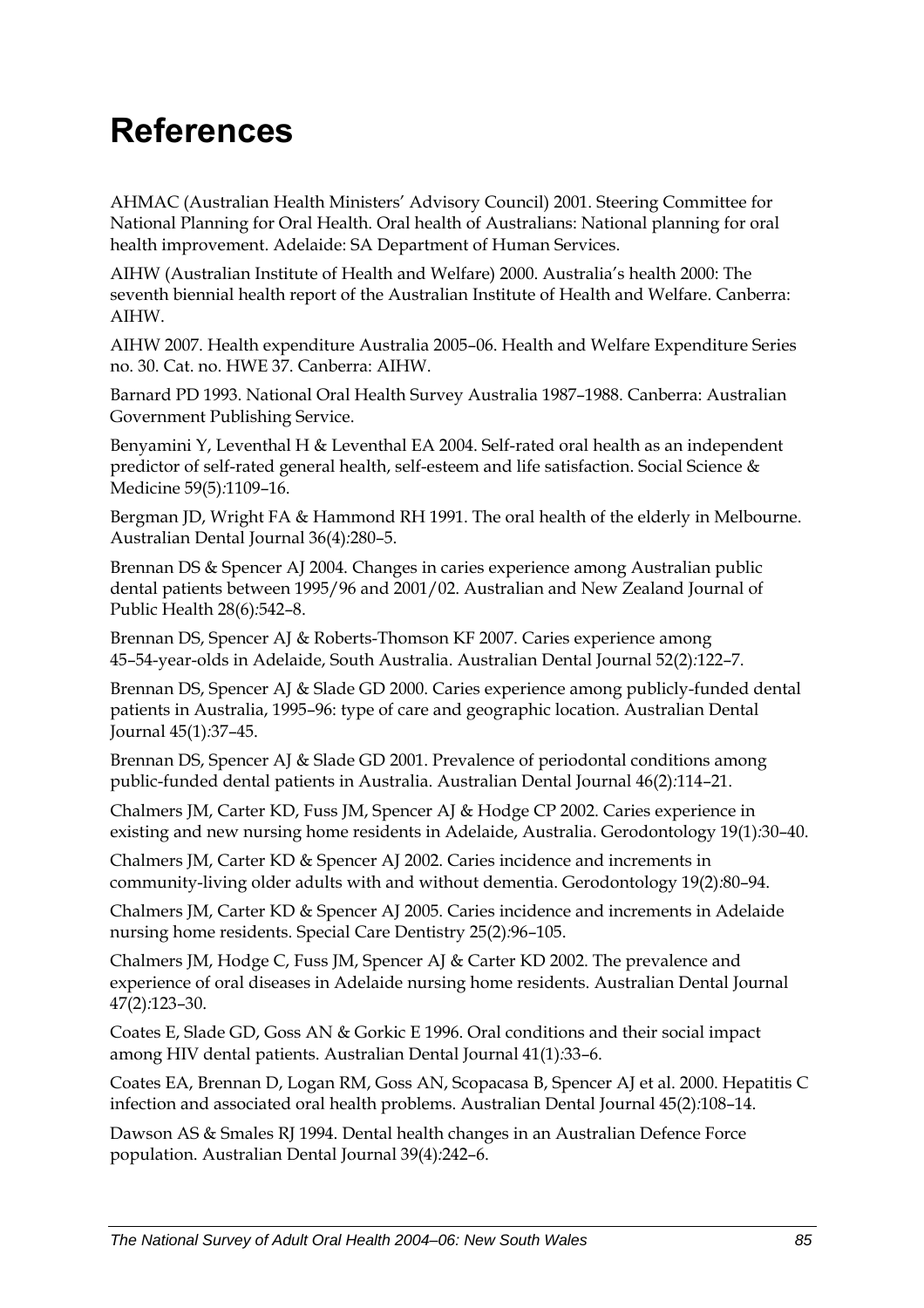Dillman DA 2000. Mail and internet surveys: The tailored design method, 2nd edn. New York: John Wiley Company.

Elias AC & Sheiham A 1998. The relationship between satisfaction with mouth and number of position of teeth. Journal of Oral Rehabilitation 25:649–61.

Endean C, Roberts-Thomson K & Wooley S 2004. Anangu oral health: The status of the Indigenous population of the Anangu Pitjantjatjara lands. Australian Journal of Rural Health 12(3)*:*99–103.

Hopcraft M & Morgan MV 2003a. Dental caries experience in a young adult military population. Australian Dental Journal 48(2)*:*125–9.

Hopcraft MS & Morgan MV 2003b. Exposure to fluoridated drinking water and dental caries experience in Australian army recruits, 1996. Community Dentistry and Oral Epidemiology 31(1)*:*68–74.

Hopcraft M & Morgan MV 2005. Dental caries experience in Australian Army recruits 2002–2003. Australian Dental Journal 50(1)*:*16–20.

Hopcraft MS & Morgan MV 2006. Pattern of dental caries experience on tooth surfaces in an adult population. Community Dentistry and Oral Epidemiology 34(3)*:*174–83.

Kingsford Smith D & Szuster F 2000. Aspects of tooth decay in recently arrived refugees. Australian and New Zealand Journal of Public Health 24(6)*:*623–6.

Loe H & Silness J 1963. Periodontal disease in pregnancy: 1. Prevalence and severity. Acta Odontologica Scandinavica 21:533–51.

Marino R, Calache H, Wright C, Morgan M, Schofield SM & Minichiello V 2007. Profile of the oral health among ambulant older Greek and Italian migrants living in Melbourne. Australian Dental Journal 52(3)*:*198–204.

Marino R, Wright FA & Minas IH 2001. Oral health among Vietnamese using a community health centre in Richmond, Victoria. Australian Dental Journal 46(3)*:*208–15.

McGrath C & Bedi R 2002. Population based norming of the UK oral health related quality of life measure (OHQoL–UK). British Dental Journal 193:521–4.

Morgan MV, Stonnill A & Laslett AM 1992. Dental caries amongst Royal Australian Navy recruits, 1988. Australian Dental Journal 37(3)*:*201–4.

NHANES (National Health and Nutrition Examination Survey). Dental examiners' procedures manual. Hyattsville, MD: US Department of Health and Human Services, Centers for Disease Control and Prevention, National Center for Health Statistics. Viewed 14 February 2007

<http://www. cdc.gov/nchs/data/nhanes/nhanes\_03\_04/DentalExaminers-2004. pdf>.

Osborn M, Butler T & Barnard PD 2003. Oral health status of prison inmates—New South Wales, Australia. Australian Dental Journal 48(1)*:*34–8.

Saub R & Evans RW 2001. Dental needs of elderly hostel residents in inner Melbourne. Australian Dental Journal 46(3)*:*198–202.

Sheiham A, Steele JG, Marcenes W, Finch S & Walls AW 2002. The relationship between oral health status and body mass index among older people: a national survey of older people in Great Britain. British Dental Journal 192:703–6.

Slade GD & Spencer AJ 1995. Periodontal attachment loss among adults aged 60+ in South Australia. Community Dentistry and Oral Epidemiology 23(4)*:*237–42.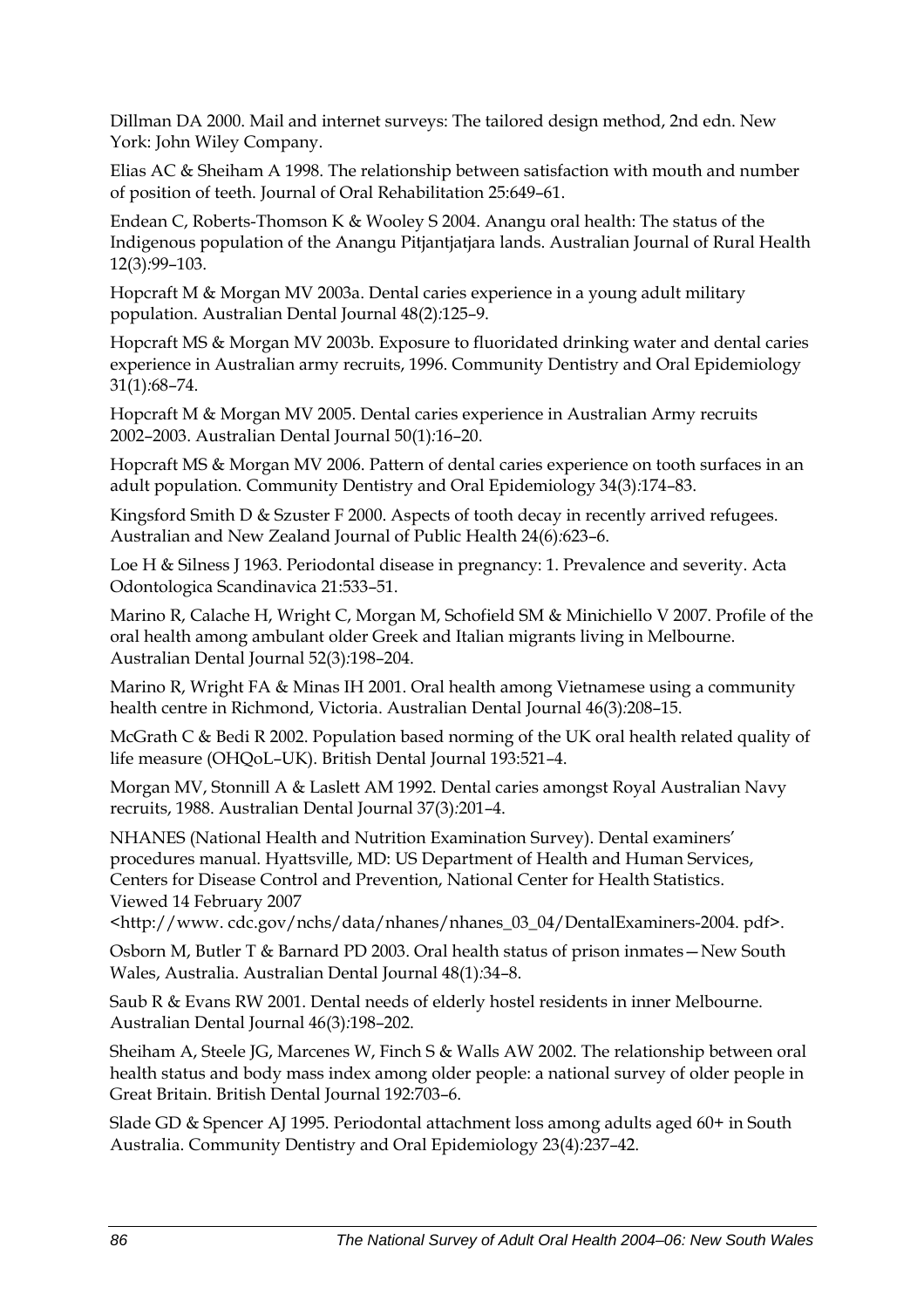Slade GD & Spencer AJ 1997. Distribution of coronal and root caries experience among persons aged 60+ in South Australia. Australian Dental Journal 42(3)*:*178–84.

Slade GD, Spencer AJ, Gorkic E & Andrews G 1993. Oral health status and treatment needs of non-institutionalized persons aged 60+ in Adelaide, South Australia. Australian Dental Journal 38(5)*:*373–80.

Slade GD, Spencer AJ & Roberts-Thomson KF (eds) 2007. Australia's dental generations: The National Survey of Adult Oral Health 2004–06. AIHW cat. no. DEN 165. Canberra: Australian Institute of Health and Welfare (Dental Statistics and Research Series No. 34).

Smith K, Kruger E, Dyson K & Tennant M 2007. Oral health in rural and remote Western Australian indigenous communities: a two-year retrospective analysis of 999 people. International Dental Journal 57(2)*:*93–9.

Surgeon General 2000. The health consequences of smoking: A report of the Surgeon General. Atlanta, Georgia: U. S. Department of Health and Human Services, Centers for Disease Control and Prevention, National Center for Chronic Disease Prevention and Health Promotion, Office on Smoking and Health.

Thomson WM, Slade GD & Spencer AJ 1995. Dental caries experience and use of prescription medications among people aged 60+ in South Australia. Gerodontology 12(12)*:*104–10.

Wright FA, Hammond RH & Lewis JM 1994. Changes in periodontal conditions of adults from Melbourne, Australia. International Dental Journal 44(3)*:*207–14.